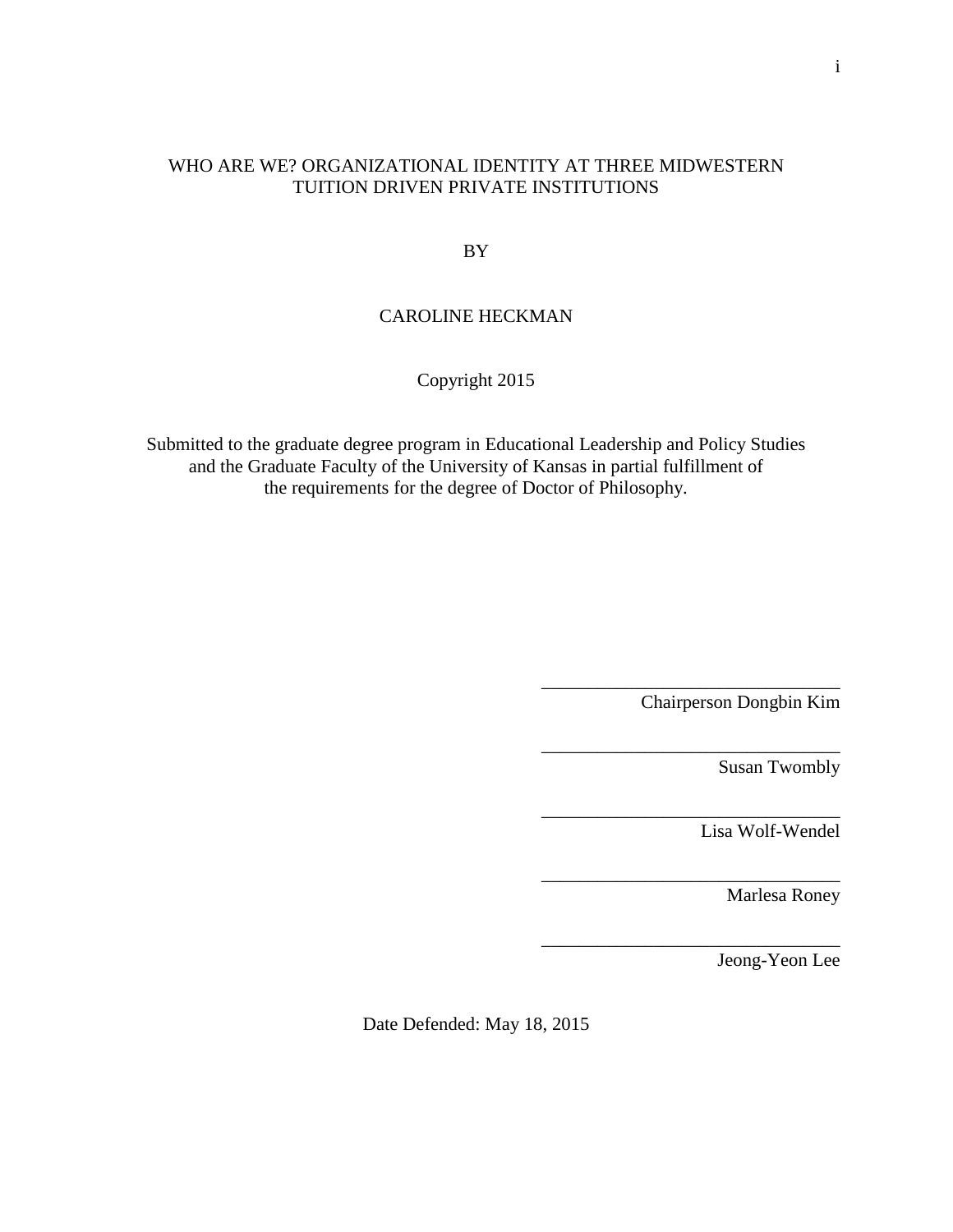The Dissertation Committee for Caroline Heckman certifies that this is the approved version of the following dissertation:

# WHO ARE WE? ORGANIZATIONAL IDENTITY AT THREE MIDWESTERN PRIVATE COLLEGES AND UNIVERSITIES

Dr. Dongbin Kim, Chairperson

 $\overline{\phantom{a}}$  , which is a set of the set of the set of the set of the set of the set of the set of the set of the set of the set of the set of the set of the set of the set of the set of the set of the set of the set of th

Date approved:\_\_\_\_\_\_\_\_\_\_\_\_\_\_\_\_\_\_\_\_\_\_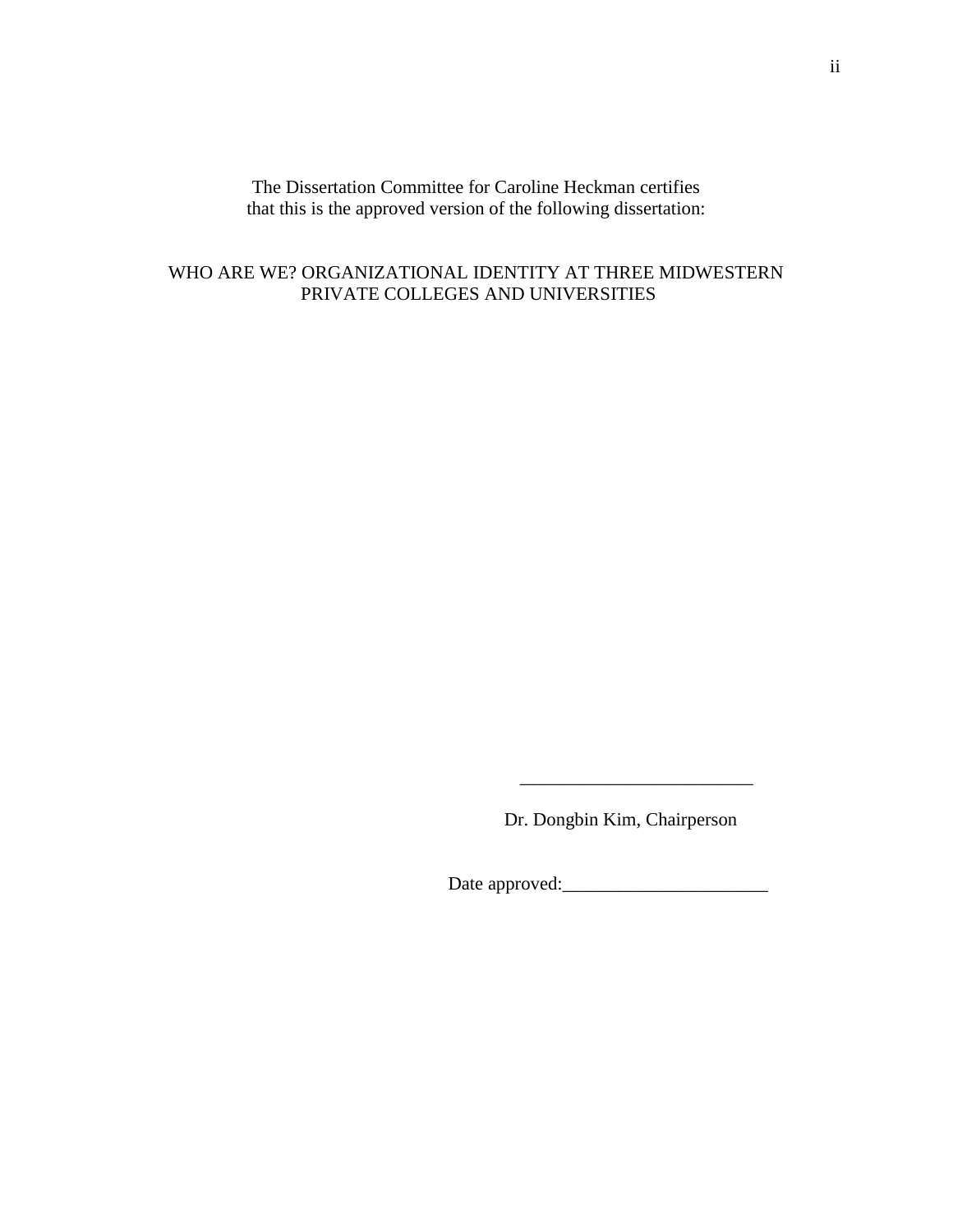## **Who are we? Organizational Identity at Three Midwestern Private Colleges and Universities** *Abstract*

The overall purpose of this study is to better understand the organizational identity issues that private, tuition driven, liberal arts institutions face as they navigate a strategic planning process. This study answers three research questions. First, how do faculty and administrators, that have recently undergone a strategic planning process, define its organizational identity? TO what might these definitions be attributed? Second, were issues of identity considered during the strategic planning process? If so, how were they addressed? What were the conflicts, themes, or focus of discussion? Third, if issues of identity were presented during the strategic planning process, how did the institution resolve these issues of identity?

Three institutions, all private, tuition dependent, and located in the Midwestern region of the country, were studied through individual interviews. These schools have all recently completed a formal strategic planning process, and therefore are believed to have issues of identity fresh on the minds of the faculty and administrators that participated in them. These institutions also face similar pressures to maintain relevancy and financial success in a competitive marketplace. This study found that differences in perspective between full time faculty and administrators, differences rooted in academic legitimacy versus strategic management concepts, influences the view each group has of the organization identity, as well as the way in which issues are addressed. Finally, this study found that leadership, particularly leadership of the institution president, had an impact on the coherence of the organization identity, as well as to what extent the institution has resolved any issues of identity.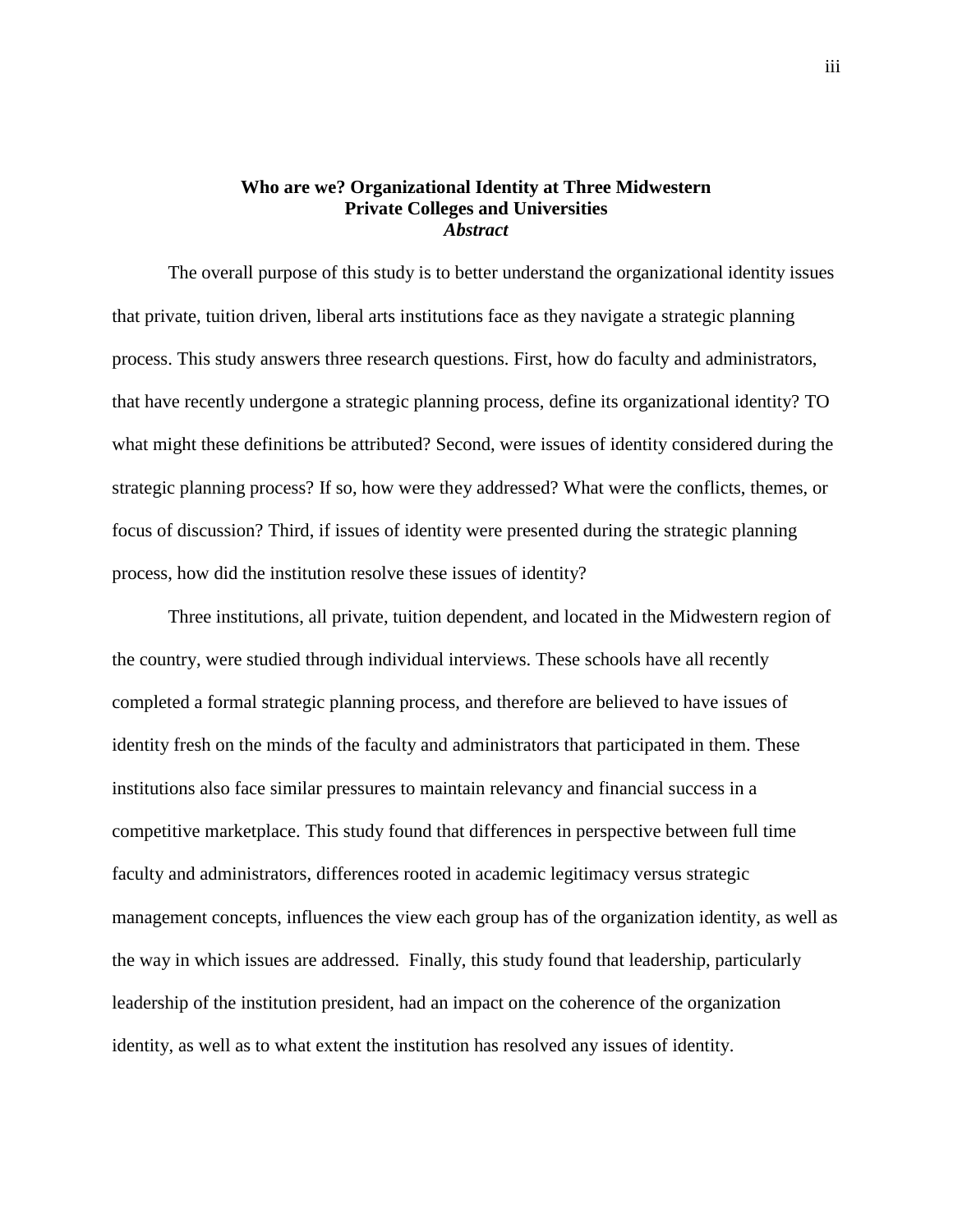# **Table of Contents**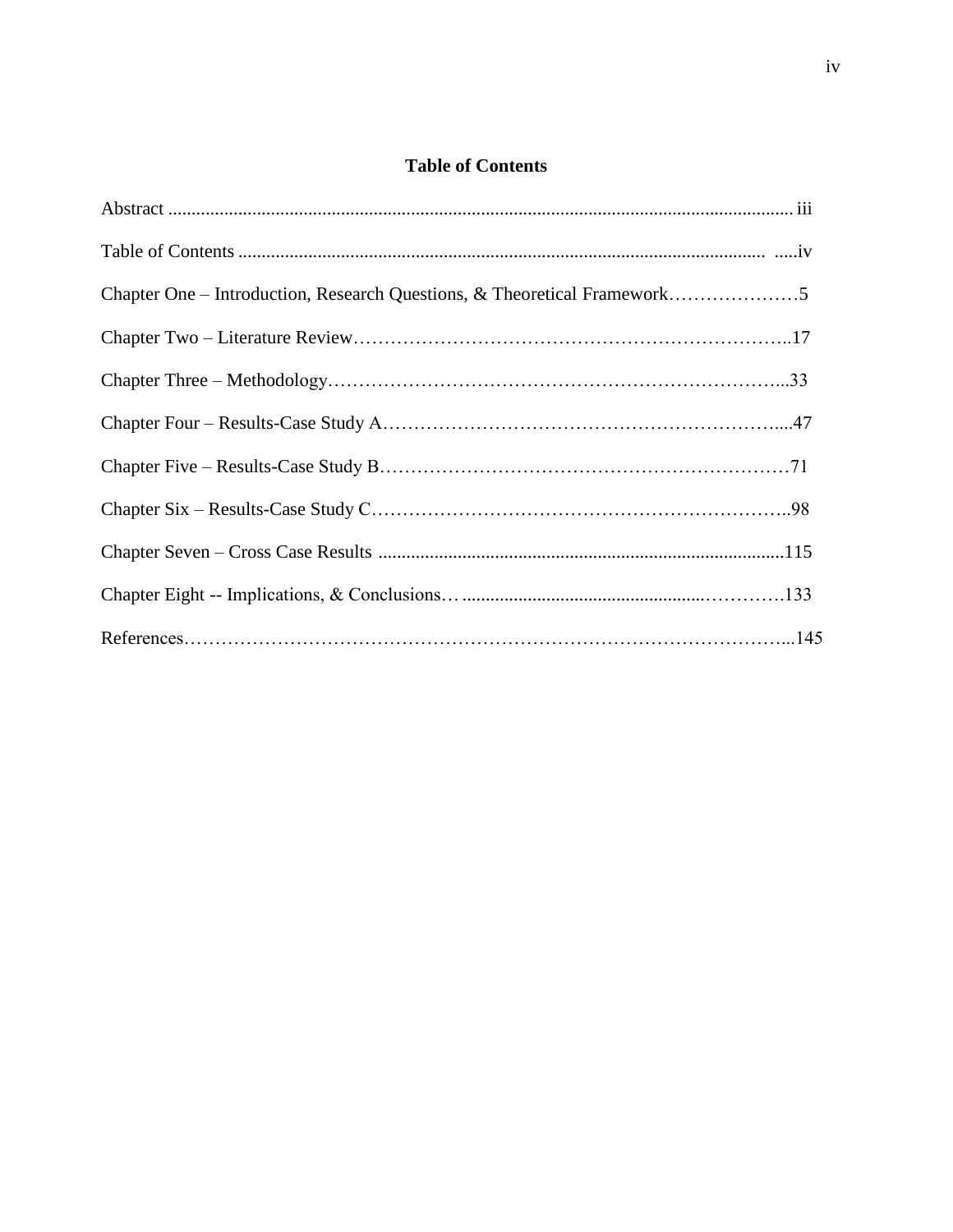### **Chapter One**

### **Introduction, Research Questions, and Theoretical Framework**

The purpose of this case study was to understand better what organizational identity issues might arise for private, tuition driven, liberal arts institutions during a strategic planning process. These institutions, in particular, have faced issues of survival in increasingly competitive environments. Three research questions guided the process. First, how do members of small, tuition driven, liberal arts institutions who have recently undergone a strategic planning process define their organizational identity? To what might these definitions be attributed? Second, were issues of identity considered during the strategic planning process? If so, how were they addressed? What were the conflicts, themes, or focus of discussion? Finally, if issues of identity were presented during the strategic planning process, how did the institution resolve them?

Much like an individual who experiences questions of self-identity, an organization will often find itself asking the question, "Who are we?" (Gioia, Thomas, Clark, & Chittipeddi, 1994). Questions of identity such as "What do we stand for," "Whom do we serve," and "What are our goals, purposes, and core values?" will likely dominate an organization that is experiencing strategic planning processes and subsequent changes to its messages, policies, operations, or technological innovations (Albert & Whetten, 1985; Gioia & Thomas, 1996; Whetten, 2006). During these times of strategic planning, the identity of the organization becomes particularly significant and the question "Who are we?" underlies much of the communication, decision-making, and behavior of the organizational members as they navigate the process (MacDonald, 2012; Phillips, 1983). The university is an especially interesting example of a complex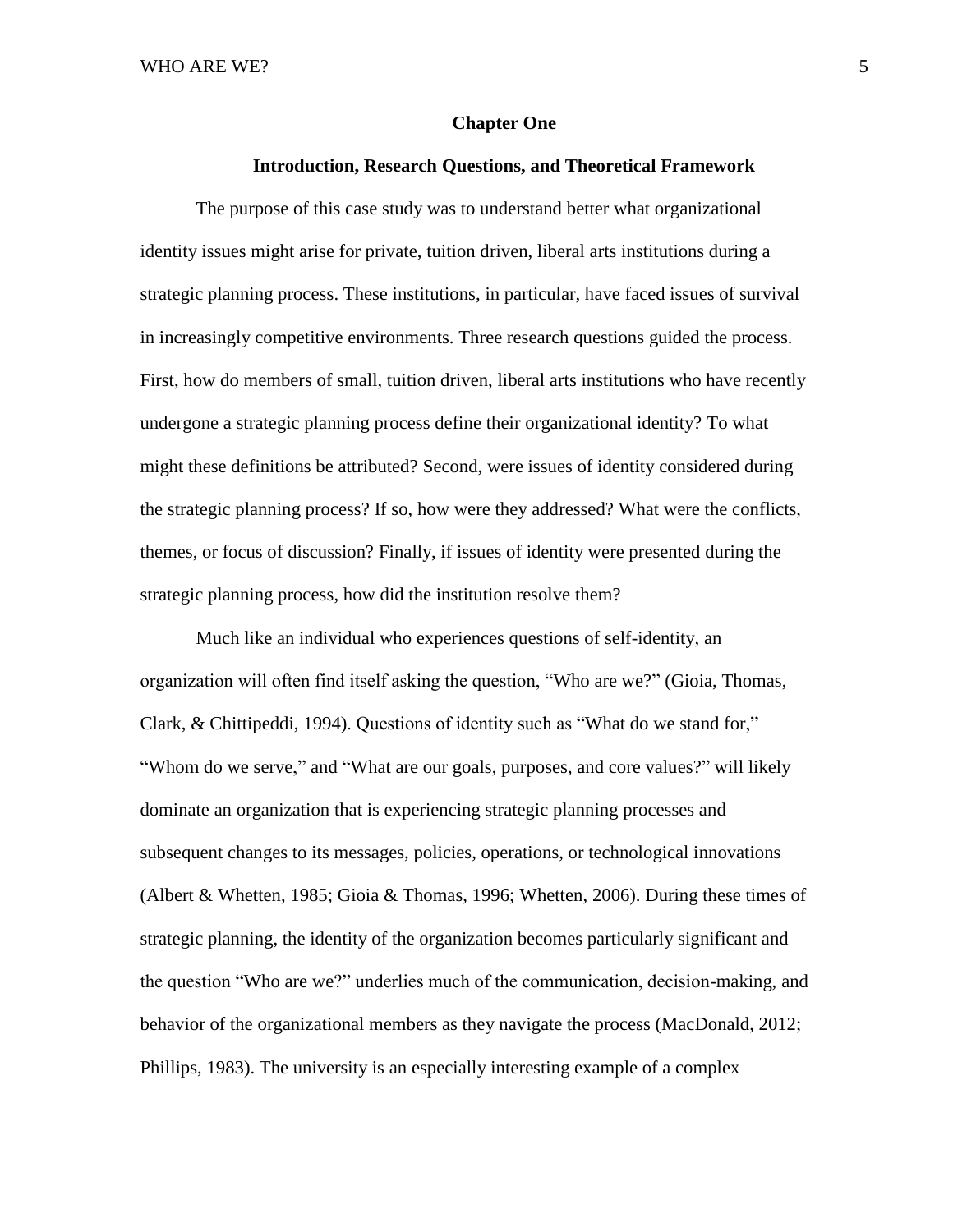WHO ARE WE? 6

organization that potentially undergoes a reevaluation of its own organizational identity when faced with a strategic planning process and thus invokes many theoretical questions regarding organizational behavior (Childers, 2012). For this reason, I use the strategic planning process as a context for studying the relevant issues of organizational identity at private, tuition driven, liberal arts institutions.

This study seeks to answer the research questions posed via the study of three cases, all four-year, private, tuition-driven liberal arts institutions that have completed a formal strategic plan in the last five years. These three institutions were chosen because they have made decisions, not simply to meet the demands of a shifting external environment, but even more significantly, to ensure organizational survival. They are all tuition-driven private colleges and universities that were founded on historically traditional liberal arts principles, but found themselves in increasingly competitive and market-driven environments.

All three institutions under study served as mid-nineteenth century pioneers in the Midwest region for providing higher education in small, private settings. Case institutions A and B share an important characteristic that was critical in the case selection for this study. In the 1970s and 1980s, they both established relationships with the U.S. military and formed military base branch campuses, which served as an entry into an enduring commitment to adult learning programs. This occurred at a time when financial stress was high and the revenue from the military alleviated the threat of closure for these institutions. Later, when technology allowed it, the military encouraged both case institutions A and B to provide online programs to meet the changing needs of enrolled military personnel. The branch campuses and online programs as well as the mass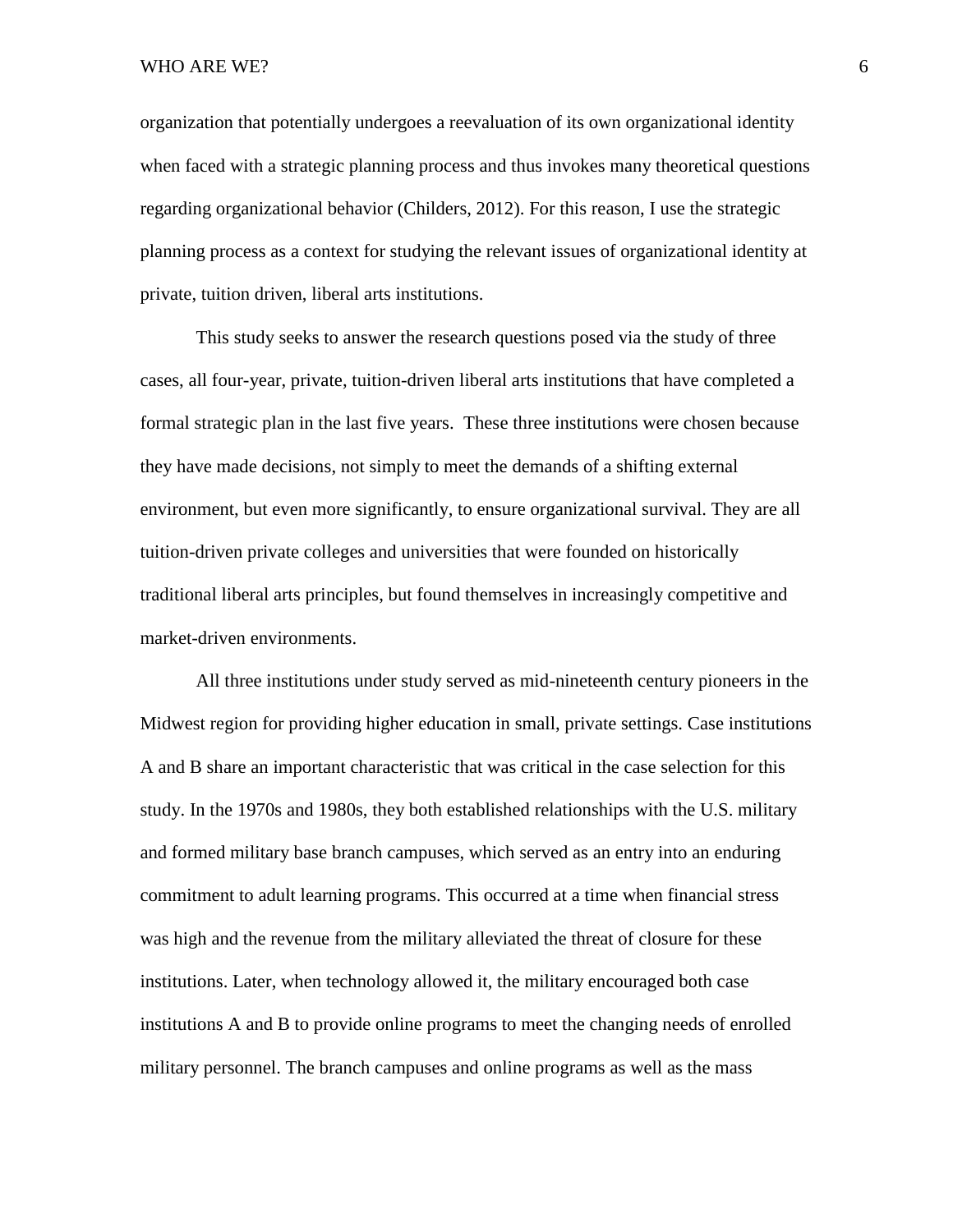marketing of these offerings have, at times, conflicted with the organization's identity as a traditionally established historical liberal arts college. These questions of identity continue to rise at each of these two institutions as they find themselves in an increasingly competitive market. The third college selected for this study, case institution C, analyzed the option of adult learning and online programs in the late 1990s and early 2000s, especially when faced with financial pressures to do so. However, it was ultimately decided that this strategy was unsustainable and inconsistent with the organization's mission and identity.

### **Organizational Identity Defined**

Albert and Whetten (1985) clearly defined organizational identity as a constructed entity formed by the organizational members and based on what these members believe to be the central and distinctive character of the organization. It is this entity that filters and molds the organization's interpretation of and ultimate action on an issue (Dutton  $\&$ Dukerich, 1991). While the research on organizational identity casts a wide net over many areas of study, MacDonald (2013) specifically defines university identity as the "central and ongoing representation of a university that suggests shared beliefs, values, and its organizational culture, which over time create metaphors for its unique qualities" (p. 154).

Despite Albert and Whetten's (1985) pioneering work on defining organizational identity, inconsistencies and confusion abound in the literature (Brunninge, 2005). In some instances, organizational identity is portrayed as a socially constructed property of the observers, whereas in other instances, it is the organization itself that determines the identity (Brunninge, 2005). In addition, some authors, like Albert and Whetten (1985)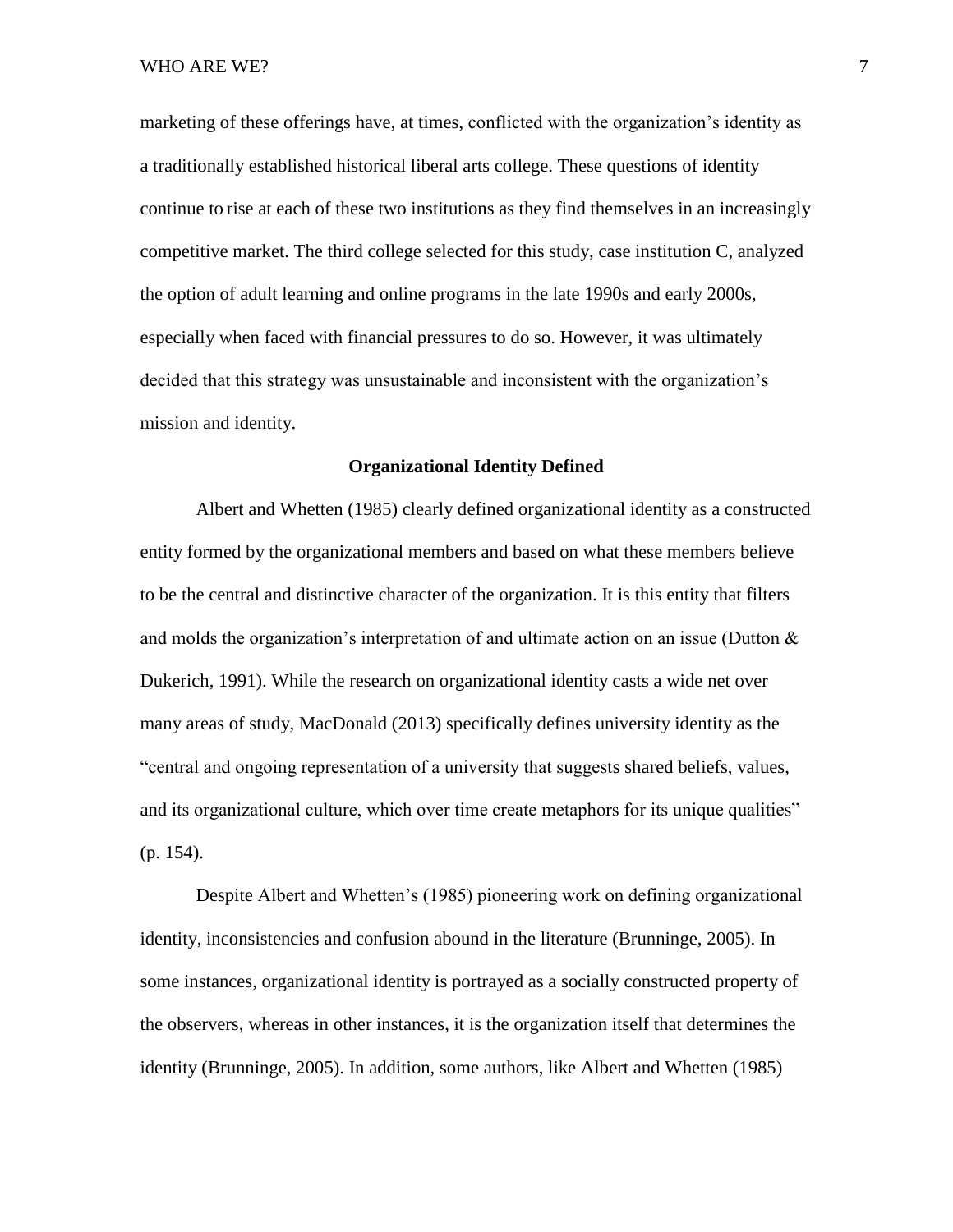claim that organizational identity is highly stable, while others argue that it is fluid, changing as a reflection of the environmental circumstances (Brunninge, 2005; Swidler, 1986).

Whetten (2006) sought to again clarify the definition of organizational behavior in response to two decades of research that reflected an inconsistent view of the concept. To do so, he delineated between organizational identity, organizational culture, and organizational image. In its essence, organizational identity is defined by *organizational identity claims*, or the "central and enduring attributes of an organization that distinguish it from other organizations" (p. 220). These identity claims, formulated and articulated by the organization members, make up the uniquely defining aspects of the organization that allow it to occupy an original place in society. Furthermore, identity claims will surface when organization members are speaking on behalf of the organization and when facing "profound, fork-in-the-road, choices-those that have the potential to alter the collective understanding of 'who we are as an organization" (Whetten, 2006, p. 221).

While Whetten (2006) does not address the comparison, organizational identity and organizational mission are also often confused with one another when speaking of the defining aspects of the organization (Abelman, 2012). While organizational identity is the fundamental and consistent characteristic of the institution, mission is the core purpose by which the institution expresses those enduring aspects (Albert  $\&$  Whetten, 1985; Morphew & Hartley, 2006). The mission is meant to provide a guide for action and decision making for the institution and can serve as a powerful message of direction to external constituents and shared purpose to internal members (Morphew & Hartley, 2006). Furthermore, the mission statement is a formal statement of this message (Hartley,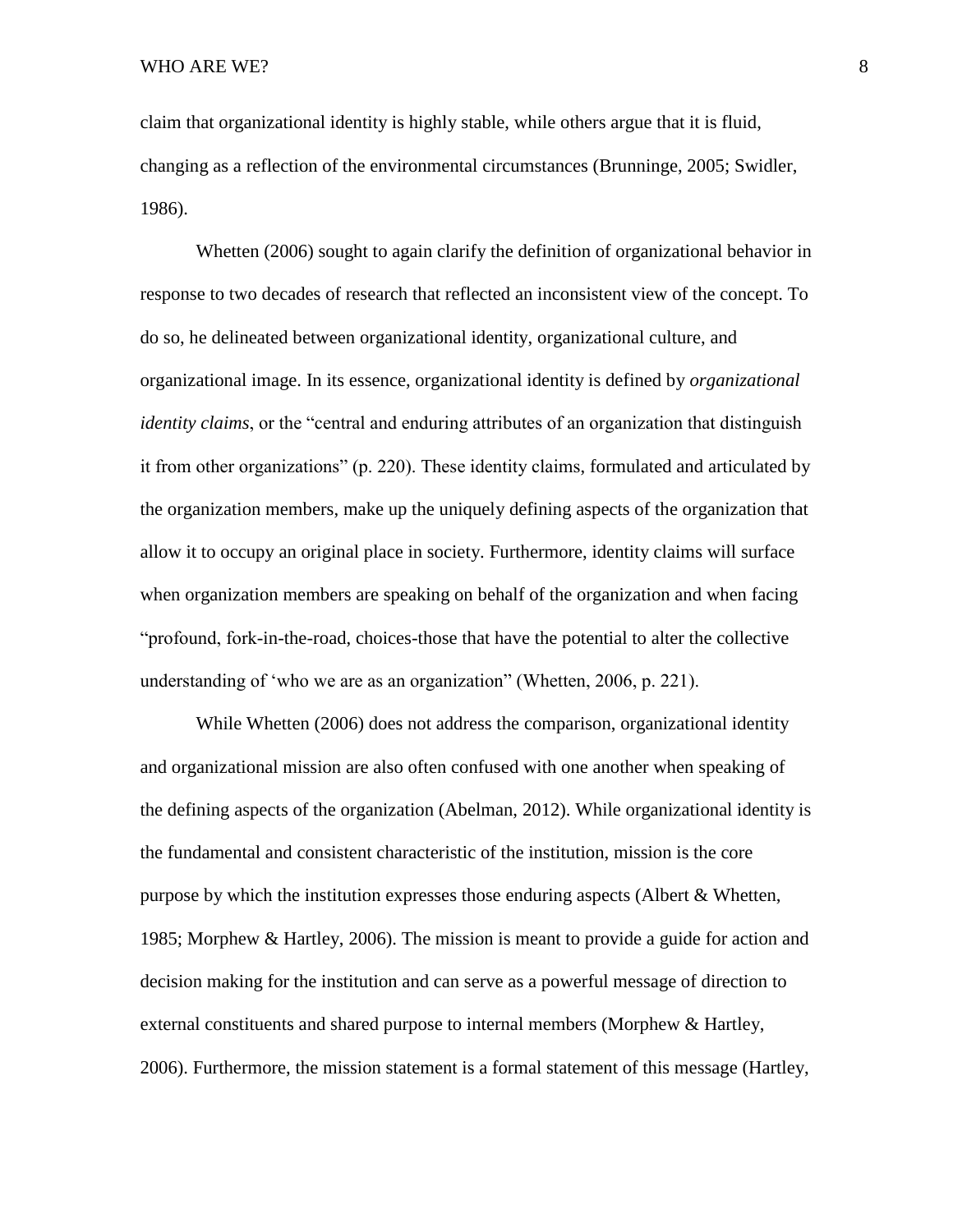2002). Several participants in this study used the words mission and vision interchangeably, yet it is important to note that mission was not a focus of this study on organizational identity.

### **Strategic Planning as a Context for Studying Organizational Identity**

The intention of this study is to understand further the organizational identity issues that face private, tuition-driven, liberal arts institutions. It is not the intention of this study to understand further or explore the strategic planning process, but rather to use the strategic planning process as a context for studying organizational identity. The context of strategic planning was chosen because the proceeding literature lends support to the idea that organizations will face issues of identity as they experience a strategic planning process. Therefore, it was assumed that, by speaking to members that have recently undergone a formal strategic planning process, there will be a recent setting for open discussion of identity from which the institution members can draw.

There is a direct connection between strategic planning and organizational identity (Childers, 2012; Swidler, 1986; Whetten, 2006). Strategic planning is the process of aligning weaknesses with challenges, strengths with opportunities, and goals with vision, all built upon the basis of the organization's self-view (Keller, 1983; Bess & Dee, 2008). The repeated questions, "Who are we," "What do we value," and "Why do we exist?" are foundational to the strategy the university or college believes it needs in order to navigate an environment rife with challenges and opportunities. The ongoing process of developing, implementing, and assessing tools such as strategic plans will force members of the university or college to review the institution's identity continuously and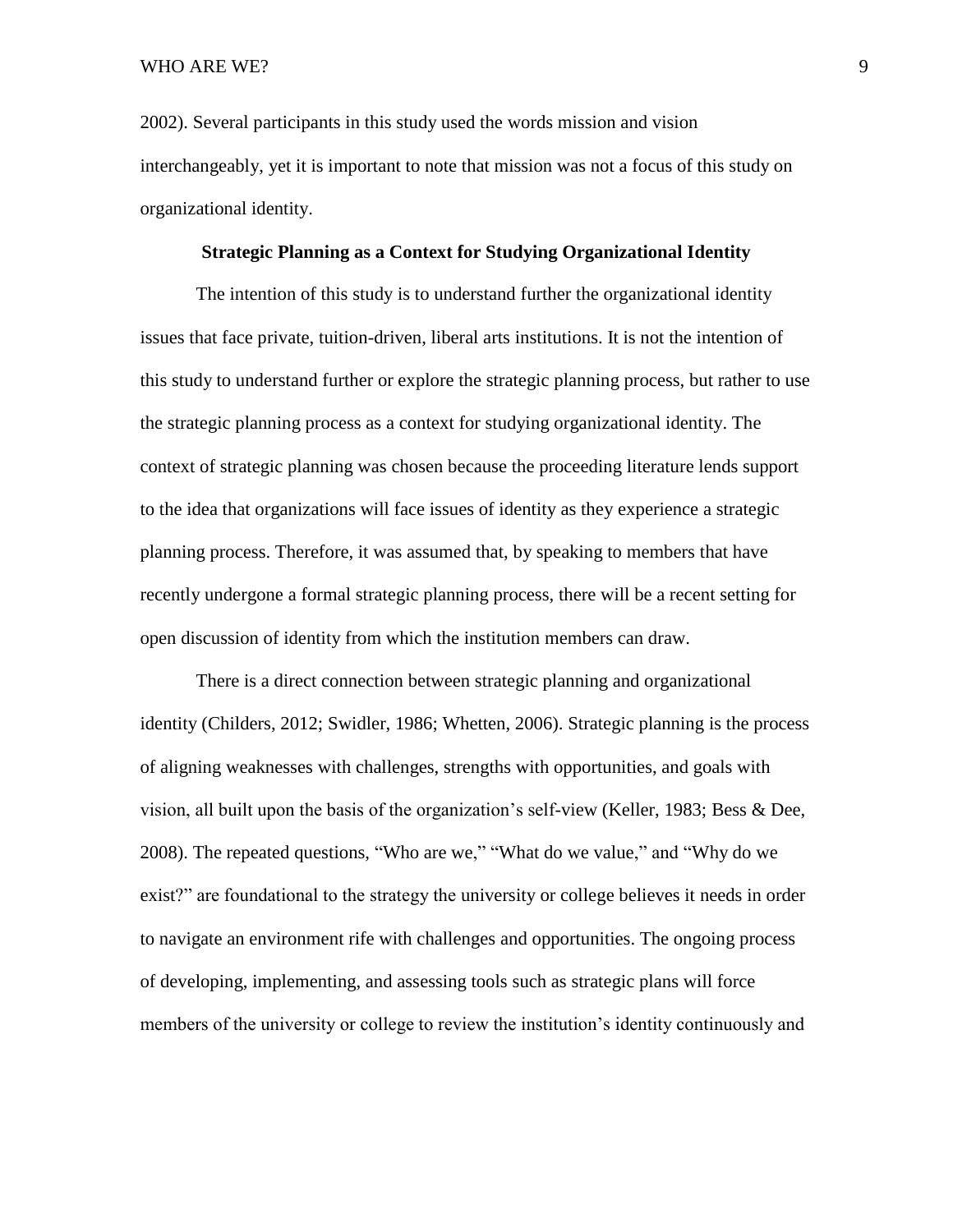seek congruence between the visionary aspect of a strategic plan and the clear identity of the university (Ellis, 2010).

Swidler (1986) argued that the long-term influence of the approach taken during strategic planning processes centers on the meaning systems that the members create. When articulate, explicit, and highly organized, these meaning systems can have a significant and positive influence on the focus of a strategic plan for the institution (Gioia & Thomas, 1996). Keller (1983) in turn said that as resources shrink, colleges and universities must bring their members together to make decisions and compromises that have purpose and stability, specifically in the form of a strategic plan. Furthermore, when a university or college experiences strategic planning, there is a tighter coupling between action and ideology (Swidler, 1986). The impact that these conversations and strategic decisions have on the ultimate behavior of the organization can be much more meaningful to the members and organization as a whole than when there is heightened desire to reassess identity and take action (Swidler, 1986).

#### **Theoretical Framework**

The three case institutions studied have faced relatively consistent financial pressures in their histories and have completed recent strategic planning efforts to mitigate these pressures, ensuring growth and survival. The study of how an organization might address identity issues during these times of financial pressure, while maintaining a congruence between who it *says* it is and who it *actually* is, has significant organizational behavior theoretical forces.

With this in mind, my study will focus on two prominent organizational behavior constructs. The first, strategic management, is commonly applied within the context of a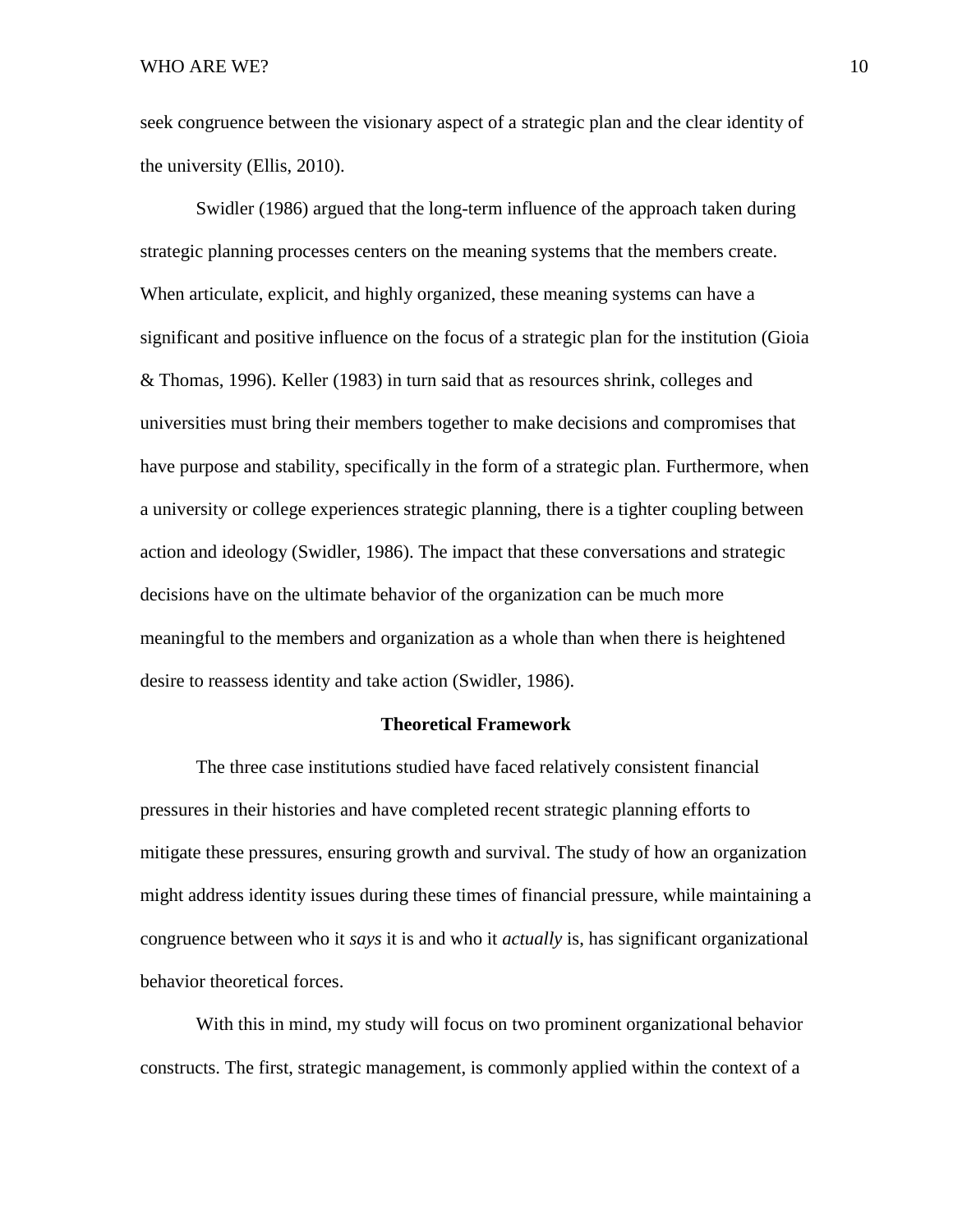#### WHO ARE WE?  $11$

firm, and the other, institutional theory, is often attributed to the higher education environment (Childers, 2012; Nag, Hambrick, & Chen, 2007). These were not only chosen because of their prominence in the literature, but also because of their paradoxical qualities in relation to one another. One is counterintuitive to the other, and they both speak to the conflicting influences college and universities with traditional liberal arts roots have within an increasingly competitive and threatening environment.

Broadly, strategic management analyzes the major initiatives taken by the organization's top leaders within the confines of the present external environment and available resources (Hambrick, 2004). It further involves the notion that an organization's mission, vision, and objectives must serve as the guiding forces for the development of all policies and plans. Resources are then allocated to implement these policies, plans, projects, or programs designed to achieve the goals and vision of the core mission and purpose of the organization (Nag, Hambrick, & Chen, 2007). The strategic management literature, as well as research on strategic planning, argues that strategic plans and mission statements must be useful, clear, measurable, and an accurate representation of the organization's true and unique function in order to allow for success and survival (Keller, Nichols, 1994; Stone, 1996).

In contrast to the strategic management notion that organizations will only survive when they emphasize their uniqueness within a competitive market, institutional theory supports the concept that organizations, especially highly institutionalized ones like universities and colleges, exhibit a high level of isomorphism when grappling with issues of identity and change (DiMaggio & Powell, 1983). Institutional theory argues that organizations are constrained by isomorphic pressures to adopt structures and practices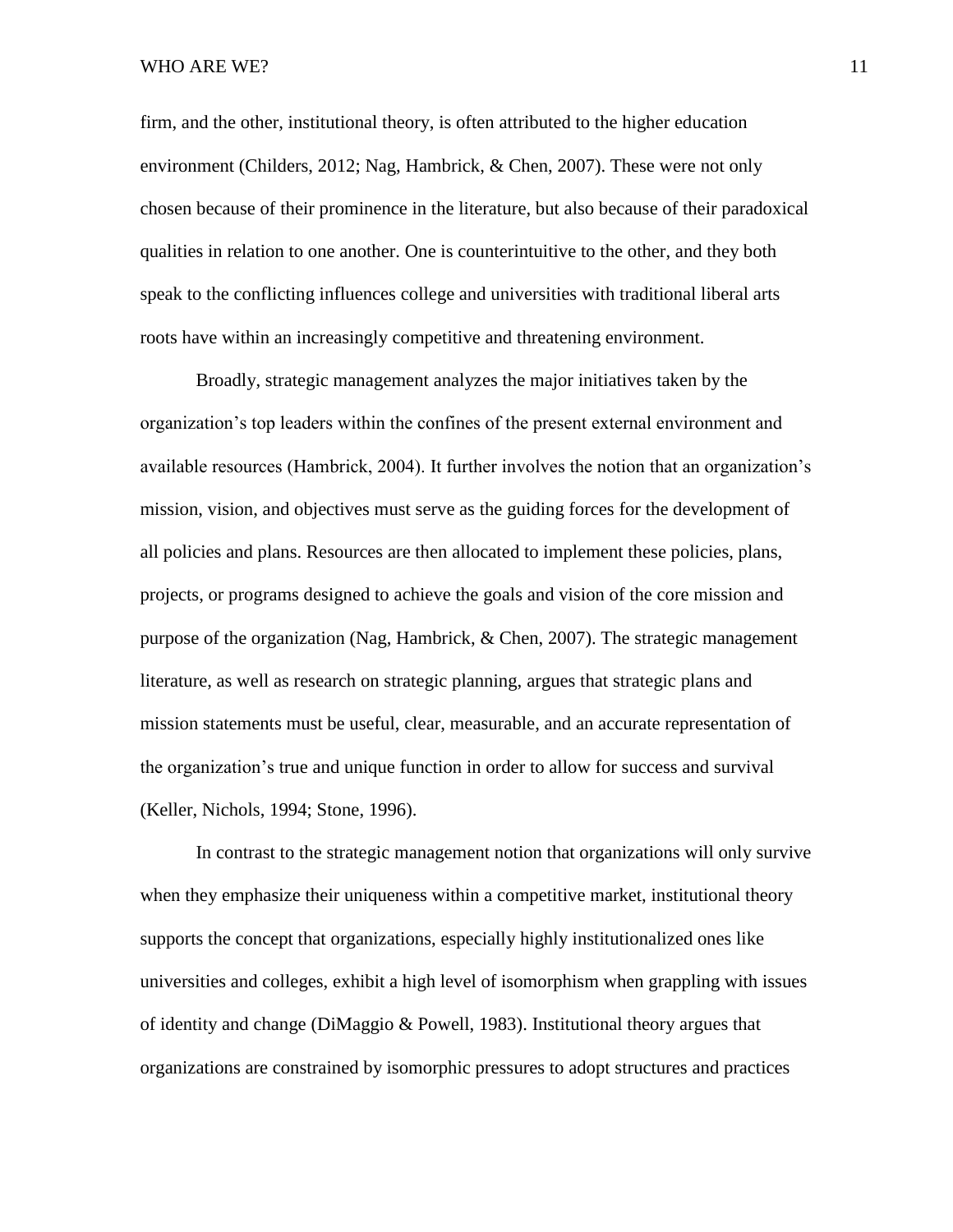that are similar to other organizations seen as more credible or legitimate. Isomorphism, or a constraining process that forces one organization in an environment to resemble other organizations in the same conditions, is the mitigating concept of institutional theory (DiMaggio & Powell, 1983; Hannan & Freeman, 1977; Hawley, 1968). This theoretical perspective would suggest that, as the organization works to navigate external pressures to establish a unique competitive advantage in the environment, typically for survival reasons, it will want to reject strategies that might set it apart from other institutions that are seen as legitimate and reputable (DiMaggio & Powell, 1983; Meyer & Rowan, 1977; Morphew, 2002). The maintenance of practices that are viewed as legitimate become of utmost importance (DiMaggio & Powell, 1991).

Not all organizational behavior issues can be studied in the context of one organizational theory. Often times, two or more theories, perspectives, frameworks, or models of organizational behavior together can guide researchers to a greater understanding of a particular issue (Berger, 2000). These three cases are examples of universities that clearly grapple with the competing forces of institutional theory and strategic management. Institutions like these, namely, ones that exhibit behaviors of isomorphism and still find themselves in a strategic and competitive marketplace, might grapple with the paradox that this environment will create (Childers, 2012).

#### **Methods**

In this study, I sought explore organizational identity of the private, tuitiondependent liberal arts institutions. A qualitative study provides for a broad exploration of organizational processes related to this topic as well as helpful introductory findings for further study. Additionally, a case study provides a deeper understanding of a particular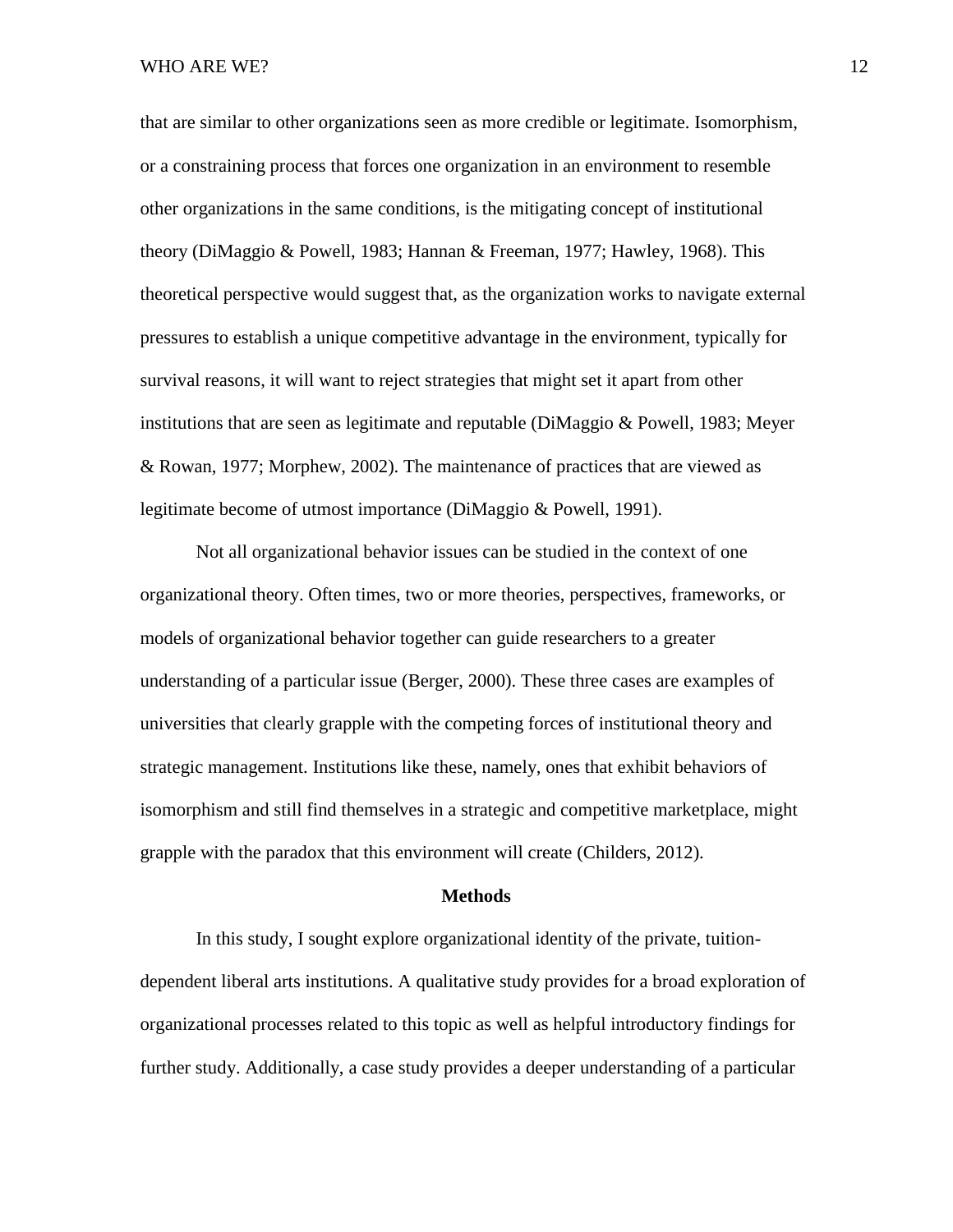phenomenon, particularly one that can be bounded by time, policy, space, or other defining characteristics (Merriam, 2009). The three cases selected for study here are bounded by their similar institutional qualities, the time period in which I collected data, and the presence of a recent strategic planning process. The concepts of strategic management supports the understanding of the strategic planning process. While strategic management argues that organizations must focus its efforts on what is unique and distinct about itself in order to survive, the strategic planning process is a method of living that uniqueness out in organizational decision making (Rowley, Lujan, Dolence, 1997). The open nature of my study, my willingness to uncover unanticipated findings, and my interest in understanding the organization identity issues and resolution processes of these types of institutions lent themselves to a discovery process that the qualitative case study method provides (Merriam, 2009).

In an effort to explore thoroughly the experience that these three organizations had as they faced questions of identity, I primarily interviewed faculty and administrators. The interview transcripts were coded for themes based upon research questions, but also uncovered unexpected findings that were not anticipated prior to the formulation of the research questions. In addition, I also reviewed self-studies, strategic plans, and other public documents made available on institution websites. The institution self-studies, strategic plans, and web material provided me an understanding of institutional history, transitions, and current demographics of the student population. These documents were not coded for themes, per se, but were used to inform the results chapters of this study.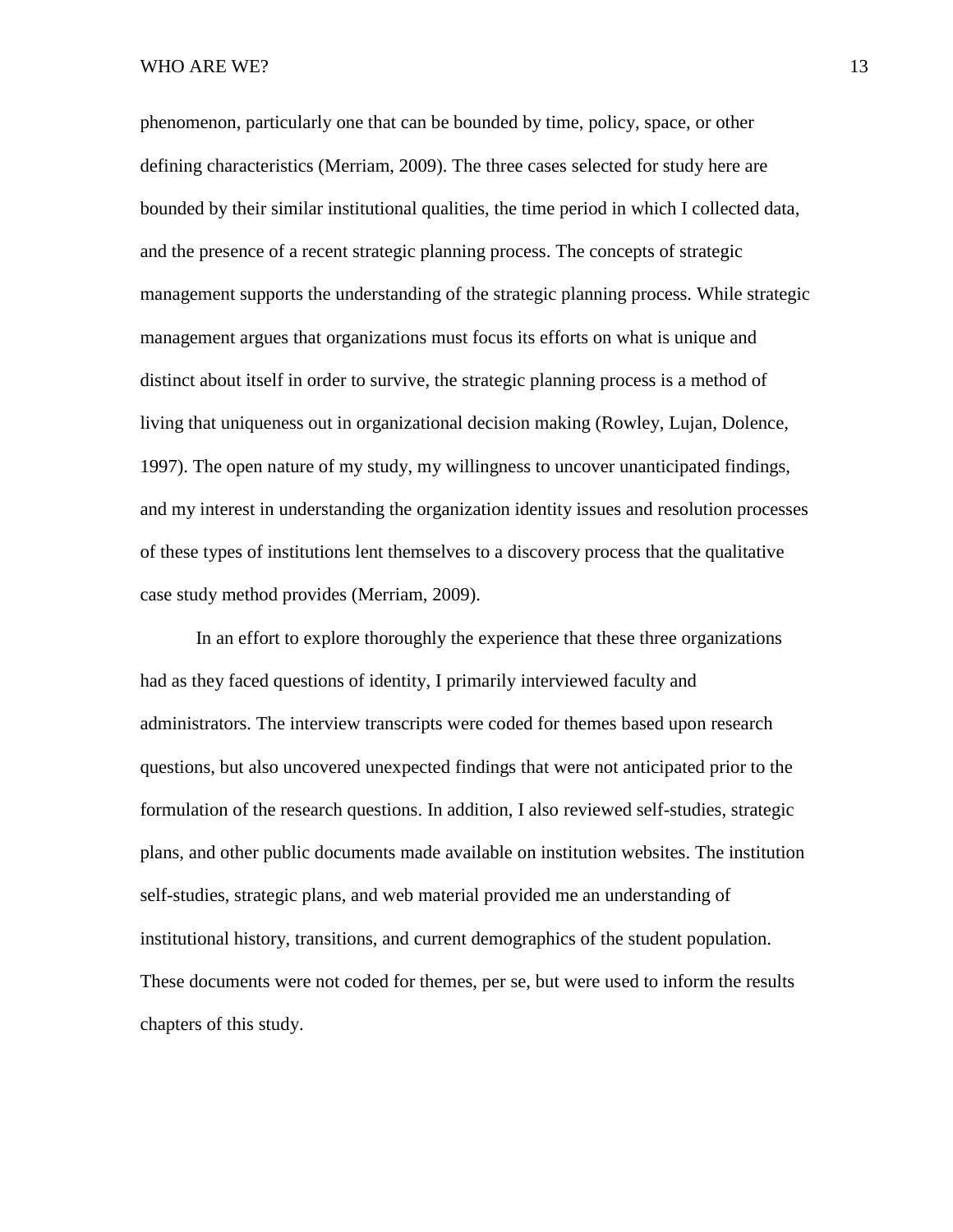### **Significance of the Study**

The questions posed in this study are significant due to the increased pressure on institutions, particularly those that face an increasingly competitive environment, to make strategic adjustments to respond to these environmental changes (Carey, 2015; Dutton & Dukerich; 1991). Higher education is experiencing a time of intense pressure to perform. The spotlight on small, private liberal arts institutions is brighter than ever as tuition continues to rise and the quantifiable return on investment becomes a higher priority for parents and students alike (Carey, 2015; Childers, 2012). The closures of these types of institutions make mainstream media headlines, raise renewed conversations regarding the changing nature of higher education, and identify the small, private, tuition-driven college as a particularly threatened institutional type (Carey, 2015). Many advise that the way to survive in these changing times and adapt to changing student needs is with the innovation of business strategy (MacDonald, 2013). When universities and colleges then begin altering their traditional methods of curriculum delivery, enrollment management efforts, or general messaging to constituents, to more closely mirror that of a business, there can be ramifications for the identity of the organization. This might particularly be true for the faculty and administrators that subscribe to the legitimacy at the institutionalized college or university (MacDonald, 2013).

These three cases are examples of two colleges and one university facing financial and environmental pressure to adjust strategy in an effort to survive within a competitive market. The struggle to achieve and sustain financial stability and to maintain a strong identity is not exclusive to these three organizations. Across the country, there are many other colleges and universities that find themselves in a similarly difficult situation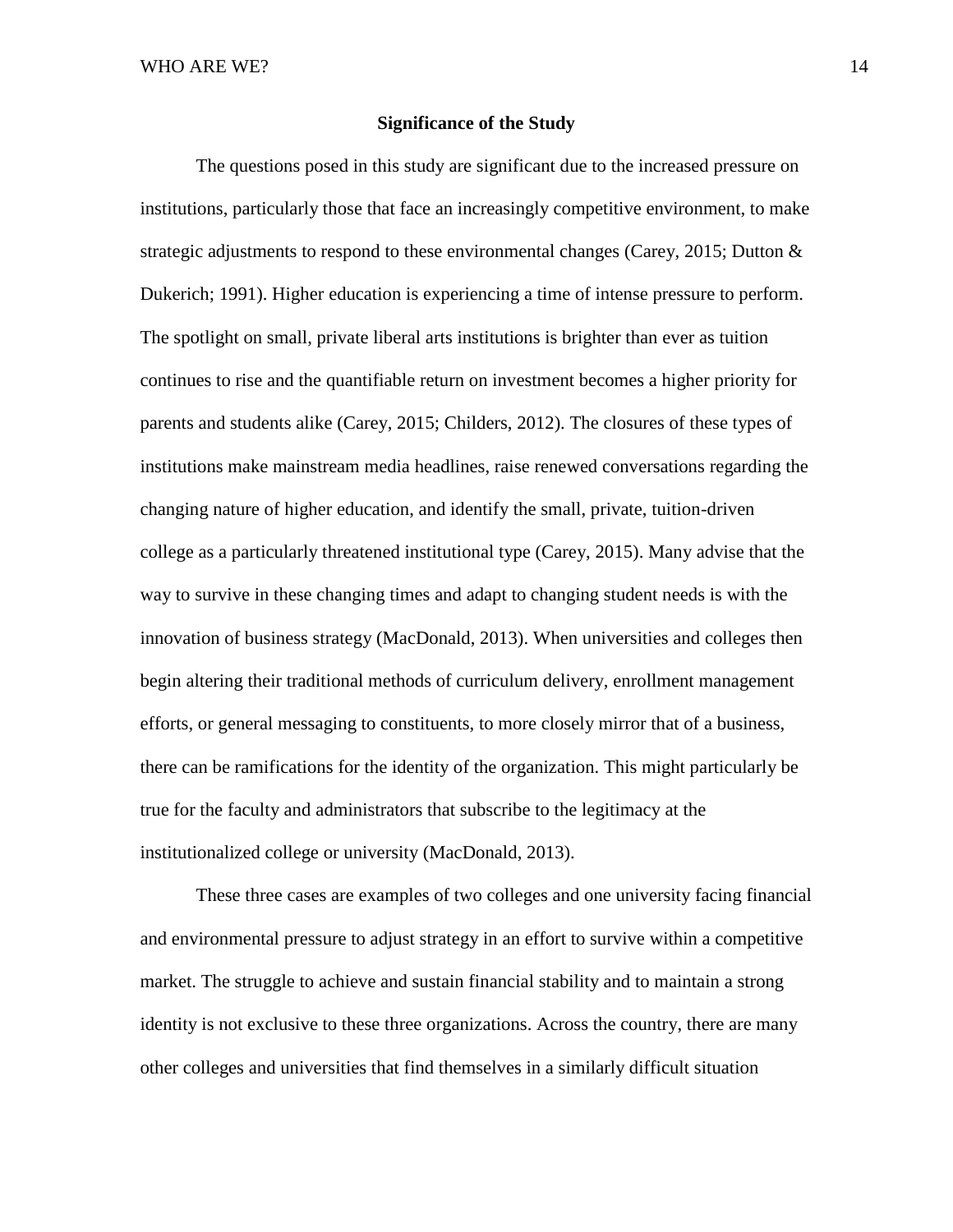(Childers, 2012). Questions of identity and purpose abound when economic conditions require these organizations to adjust strategy in an effort to compete and survive. Through the study of these three cases that represent many others like them, a greater understanding of the potential factors that might lead to an identity struggle is provided. Organizational productivity, constituent satisfaction, and institutional success are all at stake when identity is threatened. This study will shed light on how three institutions, which exist within the same competitive and shifting environment, experience issues of identity as they work to survive and thrive as a college or university. There is an openness to the purpose of this study, as reflected in the qualitative case study method, which allows for both unanticipated and unexpected findings and understandings of the concept of organizational identity at struggling, private, tuition driven colleges and universities. These findings, both anticipated and unanticipated, will allow a deeper understanding of organizational identity and the more we know about how these organizations define their identity, what identity struggles occur during strategy formulation and self-reflection, and how issues are resolved, the better chance we have of effectively navigating organizational identity issues in the future.

### **Conclusion**

There are a significant number of American universities and colleges grappling with identity issues as they face increased pressure to achieve and sustain institutional stability (Childers, 2012). Competition for enrollment, funding, and public support is becoming more intense and the perception that higher education is a definitive public and private good is increasingly threatened (Carey, 2015). In an effort to survive, university and college leaders must make difficult decisions that might be viewed as threats to an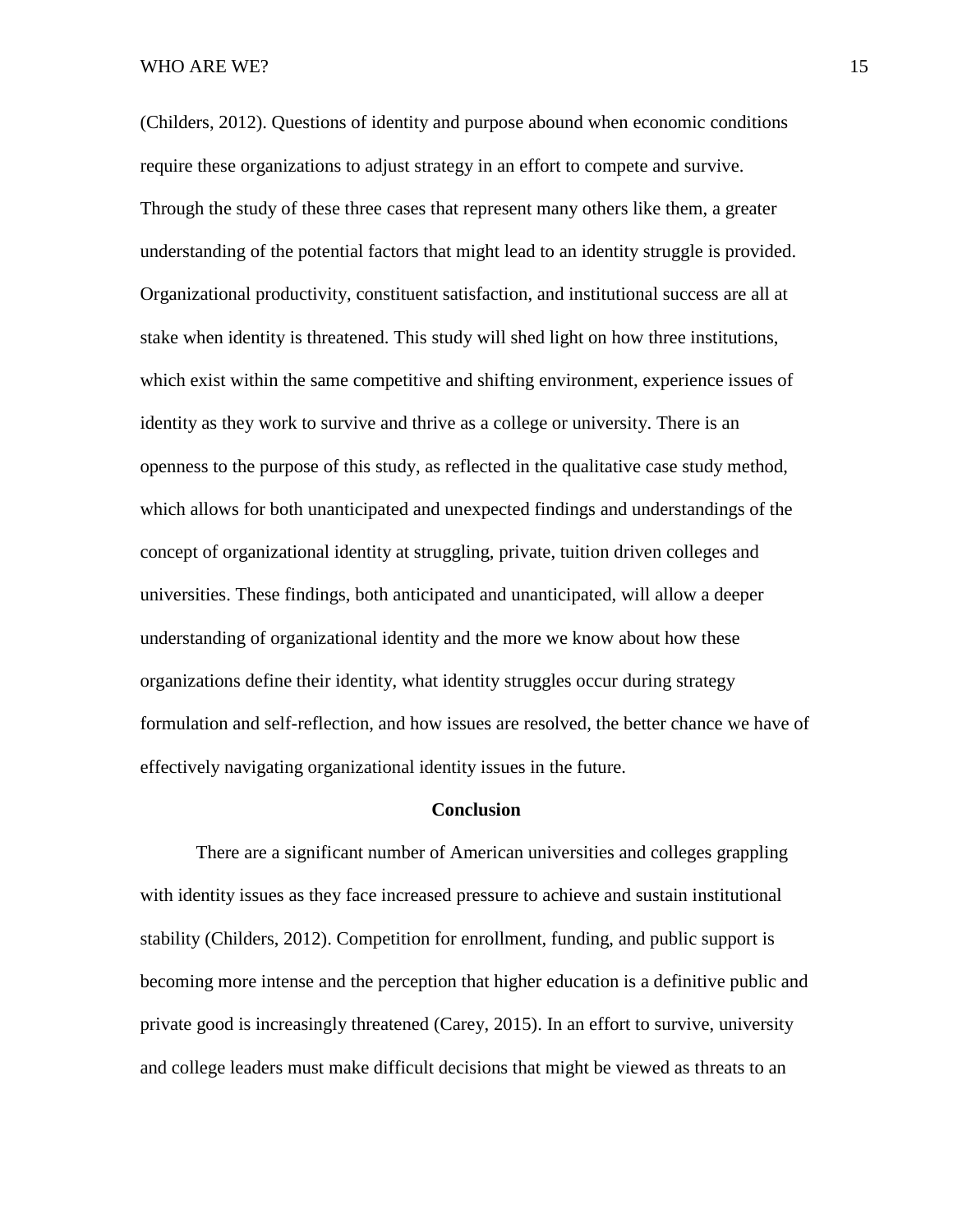organizational identity that is rooted in traditional academia (MacDonald, 2013). As these strategic decisions are navigated, an institution will often face the difficult and soul searching questions, "Who are we," "Who do we serve," and "What do we value?" This study allowed a greater understanding of the following: (1) How members of these types of institutions define its organizational identity, and to what the definitions might be attributed; (2) Whether issues of identity were considered during the strategic planning process, and if so, how they were addressed; and (3) If issues of identity were presented during the strategic planning process, how these institutions resolved the issues.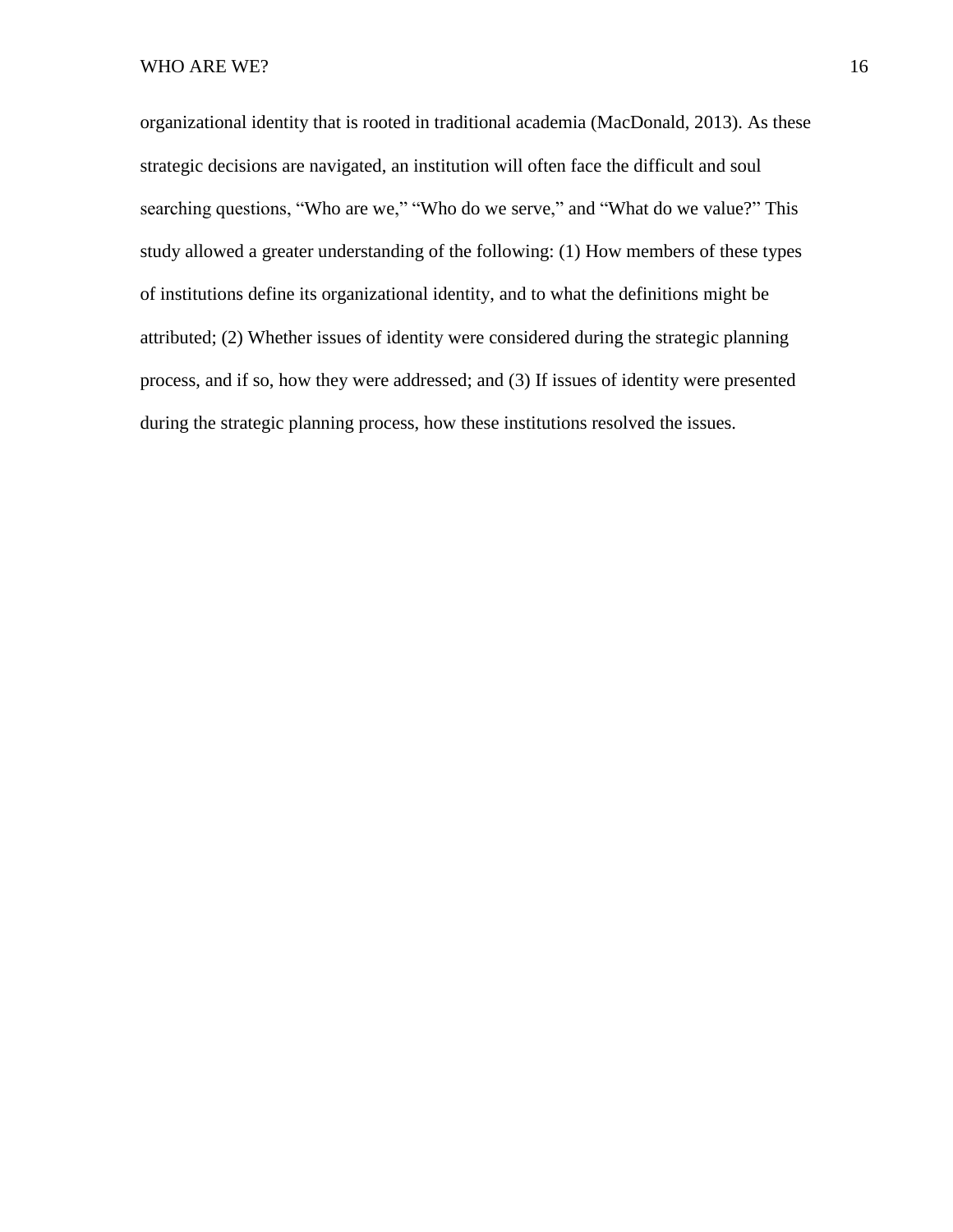### **Chapter Two**

### **Literature Review**

In this chapter, I begin by providing a review of the research on organizational identity. This includes early work on defining organizational identity, its evolution from the study of individual identity, the perspective of organizational identity as a social construct, and finally the postmodern perspective that organizational identity is dynamic and emergent. Next, I provide an understanding of the current research on strategic planning and why it can be used as a context for studying organizational identity. Although this is not a study of the strategic planning process, a background understanding of research on strategic planning; and, more importantly, the connections previously made between strategic planning and organizational identity is essential. This is because organizational identity is a key factor in the process of strategic planning. Finally, I will provide an explanation of institutional theory, strategic management, and the conflicting influences they have on organizational identity at private, tuition-driven, liberal arts colleges or universities.

### **Research on Organizational Identity**

Arguably, the most widely cited definition of organizational identity was provided by Albert and Whetten (1985), who defined identity as an organization's "self-description of what is central and distinctive about itself" (as cited in Childers, 2012, p. 28). These statements of identity make up the uniquely defining aspects of an organization that allow it to occupy an original place in society. Albert and Whetten (1985), like many in the study of organizational behavior, also said that the behavior of the organization mirrors that of the individual. Erikson's (1959) early work on individual identity development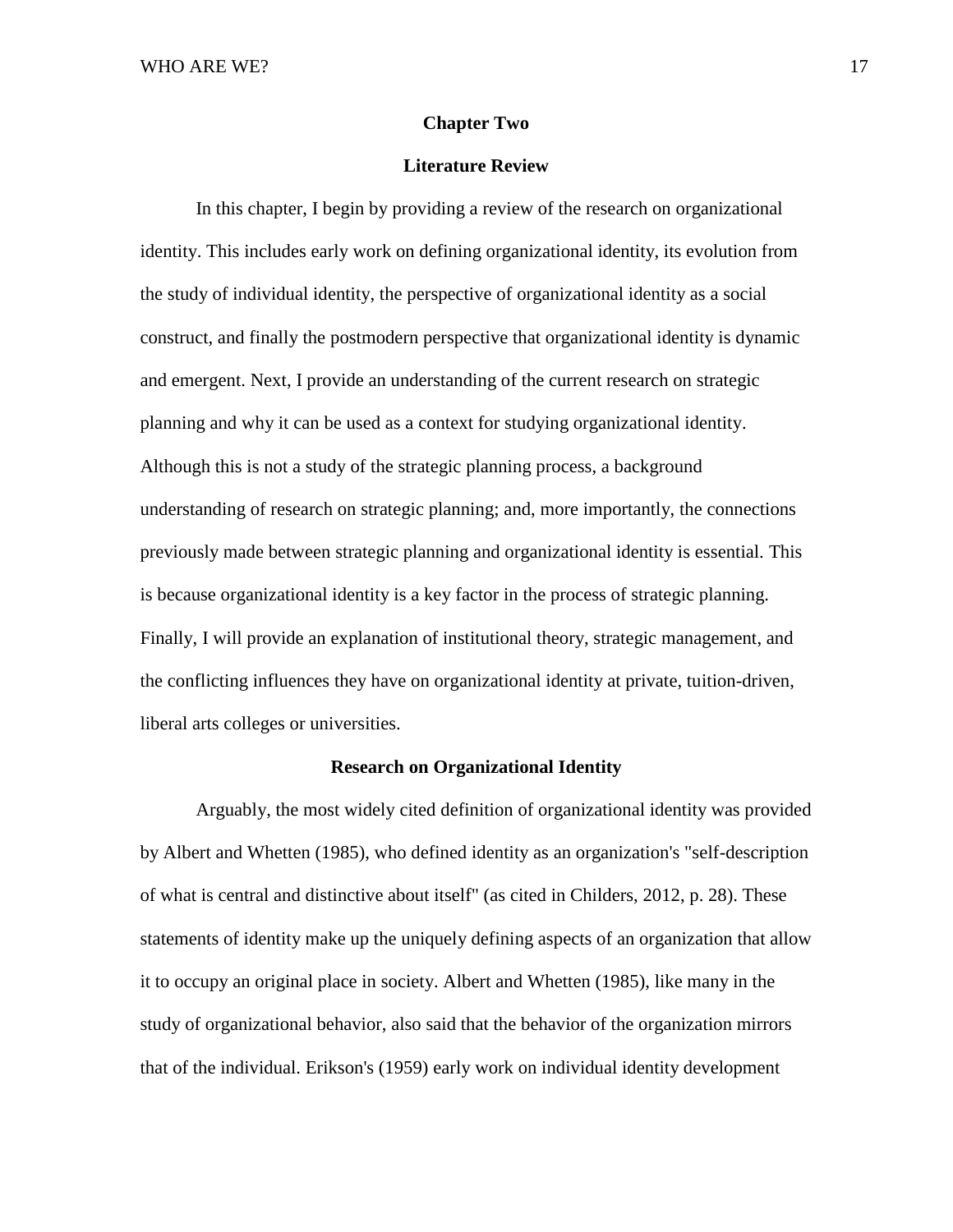was defined by life-cycle events, meaning that, as one's experiences change, self-esteem within one's contexts change, along with the basic beliefs and values that form selfidentity. These notions of transition and change in human identity have been transferred to that of organizational identity in such a way that common concepts of life events such as birth, growth, maturity, decline, death, and even revival are transferred to the organization (Whetten, 2006; MacDonald, 2013).

Additional understanding of the relationship between individual and organizational identity theory was established by Elsbach and Kramer (1996) as they studied Top 20 business school programs and the faculties' reactions to rankings in *US News and World Report.* The programs were faced with an identity threat when their rankings did not meet the internal expectations or the external messages of their host schools. The authors studied how the program members responded to the perceived threat to their identity and found that sense making was the most common method for dealing with the threat. A threat to the identity of the academic program was viewed as a threat to the identity of the individuals who were affiliated with it. Therefore, to deal with this dissonance, the members affirmed positive perceptions of the school's identity by focusing on the areas not recognized by the rankings in which the school was strong, compared to its competition. By studying these sense making methods during times of threatened identity, Elsbach and Kramer were able to develop a new framework of organizational identity management that draws from individual theories of identity and self-affirmation, again strengthening the "psychological interdependence" (1996, p. 467) between individuals' social identities and their perception of their organizational identity.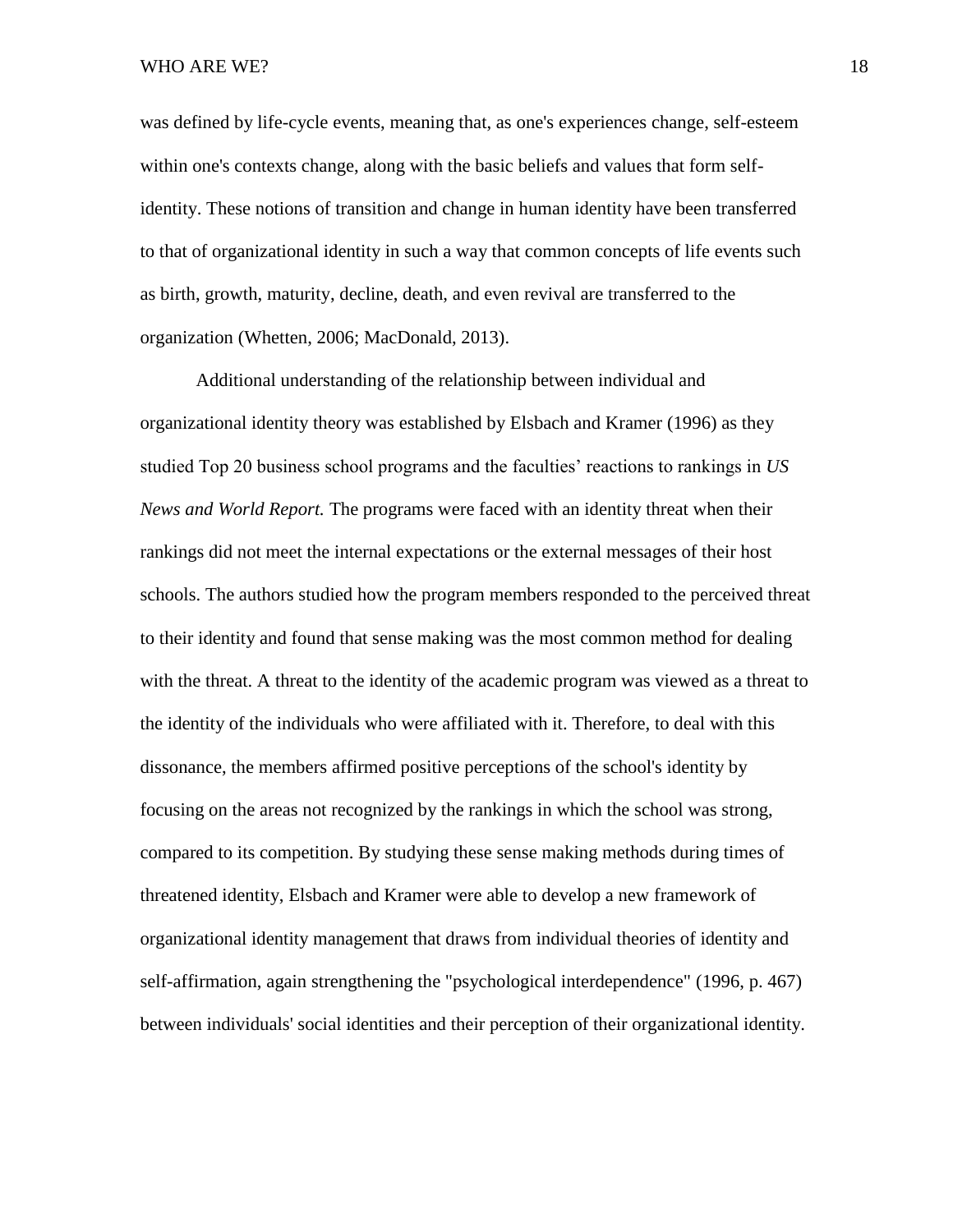Tajfel and Turner (2004) also theorized that a person's social identity is based on social categorization and a desire to boost one's self esteem through the use of comparisons with others. This phenomenon is then transferred to the university environment in the form of comparisons with other universities that are competitive in nature (Pelham & Swann, 1989; MacDonald, 2013). It is argued that the sense of self is defined through comparisons with others and is formed by categorizations, identifications, and comparisons based on value judgments of who is the in-group or outgroup. These comparisons are frequently used by university members when describing one's university in comparison to others; e.g., "we are elite private, they are not" (MacDonald, 2013, p. 155).

Another view of the role of individual identity development in the literature that is particularly interesting, especially in light of the nature of the three universities chosen for this case study, is the suggestion that individuals remain in a constant state of conflict between feelings of inferiority and superiority (MacDonald, 2013). This state of conflict, and its influence on organizational identity, has shown to be quite convincing in the context of higher education (Gioia, Thomas, Clark, & Chittipeddi, 1994). At the university level, the attempt to resolve this conflict is illustrated through the decisionmaking processes and conversations that occur as statements of strategy, mission, or selfstudies are developed (Gioia et al., 1994). While exploring the institution's identity, and by attempting to resolve any conflicts within that process, the questions of "how are we better than others?" "how are others better than us?" and "how can we be true to ourselves while still maintaining legitimacy?" abound (Gioia et al., 1994).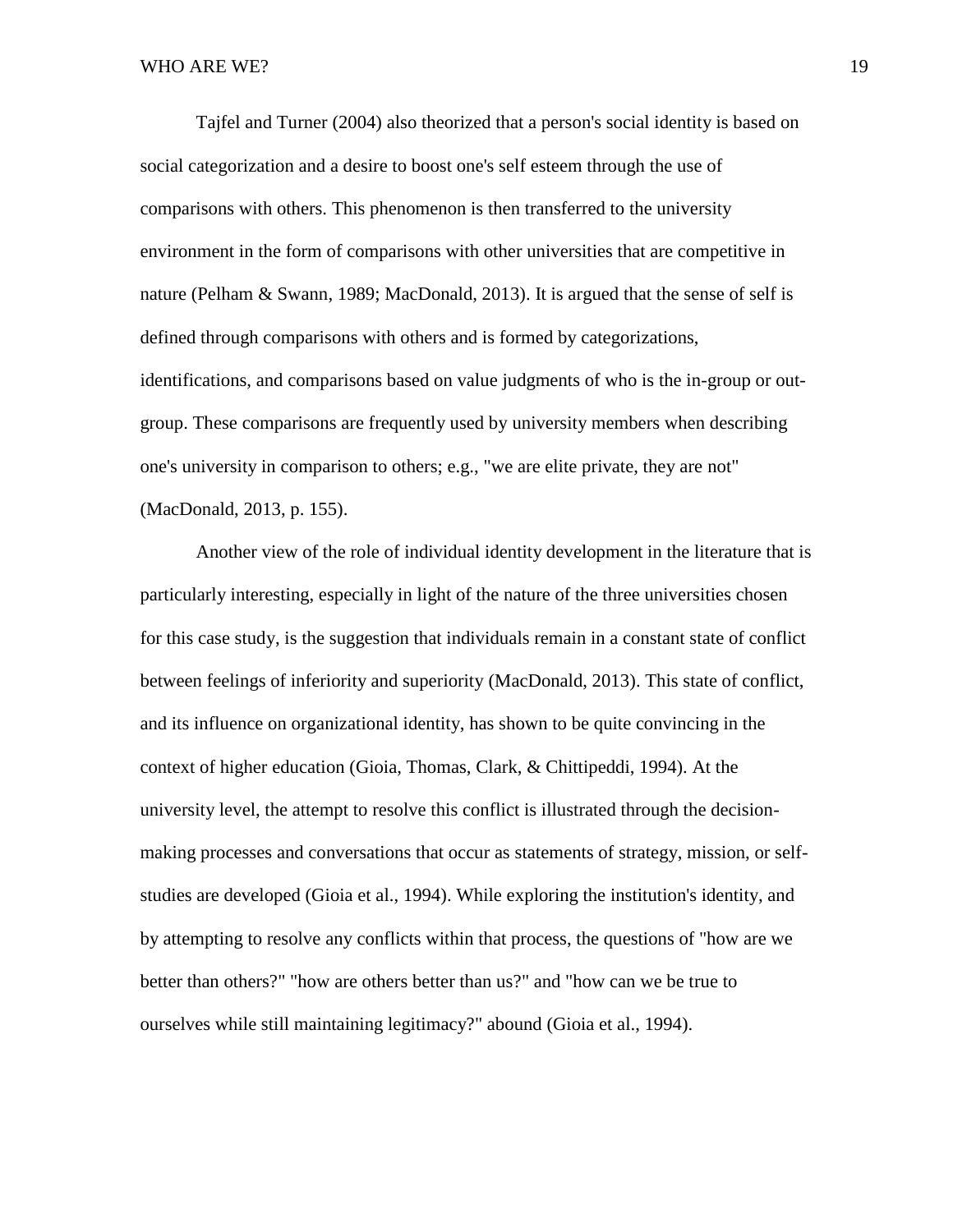### **Organizational Identity as a Social Construct**

Albert and Whetten (1985) defined organizational identity as a social construct, arguing that it is the subjective property of observers. Their concept of organizational identity rests on two basic assumptions. The first is that organizations are social bodies that are often treated by society as extensions of the individual. They are granted "powers to act" and these actions are viewed as analogous to an individual's behavior (Whetten, 2006, p. 221). The second assumption is that, just as identity is defined by a person's unique view of oneself, it is also defined at the organizational level in a subjective and observable state (Baumeister, 1998; Leary & Tangney, 2003).

To further explain, Albert and Whetten (1985) began to address the underlying identity question, "who are we as an organization," by developing a useful acronym: CED, or Central, Enduring, and Distinguishing*.* They explained that an organization's identity is expressed by what is central to the structure of the institution. By digging deep into the layers of the actions of the organization, one will theoretically be able to find the central purpose and character of the organization. Also, organizational characteristics that are unbounded by time or environmental forces are what are enduring and take part in forming the organization's identity. This is also referred to as the institution's legacy and makes up the lasting impact and mission of the founding members of the organization. Finally, the distinguishing factors of the organization, meaning what makes it unique and distinct from other organizations like it, takes part in forming the organization's identity (Albert & Whetton, 1985).

Supporting the CED framework, and arguing that organizational identity is defined by the way internal members interpret the organization, Dutton and Dukerich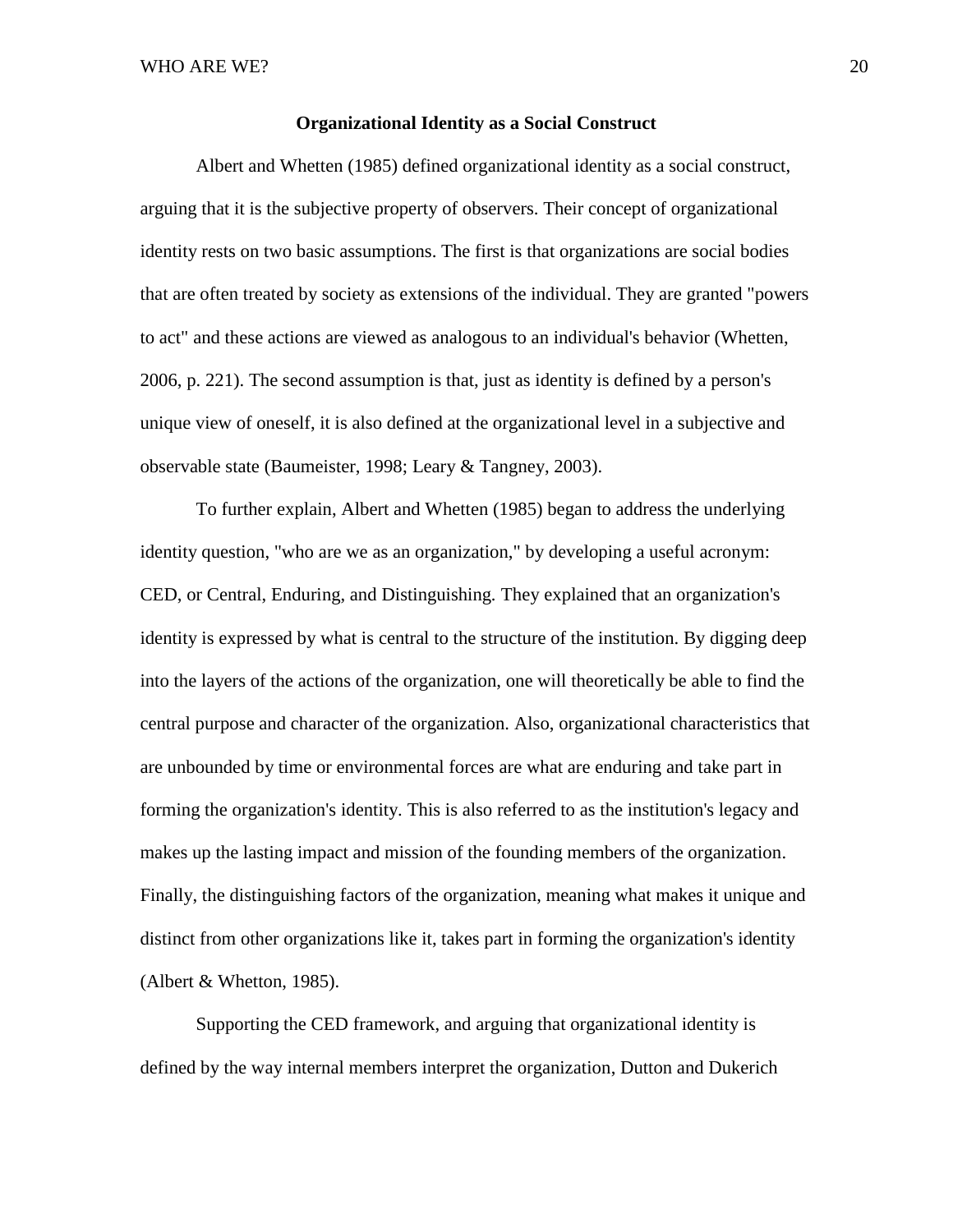### WHO ARE WE? 21

(1991) found that organizational identity is created over time through the experiences and needs of its members. They affirmed Albert and Whetton's (1985) socially constructed view of organizational identity and claimed that organizational identity is self-identified as central, distinctive, and enduring to the organization (Dutton & Dukerich, 1991).

Furthermore, Albert and Whetten (1985) suggested that organizations can have a dual identity and illustrated this duality using the modern research university as an example. They opined that the university exhibits both a church-like identity and a business-like identity. The church represents the normative identity of the institution, meaning the identity that is directed by ideology, culture, and educational functions of the institution (Albert & Whetton, 1985; Parsons, 1960). The business, meanwhile, represents the utilitarian identity of the institution, expressed as the identity that is directed by information and economic production (Albert & Whetton, 1985).

Hatch and Schultz (2004) also contended that organizations construct their own identity by mirroring the external and internal perceptions of the organization's culture and image. They go further to explain the act of "imbedding" (p. 387) identity through a process of critical reflection by members as they "understand and explain themselves as an organization" (Hatch & Schultz, 2004, p. 387).

Clark (1972) also spoke to the concept of culture, commitment, and organizational identity in his writings on what he termed organizational saga in higher education. Saga is defined as a stream of events, a historical story that includes a written or spoken interpretation. Saga is not just a story; it is a story that has a strong base of believers. Clark argued that it is this belief in the story that defines the pride and identity of the group. This concept of saga is then transferred to the organizational context by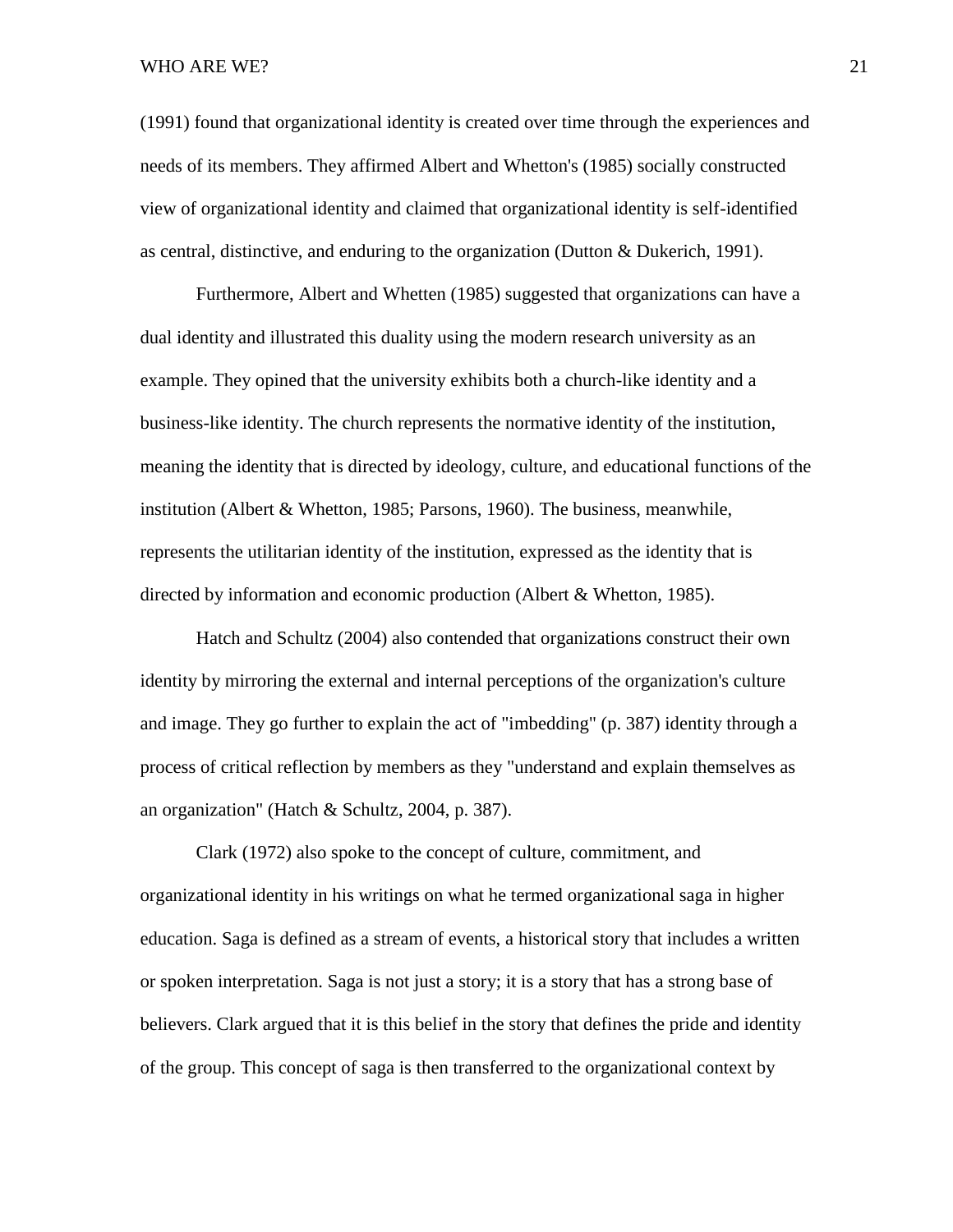Clark; he ultimately defined it as a "collective understanding of unique accomplishment in a formally established group" (1972, p. 178). He further stated that stages of organizational development are linked by the retelling and rewriting of the group's historical accomplishments. The emotion, interpretation, and sentiment expressed by the group's members transform an organization from a formal system to a 'beloved' place that attracts the devotion of its members. This concept of the organizational saga supports the study of organizational identity, as stories, emotional beliefs, and institutional spirit all form identity. Clark put university values, beliefs, operations; and, most importantly, identities into categories that created an "us versus them" mentality.

### **The Postmodern Perspective of Organizational Identity**

For some time, both Clark's (1972) views on organizational saga in higher education and the CED framework by Albert and Whetten (1985), served as conceptual frameworks for organizational identity research (Childers, 2012; MacDonald, 2013). This was until others argued that the comparative nature of Clark's view of organizational saga was flawed (Rush & Wilbur, 2007) and others challenged Albert and Whetten's socially constructionist view of organizational identity from a post-modern perspective (Gioia, Schultz, & Corely, 2000; Tierney, 2001). These post-modernists argued that identity is in fact not enduring, and is, instead, unstable, adaptive, and reflective of a changing environment. These studies argued that meanings and definitions are dynamic and will change over time. Organizational memory fades; therefore, legacy can also weaken and evolve.

Others later expanded the discourse on organizational identity by looking away from Albert and Whetton's (1985) dualistic notion of a church-like and business-like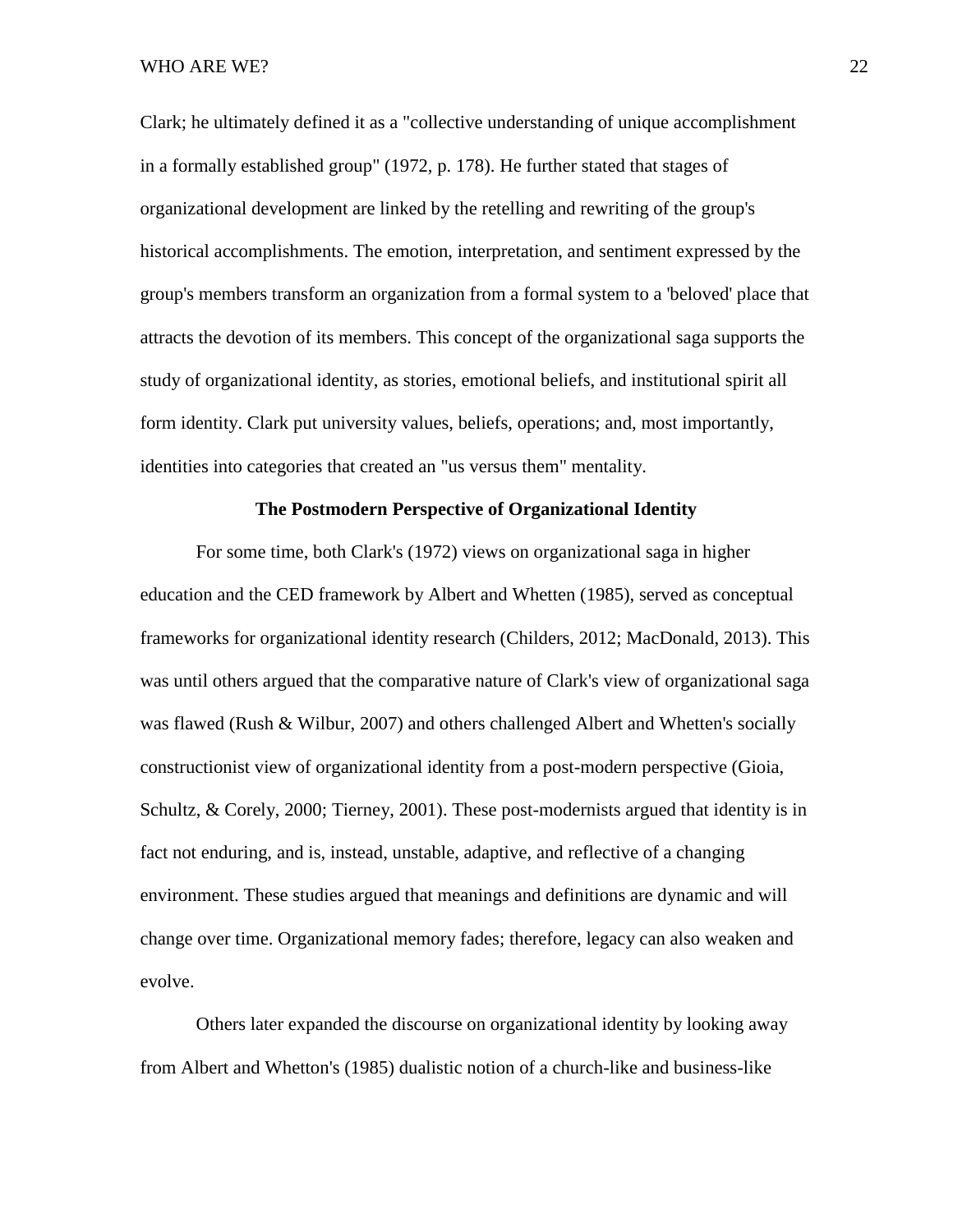identity and instead focused on the evolutionary nature of the concept (Gergen, 2001; Schein, 2004; Tierney, 2001). Gioia, Schultz, and Corley (2000) suggested that organizational identity is not fixed and agreed upon, but is, rather, unbounded and closely connected to the dynamic nature of organizational image. As image changes and adapts; so, too, does institutional identity. This flexibility of identity is argued to be a critical component of change as well, and even goes on to reject legacy's importance in organizational identity, as Albert and Whetten (1985) maintained in the concept of CED (Gioia et al., 2000; Tierney, 2001).

### **Strategic Planning and Its Use as a Context for Studying Organizational Identity**

While organizational identity is defined by an institution's defining attributes, organizational strategy defines how the institution realizes its identity (Ashforth & Mael,1990; Childers, 2012). Rowley, Lujan, & Dolence (1997) defined strategy as "an agreed-on course of action and direction that changes relationships or maintains alignment" (Ellis, 2010; p. 7). The process of strategic planning is a time in organizational history that is open with opportunity for identity evaluation (Ashforth  $\&$ Mael, 1996; Gioia & Thomas, 1996; Keller, 1983). When an organization explores a strategic planning process, then the questions of identity and purpose are foundational to the decision-making process (MacDonald, 2013). It is more common for institutions to articulate their identity, and thus raise questions of discrepancies or inconsistencies in those articulations across organizational members, when strategic planning is occurring (Ashforth & Mael, 1996; Childers, 2012; MacDonald, 2013).

In addition, any subsequent strategic change, identified as a redefinition of the organization's mission and purpose or a substantial shift in goals and priorities from the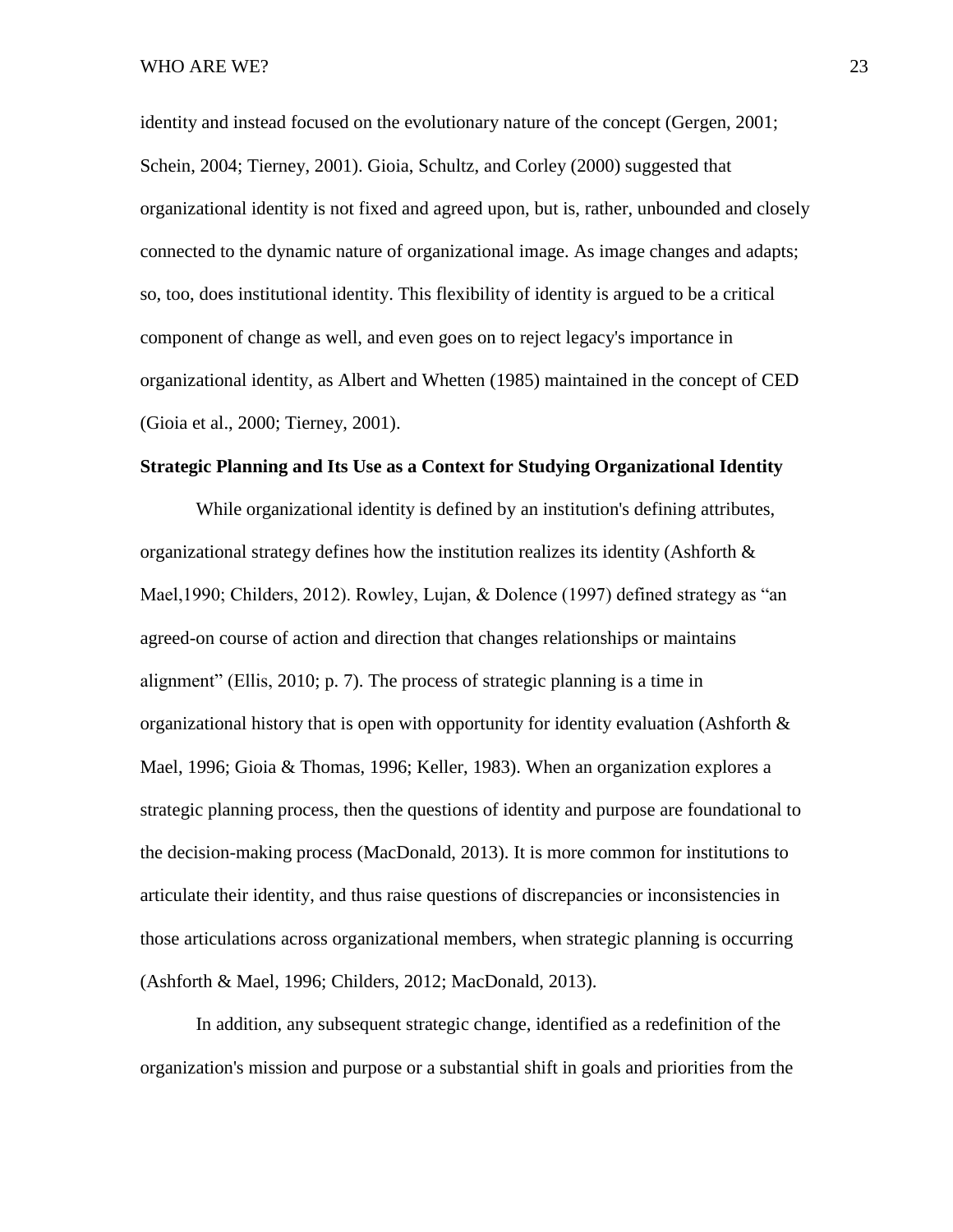original strategic planning process, can provoke questions of organizational identity by members (Gioia, Thomas, Clark, & Chittipeddi, 1994). Changes in resource allocation patterns, organizational structure, or organizational processes can affect mission or goals and bring up questions of identity and culture as an organization (Gioia et al., 1994). These shifts are disorienting for the members of the organization as they seek to reconcile the threat to identity. The foremost question in their minds is: If we are *this*, then how will this change fundamentally affect who we are as an organization (Tushman  $\&$ Romanelli, 1985)? These changes in strategy that stimulate a reevaluation of identity require not just a mandate from external forces (or top-down decrees from internal members) but instead a process of a renegotiated social construction of identity (Berger & Luckman, 1967; Gioia et al., 1994). Some members who find themselves dealing with feelings of inferiority and superiority, or a desire to be seen as legitimate, do not view changes in strategy as symbolic in nature, or even just a change in structures, processes, and goals, but rather a fundamental change in the socially constructed reality of the organization (Bartunek, 1984; Ginsberg, 1988). This alteration is, indeed, what Gioia and Chittipeddi (1991) term a 'cognitive reorientation' of the organization, one that requires an acceptance of the disruption and lack of continuity that colors a transition in strategy (Mintzberg & Waters, 1985). This acceptance of a new conceptualization of the organizational strategy is complicated and can be fraught with identity issues and threats (Smircich, 1983).

Organizational misunderstanding and poor implementation of the strategic planning process commonly occurs when long range planning is mistaken for strategic planning (Ellis, 2010). The work of organizations often includes the development of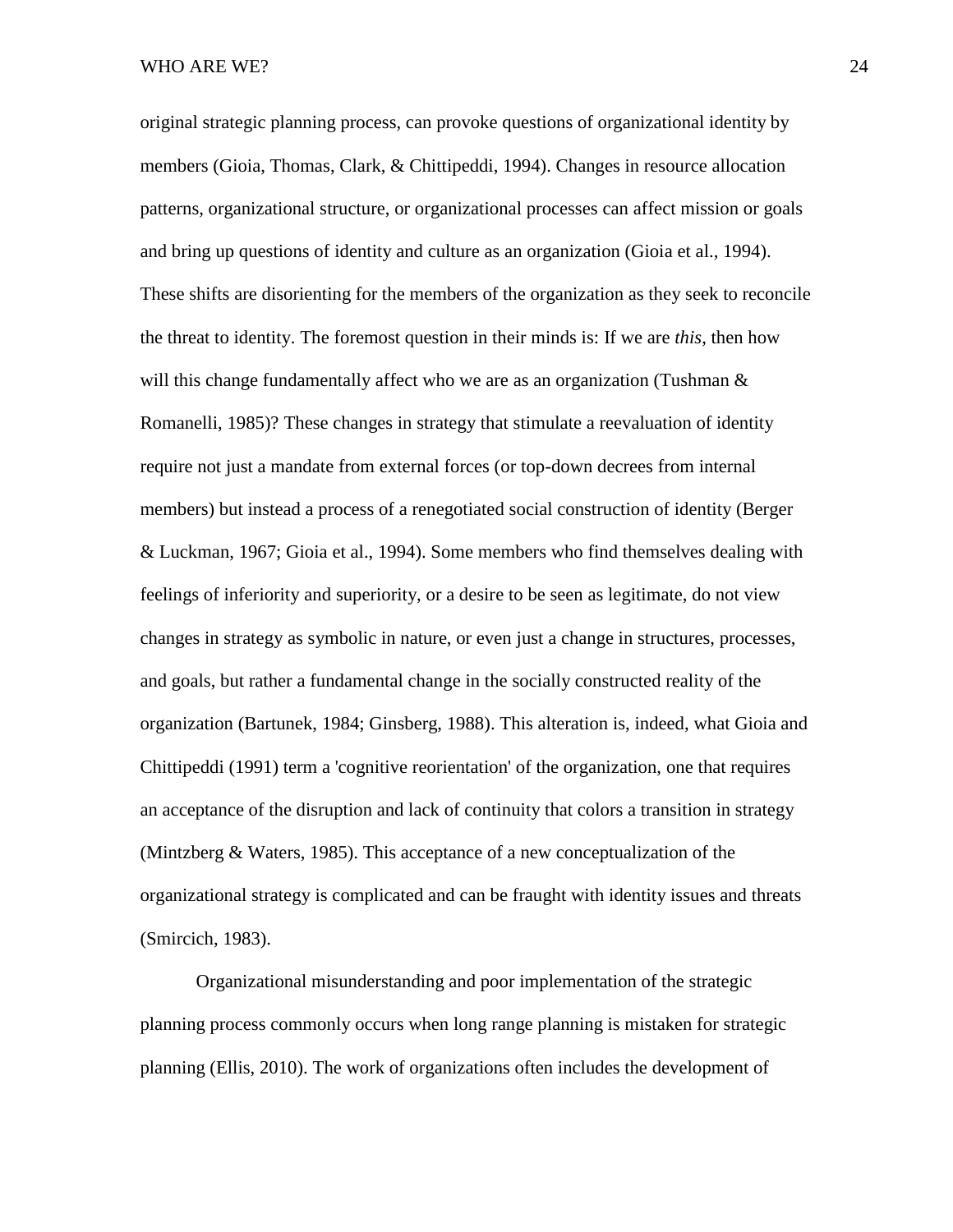WHO ARE WE? 25

goals, carrying out plans to accomplish such goals, assessing these accomplishments' level of success, and then beginning again with revised or reworked goals. Although this can be a productive method of goal setting and completion, this is in fact not strategic planning (Ellis, 2010). As described by Mintzberg (1994), "the most successful strategies are visions, not plans"; and, while planning is "calculating," strategy is "committing" (p. 107). The calculating style of planning is characterized by the fixation on a destination, followed by concerted efforts taken to get there, with no concern for the members' preferences (Mintzberg, 1994). Conversely, the committing style of strategic planning fosters a shared vision among an organization's members that transcends the value of the plan alone and infuses the members with energy and focus on what matters (Mintzberg, 1994). It is a process that "detaches strategy from operations and thinking from doing" (Kouzes & Posner, 1995, p. 244).

The ubiquitous study of strategy and strategic planning in organizations equally extends to higher education. Although strategic planning was introduced during the 1960s to private business, it developed as a key component of higher education administration in the late 1970s and early 1980s (Keller, 1983; Rowley, Lujan, & Dolence, 1997). Keller (1983) was the first to argue for the need for strategic planning in higher education, and defined it as an iterative process that develops and changes as it progresses. This, he argued is not a negative thing, but instead allows the organization to adapt and adjust to the environment as it fluctuates.

While Keller (1983) did not include suggestions for how to specifically conduct strategic planning, his groundbreaking work did allow for others to take on that effort (Rowley, Lujan, & Dolence, 1997). During these early experiments with strategy,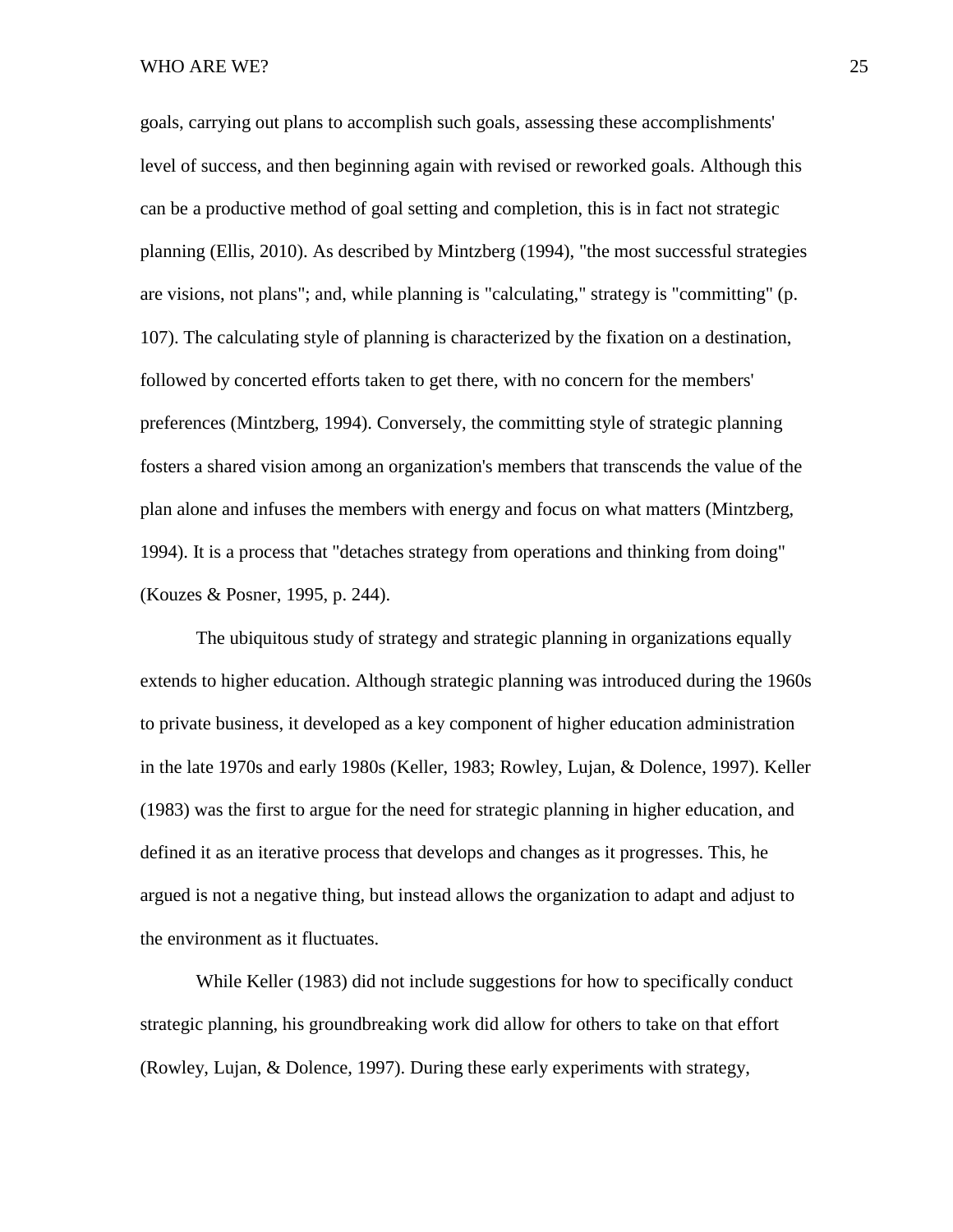#### WHO ARE WE? 26

universities were mostly participating in "long-range planning," rather than strategic planning, in the sense that the process was largely internal and linear (Presley & Leslie, 1999). Presley and Leslie (1999) described strategy in higher education as a means of establishing direction, focusing effort, and guiding that effort through a considerable length of time; and, unlike the long-range planning of the early years, it allows for a flexible reaction to unforeseen challenges and opportunities. They also remind us that the main goal of strategic planning in higher education is to enhance practice. The focus here, as Rowley, Lujan, and Dolence (1997) and Kouzes and Posner (1995) also wrote, is on the importance of guidance for the organization, as opposed to the operations-driven nature of traditional planning.

Despite this understanding of the relationship between strategic planning and identity evaluation, there is little research that uses strategic planning as a context for studying organizational identity in the vulnerable tuition-driven, private, liberal arts institution (Childers, 2012). These type of institutions are existing in an increasingly competitive market place and must make strategic decisions based upon the changing needs and desires of its prospective students. Yet, they also have institutionalized traditions of academia that arguably persist due to the forces of isomorphism. It is due to their precarious place in the higher education hierarchy that I selected these three institutions as cases for study.

### **Institutional Theory**

Institutional theory is primarily centered on the behavior of organizations and is the basis of isomorphism (Childers, 2012; Hatch, 2006). Isomorphism is defined as a constraining process that forces one organization to resemble other organizations that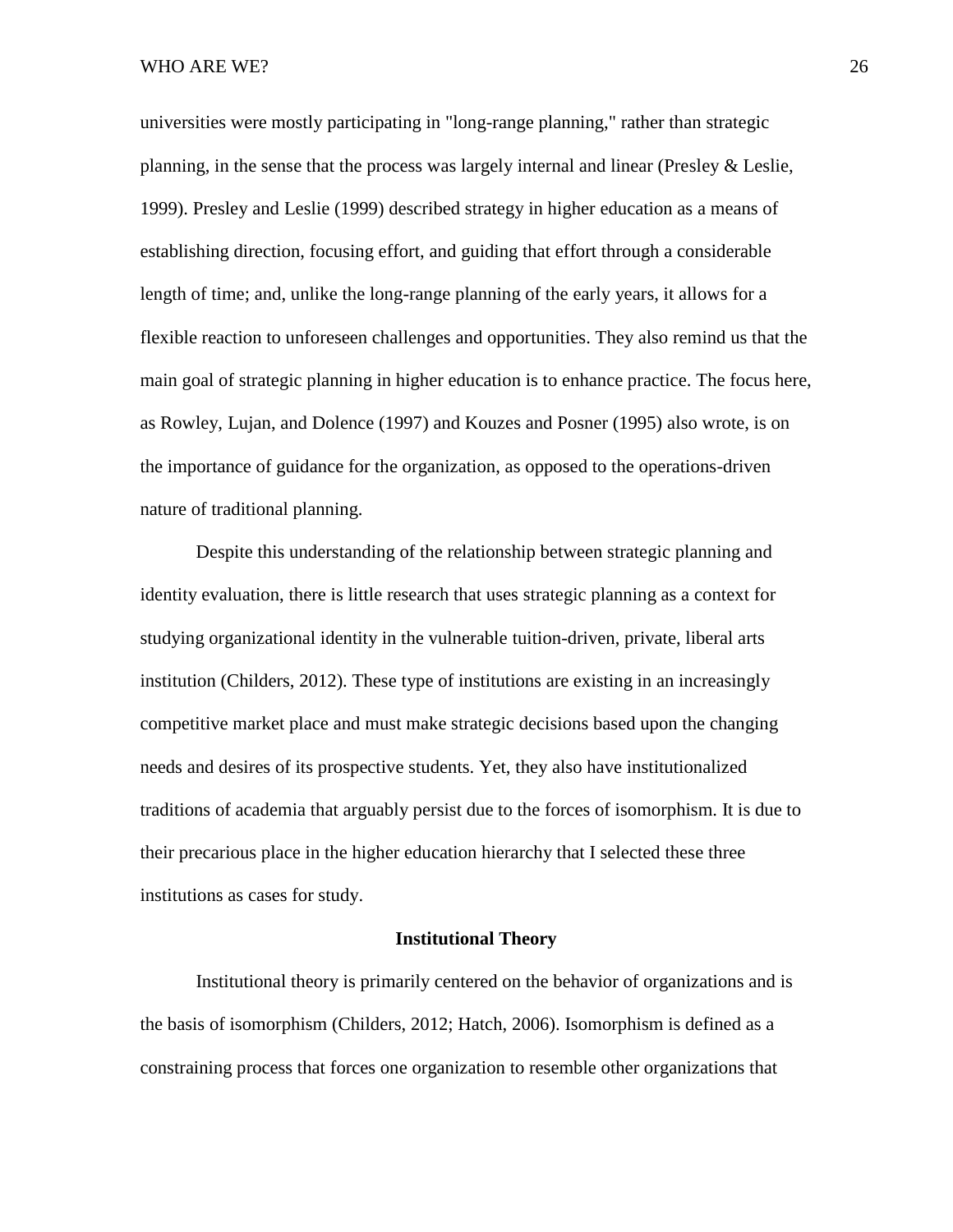inhabit the same environmental conditions (DiMaggio & Powell, 1983; Hannan & Freeman, 1977; Hawley, 1968). Selznick (1957) originally argued that organizations are shaped by both internal and external environments, and later development of the theory stated that:

*Organizations are driven to incorporate the practices and procedure defined by the prevailing rationalized concepts of organizational work and institutionalized society. Organizations that do so increase their legitimacy and their survival prospects, independent of the immediate efficacy of the acquired practices and procedures* (Meyer & Rowan, 1977, p. 340).

Meyer and Rowan (1977) also argued that organizations that operate within the same environment tend to become homogenized and demonstrate similarities to one another. They further expanded this theory by claiming that organizational survival is dependent upon an institution's ability to demonstrate similarities in culture, symbols, language, and functions with other organizations that are viewed as legitimate (Childers, 2012; Meyer & Rowan, 1977). The institutionalization, or the embedding of values and objectives into culture and structure of an organization, of these legitimized norms is established as external audiences accept them (Bess & Dee, 2008; Childers, 2012; Meyer & Rowan, 1977).

Pfeffer and Salancik (1978) also argued that organizations are open systems that are dependent on the external environment for resources and legitimacy. Pfeffer and Salancik claimed that organizations must internally adapt to these external demands to be successful and survive. Meyer and Rowan (1977) and Pfeffer and Salancik (1978)'s original studies were followed by DiMaggio and Powell's (1983) famous address of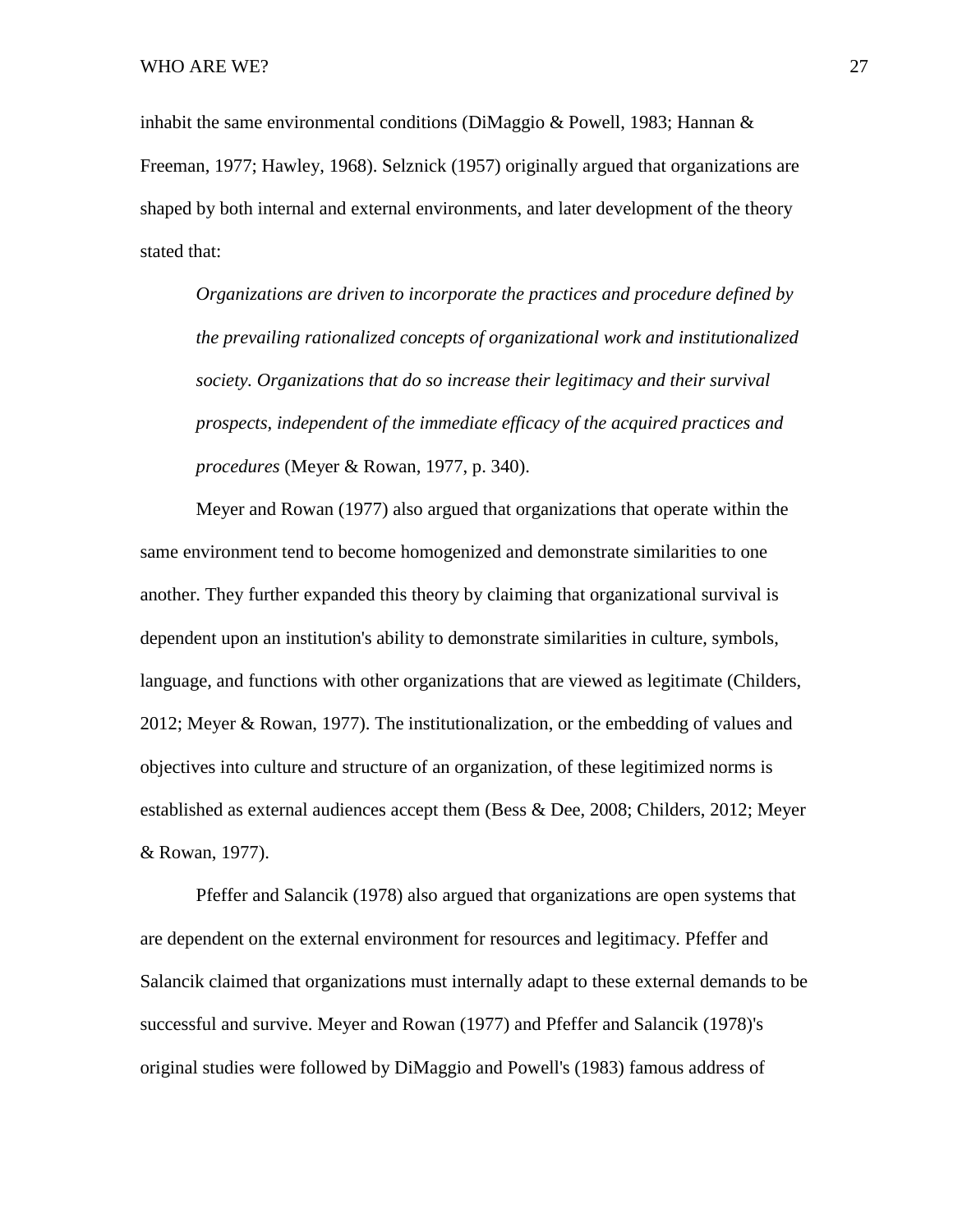#### WHO ARE WE? 28

Weber's (1952) 'iron cage' of institutionalized organizations. In this study, the concept of institutional isomorphism, also called neo-institutionalism, reiterated that organizations are restricted by the pressures of their external environments (DiMaggio & Powell, 1983). They argued that these pressures manifest themselves in organizational decisions that work to maintain 'sameness' with others in the same industry or marketplace. These isomorphic tendencies are exhibited in three specific ways, according to DiMaggio and Powell (1983). This includes: (a) a tendency to conform to specific rules or laws of behavior, termed coercive conformity; (b) a tendency to copy other organizations' behavior intentionally and in an effort to mitigate uncertainty in the competitive marketplace, termed mimetic conformity; and (c) a tendency to adhere to universal standards among all organizations in a particular industry, termed normative conformity.

These isomorphic tendencies are all widely argued to be prevalent in the highly institutionalized arena of higher education (Bess & Dee, 2008). Specifically, coercive conformities will present themselves in processes such as accreditation, mimetic conformities will present themselves in academic decisions that attempt to attain a more prestigious position in the highly hierarchical higher education industry, and normative conformity is more greatly driven by social and cultural expectations that lend legitimacy to an organization (Dill, 2001; Bess & Dee, 2008).

While institutional theory argues that colleges and universities will conform to traditions of academia; for example, the tenure process or a liberal arts general education curriculum, and obey the homogeneous standards of the industry in an effort to legitimize their purpose and qualifications as an institution of higher education, there is, nevertheless, a place for innovation and change in higher education. This place, however,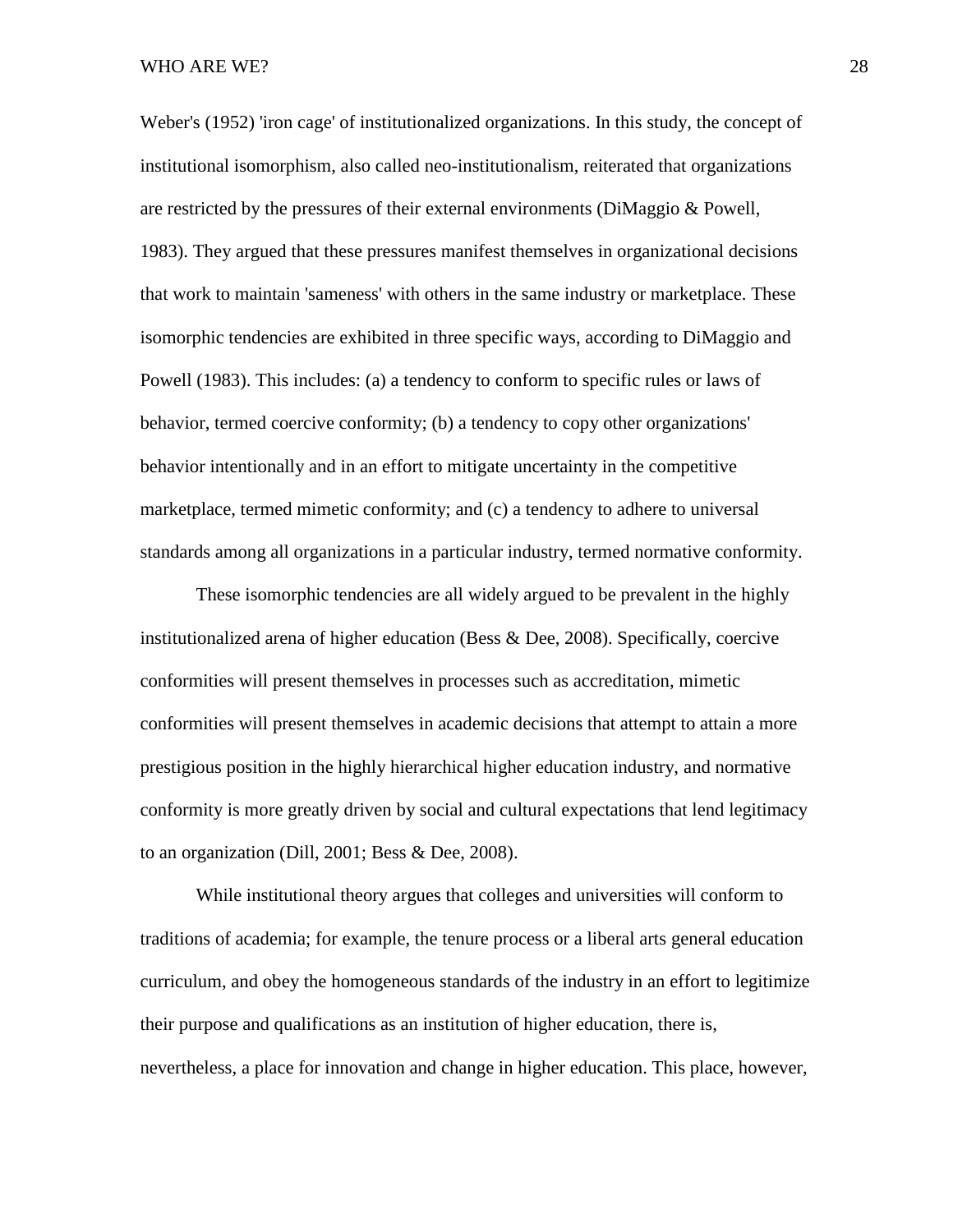is argued to be inhabited by institutions that can afford to risk nonconformity. These institutions are found to be on the extreme ends of academic reputation and perceived legitimacy, either those that are at the top tier of the hierarchy or those that have little positive reputation to lose (Bess & Dee, 2008). It is the many institutions that exist between these two extremes, like the three chosen for this study, however, that provide an interesting context for the forces of institutional theory as they relate to organizational identity.

Within the theoretical framework of institutional theory, it can reasonably be argued that, when a university or college that adheres to this isomorphic behavior in observable ways (i.e., faculty tenure and promotion structure, traditional methods of course content delivery, adherence to a liberal arts general education curriculum), any decisions made that might set themselves apart from these industry standards of legitimacy will serve as a threat (Childers, 2012). This threat to one's organizational legitimacy directly translates to a threat to one's organizational identity (MacDonald, 2013).

### **Strategic Management versus the Forces of Institutional Theory**

Although institutional theory lends a greater understanding to why universities and colleges might make decisions that are motivated by concerns for legitimacy, it does not fully explain the impact that these forces might have on institutions that are finding themselves in an increasingly competitive marketplace. The case institutions of this study subscribe to the traditional customs, values, and functions of academia, and certainly exhibit isomorphic behaviors in this manner, yet they also exist in a highly saturated and increasingly business-minded market (Childers, 2012; Gordon, 2002; Kennie, 2002).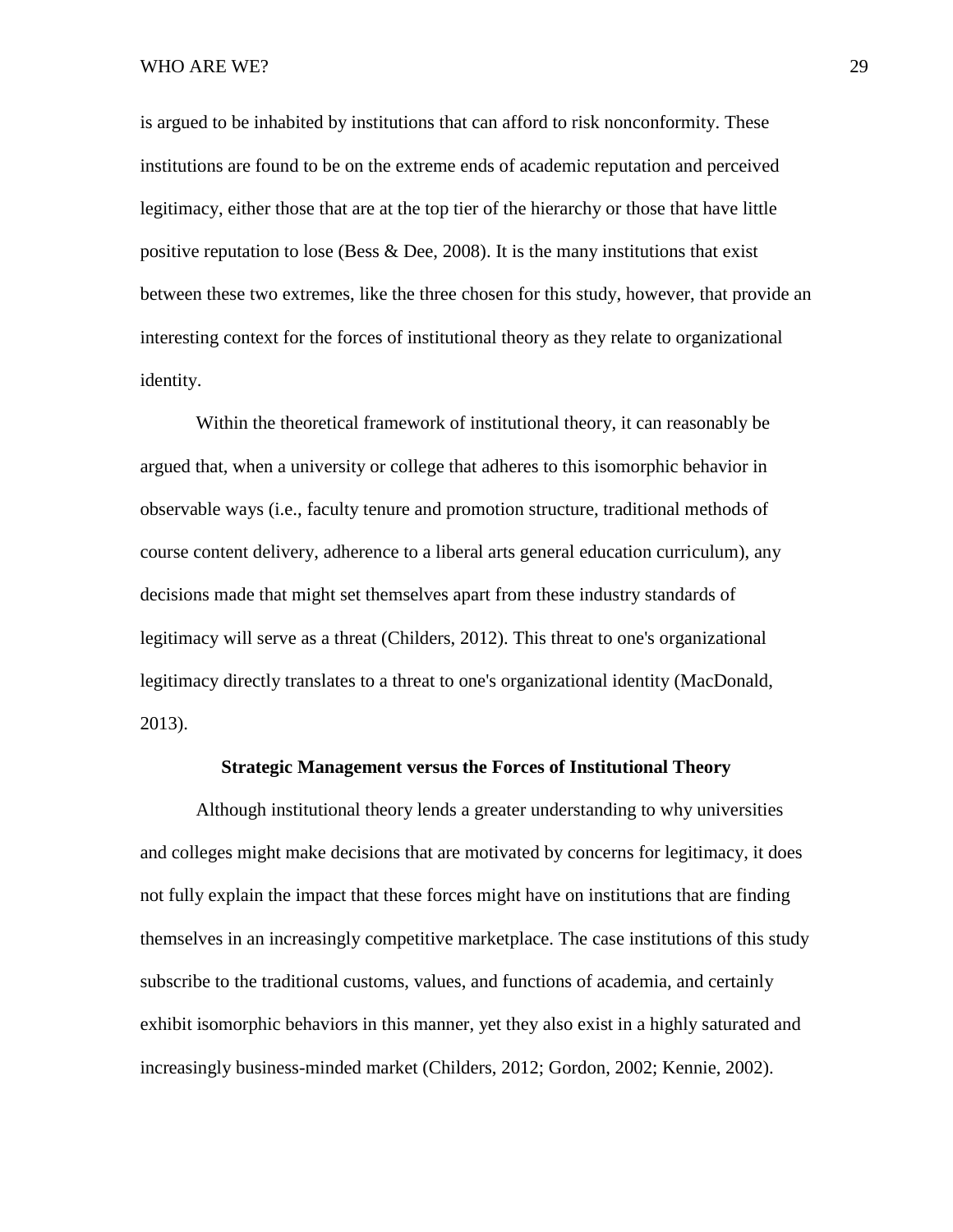WHO ARE WE? 30

There has been a reasonable threat to each of these institutions' survival; and, to meet these challenges, organization members have had to make strategic decisions that increasingly mirror a business. For this reason, I have selected strategic management as a companion, and arguably competing, framework to institutional theory as I explore the identity issues at these case institutions.

Broadly, strategic management is built on the process of monitoring and checking the organization's progression toward the successful completion of shared vision, all with the goal of maintaining a competitive advantage (Barney, 1991). This competitive advantage is obtained by making decisions and implementing strategies that maximize the unique qualities of the organization, not by maintaining the isomorphic tendencies that institutional theory suggests (Childers, 2012; Hitt & Ireland, 1986; Kennie, 2002; Porter, 1985; Thompson & Strickland, 1987). Strategic management, although a traditionally business-minded concept, did emerge in academia (Kennie, 2002). In general, it has become increasingly crucial for navigating a higher education system that is burdened with limited resources, increased competition, and external demands (Gordon, 2002). In the hierarchical environment of higher education, these burdens are arguably intensified for the non-selective, tuition driven, private liberal arts college or university. These institutions have to navigate the external demands and changes that threaten their survival each year as enrollment patterns continuously shift (Bess & Dee, 2008). Yet, they are also institutions that have history and culture that are rooted in the institutionalized notions of liberal arts education and traditional academia. These institutions, therefore, will arguably have a unique challenge of maintaining a clear and concise organizational identity (Childers, 2012).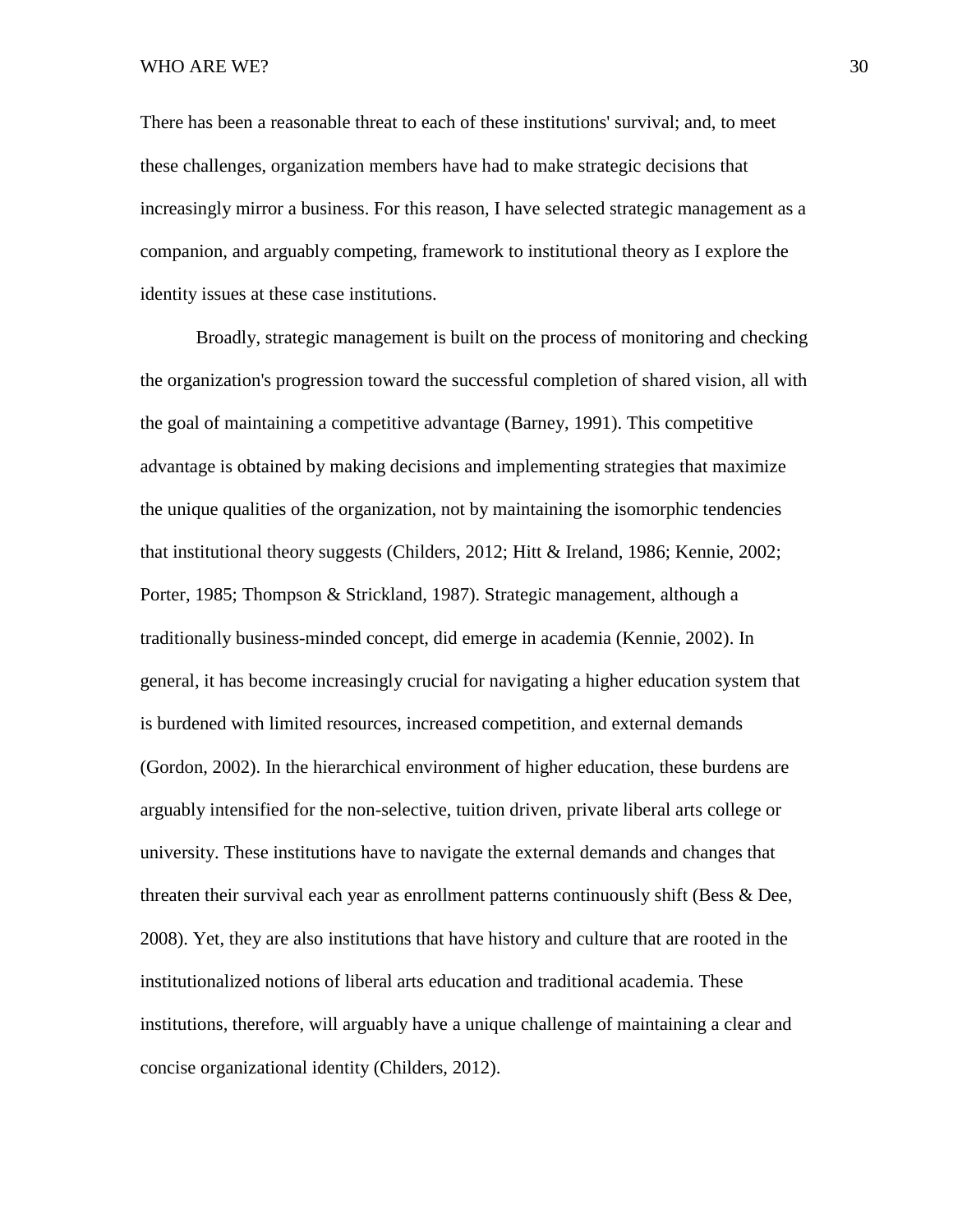Strategic management literature also puts a clear emphasis on the importance of identity as what distinguishes a strategically managed organization from other organizations that operate within the same environment (Pearce & Robinson, 1991). These studies also argue that the institution's messages of identity should reflect the firm's uniqueness, distinctive competence, or position in the marketplace (Davies & Glaister, 1997; Sidhu, 2003; Thompson & Strickland, 1994). Many others have also argued that a clear identity gathers an organization's members around the same purpose or central theme (Ireland & Hill, 1997; Bartkus, 2000; Verma, 2009).

The contrast created between institutional theory and strategic management inform the theoretical framework for this study. The argument that organizations must exhibit isomorphic behaviors to maintain legitimacy and survive, contrasted with the argument that an emphasis on uniqueness is needed to maintain a competitive advantage and survive, is believed to exist at these tuition-driven, private, liberal arts institutions. The relationship between these theoretical forces might arguably lead to issues of identity at a university or college that finds itself straddling both the higher education and business worlds (Carey, 2012; Gordon, 2002). These theoretical assumptions supported this study's quest to uncover how members of these organizations define their identity, what issues of identity might surface during times of strategic decision making, and how any issues of identity were resolved.

### **Conclusion**

The literature on organization identity is expansive. We know a great deal about what organization identity is, what influence it has on organizational behavior and success, and how threats to identity or identity struggles might influence an organization's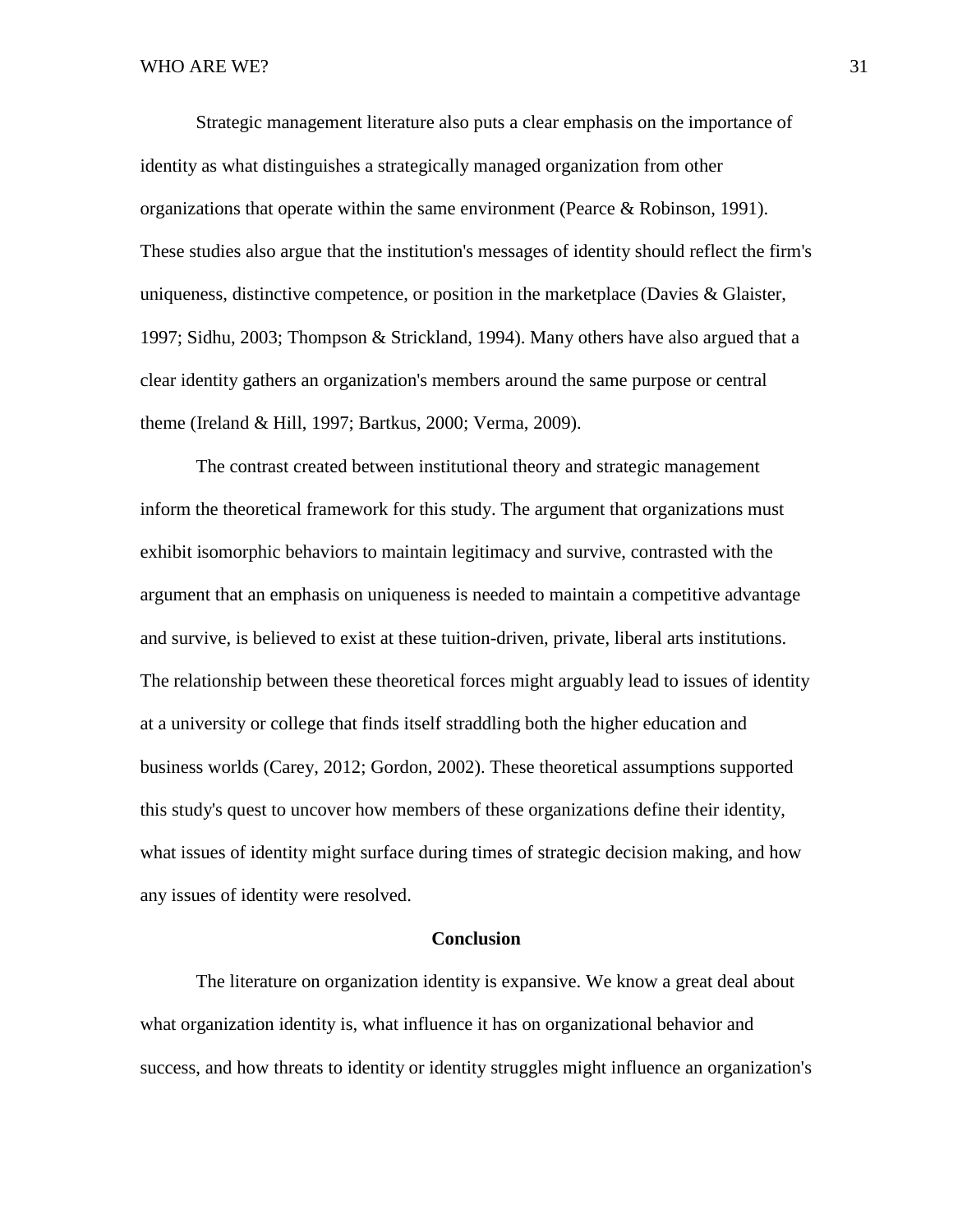effectiveness. We also know that strategic planning processes are a context that is ripe for identity issues to surface. There is less understanding, however, regarding how institutions that find themselves in an increasingly competitive and business-minded environment define their identity or reconcile any issues of identity that might exist. This qualitative case study explores how these types of institutions define their identity, how a strategic planning process uncovers issues of identity, and how identity struggles might be resolved at these colleges and universities.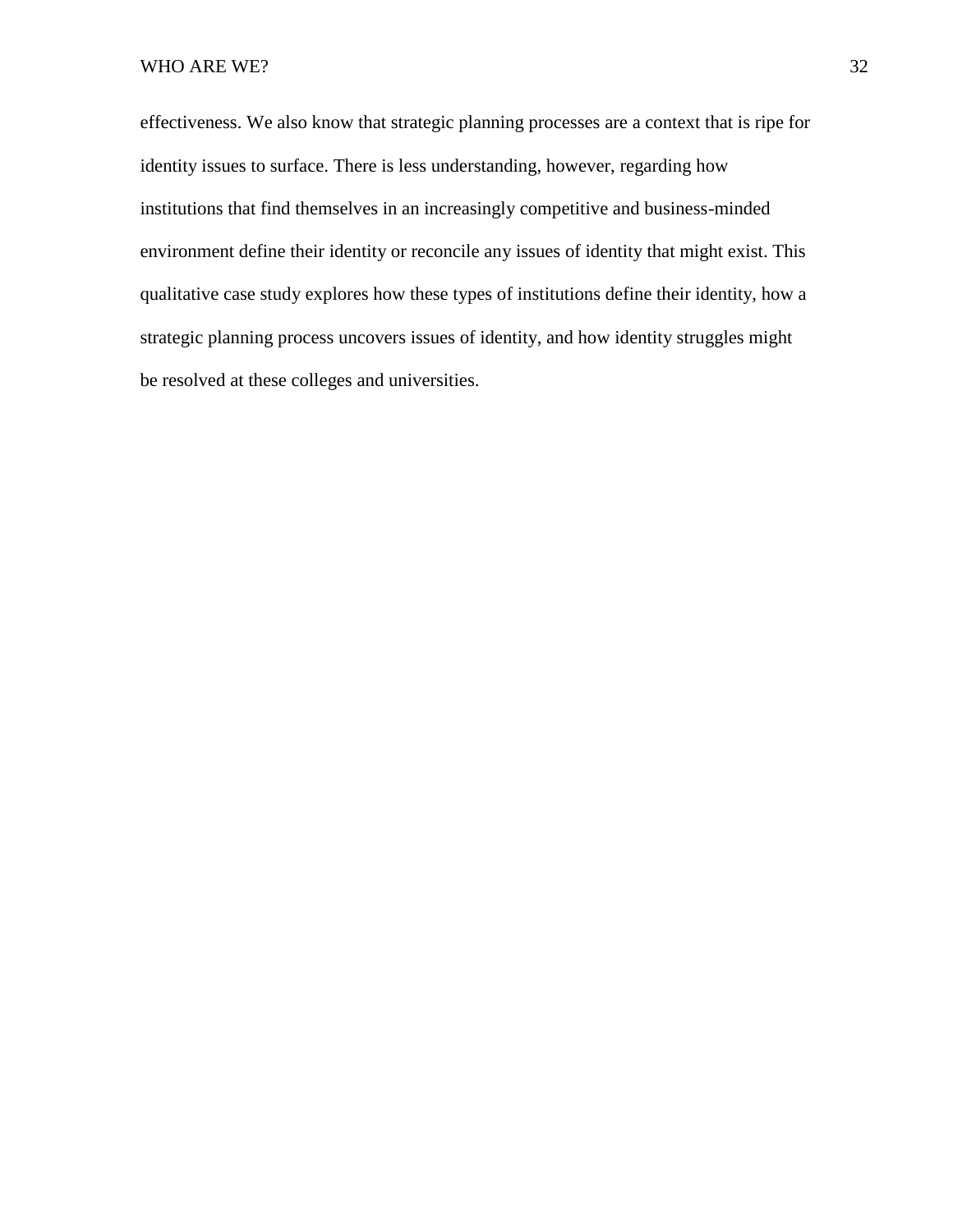### **Chapter Three**

### **Methodology**

To discover how members of these three institutions define its organizational identity, how issues of identity were addressed during their most recent strategic planning process, and how they resolved any issues of identity, I conducted a qualitative case study of three private, tuition driven, liberal arts institutions. These two colleges and one university have a historic and traditional liberal arts education as a foundation of their mission, yet have faced financial struggles over the course of the last twenty to twentyfive years. These three schools have made varying strategic decisions in an effort to face issues of organizational survival and these decisions have had an impact on the perceived organizational identity of the institution. I used the competing forces of institutional theory and concepts of strategic management to inform my data collection and analysis and a case study design as a research method. This method was utilized to bring a greater understanding of how members of these institutions define their organizational identity and how they worked to resolve any identity issues that might have presented themselves within the context of strategic planning.

My research questions are inductive in nature and lent substantial support for the case study methodology. A case study can provide a deeper understanding of a particular phenomenon, particularly one that can be bounded by time, policy, space, or other defining characteristic (Merriam, 2009). For this study the defining characteristic is the organizational unit of the small, private, liberal arts college or university. These cases are also bounded by the six month period in which I collected data, the presence of a recent strategic planning process, and by the varying processes by which each institution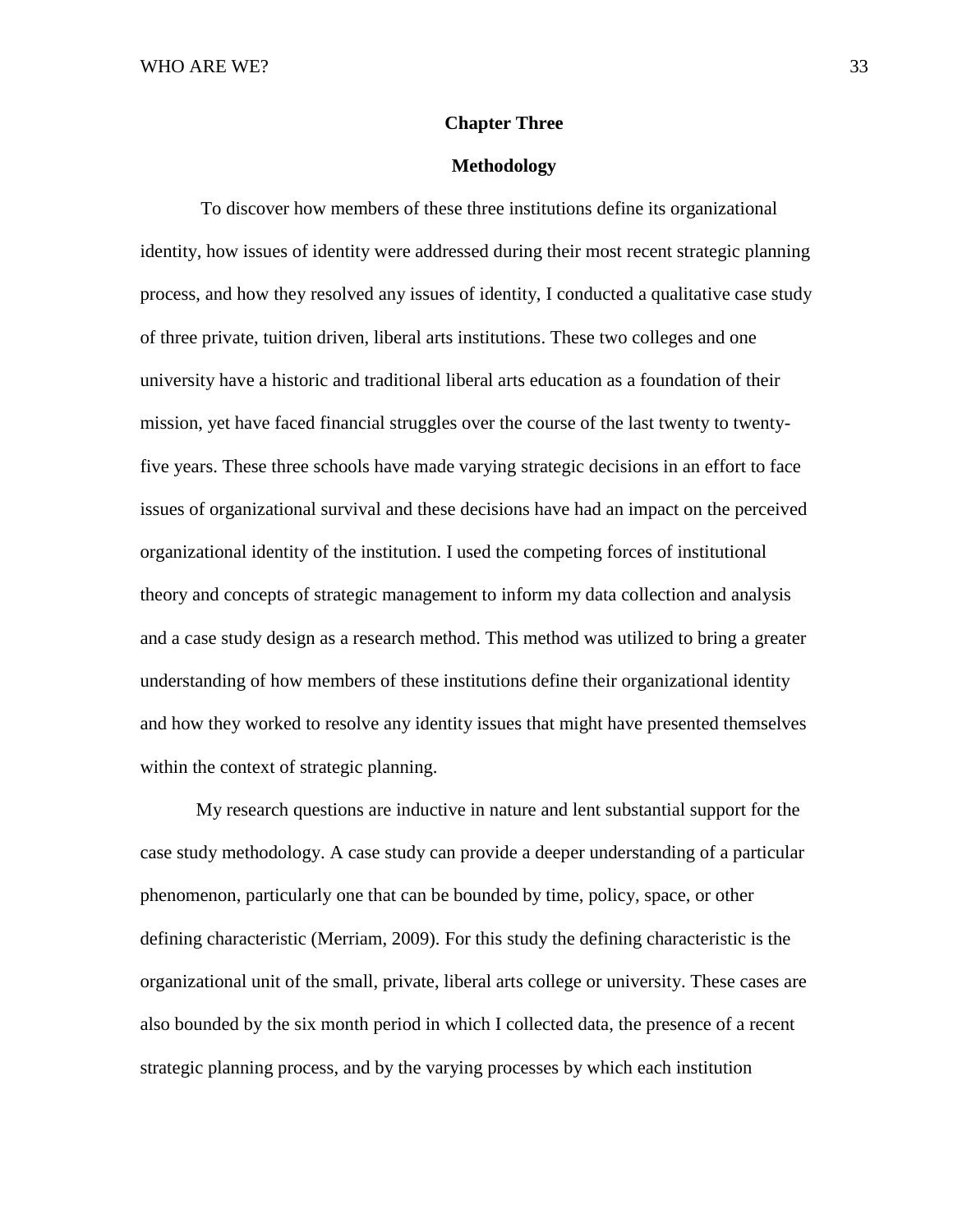defined and resolved its organizational identity. Finally, the nature of my research questions, and my interests in understanding the organization identity resolution process of these types of institutions, lent themselves to a discovery process that the qualitative case study method provides (Cronbach, 1975; Merriam, 2009). While I did have some assumptions based upon personal experiences, and were also rooted in the literature, I did not have a hypothesis to test. This allowed for an interpretation of the case study data that might uncover a greater understanding of the organizational identity issues and processes of resolution of which I studied.

#### **Case Site Selection & Descriptions**

In selecting these cases, I have used purposeful sampling, as is typical of qualitative case studies. Merriam (2009) details a purposeful sample as necessary in order to gain as much information as can be gleamed from a case. An "information-rich" (p. 230) case is needed for in depth analysis and to maximize learning, and purposeful sampling is the most logical method of sampling to ensure this (Patton, 2002).

In this study, I knew that I must study institutions that had a traditional liberal arts curriculum, an established full-time tenure and tenure track faculty, and residential campuses that provide traditional undergraduate education to traditionally-aged students. These key characteristics were necessary for a juxtaposition of the forces of institutional theory with the concepts of strategic management. These institutions have institutionalized values and functions that adhere to standards of legitimacy in higher education, yet also operate within a highly competitive, enrollment driven market. They all compete for the same community of students and presumably grapple with the balance of academic legitimacy while still working to maintain a unique and competitive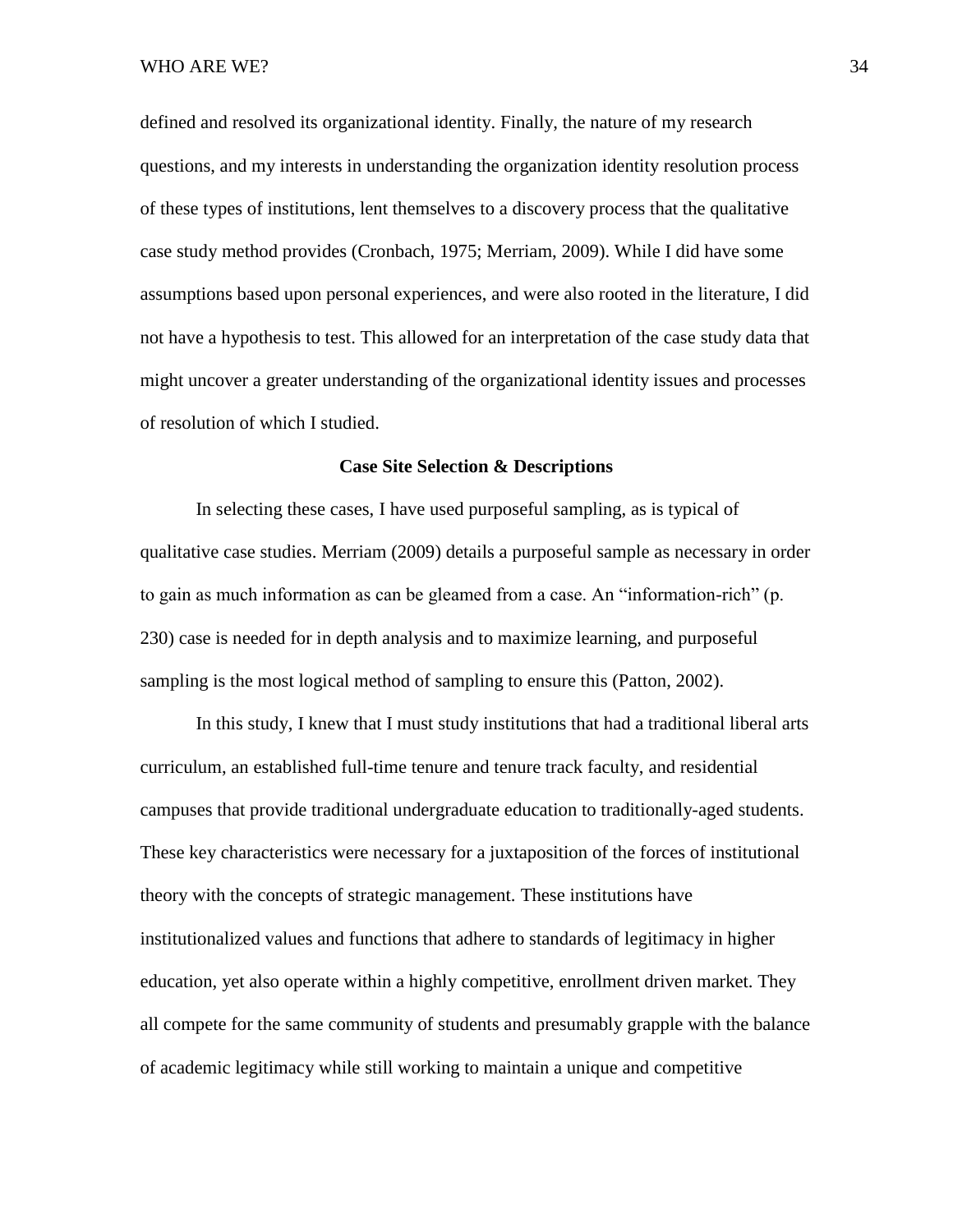advantage. Enrollment drives these institutions' ability to make necessary capital improvements, attract and fund qualified faculty and administrators, and provide a generally stable operating budget from year to year. While the historical highlights of the institutions informed my understanding of each case, the focus was placed on the last twenty to twenty-five years. This provided a time period that included an increase in external pressure to maintain relevancy in academia, an increase in competition for student enrollment, and significant financial woes. This was also all during a time when technological disruption in higher education was increasing in impact on the small, private college and university (Carey, 2015; Childers, 2012). Finally, each case had to have completed a strategic planning process within the last five years in order to qualify as a potential case. This allowed for a similar context across all institutions and support for my assumption, based upon supporting literature, that an organization that has recently participated in a strategic planning process will have questions of organizational identity, and the possible resolution of issues of identity, fresh on the members' minds.

For the purposes of this study, Dolence and Norris' (1994) strategic planning engine model was used to determine whether or not the institution had in fact completed a strategic planning process. This model links strategic decision making with organizational key performance indicators, or KPIs. The model is a ten-step method detailed as follows:

- 1. Development of Key Performance Indicators (KPIs).
- 2. Perform an external environmental assessment.
- 3. Perform an internal environmental assessment.
- 4. Perform a strengths, weaknesses, opportunities, and threats (SWOT) analysis.
- 5. Conduct brainstorming.
- 6. Evaluate the potential impact of each idea on each strength, weakness, opportunity, and threat (cross-impact analysis).
- 7. Formulate strategies, mission, goals, and objectives.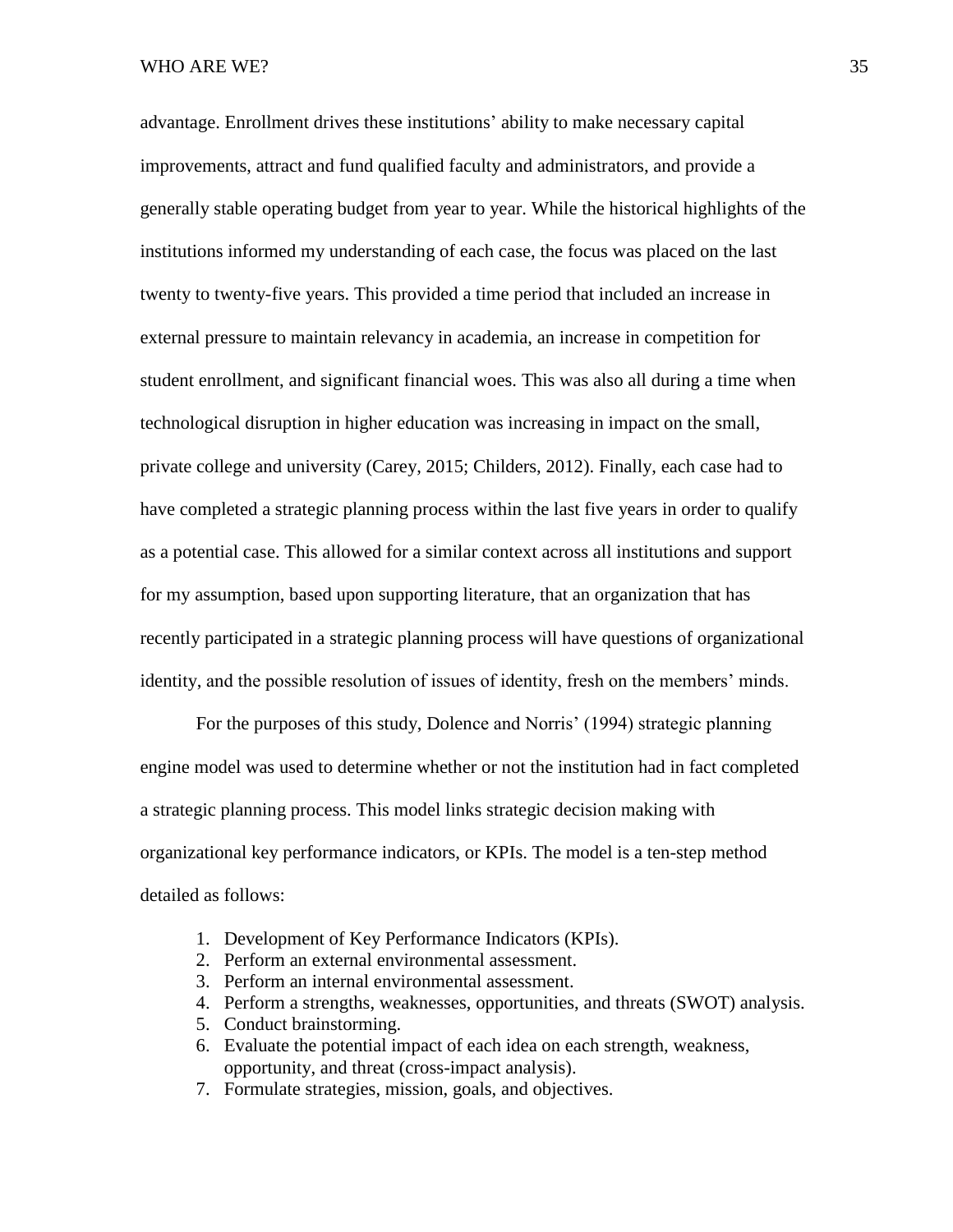- 8. Conduct a cross-impact analysis to determine the impact of the proposed strategies, goals, and objectives on the organization's ability to achieve its KPIs.
- 9. Finalize and implement strategies, goals, and objectives.
- 10. Monitor and evaluate actual impact of strategies, goals and objectives on organizational KPIs.

This model was selected because it adheres to the complex nature of colleges and universities (Rowley, Lujan, & Dolence, 1997). After I selected the cases that possessed the qualifying institutional characteristics, I then searched their websites for evidence of a recent strategic plan. Once I found this evidence, I then contacted the chief academic officer and requested a meeting to determine whether the institution would be a willing participate, as well as be a good fit for the study. Dolence and Norris' (1994) strategic planning engine model served as a guide to verify that the institution had indeed completed a strategic planning process in the last five years.

**Case institution (A)** was purposefully selected because it met all the needs listed above for my study, but also because it was known to me as an institution that has successfully expanded its delivery of online curriculum and adult learner programs. Established in the mid-19th century in a small, Midwestern town; it has a residential campus that is small, historic, and picturesque in its traditional academic buildings. The school has a modest endowment of just under 64 million dollars, and has an operating budget that is 90% funded by tuition dollars. There are approximately 1,100 full time and 500 part time undergraduates currently enrolled in what is considered the traditional academic programs. There are an additional 1,200 graduate students enrolled in the six graduate degree programs offered through the School of Graduate Studies and approximately 17,000 enrolled undergraduate students in its adult accelerated and online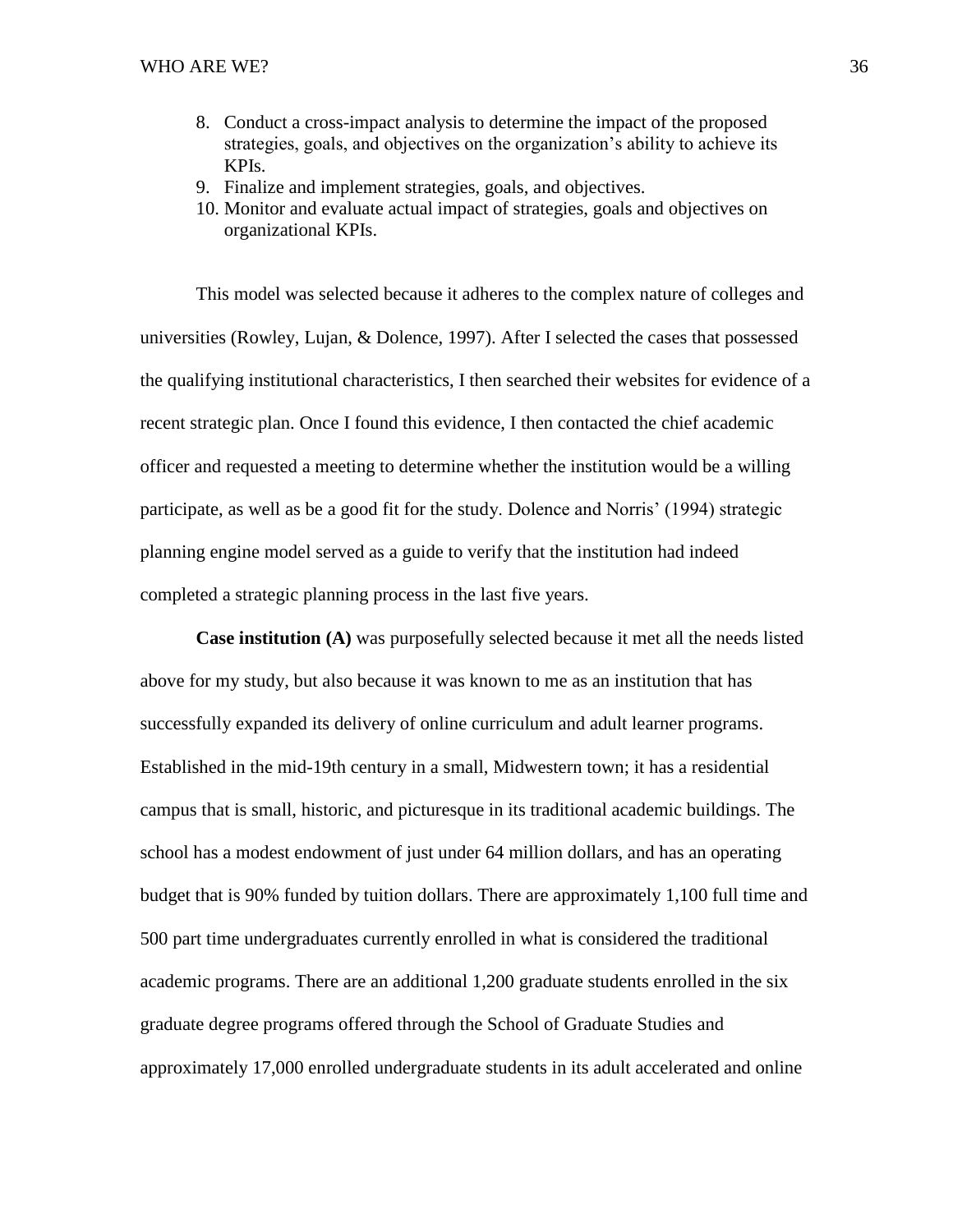## WHO ARE WE? 37

degree programs. Case institution (A) has a small campus that is filled with institutionalized notions of a small, liberal arts college, yet also has an extensive and complex organizational structure for delivering higher education to its nearly 20,000 enrolled students. It is this contradiction of a small college with a large and complex online presence that specifically qualified it as an interesting case to study.

**Case institution (B),** was also purposely selected because it met the criteria of having a small, residential, and historic campus found in the Midwest region. It is also tuition driven and recently underwent a strategic planning process. Based upon prior knowledge given to me by a colleague, I also selected this case institution because it had achieved a reputation of having success entering the online and adult learner market and serves as an exemplar to other institutions that were either also in that market, or looking to possibly enter. Like Case A, this school also relies primarily on tuition dollars, but has focused on endowment growth in the last decade and has grown the fund from just under 20 million in 2005 to over 140 million today. There are over 1,100 full time students enrolled at the residential campus and an additional 2,000 students enrolled in the evening programs on campus. There are also an additional 18,000 students enrolled in nationwide programs at locations around the country. Found in 13 states, these locations are primarily housed at military installations, serving active duty, retired military and their dependents. Finally, there are over 6,000 students enrolled annually in the college's online education program. In addition, the college has a small graduate studies program, enrolling approximately 1600 graduates in five different Master's programs. While they have the teaching assistance of hundreds of adjunct faculty members around the country, there are only 69 tenure and tenure track full time faculty members solely responsible for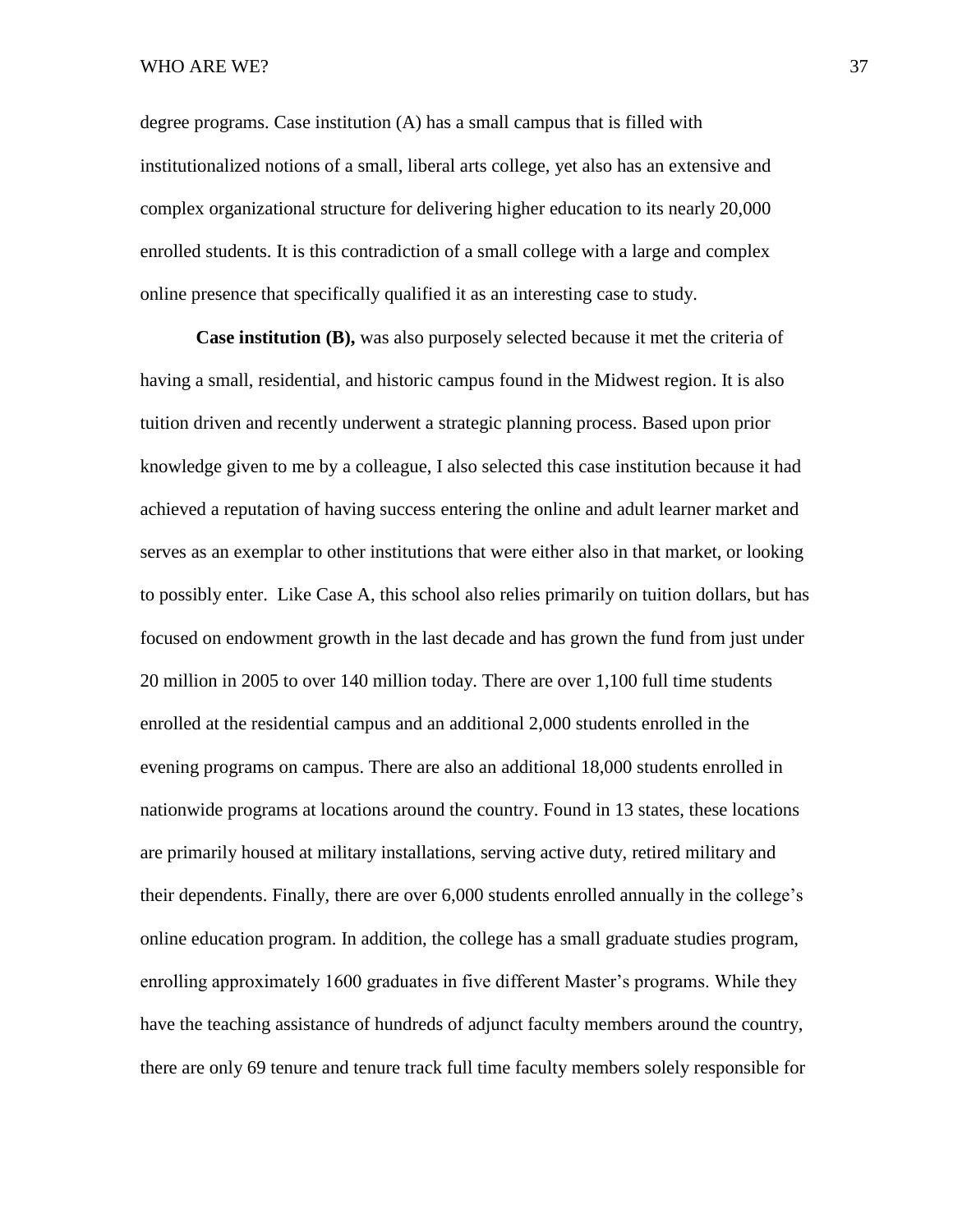## WHO ARE WE? 38

creating and supporting the curriculum for these almost 30,000 students. Like Case A, this college has surface characteristics of a typical, small, private liberal arts institution, but clearly possesses a highly complex organizational structure under that surface. I felt this quality would provide an interesting setting for the study of an organization's identity issues and subsequent resolution through the strategic planning process.

**Case institution (C),** is a small, residential, private faith-based college located in the Midwest. There are currently 1825 full time, degree seeking undergraduates enrolled in its 47 different majors. This college has a four year residential requirement and currently states that 85% of its students live on campus. This religiously affiliated organization leans heavily on the values and standards of its faith to inform its mission, identity, and strategic choices.

I chose this institution as my third and final case because, not only because they completed a strategic planning process within the last five years, but also because unlike Case A and B, this college made the decision to reinvest in its historic mission of a faithful, residential, and liberal arts institution and reject a strategic move into the adult learner market. This decision was made despite experiencing the same financial pressures to do so as Case A and B. I thought it would be interesting to understand how that decision might affect how its members define the organizational identify as well as the affect it might have on identity resolution of the college during its strategic planning process.

During the case selection process, I also became aware that their concerted decision to focus on faith, community, and a residential liberal arts education coincided with consistent and unprecedented enrollment growth over the last 15 years. The college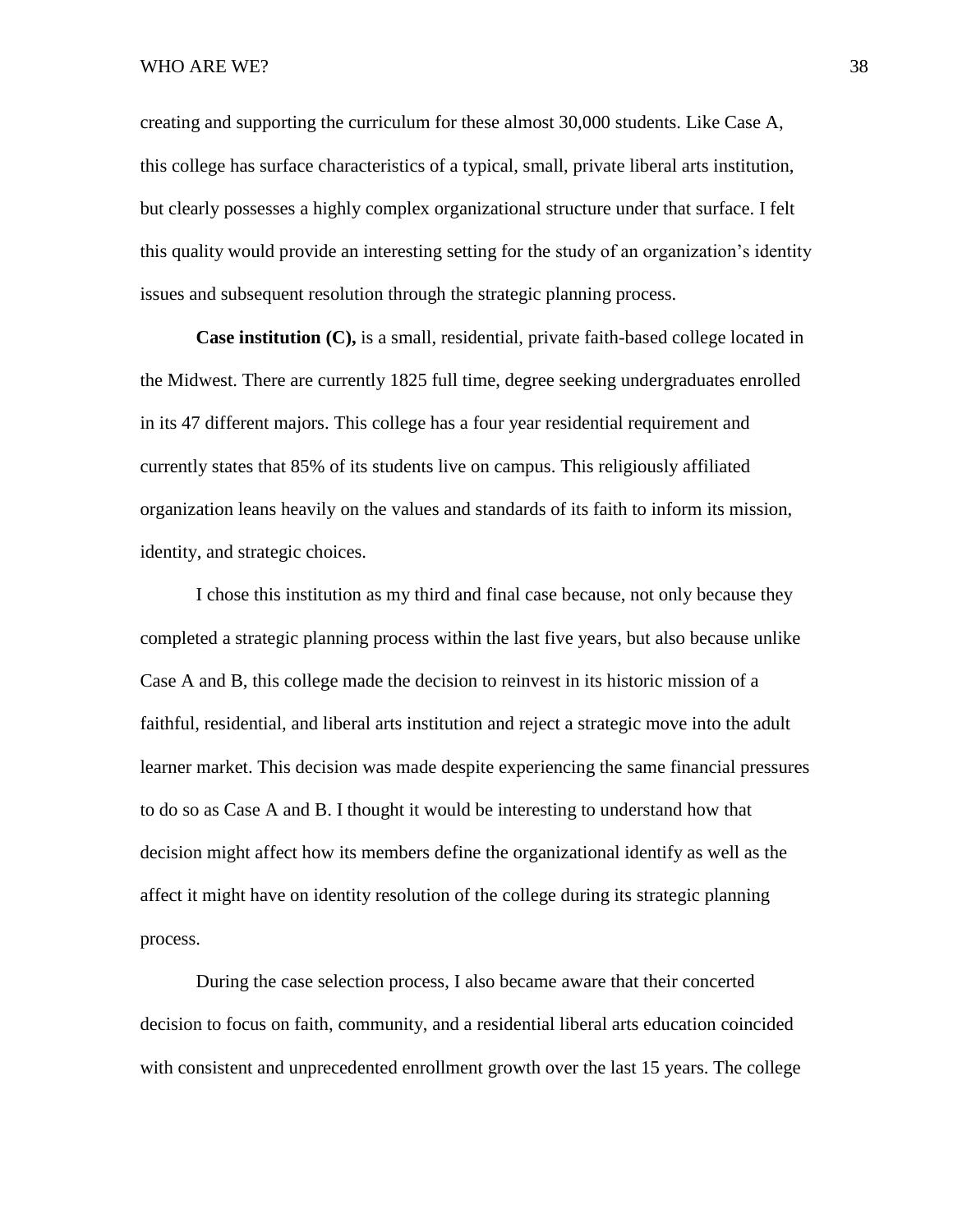has built five new residence halls and one new academic building in the last decade in an effort to keep up with this growth. While there are differences in mission and strategic decision making, institution C is clearly tuition dependent and maintains a very small endowment of just over 18 million dollars. When faced with the opportunity to reach out to adult learners and expand the mode of curriculum delivery to online programs, college leaders definitively determined that a decision like that would be inconsistent with the College's mission of providing a faith based education in a residential community. It was this decision to refocus on the faith-based, residential, liberal arts values, while still competing for the same prospective students as the other institutions, which made this institution a relevant and interesting choice for this study.

## **Participant Selection & Descriptions**

The interview participants at each of the three case institutions were found through the primary point person at each school. This role was filled by the Provost (or titled Academic Dean at institution C) at each case institution. I contacted each of these individuals and asked for his or her willingness to participate in my study as a case institution. After receiving the appropriate approval at each school, and determining that the institution had completed a strategic planning process in the last five years as defined by Dolence and Norris' (1994) strategic planning engine model, I then received the contact information for roughly 20-30 faculty and administrators at each institution. These individuals were identified as those who had participated in the most recent strategic planning process at the college or university. Through repeated email and phone call requests, I was able to secure interviews at each institution to receive sufficient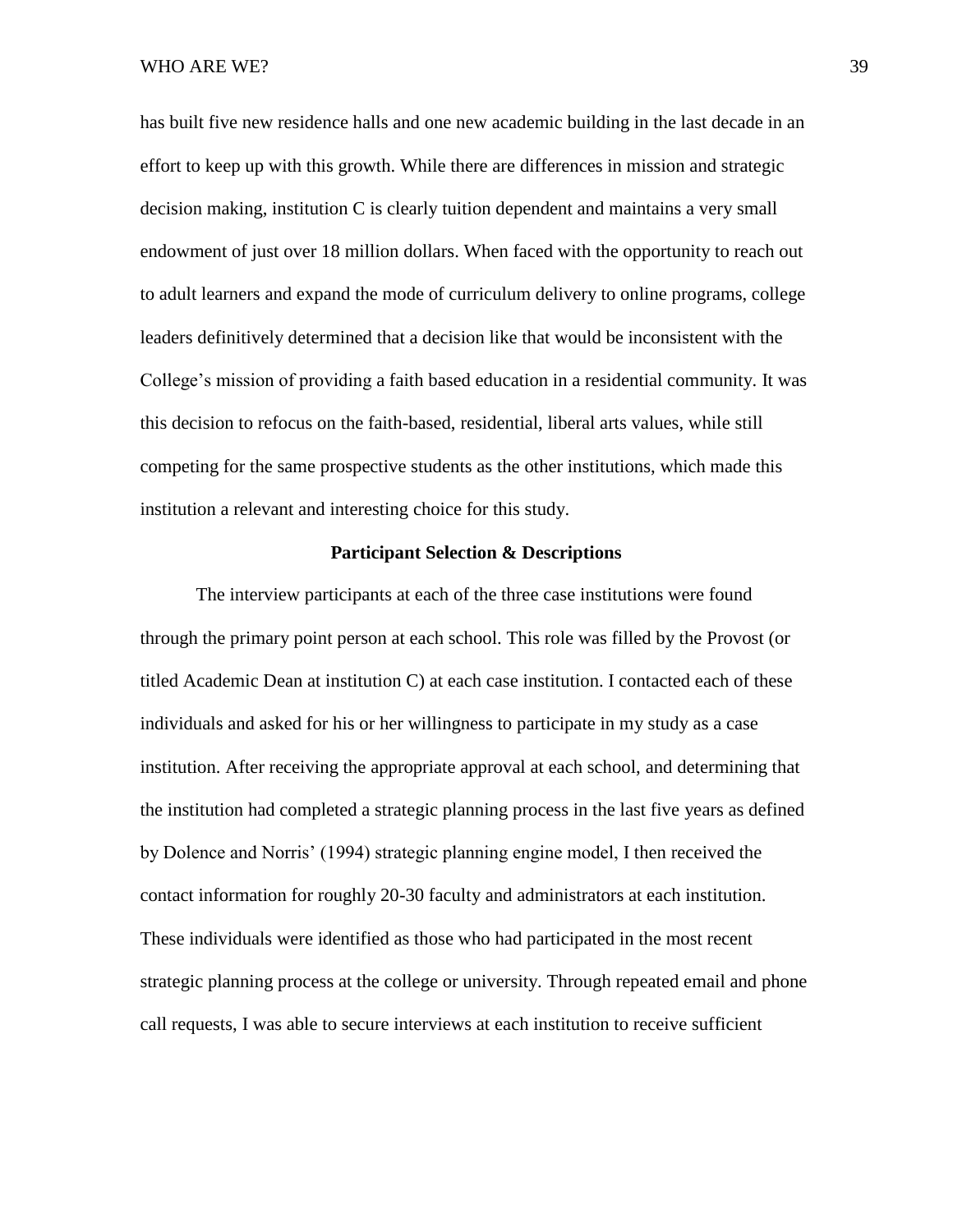redundancy of responses. Below is a table of the gender, years of service to the

institution, and general roles of each participant at the case institution:

|                | <b>Case Institutions A</b> | <b>Case Institution B</b>      | <b>Case Institution C</b>   |
|----------------|----------------------------|--------------------------------|-----------------------------|
| PI             | Male, 3 years,             | Female, 25 years,              | Male, 6 years,              |
|                | administration of adult    | administration of adult        | administration of student   |
|                | learner and online         | learner and online programs    | services                    |
|                | programs                   |                                |                             |
| P <sub>2</sub> | Male, 12 years,            | Male, 4 years, administration  | Male, 19 years, full time   |
|                | administration of student  | of academic programs           | tenured faculty             |
|                | services                   |                                |                             |
| P <sub>3</sub> | Female, 10 years, tenured  | Male, 18 years,                | Male, 6 years,              |
|                | graduate faculty           | administration of adult        | administration of financial |
|                |                            | learner and online programs    | services                    |
| P <sub>4</sub> | Female, 6 years, graduate  | Female, 7 years,               | Male, 10 years, full time   |
|                | faculty                    | administration of academic     | tenured faculty             |
|                |                            | programs                       |                             |
| P <sub>5</sub> | Female, 15 years,          | Female, 5 years,               | Female, 28 years,           |
|                | administration of student  | administration of student      | administration of student   |
|                | services                   | services                       | services                    |
| P6             | Male, 4 years,             | Male, 15 years,                | Male, 5 years, full time    |
|                | administration of          | administration of financial    | tenured faculty             |
|                | academic programs          | services                       |                             |
| P <sub>7</sub> | Male, 7 years, tenured     | Female, 14 years, tenured full | Female, 12 years, full time |
|                | faculty & administration   | time faculty                   | tenured faculty,            |
|                | of academic programs       |                                | administration of academic  |
|                |                            |                                | services                    |
| P8             | Female, 6 years, full time | Male, 18 years, tenured full   | Female, 4 years,            |
|                | tenured faculty            | time faculty                   | administration of student   |
|                |                            |                                | services                    |
| P9             | Male 5 years, full time    | Male, 20 years, tenured full   | N/A                         |
|                | tenured faculty            | time faculty                   |                             |
| P10            | N/A                        | Male, 12 years, tenured full   | N/A                         |
|                |                            | time faculty member            |                             |

# **Data Collection Process & Interview Protocol**

Interviews at each case institution were conducted over a six month period between spring and summer of 2014. I began each interview by succinctly explaining the purpose of my study, providing informed consent paperwork, and notifying the participant that our interview would be digitally recorded and used only for transcription and accuracy of data analysis. I also reiterated the language in the consent form that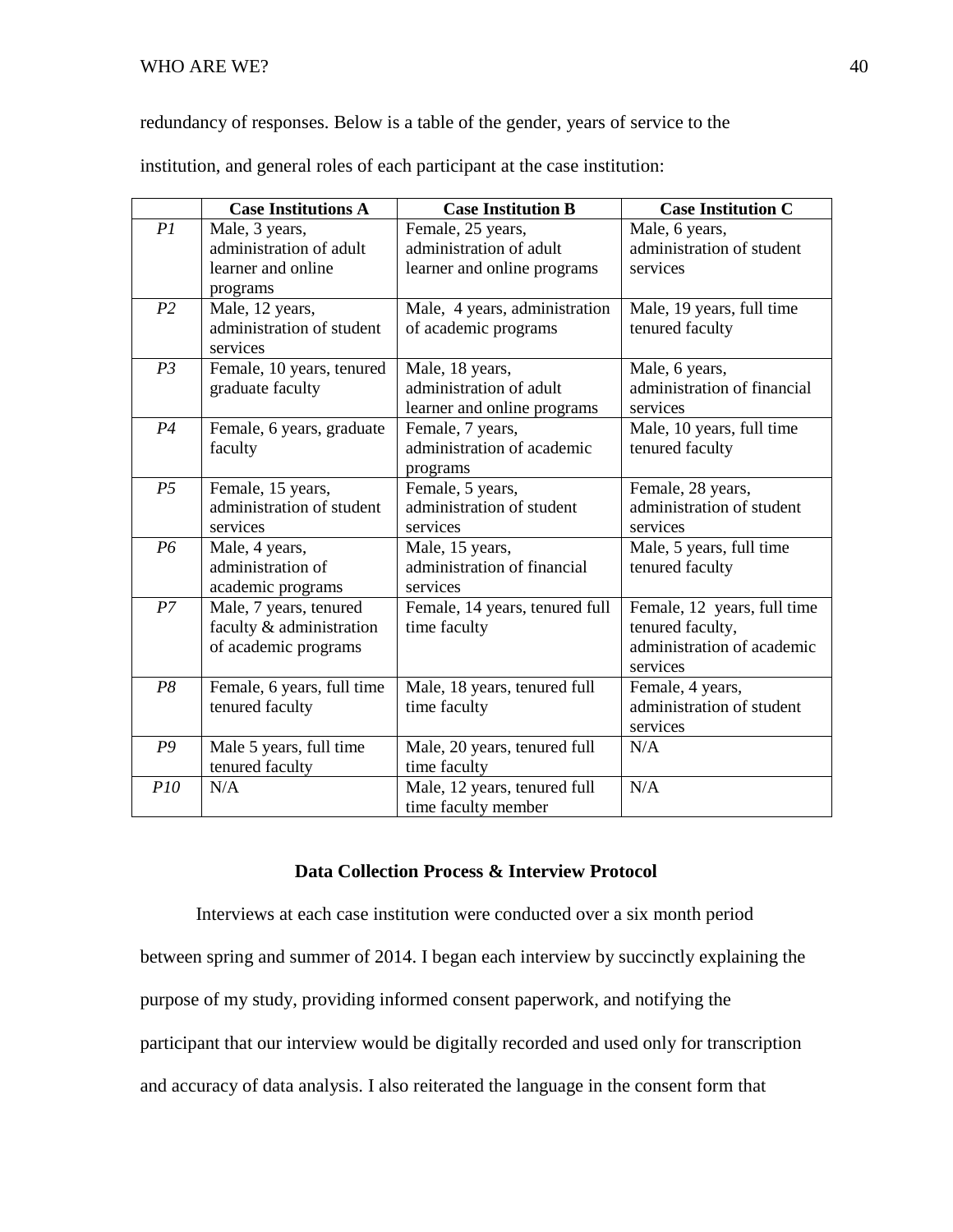identifying institutional or personal information would be limited in the inclusion of the study. The digital file of each interview was saved on my personal laptop under a password protected file. No names or titles of the participants were included in this file, but instead coded by Institution A, B, C and then Participant 1, 2, 3, and so on. The date, time, and length of interview was included in each transcript as well as the identifying code to allow for proper organization on my part as the researcher. This system for ensuring confidentiality was included in my explanation to the participants prior to the interview protocol commencement. I also ensured that no other members of his or her institution would be made aware by me of participation in the interviews. These conversations and protocols were important for maintaining trust between myself and the participants.

The length of each interview ranged in time from 28 minutes to 75 minutes and was driven by the responsiveness of the participant. The interview protocol was based upon my three research questions; (1) how does the participant define his or her organization's identity, (2) were issues of identity considered during the strategic planning process, if so how were they addressed and what were the themes of the discussion, and (3) if issues of identity were presented during the strategic planning process, how did the institution work to resolve these issues? I also asked clarifying questions about the participant's position at the institution, time of service, and his or her role in the strategic planning process. I ended each interview with two key questions that often provided crucial contributions to the data; (1) what do you believe will change with regard to the university's goals, mission, vision, or purposes in the coming years, and (2)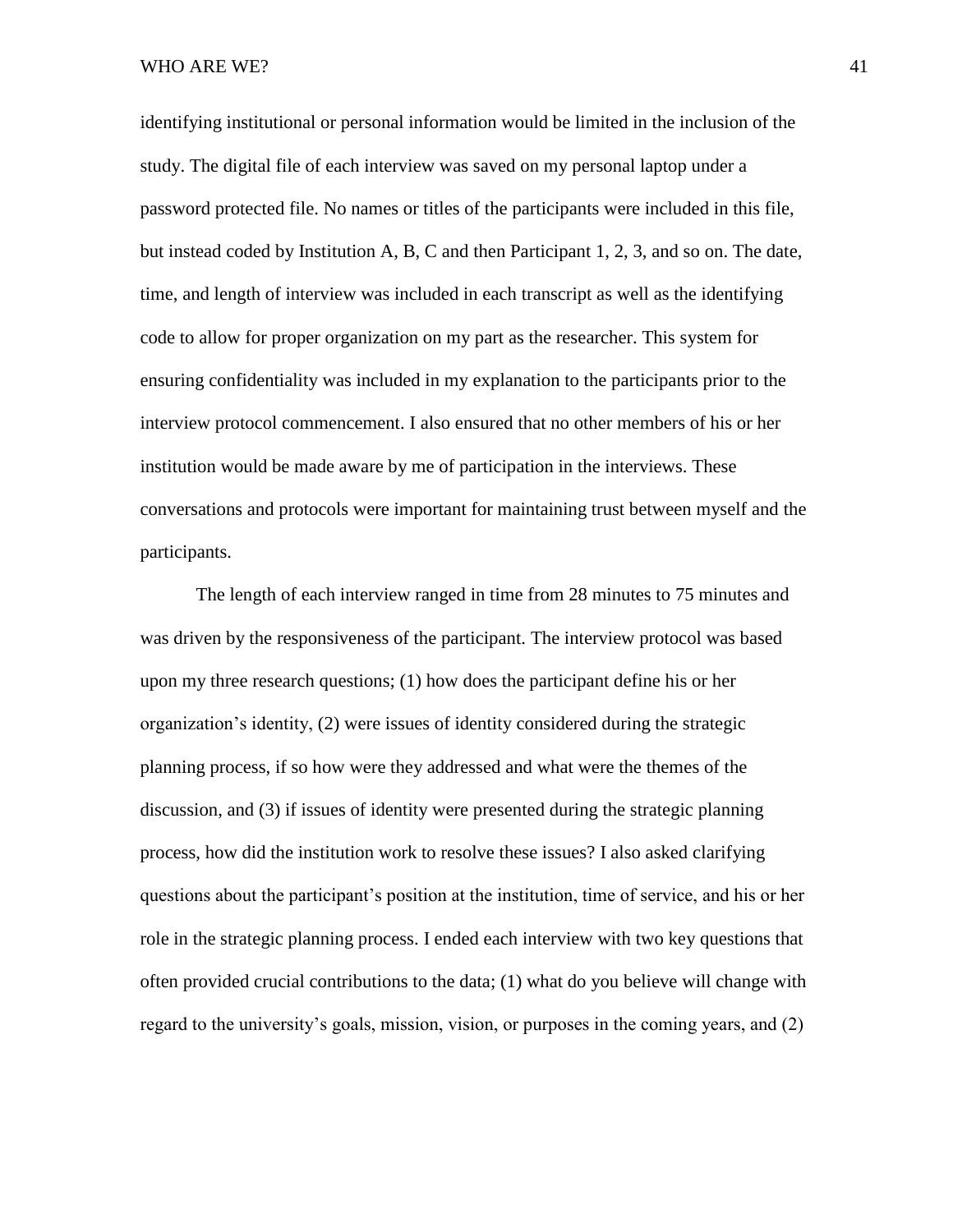WHO ARE WE? 42

is there anything that I did not ask that you would like to speak to with regard to your organization's identity, strategic processes, or future goals?

In many cases, participants guided the tone of the discussion and my follow up questions, and while not listed in the original protocol, led to information relevant to the findings of this study. This semi-structured approach to data collection via participant interview is commonly accepted and can provide a deeper knowledge of the case and a richer understanding of the responses to the research questions (Merriam, 2009). As recommended by experts in qualitative case study research, the adequate number of interview participants was determined when redundancy of information was reached (Lincoln, 1995; Patton, 2002; Merriam, 2009).

The interview protocol was as follows:

- What is your current role at the college/university and how long have you been a part of the organization?
- How would you describe the institution to those that might not be aware of your college/university?
- How would you describe the current identity of the organization?
- What was your role in the recent strategic planning process?
- What do you believe motivated the development of the most recent strategic plan?
- What was your personal motivation/reason for participating in strategic planning at your institution?
- What do you believe were the most rewarding aspects of participation in strategic planning?
- What do you believe were the most frustrating or challenging aspects of participation in strategic planning?
- How did the conversations in the strategic planning process speak to the identity of the university?
- What do you believe are the most influential factors in the development of strategy at your college?
- Who do you believe are the most influential individuals in the development of strategy at your college?
- What do you believe will change with regard to the university's goals, mission, vision, or purposes in the coming years and how might the institution's identity affect or be influenced by these changes?
- Is there anything that I did not ask you that you would like to speak to with regard to your organization's identity, strategic processes, or future goals?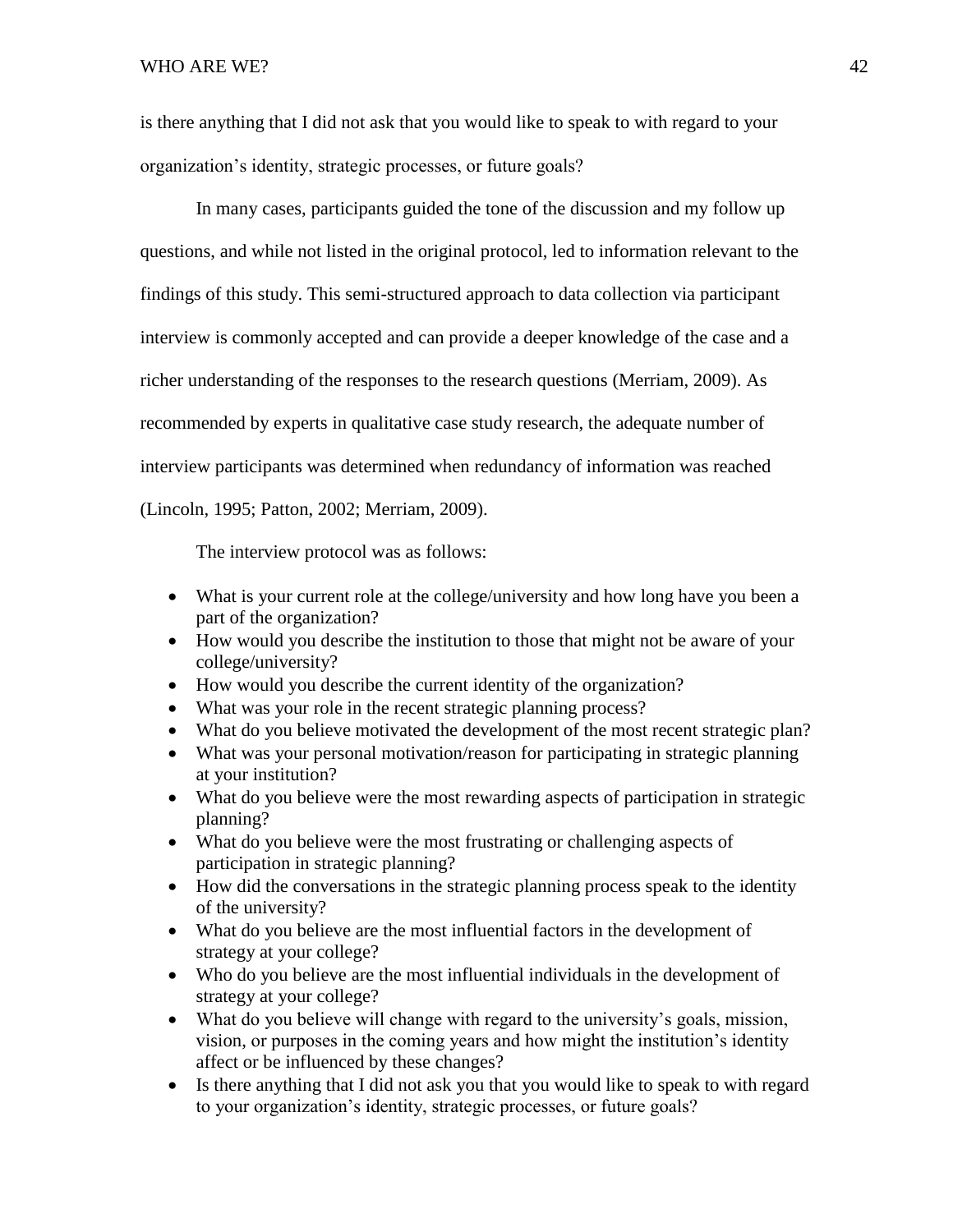This study's research questions were primarily answered through participant interviews, yet some documents were helpful in gaining a deeper understanding of each case. The documents available for my review included completed strategic plans, published self-studies, mission and vision statements, and the external messaging publically available in brochures, mailings, advertisements, and websites. While I had already read through each institution's' strategic plan, self-study, and public website materials prior to conducting the interviews, I again read these documents following the data collection and interview analysis process. While much of the information in these documents were irrelevant to my research questions, they did provide useful evidence of definitions of identity, tone of language that either supported or contradicted participant perspectives, as well as demographic and statistical information that is necessary for telling the story of each organization. I used these documents to inform the sections on institutional demographics, history, and transitions in the results chapters four, five, and six of this study.

## **Data Analysis**

It is clear that the qualitative research process in "emergent" and the "meaning making" that takes place during data analysis is not often a linear process (Merriam, 2009, p. 169). As Merriam suggests is the process for most qualitative studies, the informal analysis of my data began during the first interview and continued until all interview transcripts were reviewed. The formal process of data analysis was conducted, however, and began with a complete reading of each transcript, grouped by case institution, to determine broad themes relevant to my three research questions. A second reading of each transcript was conducted to allow time to make notes and determine a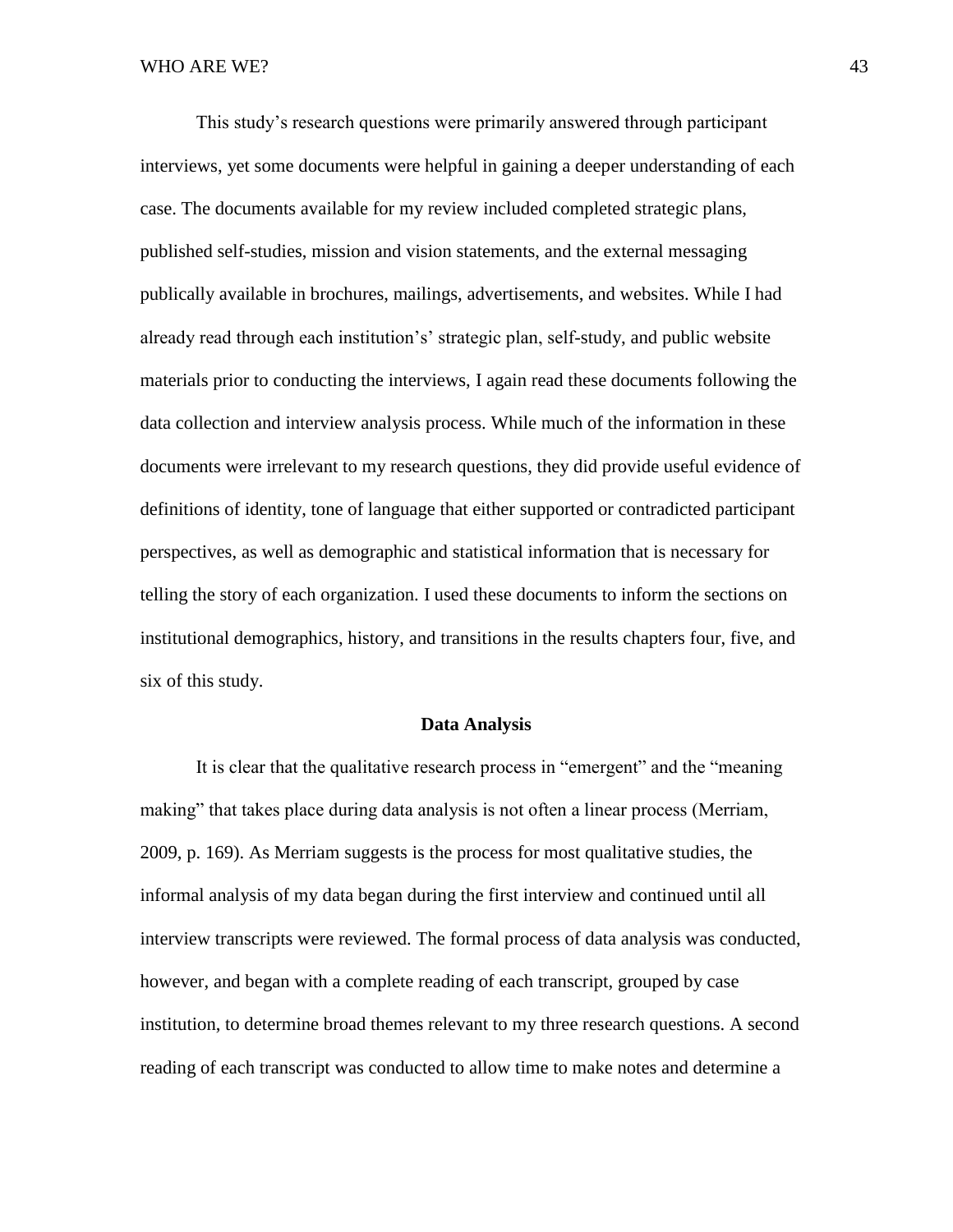#### WHO ARE WE? 44

coding strategy to categorize quotes by research question for each case. Statements from participants were organized into segments that followed these research questions. While the interview protocol allowed for an organization of data by research question, there was a semi-structured format to the interviews that allowed for key additional information. This additional information was open coded, as Merriam (2009) suggests might occur during this type of data analysis. This additional data, which was not directly in response to an original research question, was categorized by theme and led to additional findings relevant to the study. These additional findings were not necessarily 'secondary' findings, but at times key to the purpose of this study. They were termed additional, however, because they did not directly address the original research questions. Again, the inductive nature of a qualitative case study allows for unexpected findings that might not fit into the structure of the original research question (Merriam, 2009). Finally, I did a cross-case analysis of the themes for each individual case and sorted them into categories by case institution. This allowed me to analyze what themes were prevalent at one case institution versus another and begin to structure the reporting of my findings analysis.

To strengthen the validity of my data, I often clarified responses with further questions, provided a reflection of the participant's response with my interpretation, and then when necessary, followed up with the participant via email for information that I felt had been overlooked or misunderstood in the interview process. Although it was offered, no participant requested to see a copy of his or her interview transcript, or a copy of results before my analysis. One participant has since requested a final copy of the study due to personal interest.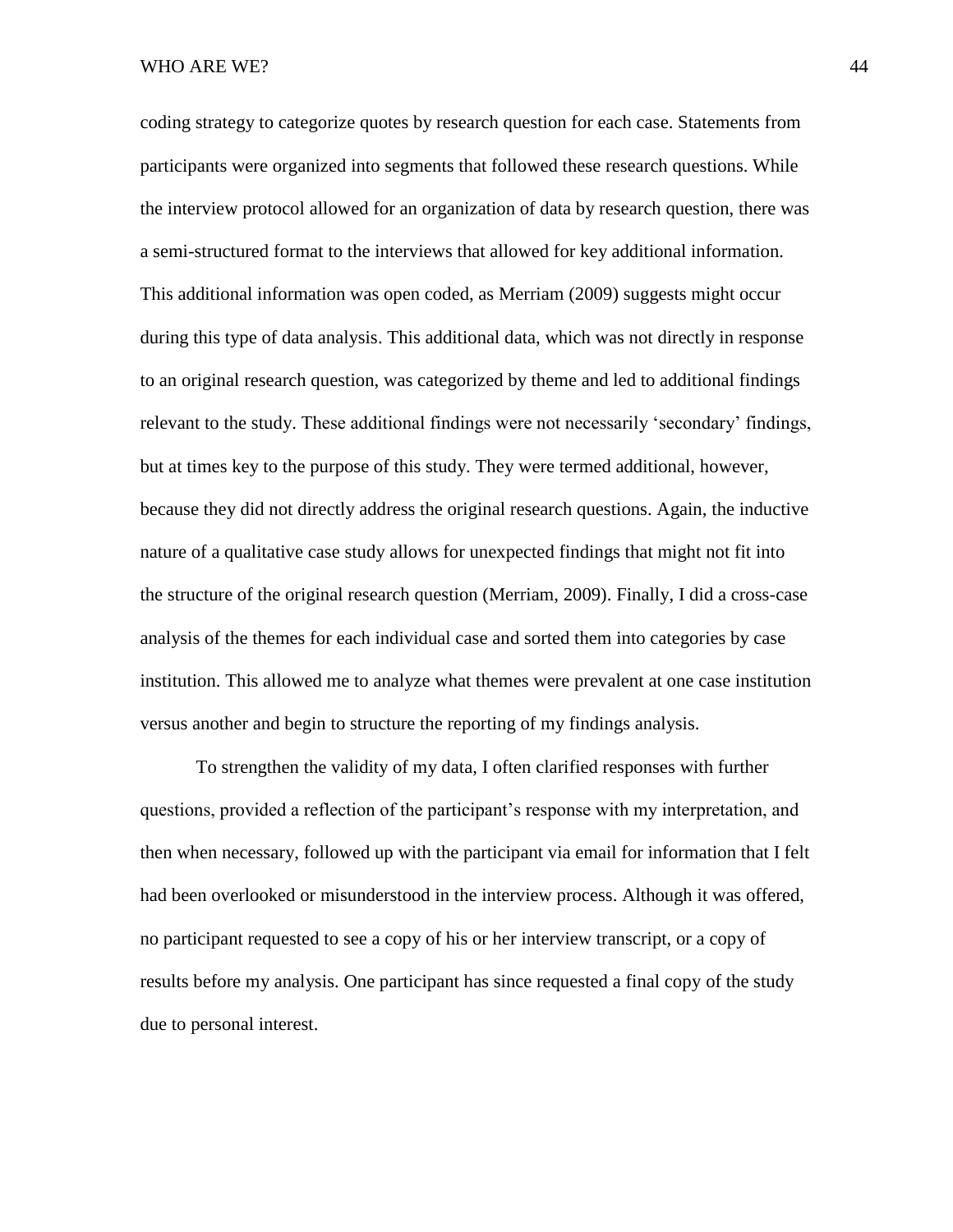A content analysis that coded for themes, similar to that of the interview transcripts, was not performed in the review of the self-studies, strategic plans, and website material. Instead this information was organized by the following categories; (a) institutional history; (b) student and faculty demographics; (c) mission, vision, and values; (c) definitions of identity; and (d) statistical information regarding enrollment trends and endowment funds. The segments of text from each of these categories were used in the reporting of results, but primarily as a tool to provide a rich description of each case institution.

# **Limitations**

As with all research, there are limitations to this study, particularly those specific to the qualitative methodology. The use of three cases allows for a thorough analysis of the organization, yet it also makes the findings of this analysis difficult to apply to a broader population of universities and colleges. A thorough analysis of data within the theoretical framework can be detailed extensively for three cases, yet that understanding may or may not apply across many other universities and colleges that have similar characteristics, identity issues, or environmental pressures. In addition to the ability to generalize to other cases, the findings will also be heavily dependent on the skills, attitude, experiences, and mindset of me as the researcher.

My biases about the universities (both positive and negative) will also provide an additional challenge and required a conscientious data collection process. My intent to focus on the organizational identity of the institution within the context of the strategic planning process, and not the outcome of the strategic planning processes itself limited these personal biases. I made this clear to those I interviewed, and helped participants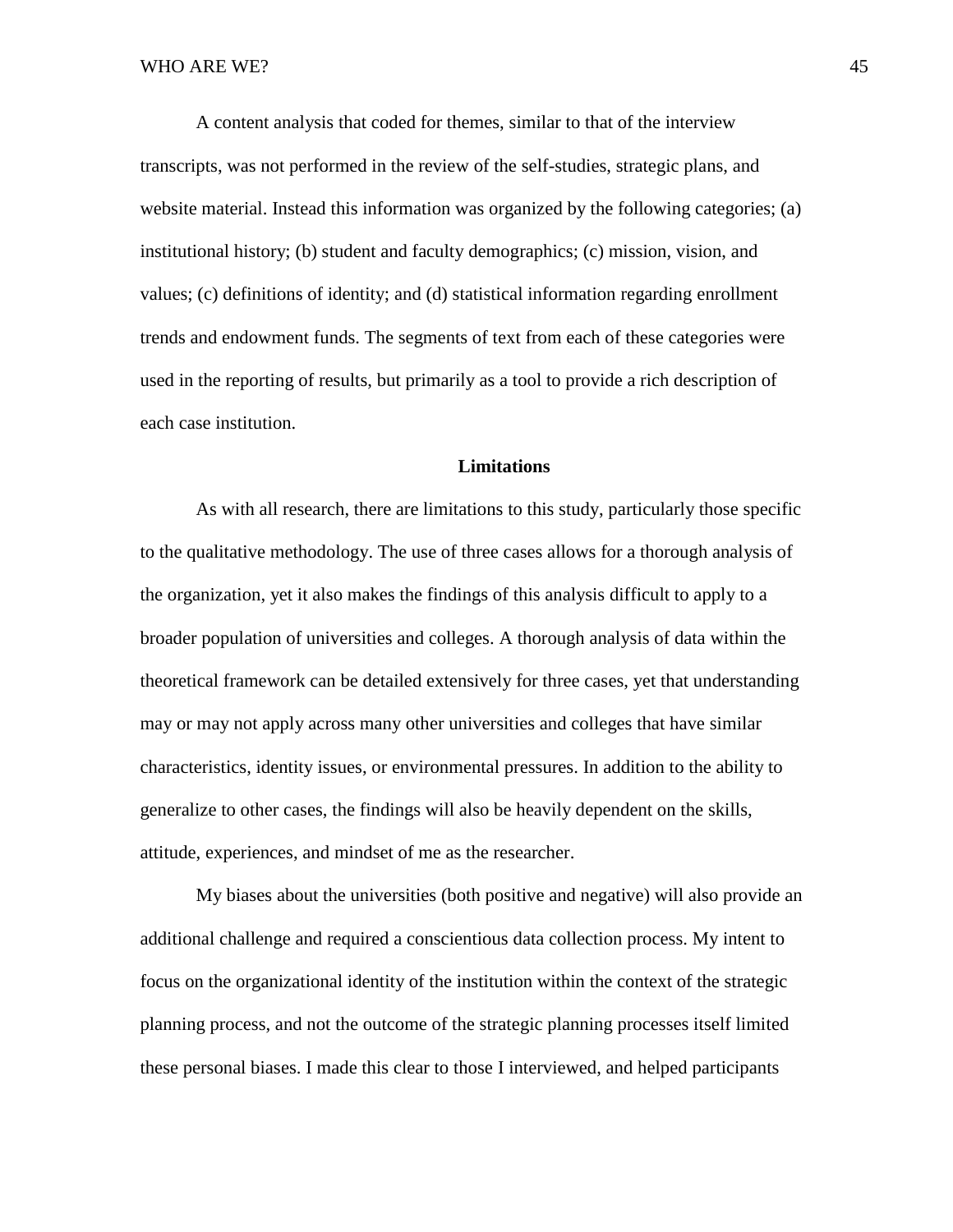understand my intentions to study the process and issues of identity (judgment-free) and not concern ourselves with the subjective success or lack of success of the organization as a result of their decisions or strategic planning.

Finally, consistent with other qualitative studies, the findings of this study are dependent on the memories of the participants. Some of the steps of the strategic planning process at these cases occurred as much as five years ago, and the memories of those that participated in these initial events will likely have weaknesses and inconsistencies to be considered. While the documents that were recorded from these events remain unchanged through the years, they are also dependent on the accuracy and interpretations of those that were responsible for their wording. These issues were unavoidable, but were acknowledged and alleviated with thorough interviewing (both in number of participants and quality of time spent on the process) and member checking.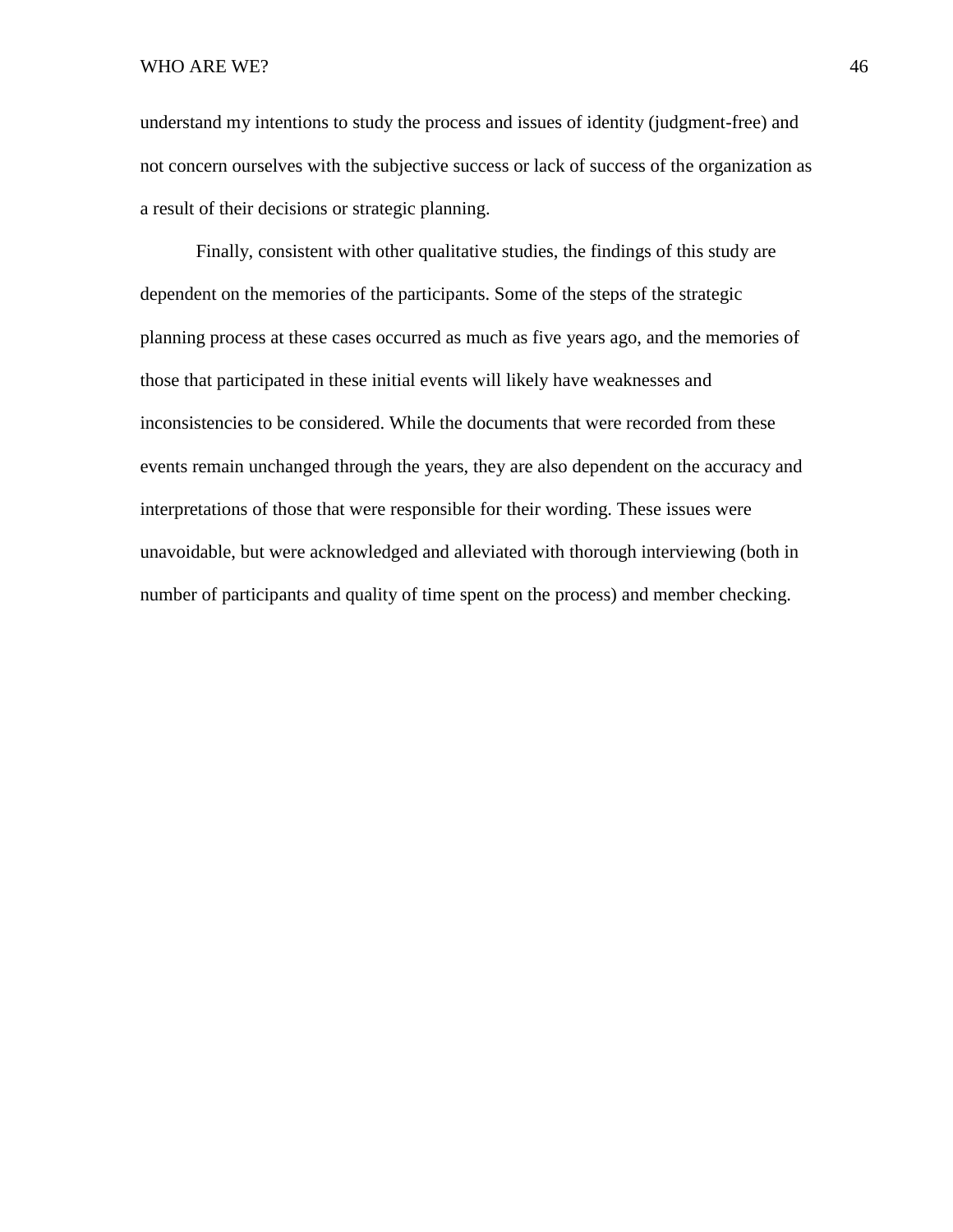## **Chapter Four**

## **Findings--Case Institution A**

The results of my study of case institution A will be presented by first providing an introduction to the university. This will include the current enrollment statistics, faculty information, and method of curriculum delivery. I will also provide a brief account of major institutional decisions and transitions in the university's history. Next, I provide an explanation of the most recent strategic planning process at the institution. While this is not a study of the strategic planning process, the process is being used as the context for studying organizational identity. Therefore, an understanding of how the strategic plan was developed, as well as who participated, is an important factor in understanding issues of identity issues at the institution. I then present the results of this case study organized by my three research questions. Finally, a section on additional findings for Case institution A will be presented.

## **Introduction to Case Institution A**

Initially, case institution A appears as a typical four year, private university. It was established in the mid-late  $19<sup>th</sup>$  century as a small, religiously affiliated liberal arts college who offered a private education in a region of the country not yet saturated with private higher education options (Institution A, Self-Study, 2014). It has a beautiful campus with historic buildings and a dedicated and traditionally trained tenured and tenure track full time faculty. There are over 50 active student organizations that supply the 1,100 full time traditionally aged students with a healthy and engaged co-curricular experience (Institution A, Website, 2015). Currently 357 of these full time students come from outside the United States and represent 103 countries around the world (Institution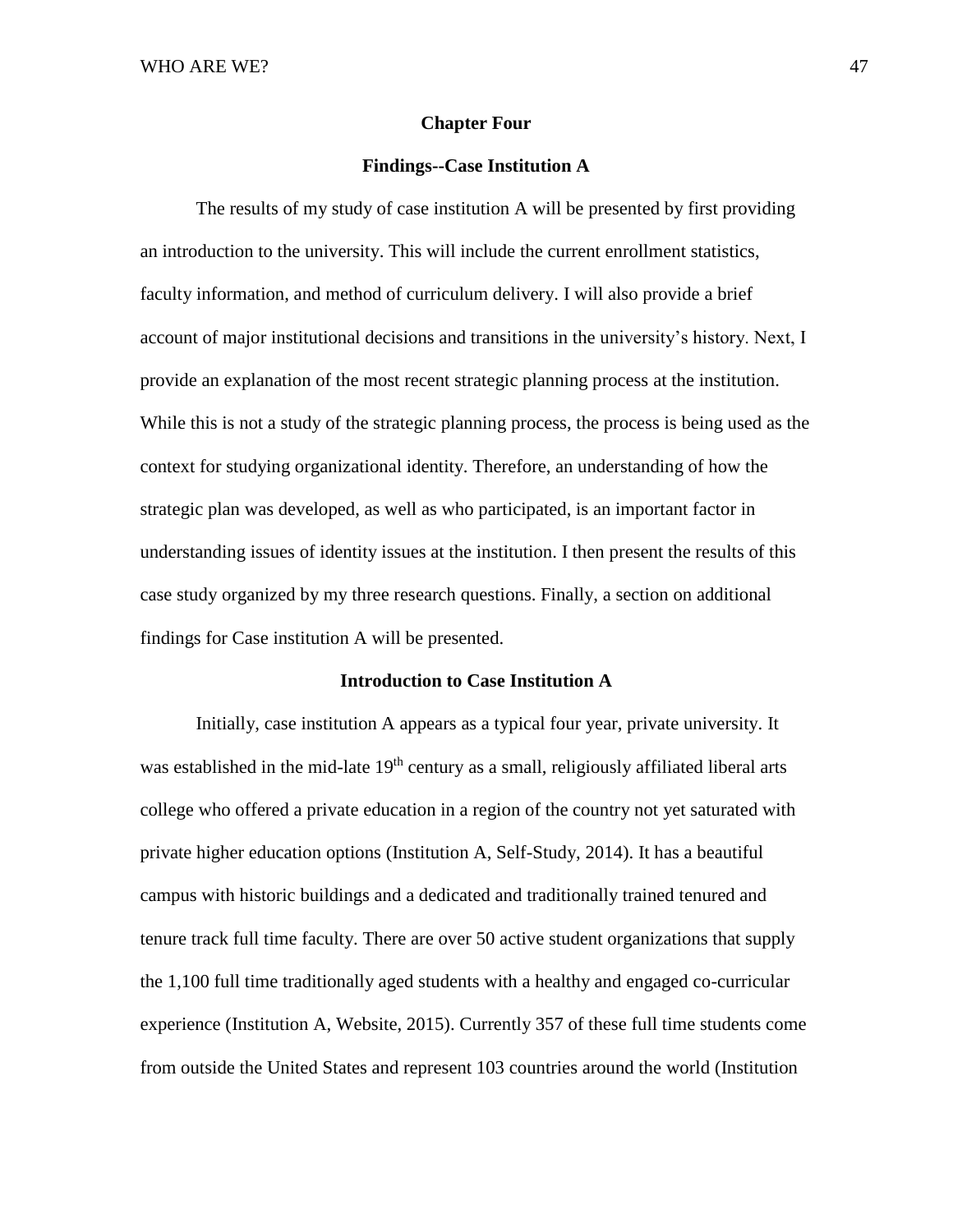## WHO ARE WE? 48

A, Website, 2015). This large percentage of international students allows for a diverse classroom and co-curricular environment for students, faculty, and staff to enjoy as well as an interesting commitment to globalism that treads through the liberal education curriculum and its learning outcomes (Institution A, Self-Study, 2014).

It is after greater examination, however, that one can see that this university is much more complex than it might seem on the surface. In addition to its 1,100 full time 'day time' students that attend class in the traditional 16 week, in class format, the university also has nearly 17,000 students that enroll in an 8 week term, accelerated, degree seeking program (Institution A, Website, 2015). These accelerated courses are offered at 40 campus centers around the country as well as in the online format. Five terms each year for eight weeks each allow working adults the opportunity to complete an undergraduate degree in less time and with more flexibility of schedule (Institution A, Website, 2015). It is this distance learning component, placed within an institutionalized system of faculty and curriculum delivery, that makes this university such a complex, and fascinating, case for this study on organizational identity.

## **Institutional History and Transitions**

Understanding the history of this school is a critical piece of understanding the university's current organizational characteristics. Institution A was founded in the mid to late  $19<sup>th</sup>$  century in a small Midwestern town that now serves as a suburb to a larger city. Originally a college, the school started as a tuition-free institution of higher education and all of its first graduating class, made up of three men and four women, were expected to work in the organization's farm and building operations in exchange for a private education (Institution A, Website, 2015). This arrangement was considered an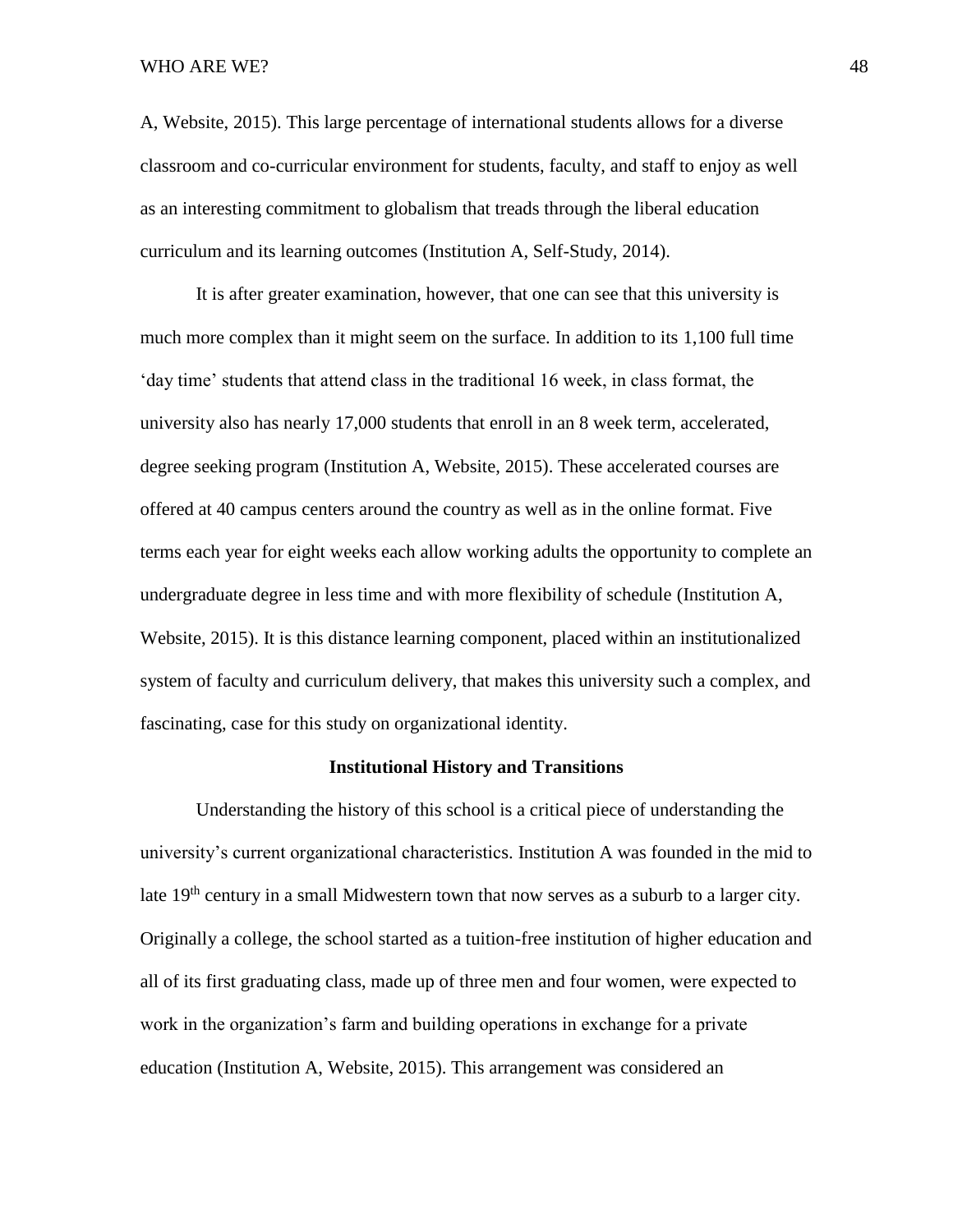experiment at first, but after several years of success and growth, the college continued operation and graduated hundreds of students that might not have had the opportunity to gain an undergraduate degree (Institution A, Self-Study, 2014). The school's motto centers on this originally established notion of labor in exchange for an education and provides a source of notable pride throughout the current university community. What began as a trial, this method of providing access to private education for those who are willing to work for it, has extended through the decades and now presents itself at the institution as a place of open access and affordability for all students, especially those that might not have doors open to them elsewhere for financial or academic reasons (Institution A, Participant 7, April 7, 2014).

While the college maintained an isolated, but relatively successful existence for one hundred years or more, it was in the early 1970s when financial struggles led the college to begin reaching out to the military and began establishing branch campuses, or campus centers at military installations around the county (Institution A, Participant 7, personal communication, April 7, 2015). This military degree completion program was successful enough to allow the college two more decades of growth and success. Then in the early 1990s the college once again faced exceedingly low enrollments and financial troubles. It was during this time that the college came quite close to closing its doors due to financial instability (Institution A, Participant 7, personal communication, April 7, 2014)

It was then in, in the late 1990's that Institution A became one of the first institutions of higher education in the country to begin trialing online courses. This decision was a strategic response to the financial struggles and threat to survival which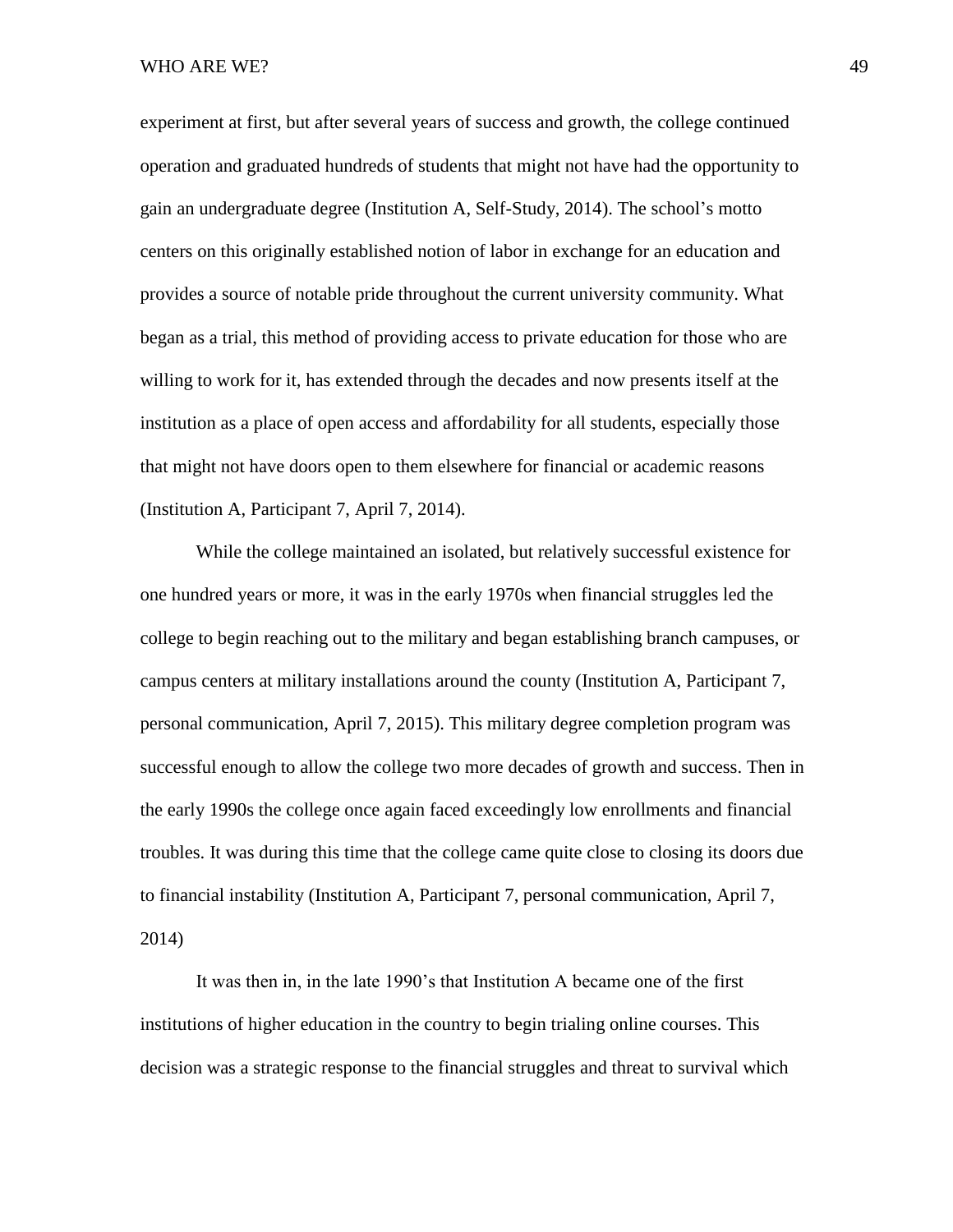the institution was facing at the time. (Institution A, Self-Study, 2014). By the year 2000 it had already established a fairly successful online degree program that flourished at the military base campus centers. It was because of this growing student population, and an expansion of the Graduate School, that the College made the strategic decision to change its name from College to University. This boom in their accelerated and online degree programs continued for several years as the main campus, historic and small, continued operating as the small, private, Liberal Arts College that it appeared to be. It was also during this first decade of the  $21<sup>st</sup>$  century that the University began expanding its focus into several different areas beyond adult learning, the military, and its core liberal arts tradition (Institution A, Participant 7, personal communication, April 7, 2014). It began allocating resources to an international center for music, greater recruitment of international students, and a more serious effort to partner with the local businesses and government leaders in a variety of academic endeavors. The leadership at the time was ambitious in pursuing new opportunities and endeavors, and even with the multitude of directions it was taking, and widely diverse type of student characteristic served, determined that the best strategy for branding the complex university was by using the term "we are ONE university" (Institution A, Participant 6, personal communication, March 31, 2014).

Despite efforts to label the university as a unified institution with a clear and focused mission, by 2005, the university was experiencing enrollment decline, low endowment, and dissatisfaction among the faculty regarding the presidential leadership and direction of the university. It was also during this time that the accreditation body visited the University, observed these struggles, and addressed the concerns of faculty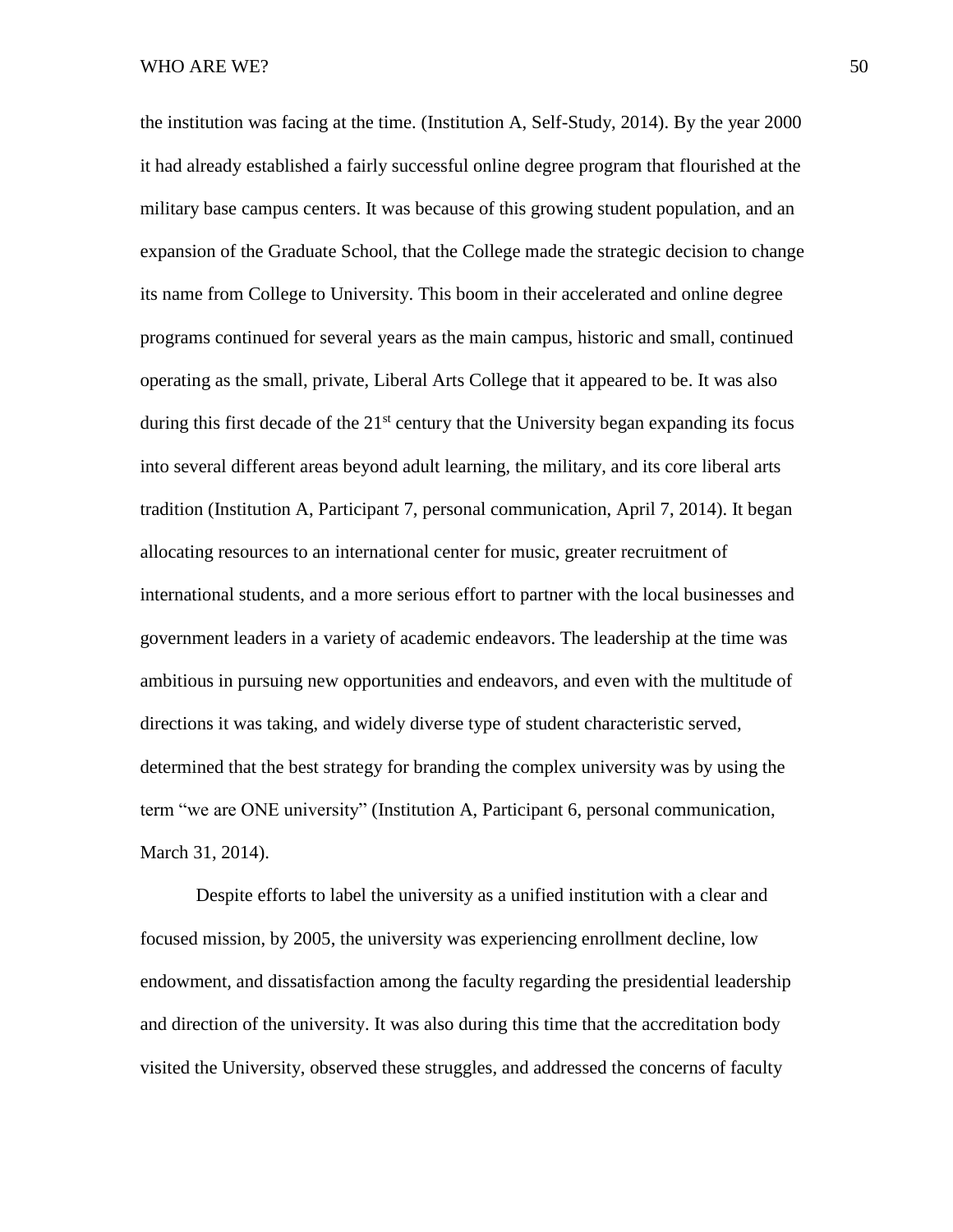workload, gaps in student assessment, and inconsistencies between the delivery of face to face curriculum versus online (Institution A, Participant 6, personal communication, March 31, 2014). As stated in the University's 2013 self-study:

*In 2005, when the [accrediting agency] visited [our university], the team report contained many concerns. Broadly defined, the team found three main areas for concern: "lack of coherence and communication among the disparate units of the institution,… an insufficient number of full time faculty,…[and] the overall plan for assessing student academic achievement is not yet sufficient.* 

Following this report, and subsequent efforts to address these issues, it became clear that significant change must occur and in 2009 a new President was appointed by the Board of Trustees. A refocus on faculty strength and governance followed, and the university was able to move forward and begin to make progress toward resolving these concerns of the accreditation board, while also open up a more transparent dialogue with regard to organizational mission and values (Institution A, Participant 6, personal communication, March 31, 2014).

## **The Strategic Planning Process**

The most recent strategic planning process formally began in 2012. Although there was a previous strategic plan developed under the leadership of the former presidency, it was set to expire in 2012. In addition, that plan had not been fully realized due to changing financial circumstances; it was superseded by a 2010-2011 Action Plan. This action plan was developed in response to several difficult transitions at the university. This included a change in presidency, an unfavorable accreditation review,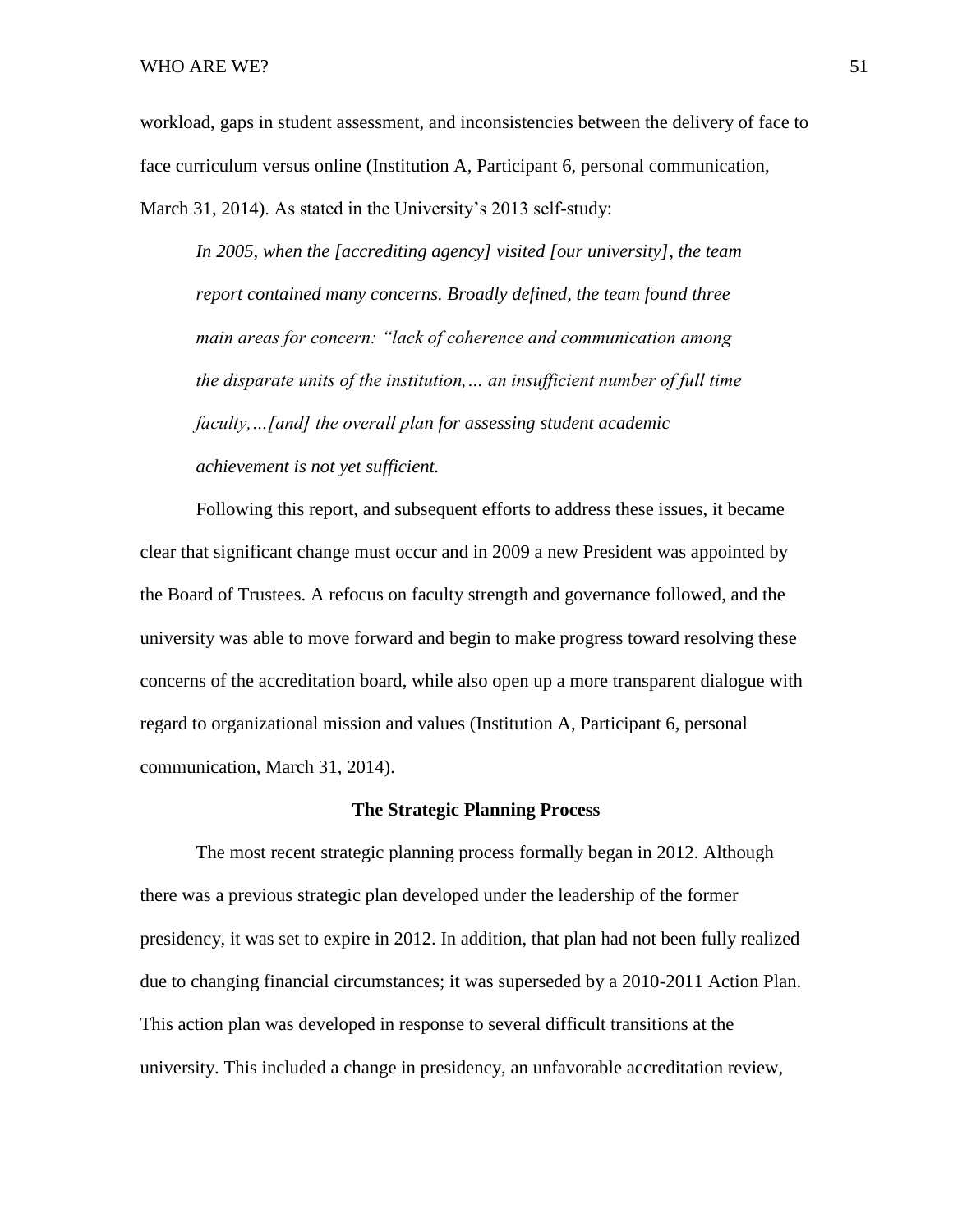and general concerns regarding faculty governance, academic freedom, and financial viability (Institution A, Participant 6, personal communication, March 31, 2014).

As the action plan ended, and the accreditation issues had been resolved, organization members began working to determine the next phase in institutional strategy. The strategic planning process for Institution A followed Dolence and Norris (1994) strategic planning model in the sense that they developed key performance indicators, completed external and internal assessments, and a SWOT analysis at each department level. The first three steps of this process coincided with a revision of the mission and vision of the institution (Institution A, Participant 5, personal communication, March 31, 2014). At the time, there were words and phrases included in the mission that reflected the vision of former leadership and that were believed to be unfavorable to the image of the institution (Institution A, Participant 6, personal communication, March 31, 2014). Many members took issue with the inclusion of the term *entrepreneurial* as a description of the university in the previous mission statement. It conjured ideas of for-profit post-secondary education that were seen as an undesirable message for the institution. There was also a desire to shorten the statement and make it less vague; thus, the committee worked to resolve these issues and completed the process with the president's oversight (Institution A, Participant 5, personal communication, March 31, 2014).

Following this mission and vision revision process, and the development of KPIs and SWOT analyses at the departmental level, a strategic planning commission was established to continue the planning process. (Institution A, Participant 6, personal communication, March 31, 2014). This group consisted of thirty faculty, administrators,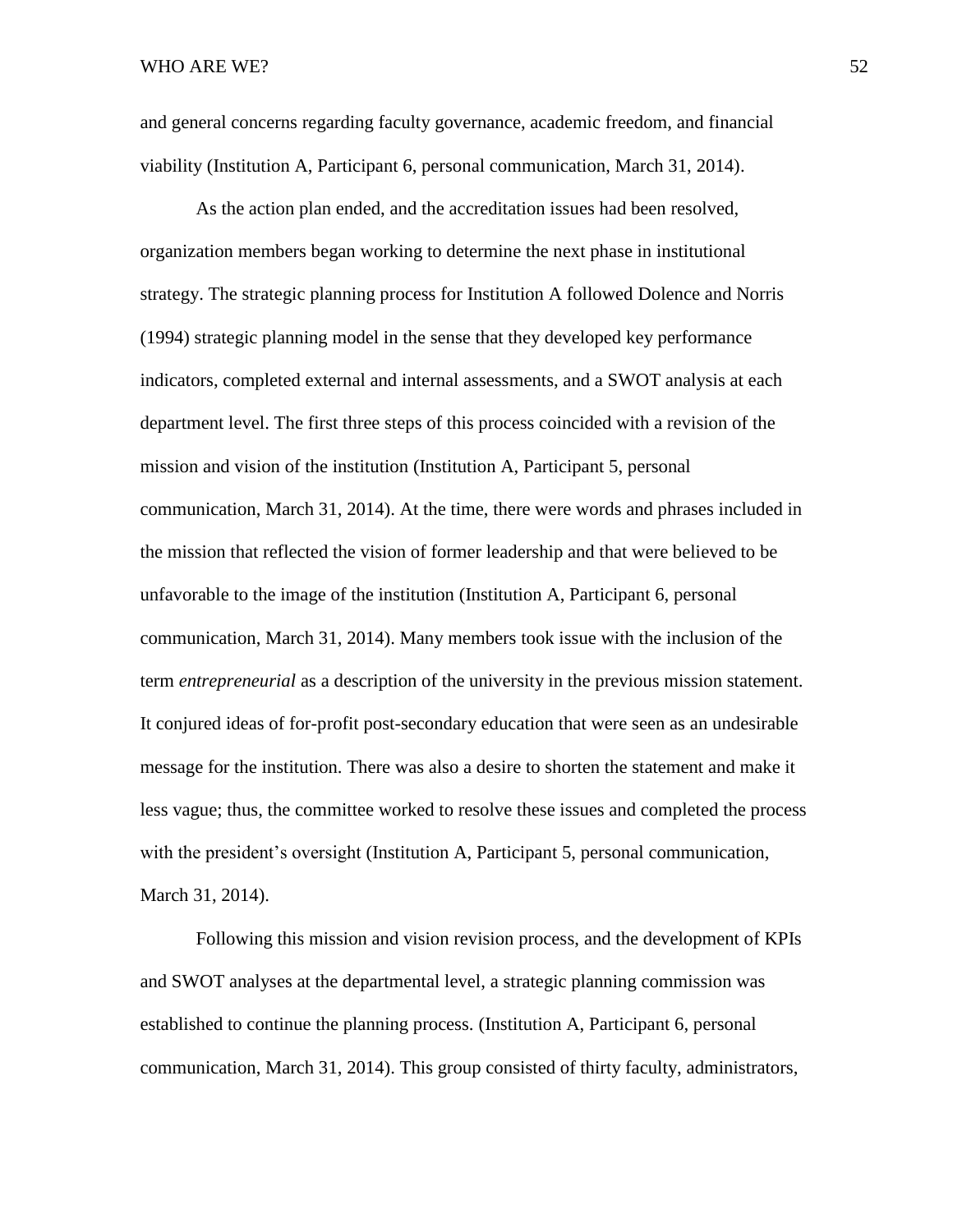and board members and was charged with determining the goals and objectives of the institution for the next five years. The institution was at this time addressing the seventh step in Dolence and Norris' (1994) model, but Institution A termed these strategic priorities. This commission included many of the same individuals who worked on the mission revision process, and thus the commission continued many of the same conversations of purpose, identity, and vision into the strategic planning process (Institution A, Participant 2, personal communication, March 31, 2014).

After several months of meetings, and what some organizational members identified as slow-moving yet productive discussions, the Board of Trustees and president of the university outsourced the planning process to a consulting firm. It was the opinion of Participant 2, 6, 7, and 8 at this institution that the reason for this decision was because the faculty and administrators on the strategic planning commission were not moving quickly enough on their own and needed an outside agency to formalize and quicken the process (personal communications, March & April, 2014). This firm had never advised an institution of higher education through a strategic planning process, but was charged with focusing the discussions and moving forward on a more condensed timeline (Institution A, Participant 2, personal communication, March 31, 2014).

After the consultants entered the process, the remaining members of the commission were divided into five committees, each responsible for clarifying and developing one of the five priorities of the strategic plan (Institution A, Participant 2, personal communication, March 31, 2014). The work of the consultants at this time was consistent with the Dolence and Norris (1994) strategic planning model and included a cross-impact analysis of the proposed strategic priorities, and a plan for implementation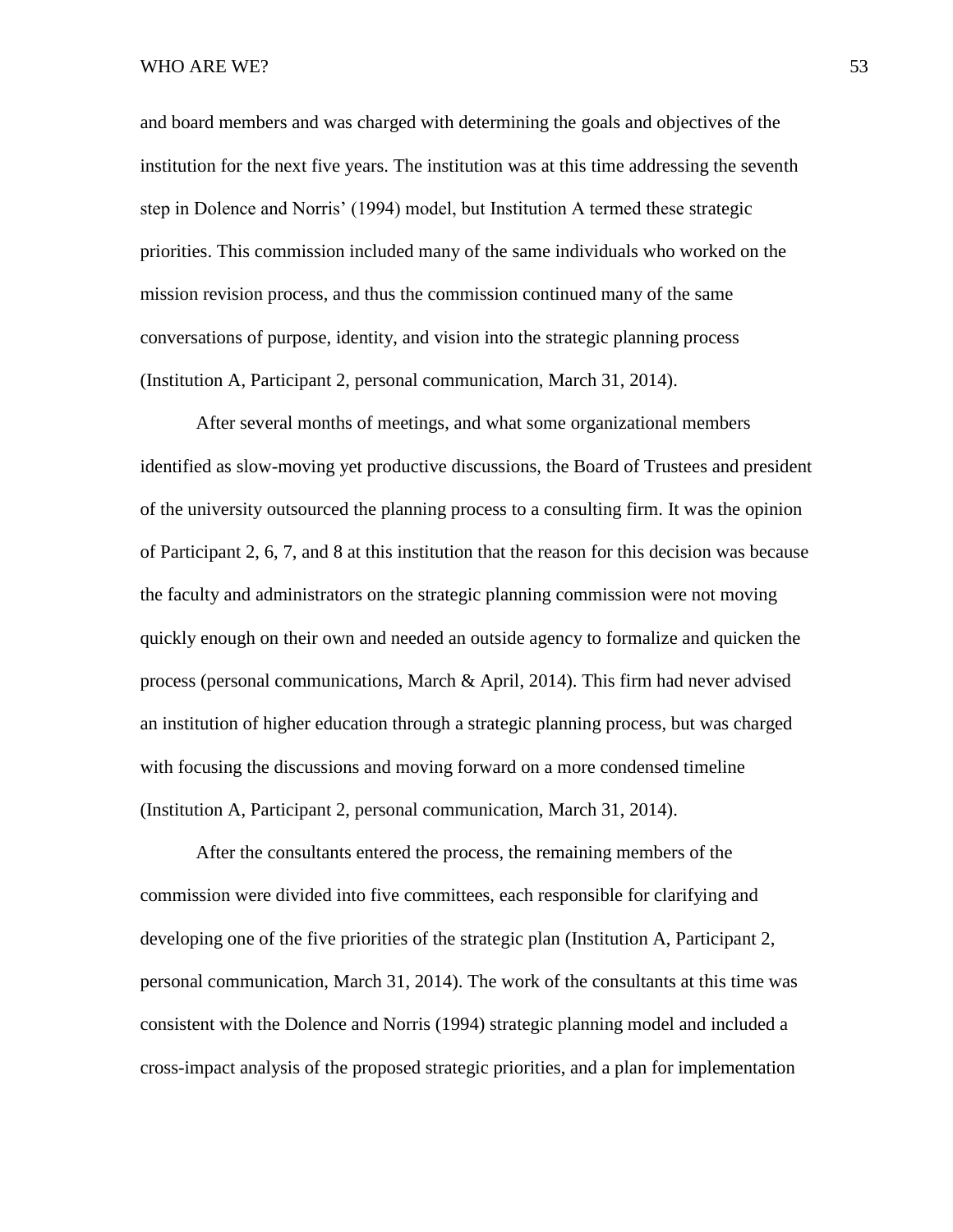with the use of metrics (Institution A, Participant 2, personal communication, March 31, 2014). Although, the remaining process of developing the plan was reported to move much more quickly with the consultants present, but several members also identified the experience as fraught with discontent and frustration (Institution A, Participants 2, 5, 6, 7, & 8, personal communications, March & April, 2014). Again, the consulting firm had worked with government and public organizations exclusively in the past, and was viewed as "unprepared" to meet the unique challenges of higher education strategic planning, particularly for a university as complex as Institution A (Institution A, Participant 2, March 31, 2014). In particular, faculty members were concerned with the implications of language such as "costumers," "clients," "business units," and "satisfaction" as representations of students, constituents, academic departments, and student learning (Institution A, Participants 2, 5, 6, 7, & 8, personal communications, March & April, 2014).

Despite these concerns, the Board of Trustees required a timeline that forced an expedited process of strategic plan development. The department chairs or directors were each asked to devise a purpose, a list of basic services that the unit provides, and a set of metrics to which it would be held accountable, all serving as the foundation of the plan. One administrator recalled that, when the department or unit did not develop these materials, the consulting firm would intervene and do so for them (Institution A, Participant 2, personal communication, March 31, 2014).

Finally, the plan was completed with considerable oversight by the consulting firm, and published with marketing materials in the fall of 2012. It is set to expire in 2017 (Institution A, Participant 2, personal communication, March 30, 2014). At the time of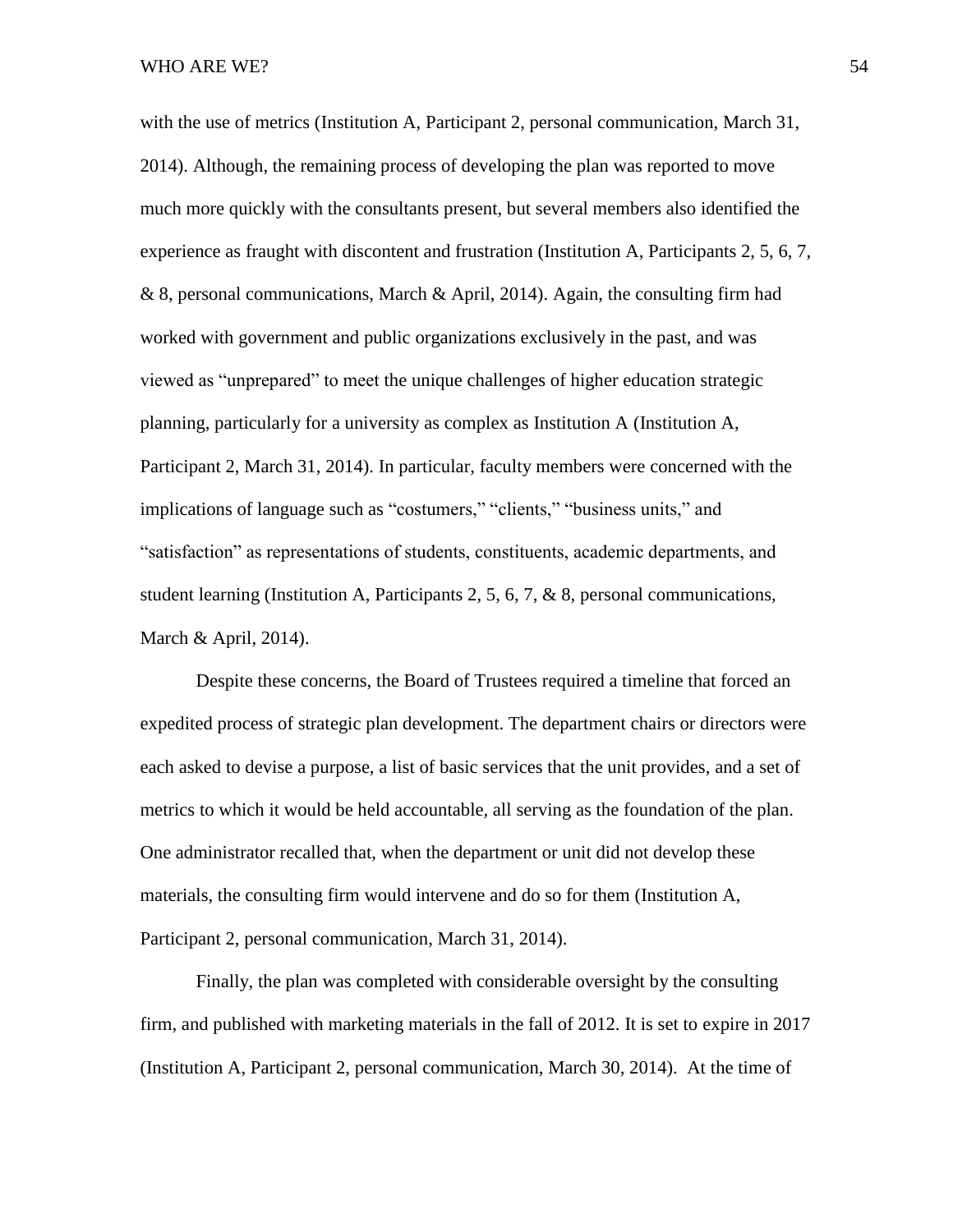my interviews with the participants, the strategic plan was two years old and there were varying opinions on the current success of the plan. Some participants argued that the plan served as a focus of discussion for the institution, and while no plan is perfect, still provided a clear direction of action. Others argued that the plan was "doomed to fail" because of the process that had led to the development of the strategic plan. While an understanding of the strategic planning process, or its successes and failures, was not the focus of this study, it still provides a background for exploring how the institution members defined their organization identity, what issues of identity arose during the strategic planning process, and how those issues were or were not resolved.

## **Results**

## **Research Question 1: How do members of the university define its identity?**

Through my time getting to know this first case institution, it became clear that the organization sees itself as many things to many people. It serves traditionally-aged students on a residential campus, it spends considerable resources recruiting international students from around the world, it has received national recognition for its service to the military, it has a relatively small, but not insignificant Graduate School, and it markets itself heavily to the degree seeking adult professional through the evening and online course platforms. These purposes all lead to what many termed a difficult task of identifying a succinct and focused organizational identity.

When asked, 'what is the identity of your institution', the participant responses fell into three distinct categories, all organized below in three separate sections. *Our identity is dependent on context*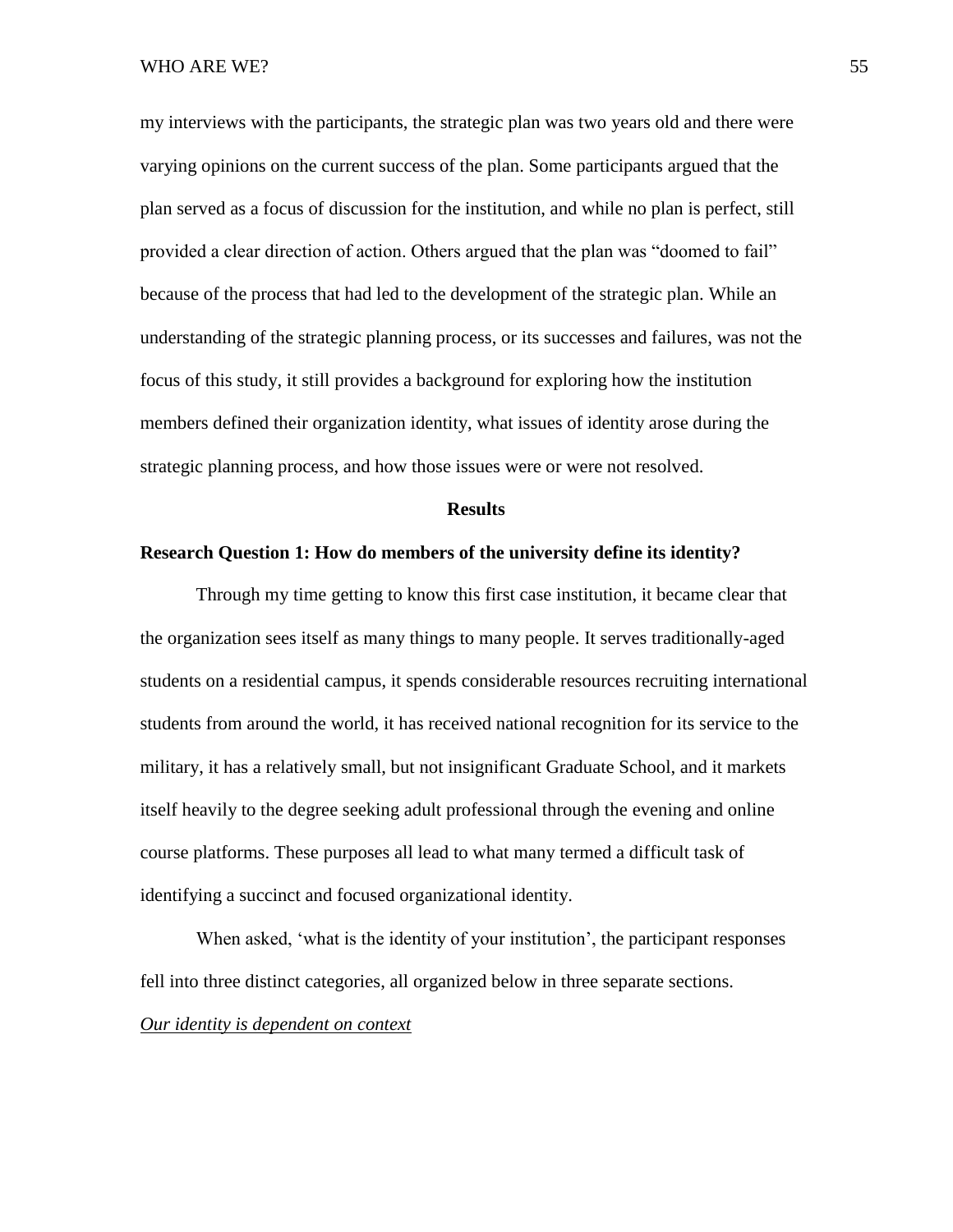To begin, the first category of response to my request for an explanation of the organization's identity included varied approaches to the response 'it depends'. These included, it depends on the type of students one is working with, or it is determined by the type of university function one is referring to. One administrator defined the university's identity as such:

*In categories, I obviously, being involved in [specific school identified here], I think that it is an important part of what [we] do. We have a large student body on the undergraduate campus, then the online [is a] major part of what the University has been about and still is, and a subsection of that is the military bases.*

Another administrator reiterated this dissected approach to defining the organization's identity with the following:

*It depends on what level you operate at. If you are working at ground level face to face with a student, your identity is that student you are seeing. So, the identity is different based upon what you do.* 

Or as a faculty member explains:

*When you are a faculty member, your perspective is one of a teacher, as a developer of programming and curriculum and helping learning. So you look at the organization as delivering a product. When you are an administrator you really look at it as a business operation and how do you make all the elements come together.* 

In this first category of response, there were also acknowledgements of the university's wide range of students it serves,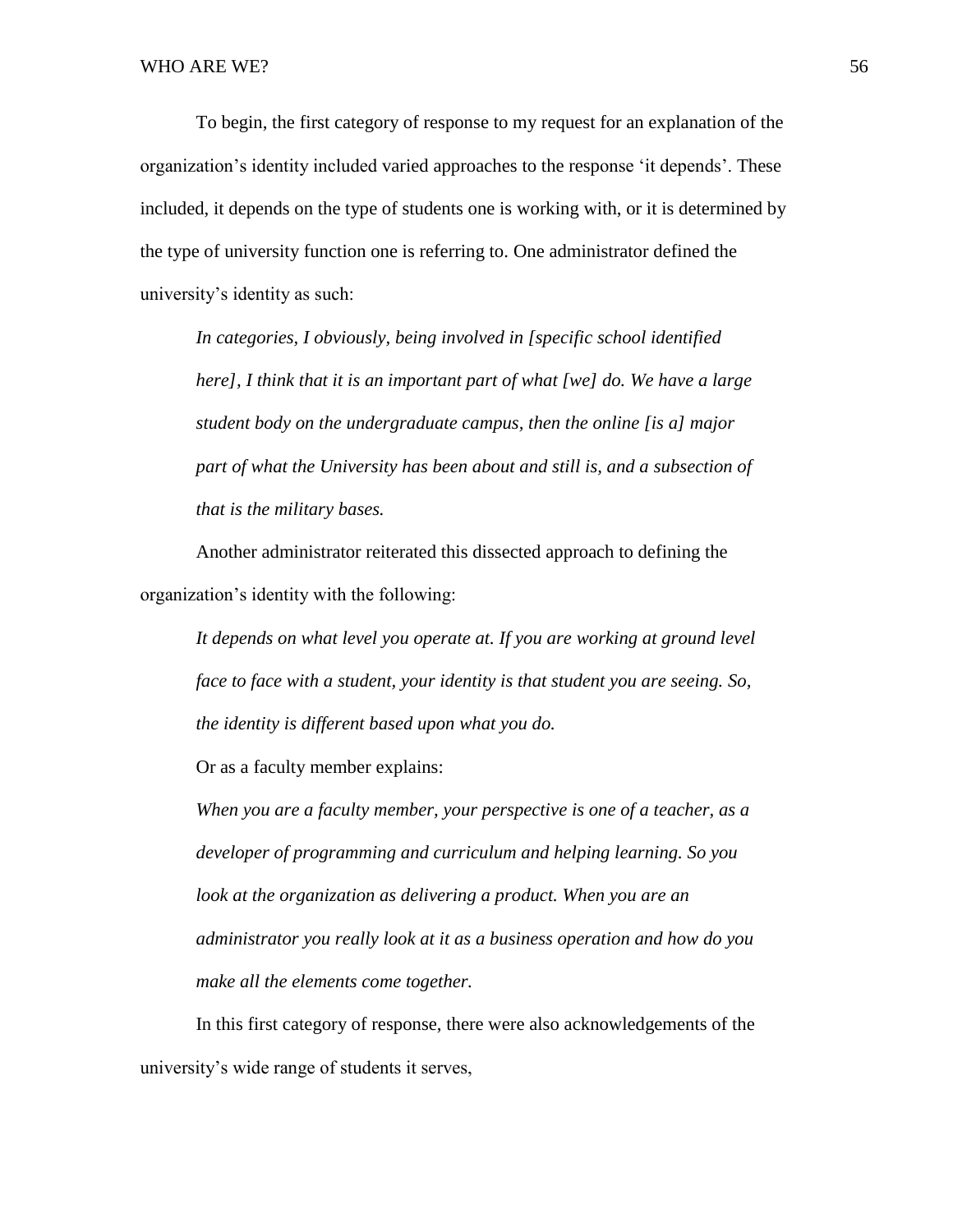*We have the [online delivery of curriculum], which is most of the institution. We have the small part that is the [main] campus. Then we have the business school that is claiming 50% of the enrolled students, we have the military, people coming from the community colleges.*

But also the belief that this ambiguity is in fact what defines the organization's identity,

*I think [we serve] everyone. Students all around the world. We are without borders in who we serve.*

## *Our identity is accessibility.*

The second category of responses to the question of organizational identity also addressed the type of student served at the institution. Yet, unlike the unfocused direction of the first category, these respondents pointed to the open accessibility of the university admissions and the fact that the institution served the underserved. This distinction was made with pride and took on an unapologetic tone, as made evident from these three separate responses.

*When people look at our University, what they know about us is that we are affordable and we give a good education. You don't incur a lot of debt, and if you don't have a lot of opportunities, then this one will give you a chance to succeed.* 

*I think at this time we are an inclusive institution, an institution that gives second changes. We serve many students that cannot get in elsewhere, and we embrace them. In my personal experience I have seen people that have*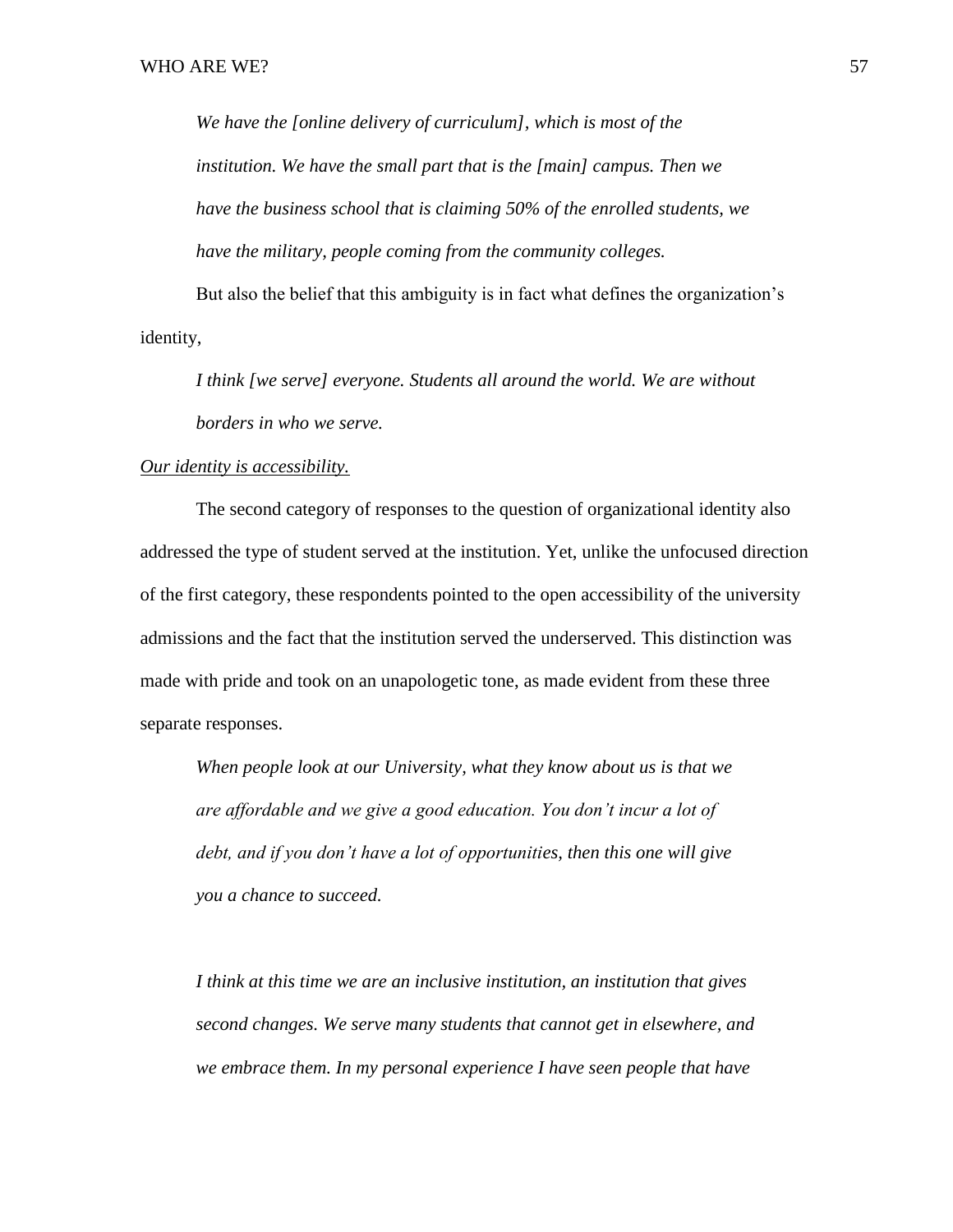*not had any hope of career advancement until they came here. Doors were closed everywhere else. So it is a school of open access to people to quality education that they wouldn't get many other places. We are an inclusive institution, we are not elitist.*

*Our institution was founded on the promise that private education should be accessible and affordable, and that was 135 years ago, so as the decades have passed that has been baked into our DNA and the values of that. So, are we ok with that? Are we ok with not necessarily being the first choice of students that have a lot of choices, but being the first choice of students that don't have a lot of choices? I certainly am. I think that gets right at the core of our question about identity, and who we are.* 

# *Our identity is unclear and difficult to define*

Then, the third and final category of response I received from the participants, when asked to articulate the identity of their institution, was really not a definition at all, but rather a reflection on how difficult that question is to answer:

*I think that we have a really strong case of multiple personality disorder or dissociative identity disorder (laughs) in some ways and the reason I think that is true is that some of the faculty have an idea of what [the institution] is, other faculty have a different idea of what [the institution] is. The administration seems to have an idea of what it is, the students want to be a college like all their friends colleges that they go to and they want to have their choice of institution reaffirmed by what they say, and*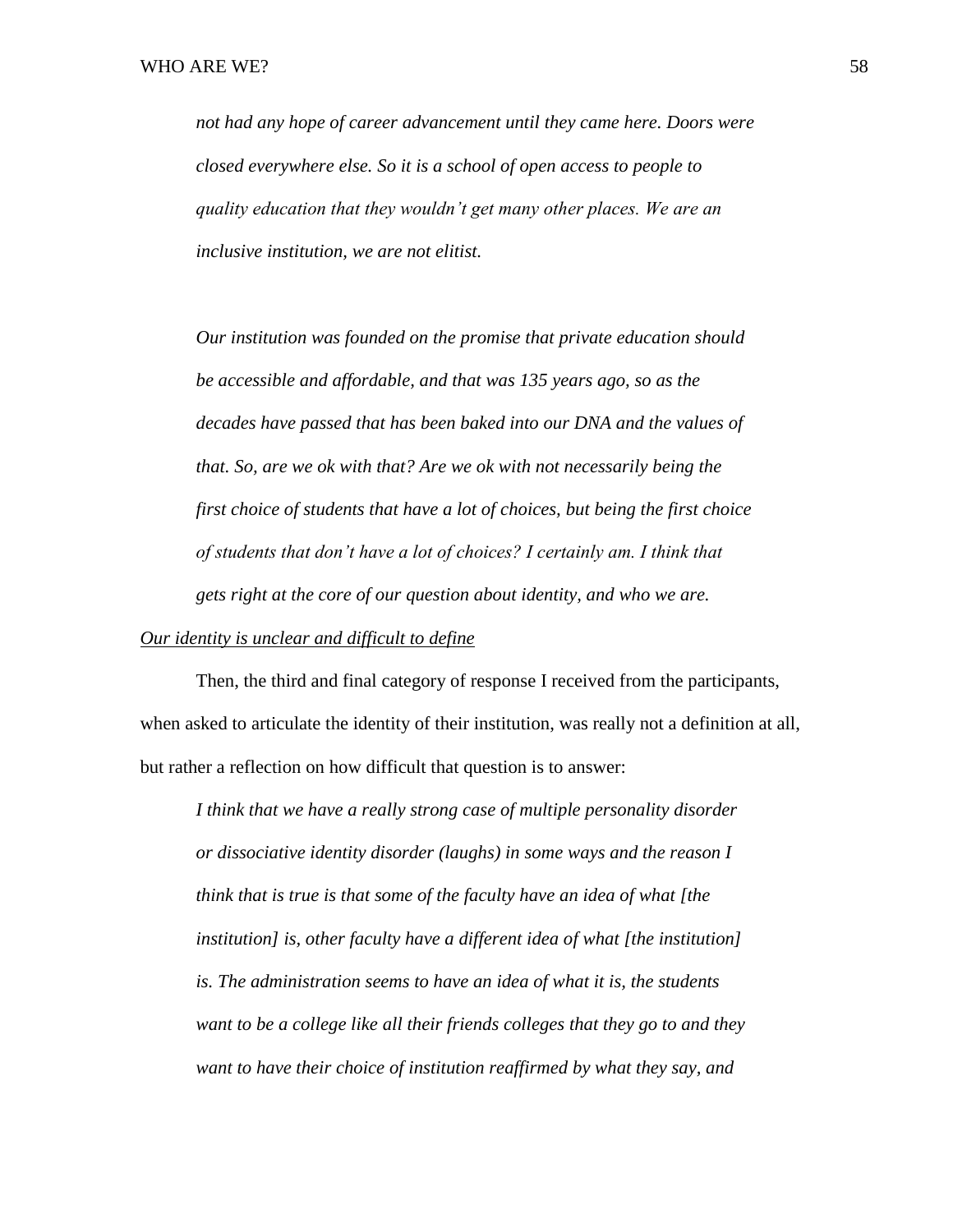*staff as well. But no one of these groups have sufficient power to define the overall university and create a strong single identity for the university.* 

Additionally, another administrator also said that he has thought deeply on the identity of the university, but in doing so remarked on the difficulty that the organization has had as a whole in articulating that identity, not by providing his own clear definition:

*We are not going to get there [achieving our goals] until we answer that question of who we are. Understanding who we are and who we serve. One of the things that has been an issue with consistently [defining our identity] is who we serve. It is either a super long list or just boils it down to we serve everyone.* 

Or as one faculty member concisely responded,

*That has always been a problem here. It can't decide on who it wants to be, who it wants to serve.*

**Research Question 2: Were issues of identity considered during the strategic planning process? If so, what were they? Specifically, what were the conflicts, themes, or focus of discussion?**

The most recent strategic planning process that this university undertook was an extensive one, in both time and resources given to it. The process spanned the course of several months and began with a revision of the university's mission and vision statements, continued with a coordinated and collaborative effort across all levels of the university, and then ended with the outsourcing of the process to a consulting firm that, along with the Board of Trustees and President, ultimately determined the strategic priorities and wording of the final plan. The participant interviews found that there were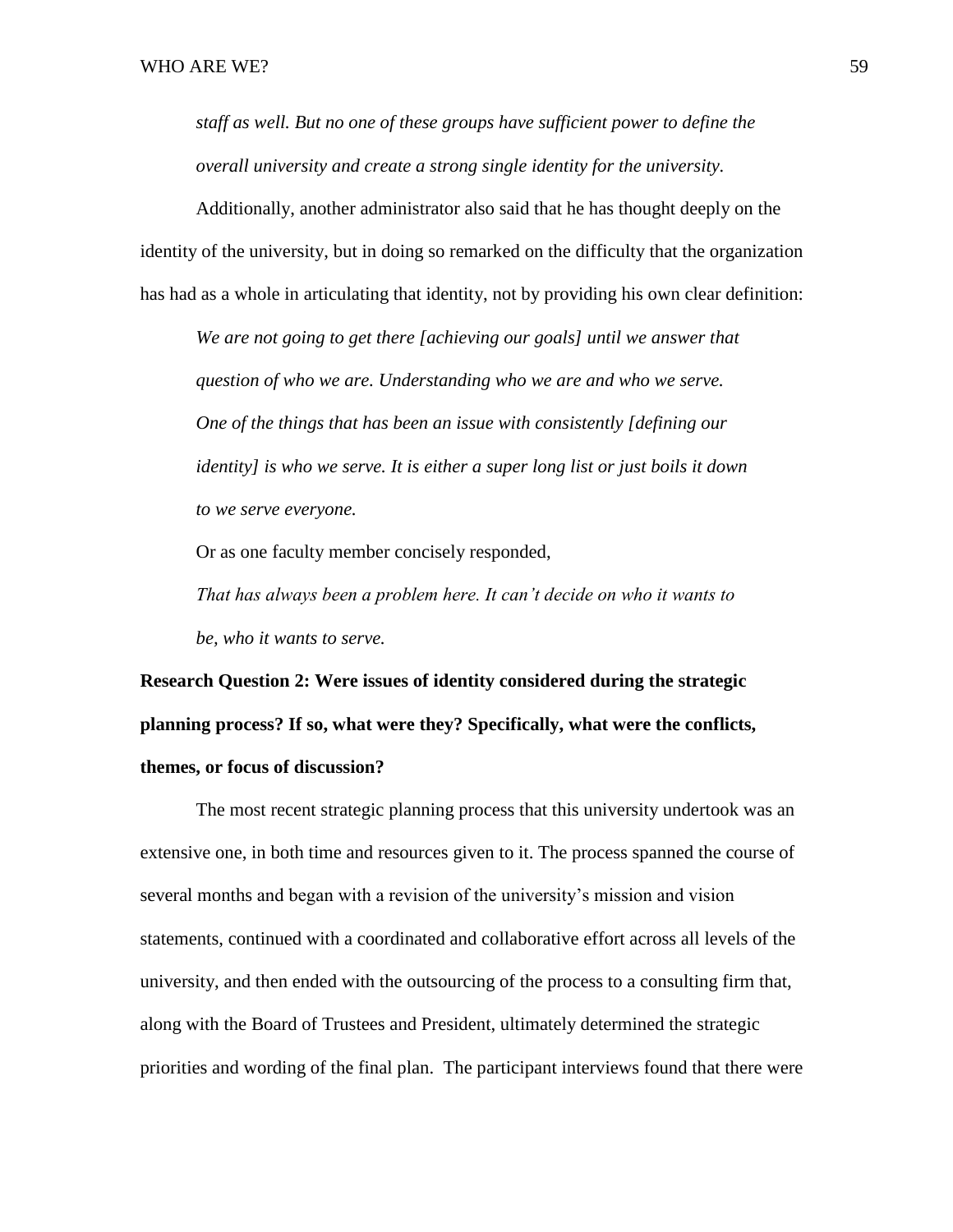in fact, issues of identity considered during this lengthy, and what three members termed a "painful" process. These issues that were presented during the strategic planning process fell into two main categories and are detailed below.

# *Yes, there were issues of identity considered during the strategic planning process*

To begin, several individuals who participated in the strategic planning process definitively agreed that identity issues were addressed during the process. This was first detailed by an academic administrator here:

*We spent a lot of time on issues [of identity]. We spent a long time talking about accessibility, affordability, and adaptability. It was really soul searching.* 

This explanation of soul searching continued with a more detailed account of the mission revision portion of the strategic planning process, as explained by an administrator here:

*There was good conversation about priorities, and conversations reflecting who we think we are, what our priorities are. I mean we have a*  long list of core values, it was all kind of mixed together. It wasn't linear, *there were some questions of identity.*

The faculty were in agreement with the above comments of administrators, and explained that issues of organizational identity were certainly discussed during the early mission revision portion of the strategic planning process. As one faculty member details here: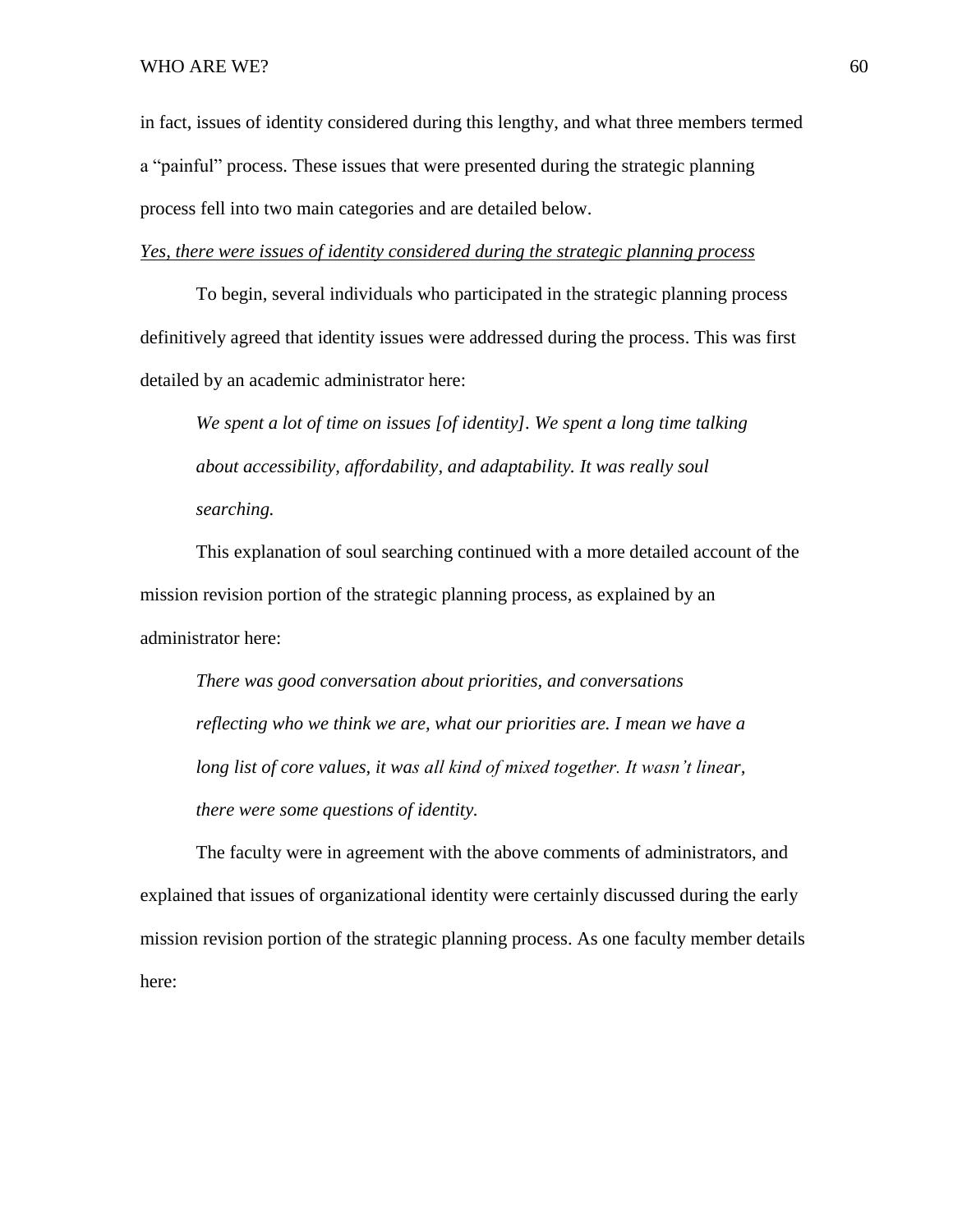*Yes, that was the reason why it took us four months to just redraft a mission and vision, because we were trying to answer those questions* [who are we? what do we value?].

Another administrator also addressed the amount of time the planning process took, but with a more frustrated perspective, while still providing evidence that identity issues were in fact discussed during the strategic planning process:

*When we started working on the priorities that is when the gloves started coming off. When we were discussing 'who are we really?' Are we kidding ourselves when we say we provide this quality education when we don't have some basic things technology-wise and when we have crumbling facilities. Well yes it does, no it doesn't, blah, blah, blah… So all of these conversations went on endlessly, which is why it took us 13 months to deliver a strategic plan.* 

## *'We are not a business'*

While there was a consensus among the participants that identity issues did come to the surface during the entire strategic planning process, the source of these issues fell into two distinct categories. The first, category was led by the responses of the full time faculty members that felt that the university could not be viewed as a business, and to present it in that way as a foundation for strategy is flawed. One full-time tenured faculty member expressed his concern for how this perspective was presented in the final strategic planning document:

*I wasn't terribly impressed by it. It didn't seem to mention faculty or learning at all. The students are definitely the focus, but [our] financial*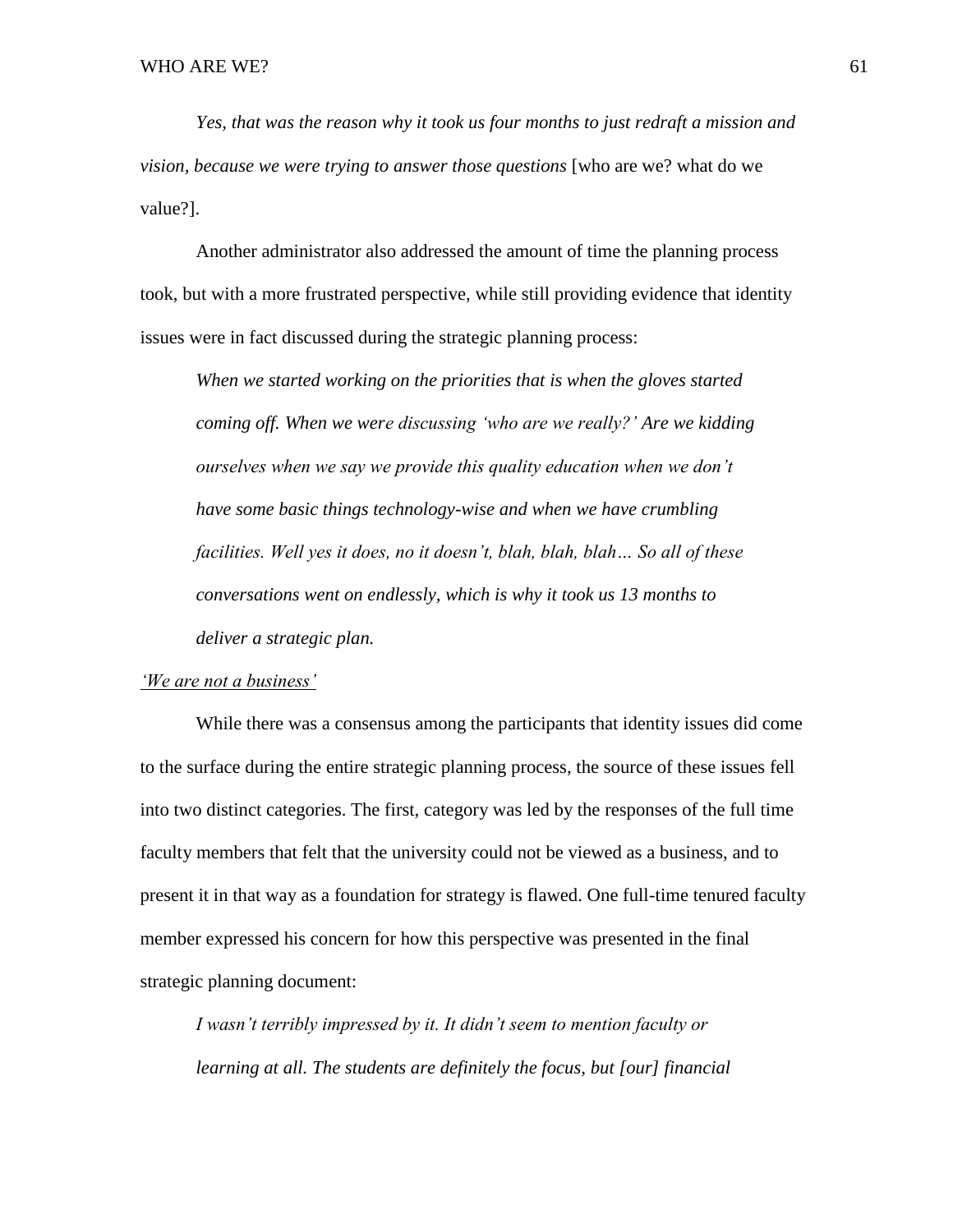*position, technology, branding, and customer service were the other focus. It looks like a business plan.*

Many of the participants explained that the consulting firm brought in to expedite the construction of the strategic plan were the reason why this firm-like language was the tone of the final plan. As expressed here by one full time faculty member:

*The way things were presented to the faculty in making that strategic plan work was not the best thought out. The people that were leading the planning were not the best choice in many faculty opinion because they had only done this for business previously. This [consultant] had never developed [a strategic plan] for higher education so instead of focusing on how this was going to be helpful, I think there was some bogging down in the procedures of it. People questioning definitions, people questioning the questions by the agency that was brought into do it because they had no background in higher education*.

Two other faculty members reiterated the impact that the use of business minded language had on the process, by discussing a particular word of contention, 'customers' in the process and final plan,

*Well, that was a big issue, customer service. They are not customers, they are students. The faculty were really concerned about using that word, but the view that we were just finding a way to serve people prevailed.* 

*There were concerns with some of the terms used because they were inappropriate for higher education. The vocabulary was such as*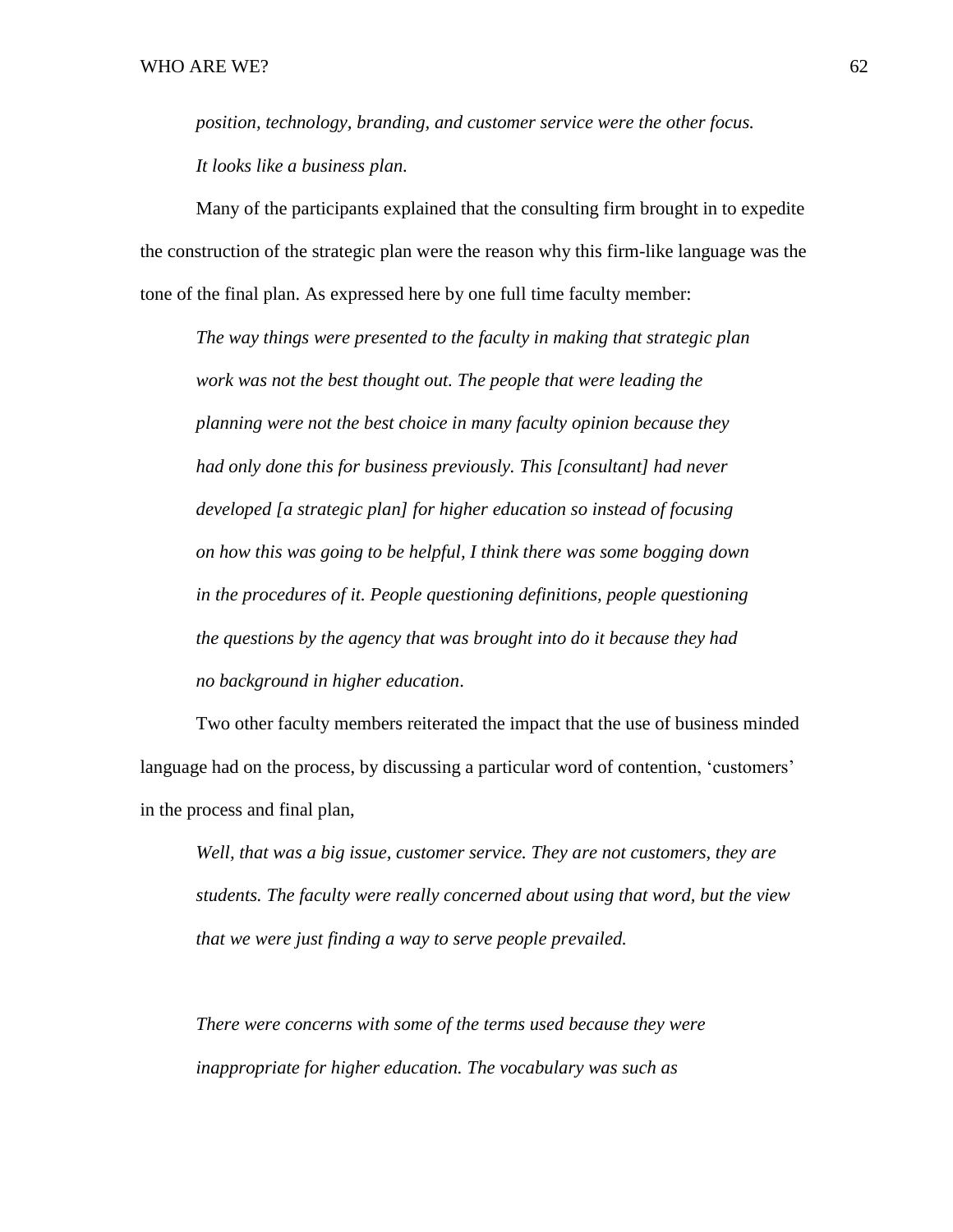*'customers' and while that may have made sense on an administration level, it did not sit well with faculty who have a different focus with students. They do not look at the students as the unit that are going to make money for the university. Words are all important, so it was just an unfortunate approach.* 

The notion that words mattered when identifying themselves as less like a firm, and more like a reputable institution of higher education, extended in the mission statement revision process as well. One administrator explained this aspect of the process,

*Words matter in academics, so we spent a lot of time talking about what words meant. We had an earlier word in a previous document* [referring to previous mission statement], *'entrepreneurial', and we pushed back from that because that sort of puts us in with the for profits, making money, and we wanted to make sure we separated ourselves from that identity, and there was some angst over that, so we removed it.* 

This desire to separate themselves from other institutions that behave more like a firm, specifically for profit institutions, was also illustrated by the inclusion of the mid 19<sup>th</sup> century year of founding of the university in the revised mission statement, strategic plan, and new marketing materials. One faculty member spoke to this concept of history and tradition as an important factor of the organization's identity:

*One thing that came out of the strategic planning is that we need to put out there that we are old, that we are not one of these new fly by [institutions], that we have been around since [the mid-19th century], so that is why you will now see that on all of our marketing and publications.*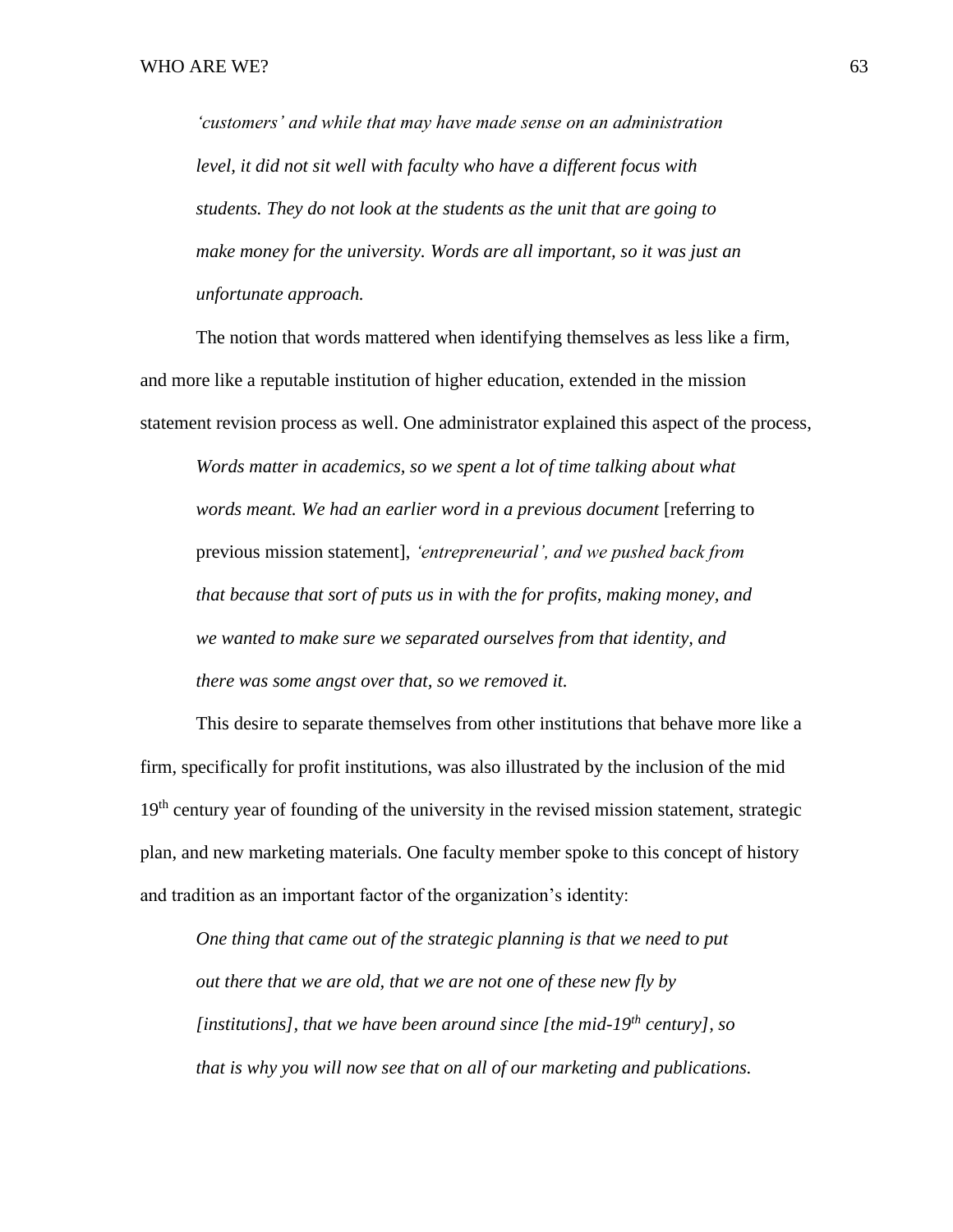# *'We are a business'*

The second perspective that presented itself as a source of identity struggle during the strategic planning process was the need to focus the current strategy on the ways in which the university will achieve financial security. The survival of the university was attributed to its willingness to behave as a business, and strategy, or language used to articulate this strategy, will need to mirror those of a firm. One administrator that works primarily with the adult learner aspect of the organization expressed this sentiment explicitly:

*What has happened over the last decade, as you know, is that higher education has become, a business, an in your face business, and people, in particular people in the adult learner and military market have moved in with the goal of making money.* 

Another academic administrator reiterated this notion of the firm-like operations of the university when asked what issues presented themselves during the strategic planning process:

*There is still a place for liberal arts, but I think we need to be more strategic in our programs and improve our product in terms of online learning*.

It was once again, an administrator, versus a faculty member, who continued this perspective by identifying the policies that are impeding the success of the university, and removing or revising those policies to be more 'student friendly':

*We have these things called barnacles that are on the side of the ship. They will not sink the ship, but they will not allow the ship to operate as*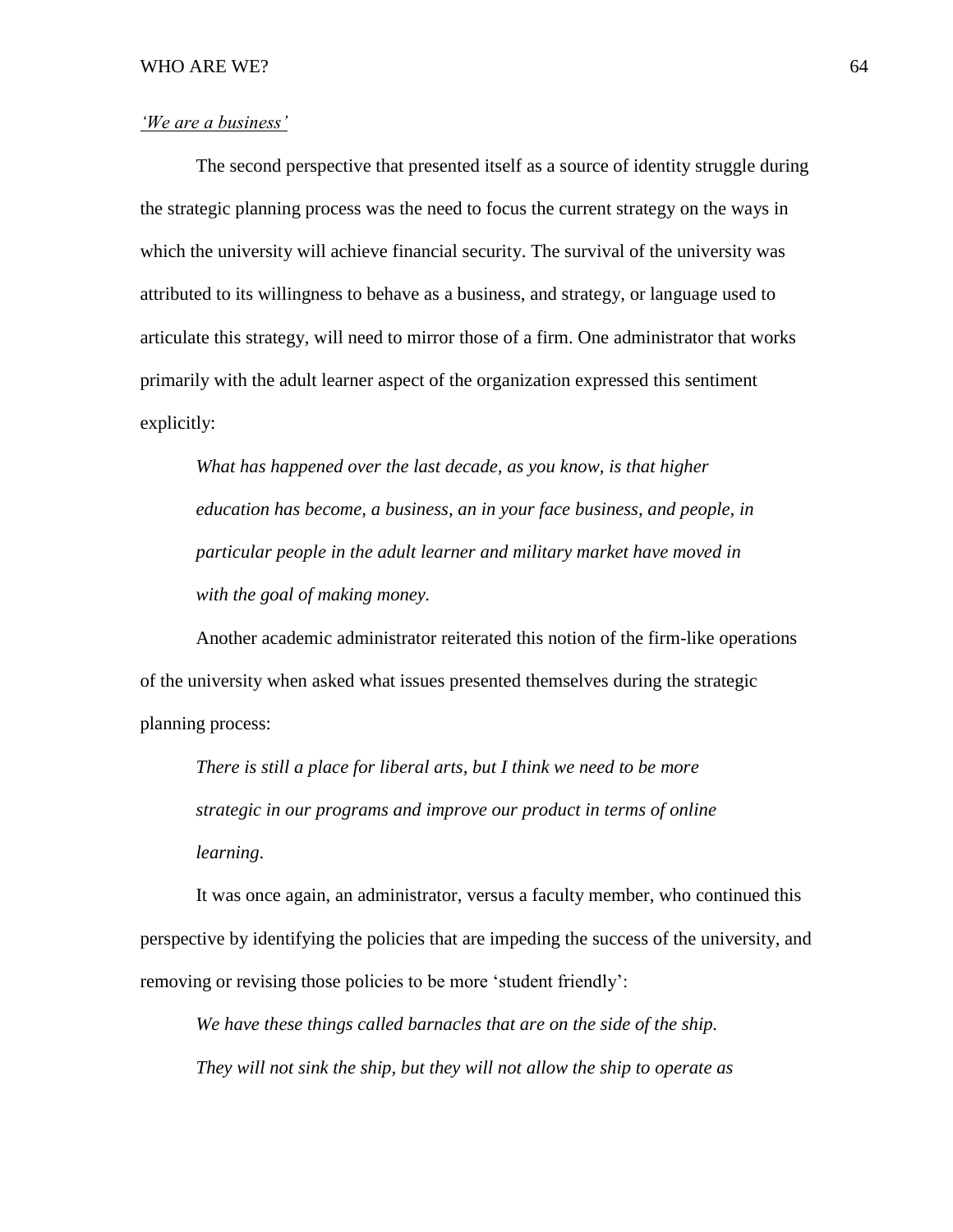*effectively and efficiently as possible. So we identified these barnacles, everything from our [liberal education] requirements, to how we recognize credit from other institutions, to how we deal with the military, what we accept and what we don't accept. We have developed some barnacles and we are trying to chip those off the ship one by one. Those kind of practices, tend to be unfriendly, and certainly doesn't help with the problems that we have getting students, making it tougher for them than it needs to be.* 

These two conflicting perspectives in the strategic planning process brought out an 'us versus them', or faculty versus administration, tone for many of the participants who I interviewed. As one student services administrator details:

*There really were, and are still, two consistent schools of thought amongst the group. There was the academic focused half, led by a lot of faculty, then the realistic half, that thought we should not use words that are ambiguous and bring their own connotation [of who we are as an organization].* 

Or as another adult learning programs administrator articulated it: *They [the full time faculty at the home campus] are really focused on what they are doing on campus. A lot of them have been here a long time, a lot of people that are really outdated with current educational practice, let along practices that really make you money in the adult learner market. They are good people, and collegial, and part of the team that is focused on getting along, but they don't understand the business.*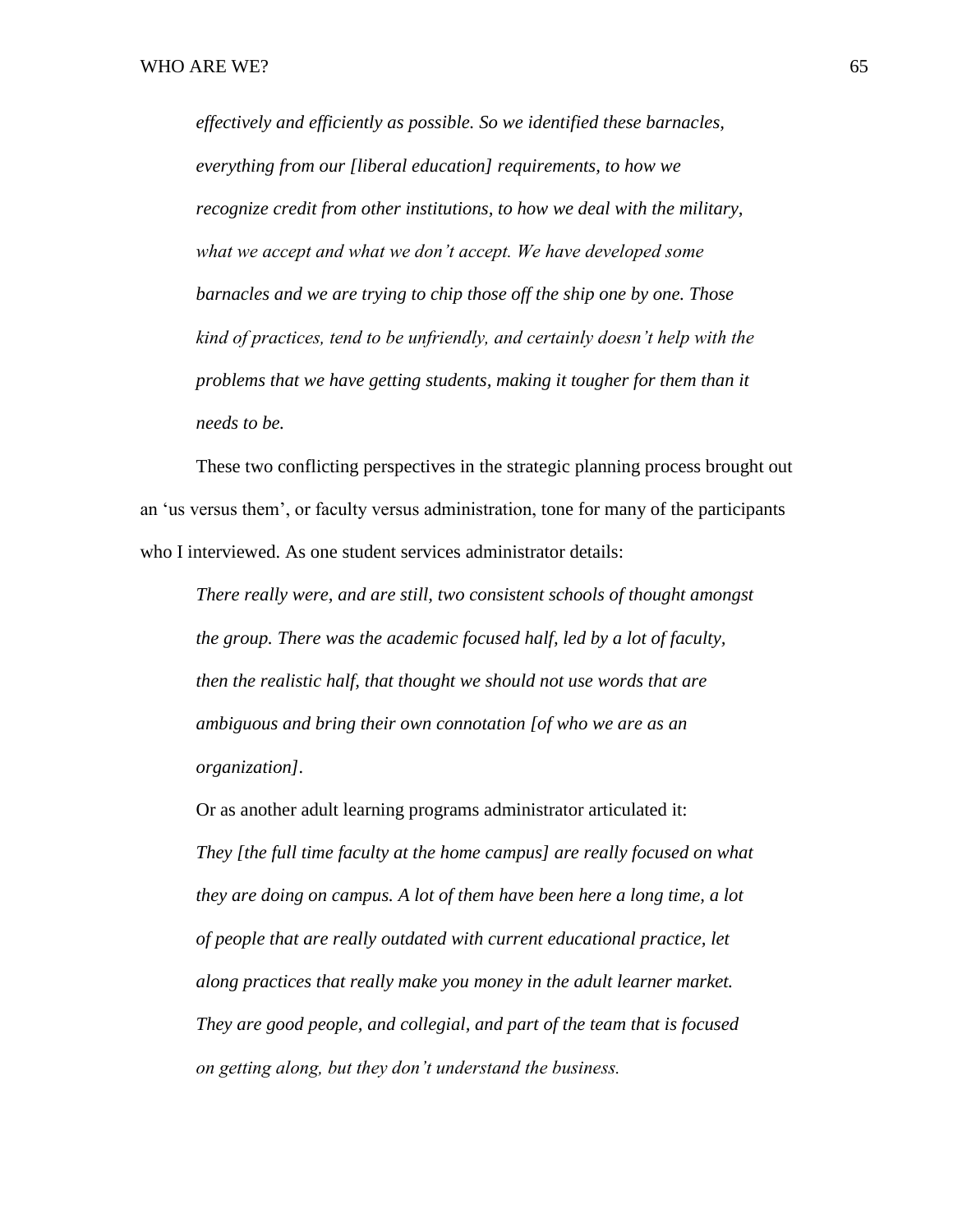This notion that full time faculty might be holding back the success of the institution was further articulated by one academic services administrator:

*I think it is incredibly difficult* [to strategize] *because we have the online learning* [aspect of the university] *with a perspective of the institution as having competitors in the adult online market and they see competitors who have been able to leverage their own positions and do it better. Whether it is because they have more money, or have a different focus, or market better, whatever it is, they just see that we are losing a competitive advantage. So that is their identity, if we want to continue to be in this market, we need to work quicker, we need to be more adaptable, some of our products need to look better. But if you are sitting here in the full time environment, you don't see that. The good news is people are starting to see that better, so there is a lot more movement in fixing these constraints that are holding us back a little bit.* 

# **Research Question 3: If issues of identity were presented during the strategic planning process, how did the institution resolve these issues of identity?**

The third and final research question that I asked in this case study, how did the institution resolve any issues of identity during the strategic planning process, was based upon a major finding theme presented in the literature. That is, that organizations will experience questions of identity during times of strategic planning, and that with open dialogue, a proper process, and a commitment to resolve these questions or inconsistencies, a clear identity should emerge (Albert & Whetten, 1985; Gioia & Thomas, 1996; Whetten, 2006).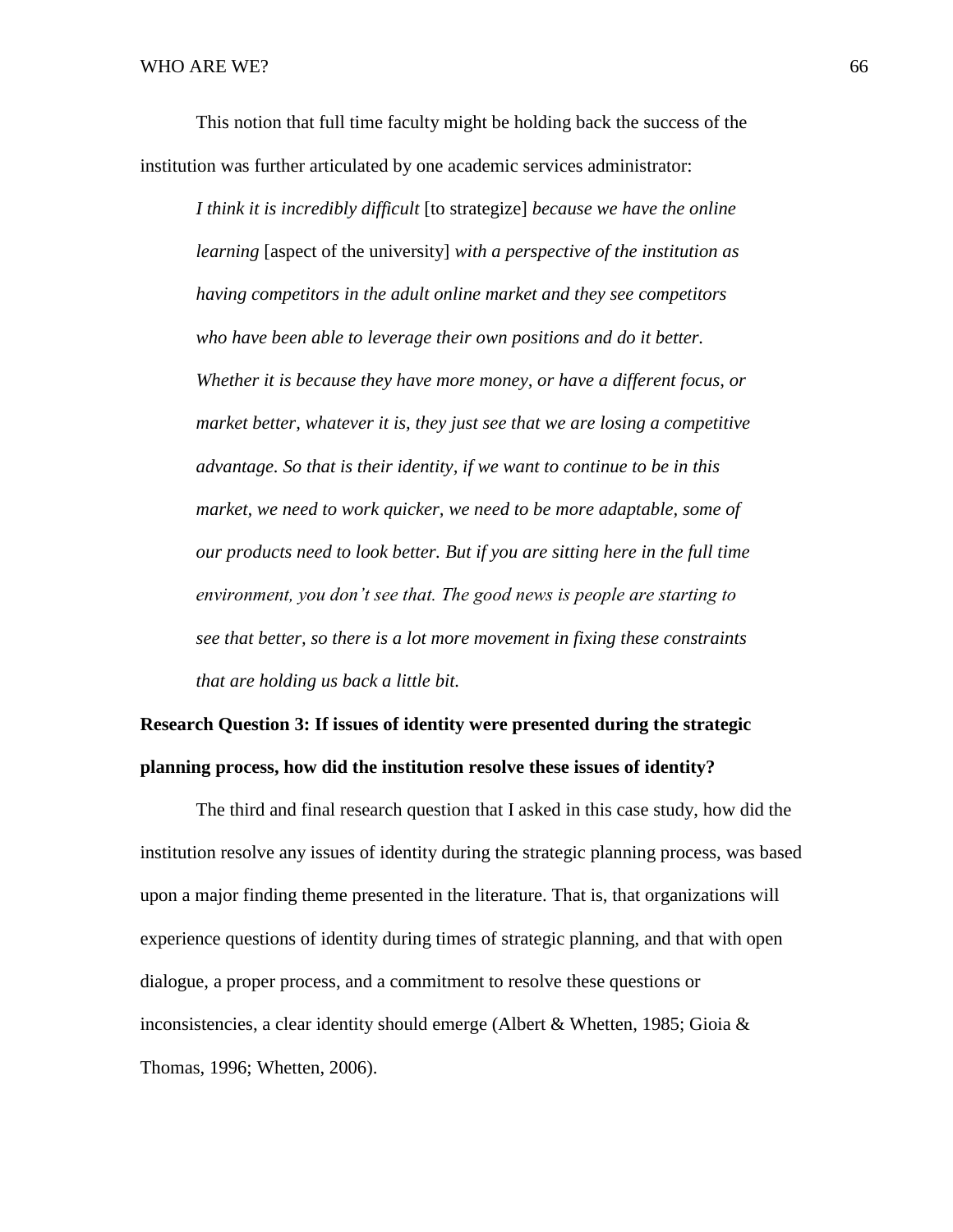It was the finding, however, at case institution A that no such resolution of identity emerged. The institution was clearly viewed as many different things to many different people. This disjointed definition of its identity, coupled with the conflict between the academic traditions of faculty and the firm-like tendencies of the administration, led to an identity struggle that was in fact not resolved during the strategic planning process, or even two years later during the time of my interviews. Evidence of this unresolved identity struggle was presented through the unclear and inconsistent responses to the first research question of this study, 'how do you define your organization's identity'. It was also became clear to me that many of the respondents agreed that identity issues underlay much of foundation of the organization's behavior as one administrator explains:

*I would say we have had an identity struggle, but not an identity crisis. We have tried to figure out who we are and be comfortable with who we are and who we serve in that broad sense. But there are different kinds of groups that define us.* 

## **Additional Findings**

As mentioned in Chapter 3, it is quite possible for inductive studies such as this one to find unexpected results that might not have been originally anticipated when formulating the research questions. These unexpected results are not 'secondary' findings, but are often times key to a full understanding of the case. While I originally sought to discover how the case resolved its identity issues, it became clear through interview data that in fact no such identity resolution had occurred. This understanding during the actual interview process led me to ask the unplanned, yet critical question, *why*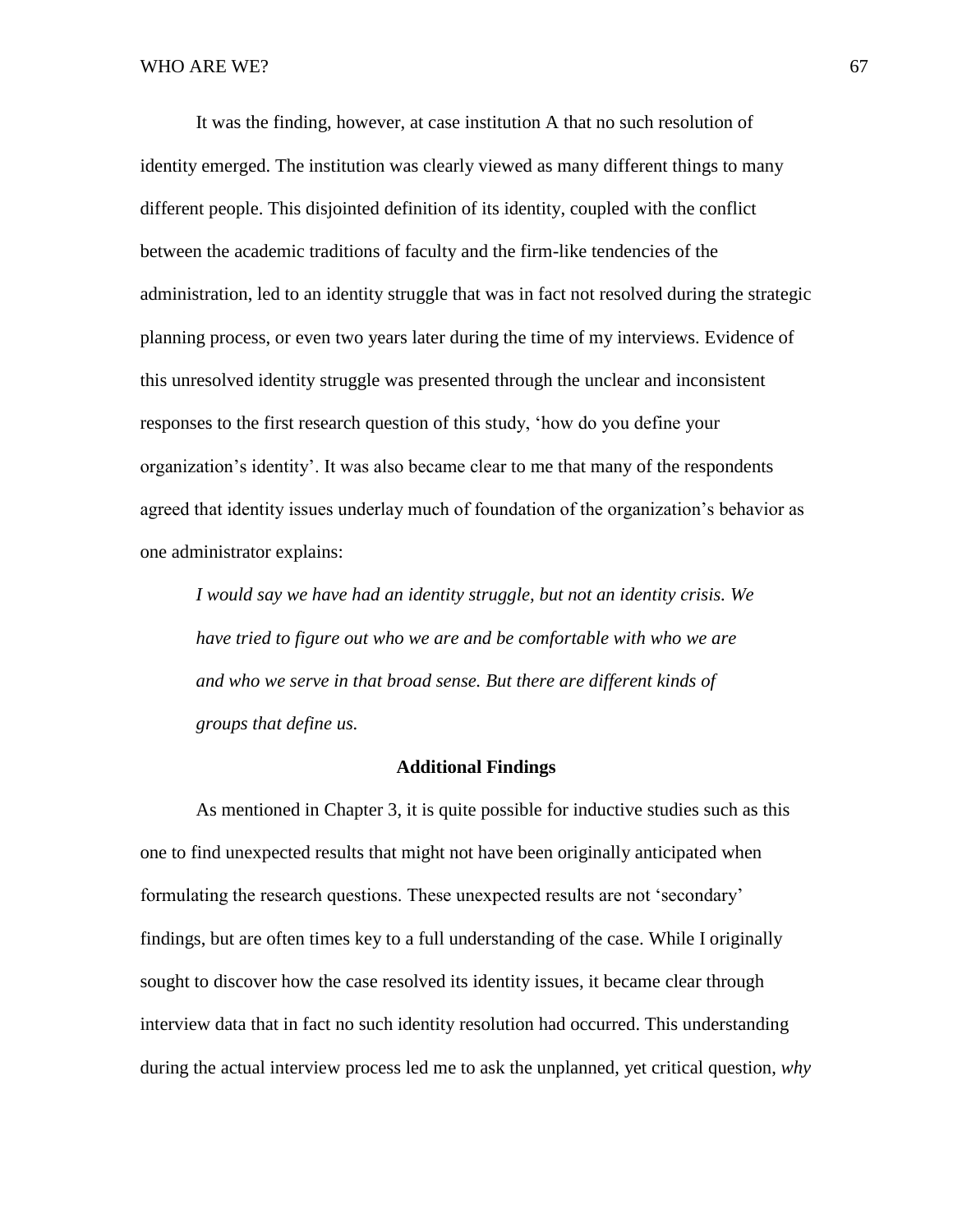#### WHO ARE WE?  $68$

*was it not resolved*? The answer to that question was quite unanimous among those I interviewed. It was believed that it was not resolved because the organization members were not given the opportunity to work through these issues of identity before the leadership, namely the Board of Trustees and president, outsourced the strategic planning process to a consulting group. This roadblock to identity resolution was articulated by one administrator:

*We barely got into that [discussions of identity] and then we had a big switch. A lot of the conversations had taken us somewhere and then we came back from one weekend and everything had changed. So it was a lot of wasted effort.*

As the above organization member explained, while the process was becoming lengthy, and somewhat frustrating to some, it was also viewed as critical to an ultimate resolution of identity issues. Yet when this resolution seemed on the horizon, it was abruptly halted by the outsourcing of the process. Another faculty member reiterates this turn of events:

*The president at the time was working with the consultants very late in the process. All of a sudden the consultants came in and it took a completely different turn.*

Another administrator provides an additional opinion relating to how the identity resolution process was undermined:

*The conversations that drove the [strategic] priorities, was where the process started to degrade. The Board was holding the president to a certain timeline, which was mistake number one. Not allowing that time*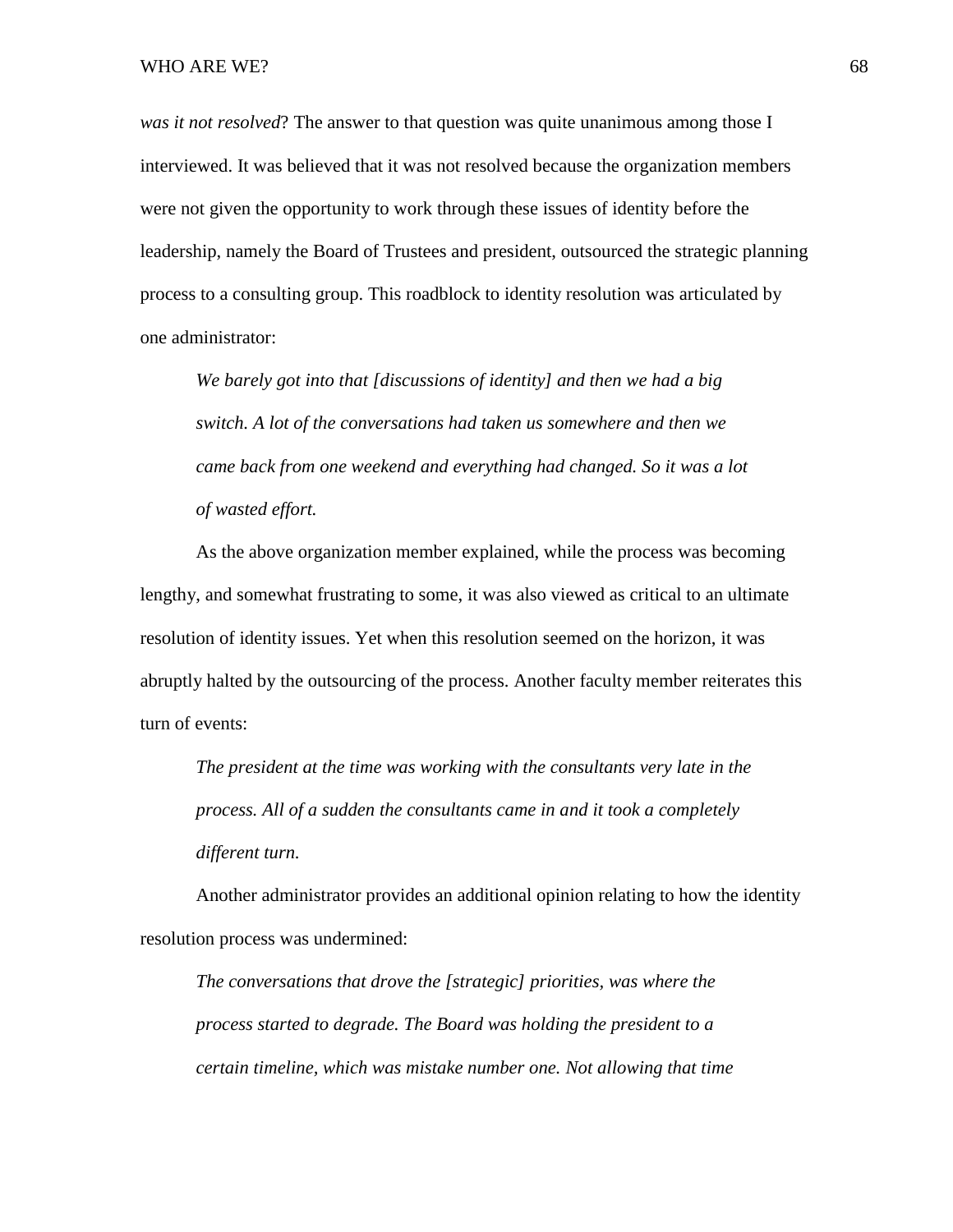*line to shift, giving us an extra 60 days wouldn't have hurt. The process started to degrade and there were steps that had to be skipped along the way.*

This perspective, that the process was unnecessarily rushed, and therefore harmful to the organization's process of identity resolution, was reiterated by a faculty member:

*There was an unfortunate effect of trying to push through the planning faster than I think it should have been. That created a sense of urgency that tarnished the trust factor, I thing that [used to be] there. The meetings were put tougher very hurriedly.* 

Further understanding of why the hiring of consultants was disruptive to the identity resolution process was provided by another administrator:

*The process they were using was very contradicting to the notion of academics, talking about customers, clients, business units, so they were having to adjust what they were doing to move forward. People didn't want to proceed calling themselves business units. So, it was rushed for the faculty and often times they came out of that process with no [resolution]. So, the [plan] was forced upon them by the consultants and administrators because they didn't produce it themselves. So that created angst.* 

## **Conclusion**

*Even other institutions will look at ours and say we are particularly complex even in the higher education world. We are even more complex*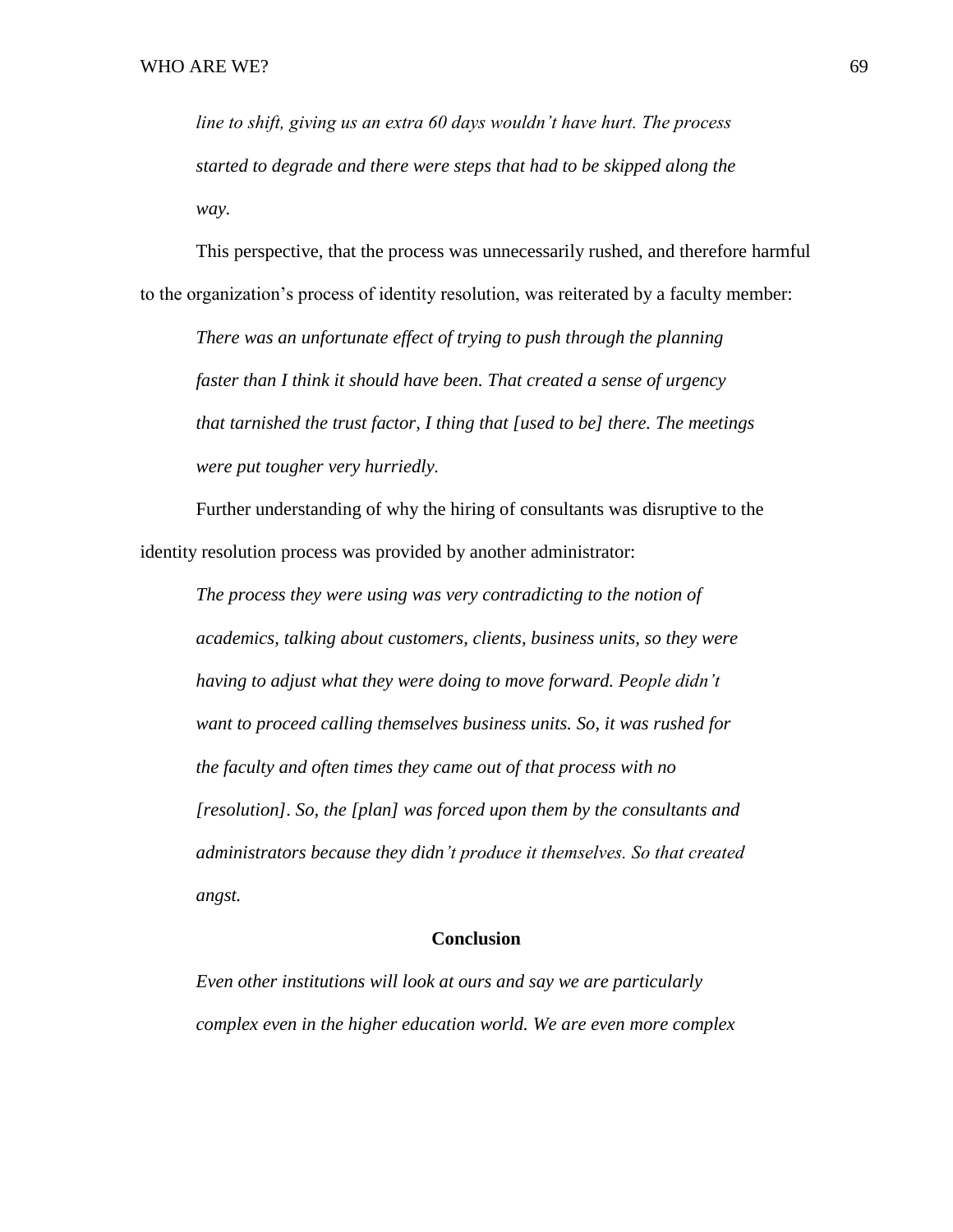*than others, so [moving] past that and developing our [strategy] has its challenges.*

This statement by an academic services administrator was found to be the only consistent perspective of identity by all the participants of the organization. Institution A has a complexity to its organizational structure that certainly contributes to a complexity in defining its organizational identity. The results of this case study found that there was no real consistency in definition of identity by its organization members. It also found that while identity was certainly a major issue in the process of the most recent strategic planning process, there was no resolution of identity struggles. The issues of identity were found to be attributed to two main categories; (1) that the institution must operate more like a firm in its effort to remain competitive in its highly saturated market; and (2) that messages, policy, and strategy that reflect a firm-like mentality are seen as a threat to the traditional, liberal arts identity of the organization, particularly for the faculty. In addition, it was a unanticipated result of this case study that the reason the identity issues were not resolved during the strategic planning process, and still remain, is because of the decision to halt the 'painful' but potentially productive internal process of dealing with those issues and move forward instead with a formalized process of strategic planning led by consultants unfamiliar with the higher education industry.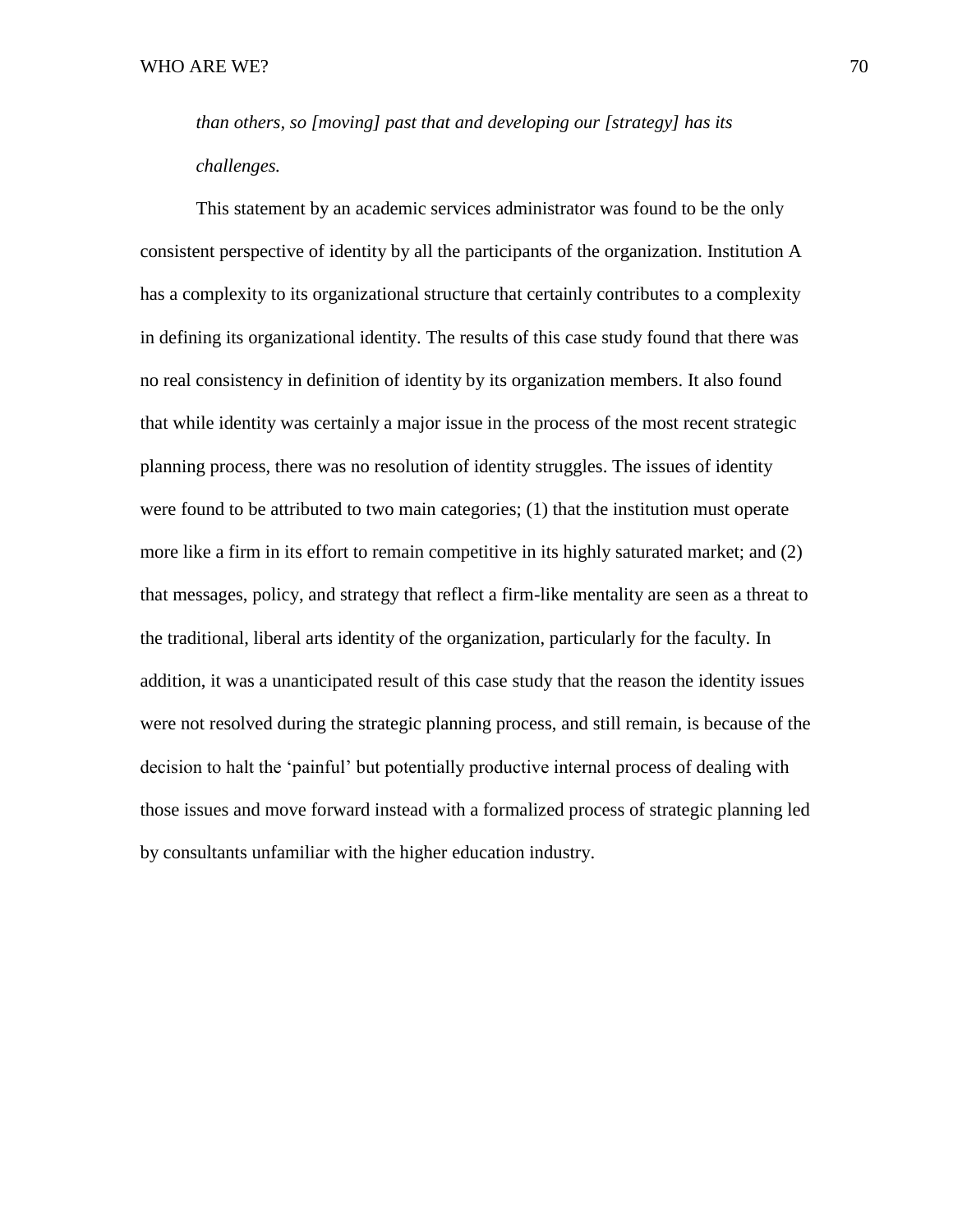#### **Chapter Five**

# **Results--Case Institution B**

The results of my study of case institution B will also be presented by first providing an introduction to the college. This will include the current enrollment statistics, faculty information, and method of curriculum delivery. I also provide a brief account of major institutional decisions and transitions in the college's history. Next, I detail the most recent strategic planning process. The strategic planning process provided a context for studying the identity issues at this case, therefore an explanation of the development of the plan as well as an understanding of who participated in the formation of the plan will be provided. I then present the results of this case study organized by the three research questions. Finally, a section on additional findings for Case institution B will be presented.

## **Introduction to Case Institution B**

Much like the university detailed in the previous chapter, Institution B resides on a small, but picturesque campus in the Midwest region of the country. It is also a four year, private college that was established in the mid-19<sup>th</sup> century, and now provides a liberal arts and sciences degree to approximately 1,100 traditionally aged undergraduate students. Its campus, with its historic buildings and traditional artifacts, employs 70 tenured and tenured track faculty, 80% of whom hold a terminal degree in their academic field (Institution B, Website, 2015). The students are provided a customary undergraduate co-curricular experience with over 30 student clubs and organizations to choose from as well as five men's and seven women's organized athletic team sports (Institution B, Website, 2015).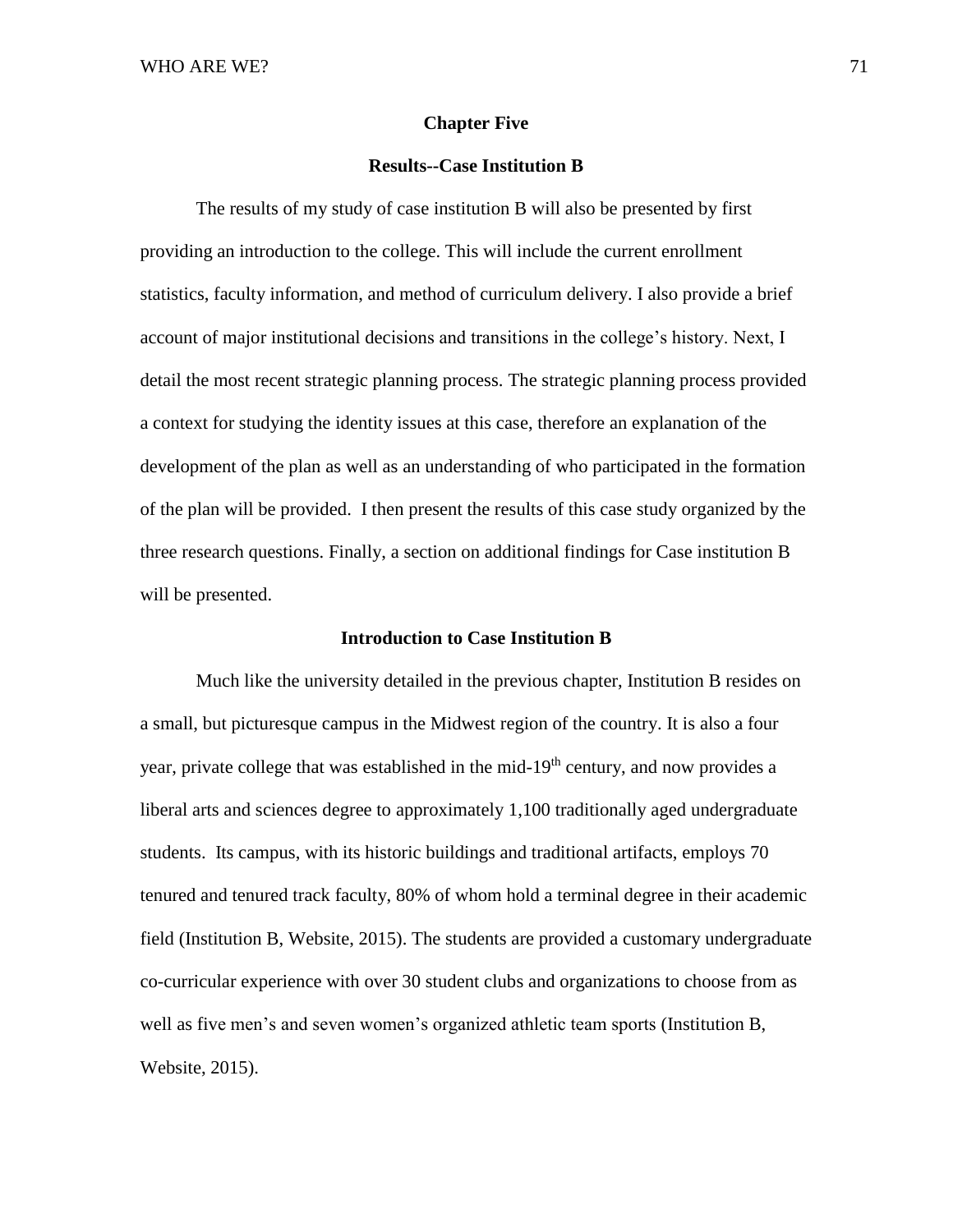This college, though, much like that of Institution A, has an organizational structure that is much more complicated than it at first appears to be. In addition to its 1,100 full time 'day time' students that attend class in the traditional 16 week, face to face format, the university also has approximately 26,000 students each year that enroll in an accelerated degree program (Institution B, Website, 2015). These accelerated courses are offered at 36 campus centers around the country, in an evening program at the headquarters campus, and in the online format. This traditional four-year institution has provided a system of degree completion that allows working adults the opportunity to gain an undergraduate degree with a variety of modes of curriculum delivery to choose from (Institution B, Website, 2015). As is the case with Institution A, this College provides a fascinating case with which to study struggles with organizational identity. It has a large function of the organization that runs much like a business, but is governed by full time, traditionally trained faculty, and operated within a highly institutionalized environment of small, private higher education.

## **Institutional History and Transitions**

Understanding the complexity of this organization takes a thorough approach that begins with an explanation of the history of the College. Institution B has a history rich with momentous organizational transitions and decisions that have led them to be the unique college it is today. Founded in the mid-nineteenth century, the College was originally established as a Christian affiliated, small women's college in an area that did not have other options for women to gain a college degree (Institution B, Participant 1, personal communication, May 15, 2014). By 1856 the all-women's college had 150 students, 85 of whom were residential. The Civil War began a decade after the College's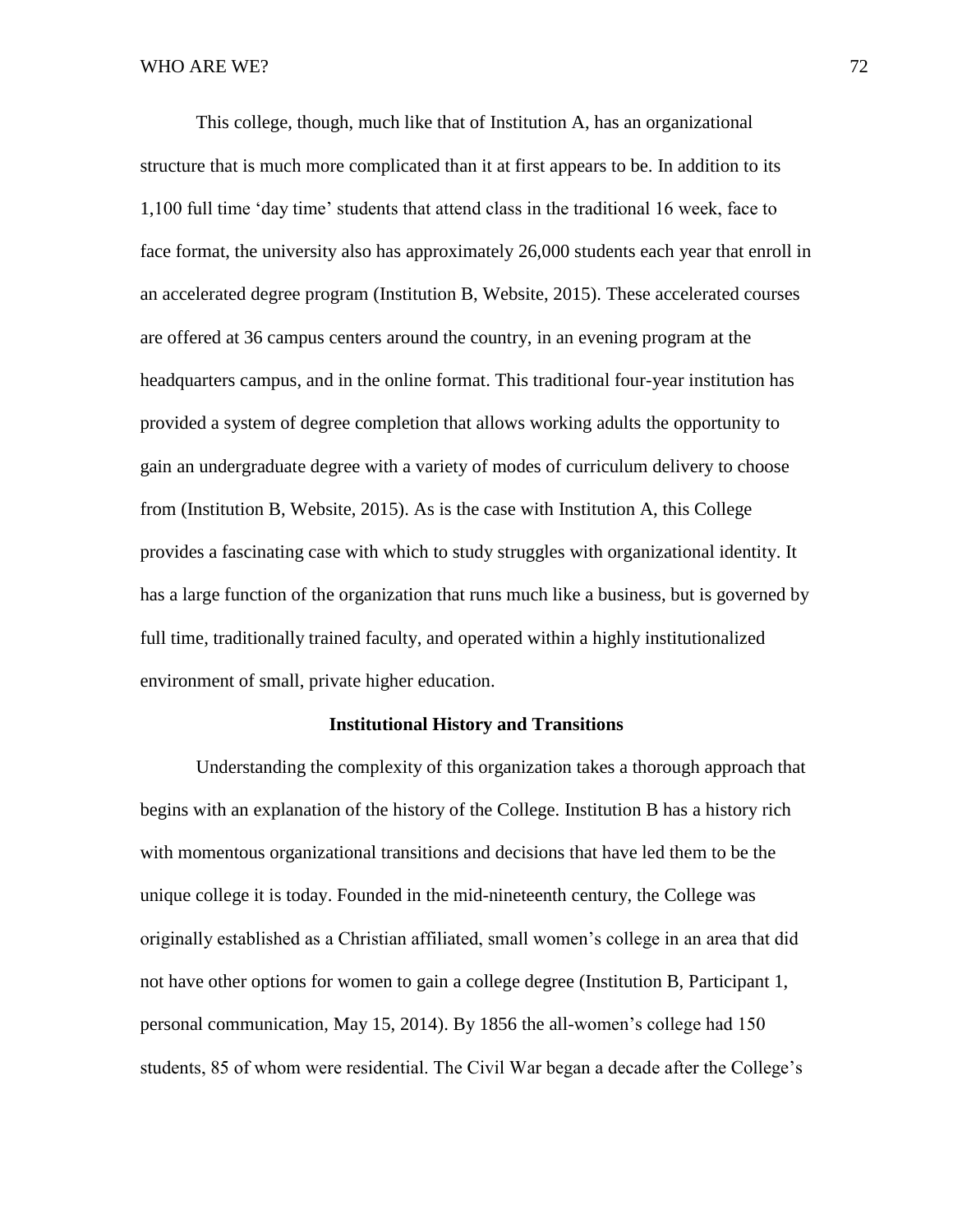establishment and despite the turmoil of the time, faculty continued to teach and there was never a missed day of classes (Institution B, Website, 2015).

By the end of the nineteenth century, Institution B had graduated hundreds of students and expanded its campus with construction of several academic buildings (Institution B, Participant 1, personal communication, May 15, 2014). The College's most current self-study, written in 2012, remarked that the College had historically been a "risk-taking institution," which educated underserved populations. This risk taking seemed to continue in the early 1900s when the College shifted from a four year college to a two year junior college. This mission persisted until 1970 when the College "profoundly" changed its mission, and thus its name, to become a co-educational private college that once again granted baccalaureate degrees (Institution B, Self-Study, 2012).

It was just a few years later when the College, as its self-study claims, became "a pioneer in teaching adult learners at extended sites." These extended sites were noticed by the military, and at its request, Institution B became one of the first colleges in the country to establish campus centers at military bases to educated military personnel and their dependents (Institution B, Self-Study, 2012).

Then, in the year 2000, the college launched its first online classes. What began with ten online classes for 180 enrolled students is now nearly 900 classes, enrolling approximately 13,000 students at any one time. Since the establishment of its online degree programs, the College growth has been considerable and now includes nearly 30,000 total student enrollment (Institution B, Website, 2015).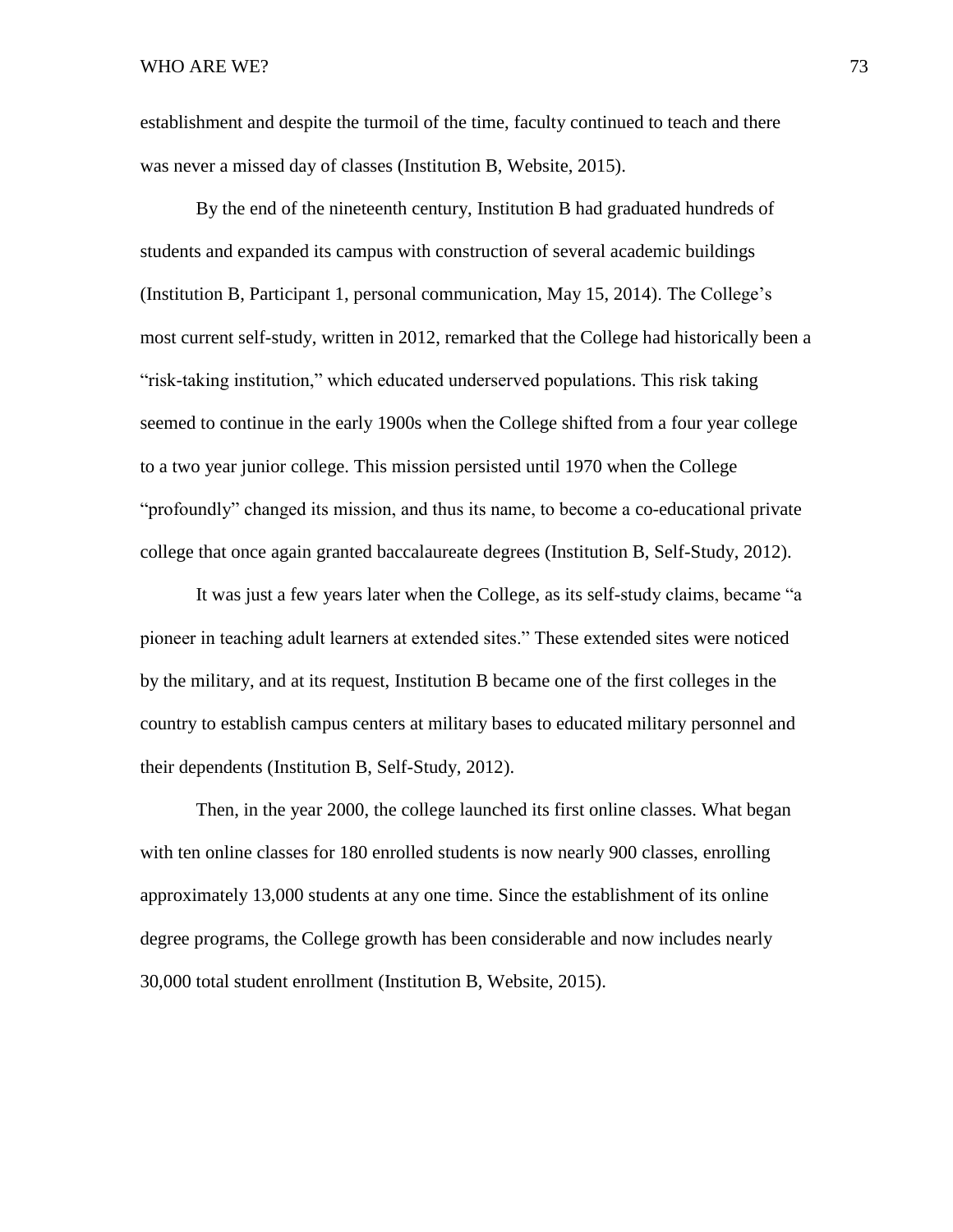## **The Strategic Planning Process**

While the strategic planning process for Institution A was non-linear, and seemingly fraught with conflict and discontent, Institution B's strategic planning process was formulaic and quite non-eventful in its progression. Since 2005 the college has used its accrediting agency's criteria and core components as a framework for its own institutional strategic planning (Institution B, Self-Study, 2012). In 2009-2010, the college began formulating the most recent plan, basically a renewed version of the same one they had first developed in 2005 (Institution B, Participant 1, personal communication, May 15, 2014). A self-study steering committee was appointed by the president in early 2010 and included five pairs of committee co-chairs, each pair assigned to one of the five accreditation criterion. One co-chair was a full time faculty member and the other co-chair a member of the administrative council. In addition to the co-chairs, each of the five committees include one Board member, another full-time faculty member, two staff members, one alumnus or alumna, and one student. The academic dean steers all five committees and thus serves as the self-study coordinator (Institution B, Self-Study, 2012).

The work of preparing the self-study for accreditation then became the work of the strategic planning process as defined by Dolence and Norris's (1994) strategic planning model. Organizing resources, drafting reports, and "deepening their narratives" regarding the criterion, was the work of the committee for the next eighteen months (Institution B, Participant 1, personal communication, May 15, 2014. Then the final selfstudy was presented as the newly revised strategic plan in 2012 (Institution B, Self-Study, 2012).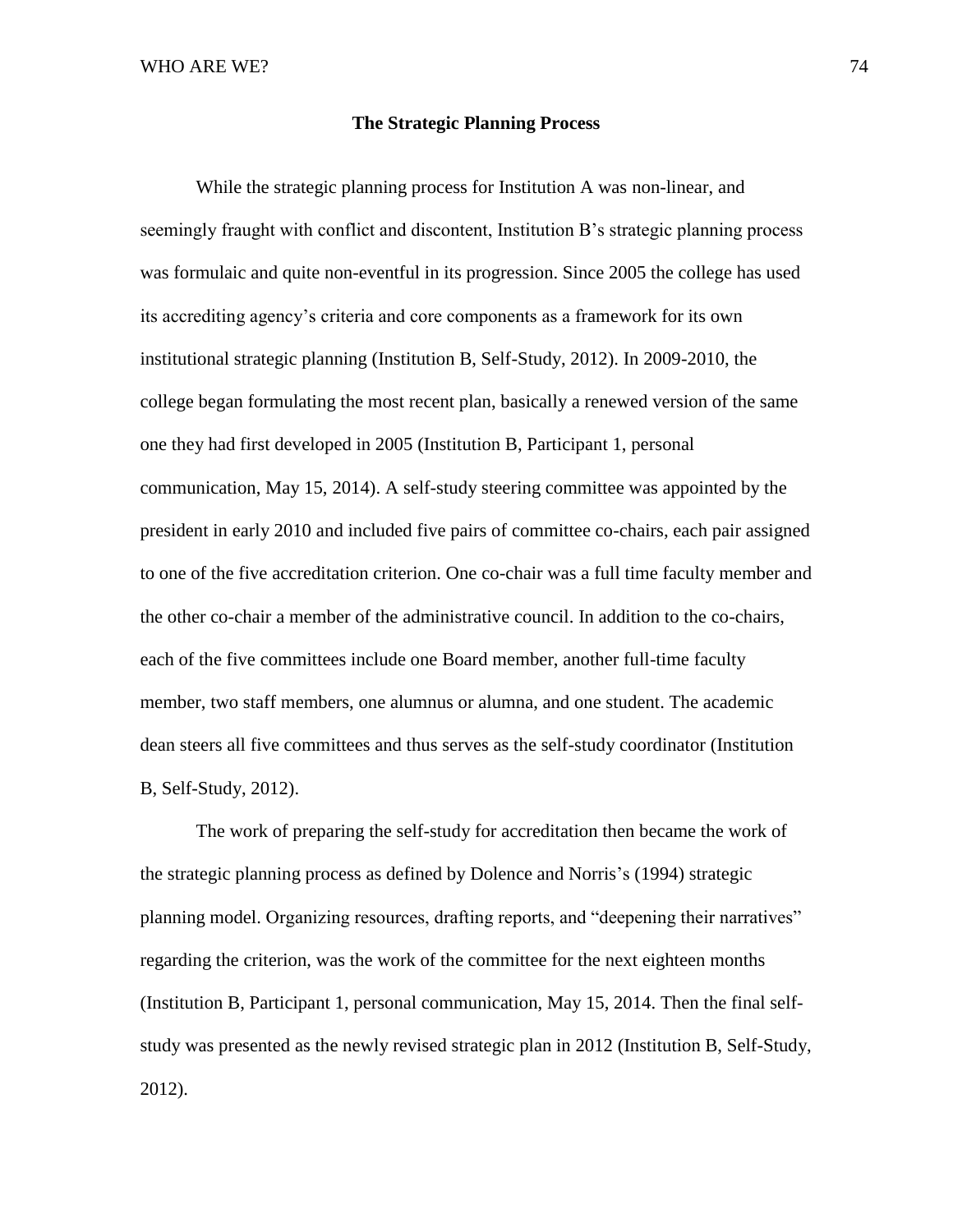The institution's current self-study (2012) explains the connection between the self-study and strategic planning process:

*Institutional and departmental planning have occurred simultaneously with preparation for reaccreditation; in fact, they are one and the same activity.* 

The self-study goes on to argue the benefits to formulating their strategic planning process in this way and include such examples as, the decisiveness of the criteria, the familiar higher education language, the clear prompts for evaluation, and strong guidance for departmental planning activities. It reiterates that while other institutions have used self-studies to "coordinate" and "inform" their strategic plans, Institution B's "strategic plan is its self-study, and [its] self-study is its strategic plan (Institution B, Self-Study, 2012).

This statement was supported by the responses I received from participants as they described the strategic planning process. They all detailed a highly organized system of stating strategic goals, all based on the criteria of the accreditation agency, then having each department report progress toward meeting those goals on a quarterly basis. The institution did develop key performance indicators (KPIs) as Dolence and Norris'(1994) strategic planning model requires, but those KPIs were aligned based upon the goals of the accreditation agency (Institution B, Participant 2, personal communication, May 15, 2014). There was also a SWOT analysis at each department level and the development of goals, as the model also details, yet those goals were pre-determined by the accrediting agencies criteria, not as a result of the members' brainstorming (Institution B, Participant 1, personal communication, May 15, 2014). When the college faced reaccreditation in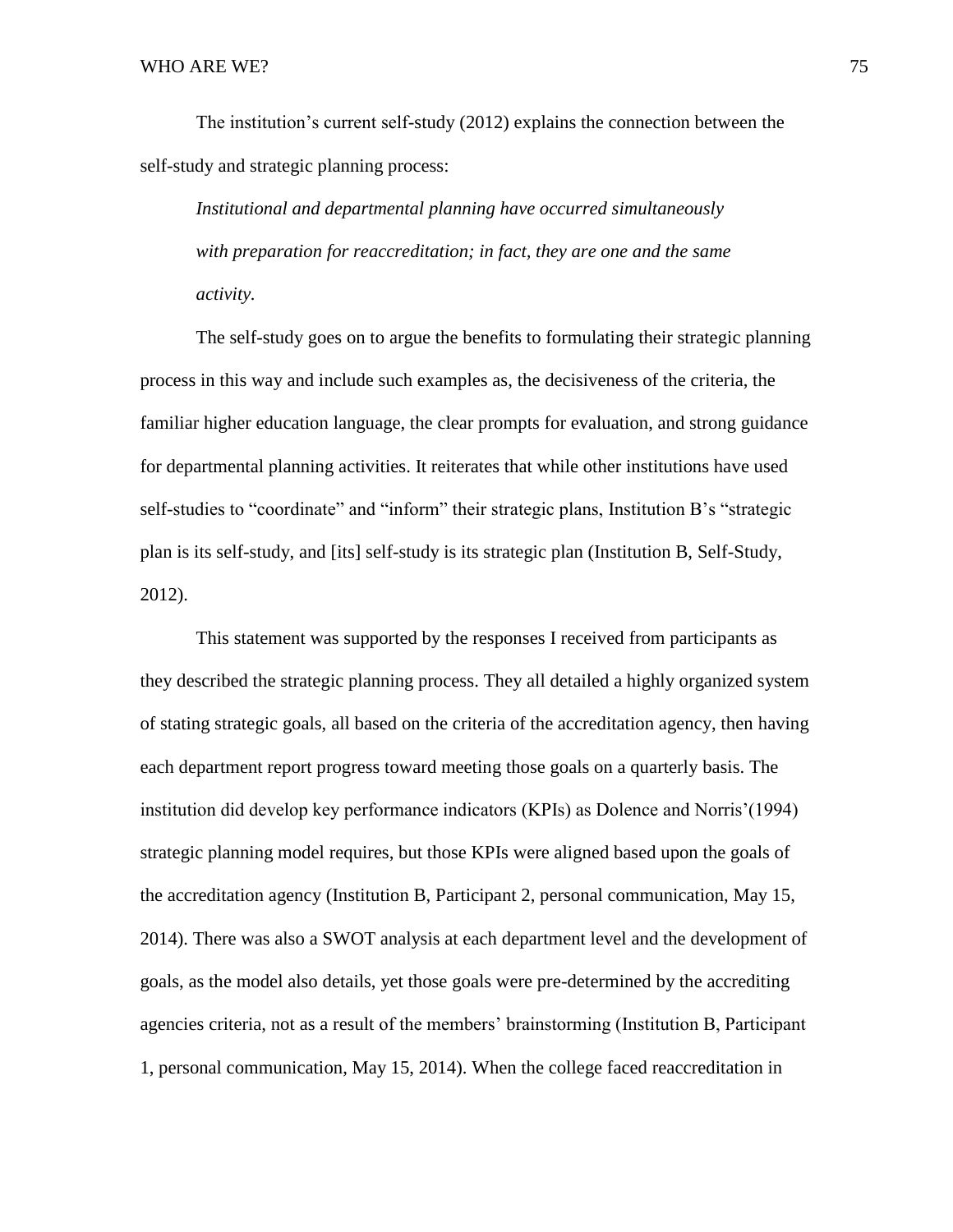2012, they revised the strategic plan accordingly. The members of the institution who sit on the accreditation committee are also responsible for the strategic planning process, because again they are one in the same. All of the participants I spoke to at Institution B were members of this twenty person committee of full time faculty and administrators. Several members of the committee stated a contentment with this process. They unanimously claimed that the process was seamless, efficient, and void of conflict or contentious discussion.

Again, while the purpose of this study was not to explore the strategic planning process itself, it was used as a context to study organizational identity and therefore providing an explanation of the process supports my efforts to better understand how the college member's defined their organizational identity, if issues of identity surfaced during the process, and how issues of identity were eventually resolved.

#### **Results**

#### **Research Question 1: How do members of the college define its identity?**

Much like Case A, this case institution has a complexity of structure that affects the organizational identity. It serves traditionally-aged students on a residential campus governed by a traditionally trained full time faculty, yet provides undergraduate and graduate education to almost 29,000 more students around the world through an accelerated adult learning model of curriculum delivery. When asked, 'what is the identity of your institution', the participant responses I received fell into four categories, detailed in subsections below.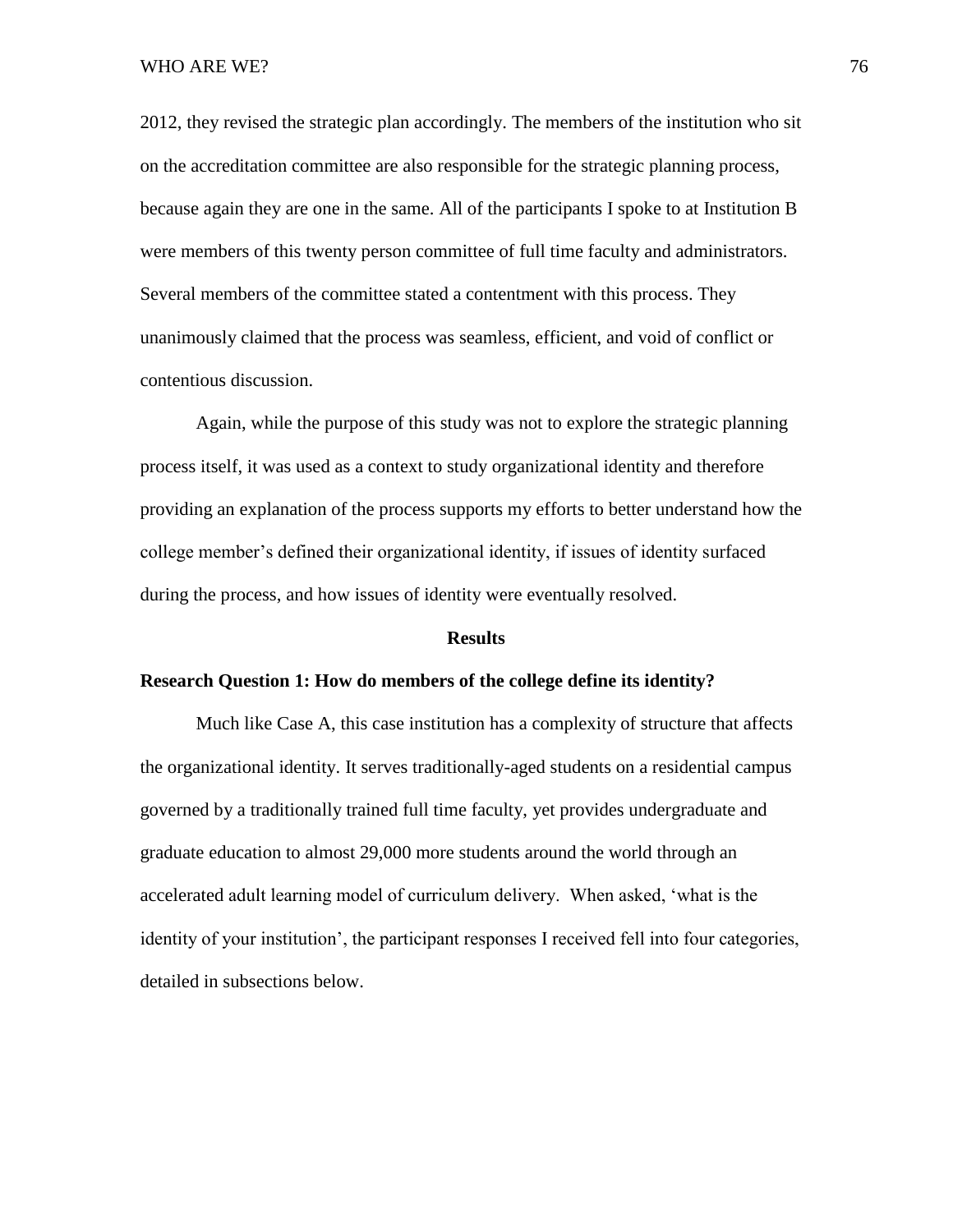# *We are primarily a non-traditional college*

The first category of response to the question of identity, was that it is a nontraditional college first and foremost, with a small residential aspect serving as a secondary identity. One administrator defined the university's identity as primarily a nontraditional school:

*The reality is that [the College] is a school of non-traditional learners. Over 92% of our revenue comes from non-traditional students. Of our 30,000 students, over 29,000 are non-traditional students. So, we are a non-traditional school.* 

Another administrator, specifically responsible for the administration of adult learner programs agreed;

*I would describe [the College] as a non-profit, adult focused institution that engages in adult higher education and has grown out of a historically small private liberal arts institution that still persists but has become a smaller part of the general organization.*

# *We are primarily a small, residential college*

The second category of identity was an opposite view of this first perspective. This identity was defined as a full-time traditional liberal arts school first, with an adult learner aspect serving as a secondary identity. An administrator in the adult learner function of the college, argued that the institution's identity was defined by the small, residential liberal arts campus and the students and faculty that inhabit it.

*I tend to believe, certainly 30,000 adult learner students versus 1,000 day students would make you believe that it is an adult learner driven*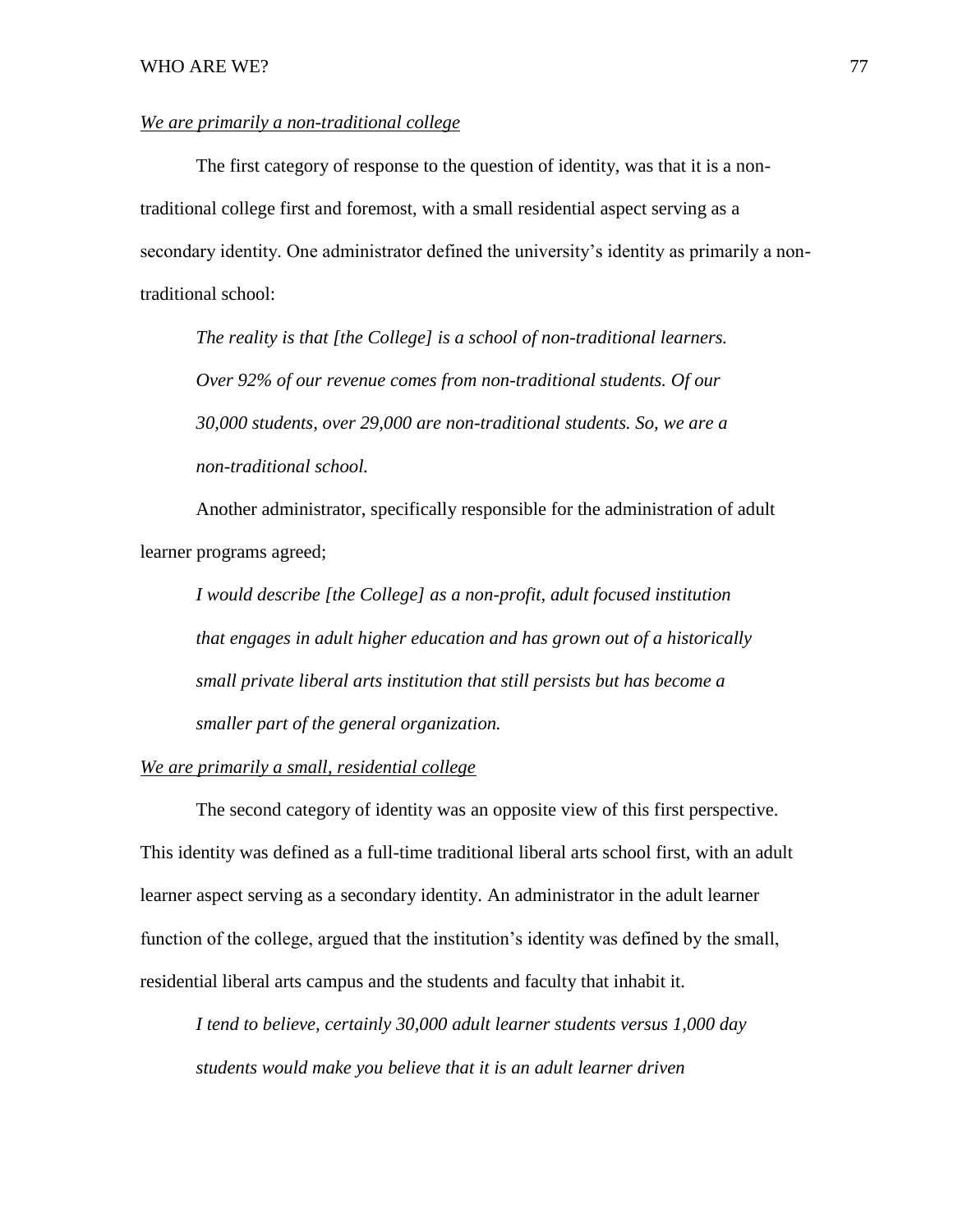*institution, which is not the case. It is very much a [traditional, full time] student driven school. If someone were listing the student populations in order of importance it would be, full-time traditionally aged, adult learners, military, and online, in that order.* 

## *We are both*

While the participant in the category above was alone in this view, a third category of response to the identity of the college included the most consensus. This was that the College has a 'split' identity. It is equally a traditional, full time residential, and non-traditional school. This view was held by three faculty members and two administrators and expressed in the responses below, beginning with a faculty member's view:

*Well, I think there are a couple of identities. One is the traditional daytime college which is a very small sort of atmosphere kind of place. It has a very traditional, liberal arts perspective. The adult education side of things, is very student oriented, but adult students have different needs.*  Then an administrator expressed this similar view of the organization's identity: *I think we are both, we try to balance between the traditional and nontraditional world. I think [the College] serves a wide range of populations because we serve nontraditional students, but we also serve traditional students.* 

Continuing, a faculty member argued for this 'split' identity, but then expanded upon this view with the suggestion that the identity is somewhat difficult to articulate succinctly, due to the wide variety of students it serves: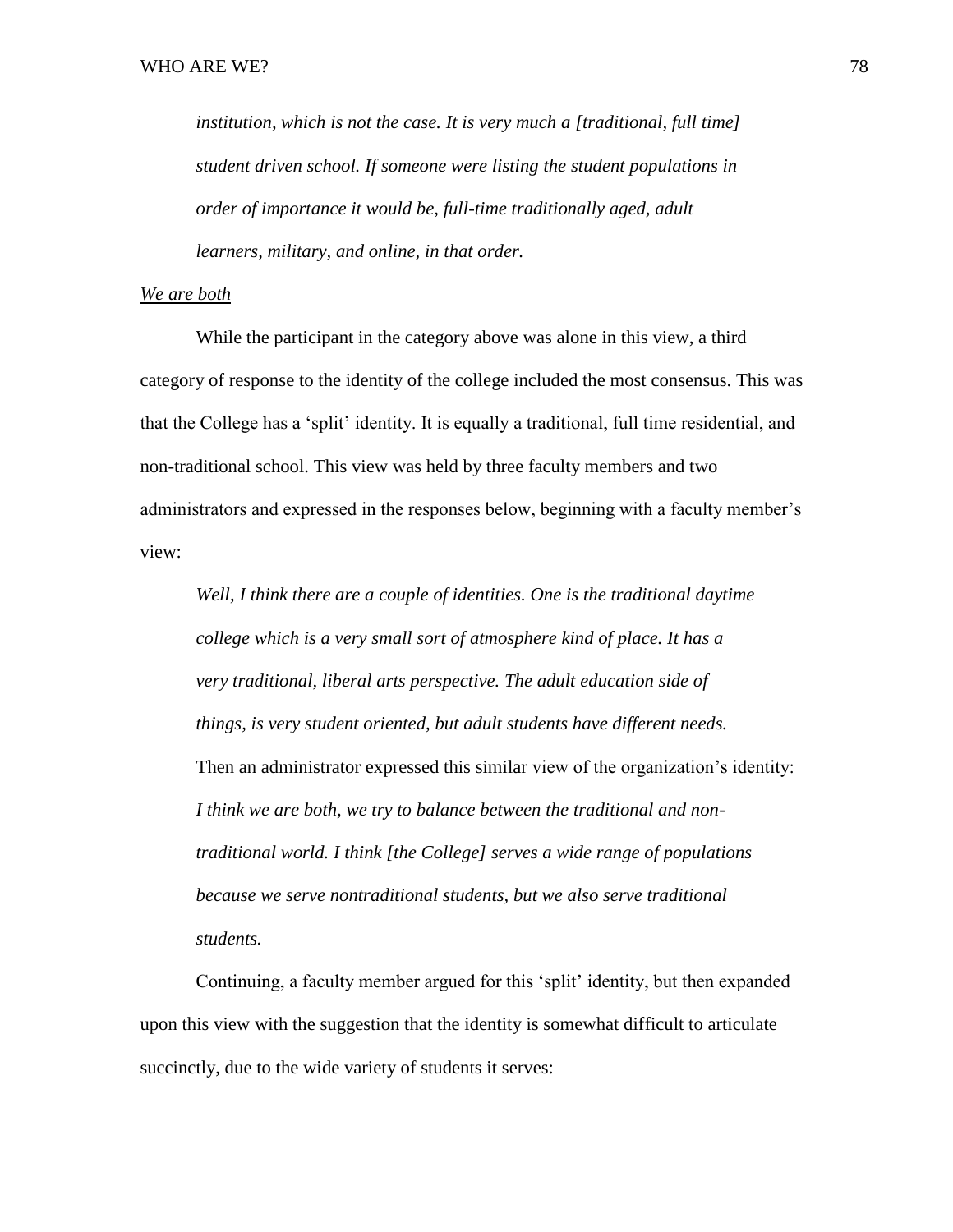*Well I think most people would agree that we really have a split identity. We don't have sort of one good vision that describes what we do. We do have a traditional, fairly residential program that serves kids coming right out of high school, with our residential life activities, and sports. Then we have our adult program that has online, and then the programs that we have all over the US at different military campuses. So, I don't feel like we have sort of ONE picture. It is split into these two parts.* 

Finally, an administrator close to the work of serving the adult learner population, vividly explains how this dual identity comes to pass on campus:

*How we look today, we look like a traditional liberal arts and sciences college. Red brick buildings, ivy creeping up the sides, manicured lawns, students from 17-23 years old wandering around, athletic fields and gymnasiums, an active student dining hall, dormitories. All the things you would expect to see if you were coming to a small, private, liberal arts college. However, we say our school gets bigger as the sun goes down. We also have all of our online, military, and evening adult learners that compromise another 29,000 students.* 

## *We do not know who we are*

Then, the fourth and final category of response I received to my question, 'what is the identity of the college', was defined by the perception that the identity was unclear, or that that the two perspectives of the institution were in such conflict with one another that no true identity existed. Two faculty members and one student services administrator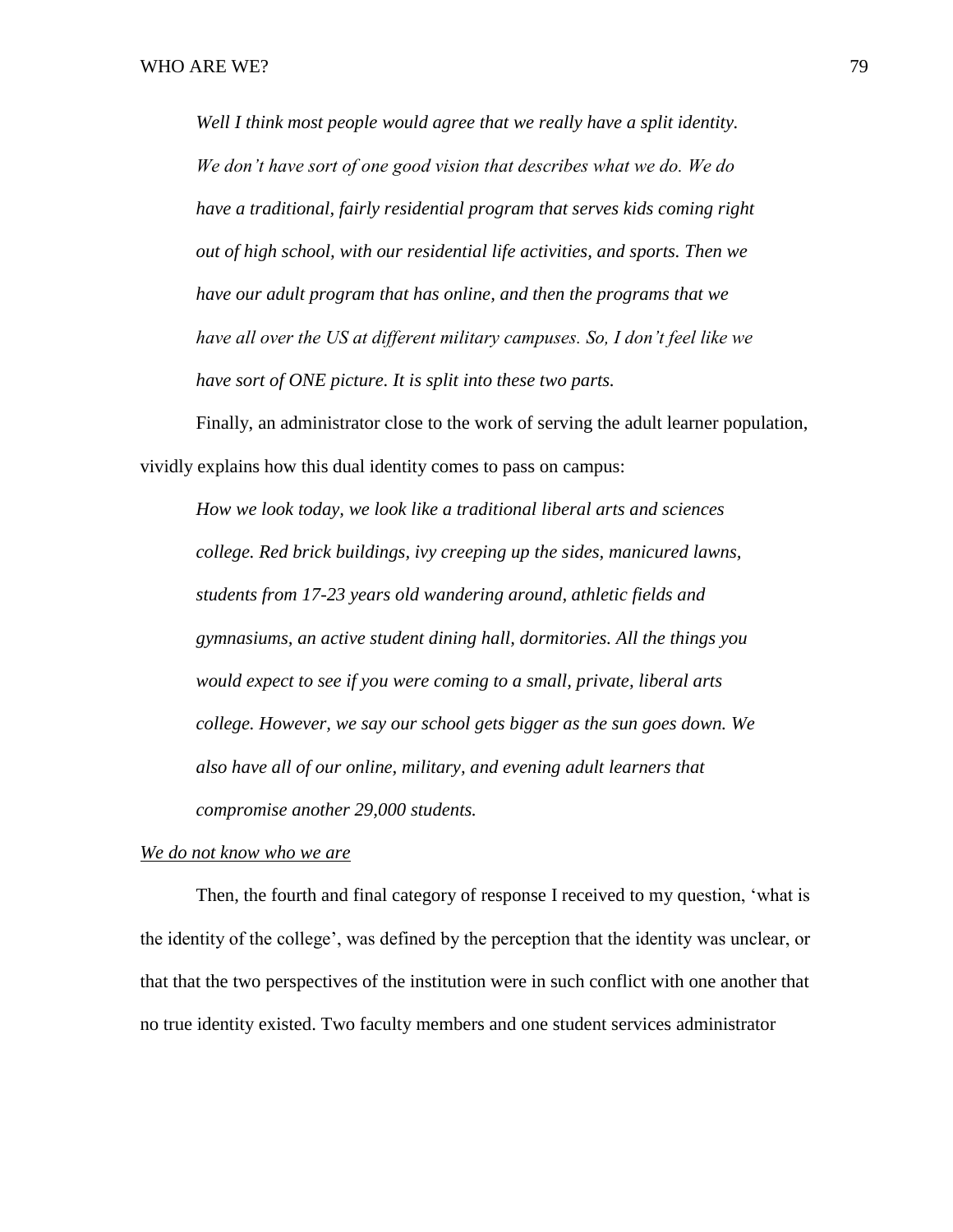expressed these beliefs as detailed below. Beginning with a faculty member's thoughts on the issue:

*Well, I think it is a national College, because we are in 32 states, plus our online presence. Now I think others probably think it to be more, well for example, [here at the main campus] most people don't realize that we have a national presence. They think it is a local private liberal arts institution People at sites around the country probably think it is a school for [military personnel]. So we have probably a conflicting identity, from what the faculty here at the home campus think we are and what others think we are.* 

Additionally, another faculty member candidly expresses the organization's current struggle with defining its identity:

*That is what we are struggling with. We are trying to be a small school with 1,000 traditional students with backpacks and basketball teams and all that, but at the same time we are a school serving 29,000 nontraditional students and we are trying to do that in the same way. We really don't have an identity and I think that is what we have to decide what we are before we can move forward. So, I am not sure that we really have a clear identity quite honestly.* 

This view of an unclear identity was not solely held by faculty members, but also clearly and succinctly expressed by an administrator:

*I think part of the problem that [the College] has right now is that we are trying to figure out what our identity is.*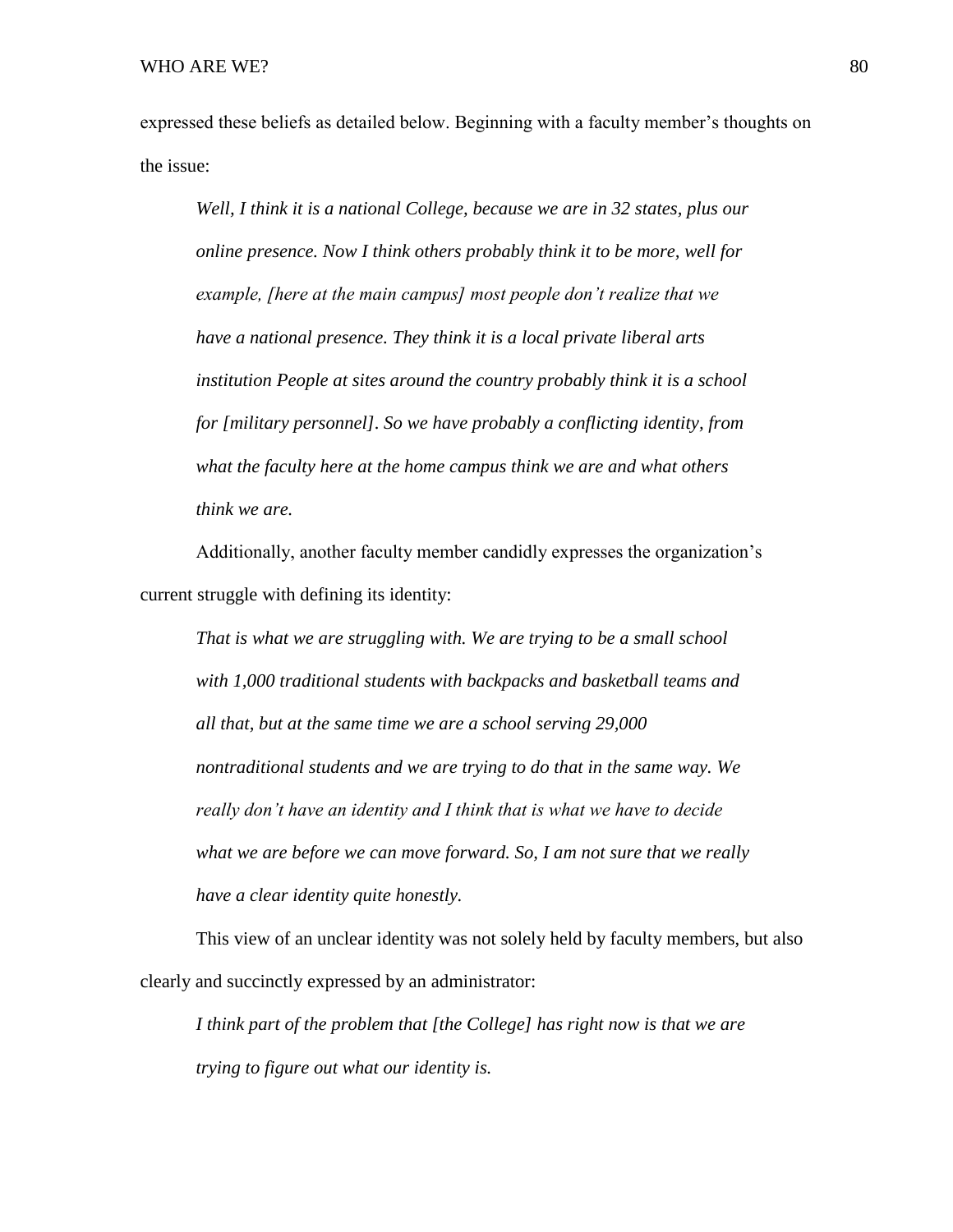**Research Question 2: Were issues of identity considered during the strategic planning process? If so, what were they? Specifically, what were the conflicts, themes, or focus of discussion?**

Unlike the case detailed for Institution A, this college did not appear to experience much angst or indecision in the formulating of their current strategic plan, nor did the process uncover any identity issues or crisis. At the time of our interviews in the spring and summer of 2014, the college was currently two years into its most recent strategic plan, similarly to Institution A. Yet, the circumstances behind the planning process and the member's views of the plan itself were quite different than the experience I observed at the first case institution.

While the plan was technically two years old, it was only an updated version of a strategic planning format that the college had been using since 2005. At that time the institution decided that the most efficient and effective way to structure a formal strategic plan was to do so using the accrediting agency's criteria directly. The criteria and core components of the accreditor agency have been used explicitly as the key performance indicators for the college's strategic planning. I determined through my interviews, that the institution had experienced the model's steps and therefore completed a strategic planning process (Dolence & Norris, 1994). This determination was supported by Dolence and Norris' (1994) argument that the model, although appearing linear, is in fact a non-linear process in practice. Many colleges and universities already have "identified and defined a set of KPIs, that are crucial to the overall efficiency, operation, and effectiveness of the institution" (p. 103) prior to the start of the strategic planning process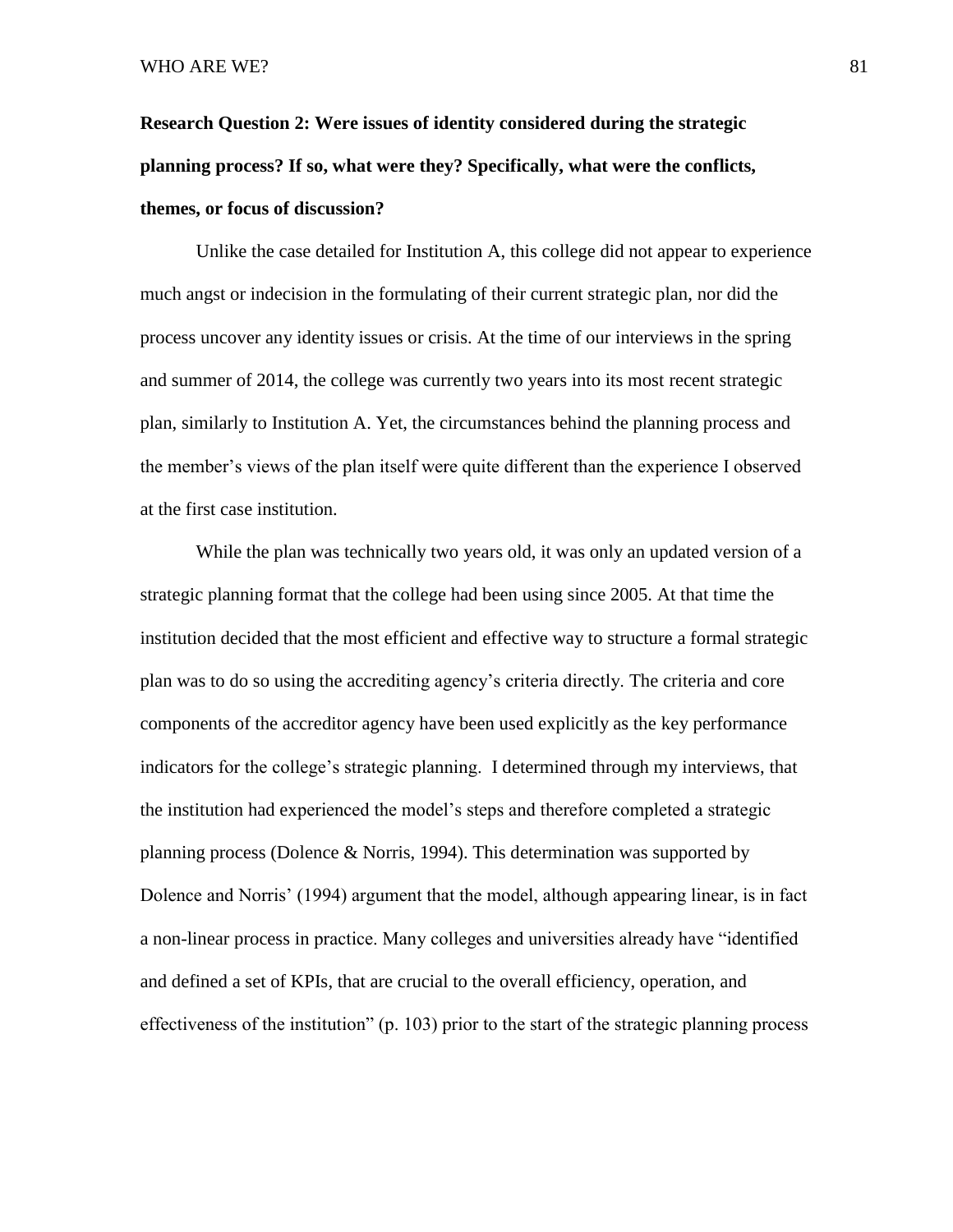(Rowley, Lujan, & Dolence, 1997). For Institution B, these KPIs were in fact predetermined by the accrediting criteria.

As the self-study explains:

*Institutional and departmental planning have occurred simultaneously with preparation for reaccreditation; in fact they are one in the same activity. Other institutions have connected strategic planning with the selfstudy; however, 'coordinate', 'interact', and 'inform' have been the action verbs to describe these connections. Simply put, [our college's] strategic plan is its self-study, and [our college's] self-study is its strategic plan.* 

This strategic planning process was a topic that each of the participants had a universal response to when asked. The process was uniform and did not seem to create any considerable conflict or disagreements among the administrators or faculty. As one administrator described it:

*We match up our strategic planning process with our reaccreditation process. It was a seamless process. All of our goals were pulled directly from our accrediting body and then we developed key goals that we thought maybe we weren't meeting during that period. So we would focus on working toward those key goals and then those goals would be updated yearly.* 

When I asked this same participant what was the most challenging aspect of the experience of formal strategic planning, the response given was much different in tone than those I received at Institution A when the same question was asked: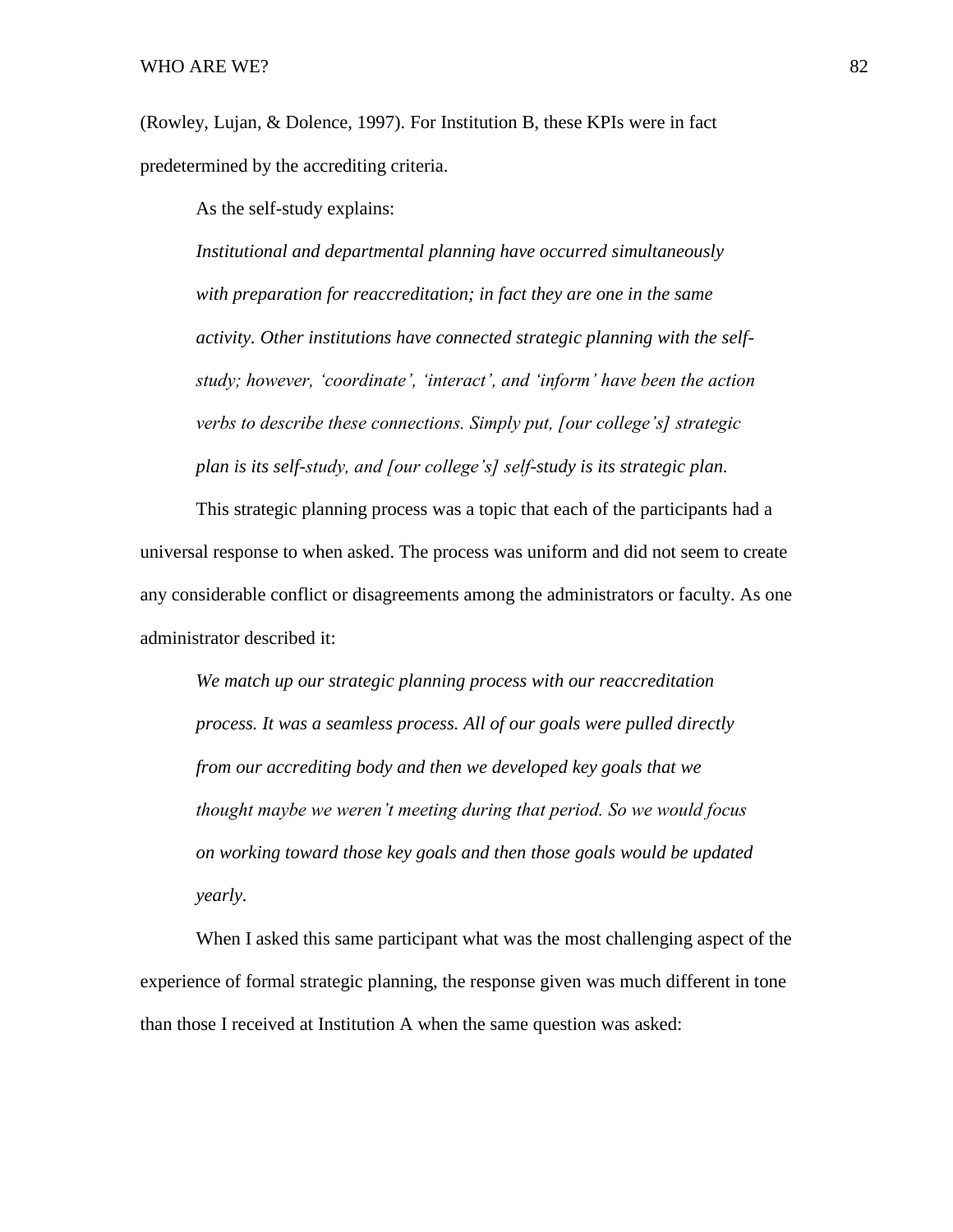*Well I don't know if there was anything extremely challenging. It was pretty straight-forward for the most part. Maybe getting all departments to submit what they are supposed to be submitting on time and answering what they were supposed to be answering. I don't recall any discussion or conflict on the actual plan, because it was all based on the accreditation body so it is really hard to argue with that.* 

This unremarkable strategic planning process was reiterated by a faculty member as well:

*I can't remember any particular example where there were any strong feelings about anything, if that makes sense. I don't think any conversations that stuck in my head were particularly emotional or with people having strong feelings.*

The literature states, that organizations will experience questions of identity during strategic planning, yet that clearly did not occur at Institution B (Whetten, 2006). While the strategic planning process did follow Dolence and Norris' (1994) model, the key performance indicators were determined by the accrediting agency's criteria. This arguably did not allow for a true and open discussion by the organization members that should support organizational identity discourse. It was quite apparent that there were in fact identity struggles present at the organization. There was little consistency in response to the question of identity, and some, like the administrator stated below, explicitly argued that there were identity struggles at the college:

*I think we are still challenged internally with our identity.*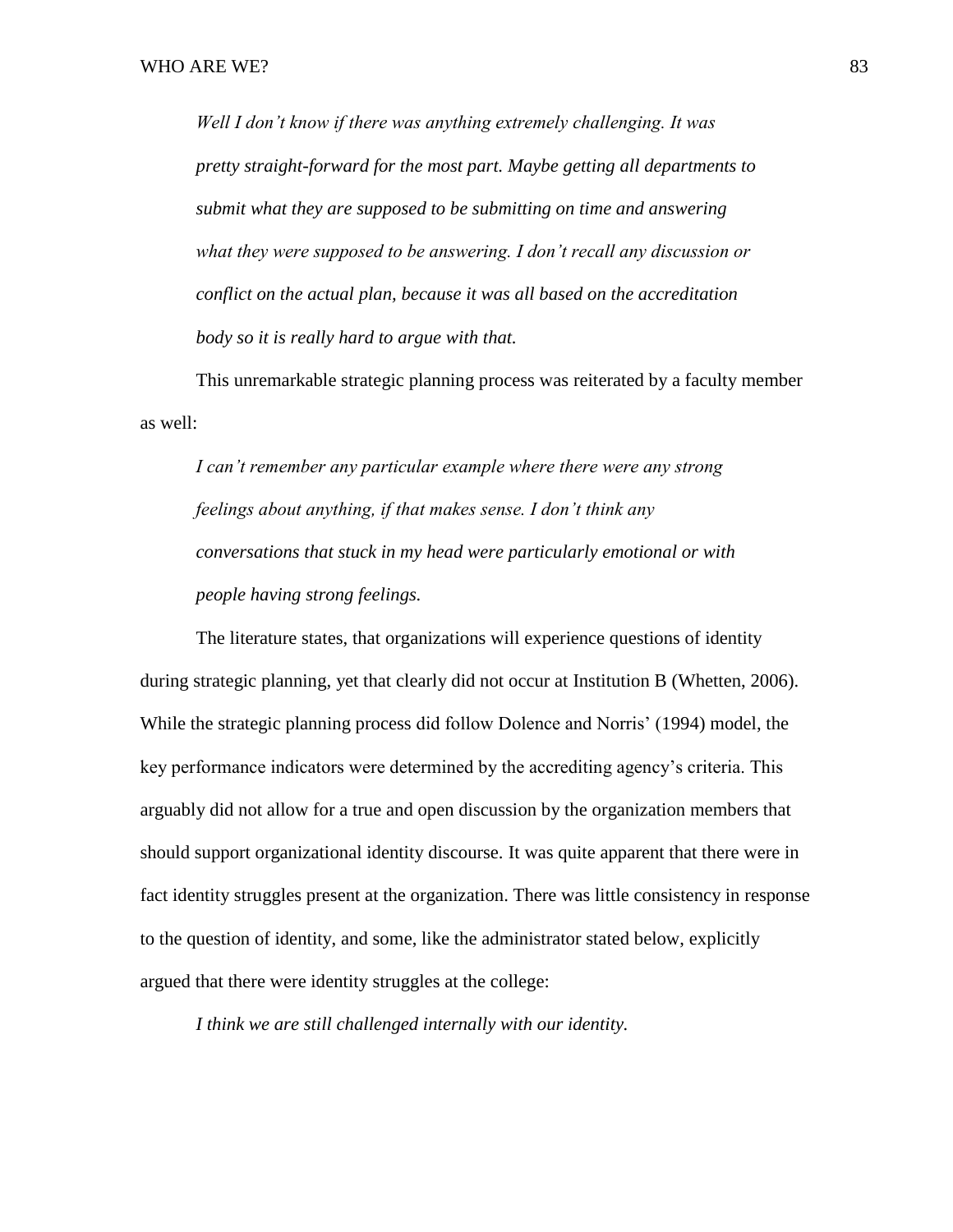With this understanding in mind, that I present findings that speak to the issues of identity at Institution B. These findings are organized into two sections. First, are the two perspectives of identity struggles that were presented by the administrators and the faculty; and second, is the finding that while there was no resolution of these identity issues during the strategic planning process, there was evidence of a resolution process taking place at the time of my interviews. An understanding of why and how this process had begun will be explained.

## **Issues of identity at Institution B**

#### *The administrative perspective*

As the study interviews unfolded, it became clear that there were two distinct perspectives among the organization members and these conflicting perspectives that contributed to the institution's identity struggles. The first theme, or perspective, was the notion that because of the college's commitment to the competitive adult learner market, that it must operate like a business. Also, this perspective included the opinion that the full time faculty, with their traditional and institutionalized notions of liberal arts academia, were serving as obstacles to success. This concept of success, specifically was defined by positive patterns of enrollment, superior customer service, and fluid delivery of curriculum.

It was the opinion of several administrators that the organization was in a tight business-like market, and had to operate in such a way that reflected this. The first perspective of this was presented by a chief administrator at the college:

*It is a business, regardless of faculty may think, it is a business. You still have to collect the money, you have all these laws, and regulations and*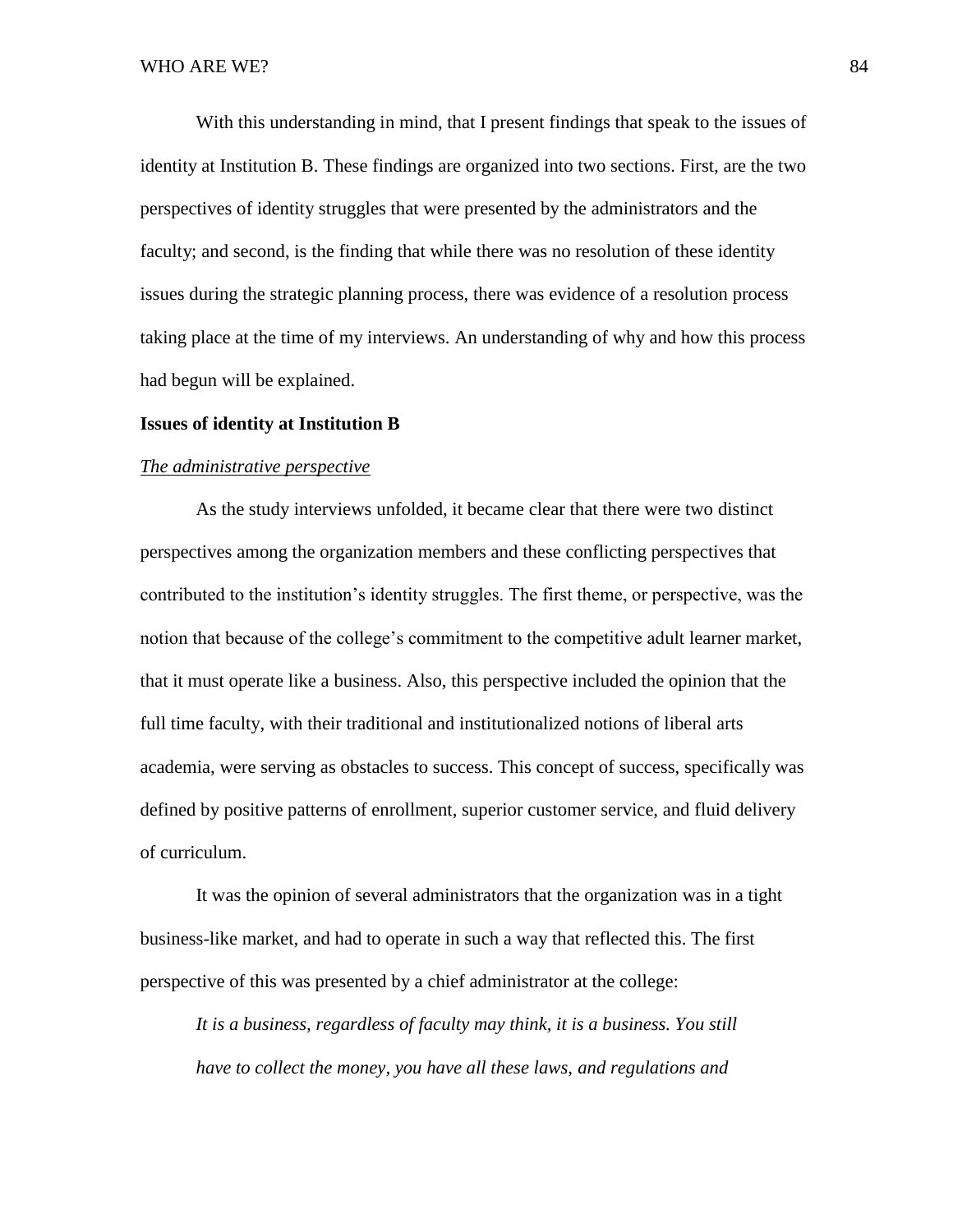*people to satisfy, parents, alumni, students, and all these constituents to satisfy.* 

An additional explanation of this firm-like view was expressed by another administrator that worked closely with the adult learner population:

*Competition is tough. I think we are going to have to out service or competition. Any [student] that we touch, we can't let them get away. We have to do everything the best that we can do it, so we can land every fish.* The notion that the institution is operating as a business in an increasingly

competitive market was again reiterated by an administrator:

*It is a tough business. Like in 2000, when we got into the online business, there were still lots of institutions holding online education at arms'*  length. Oh, no we aren't doing online. If you are not sitting at the feet of *some professor that is not really education…well you know times have changed and there has been a lot of crow eating since then. Nationally, there are a lot more hogs at the trough now and that is making it harder because we aren't getting as big of a share of the online market.*

This perspective, such that the organization must operate in a way that keeps it attractive to adult learners, and survive in an increasingly competitive market, was expanded upon by even more administrators who I spoke with. They continued a common argument as well, that the full time faculty were in fact an impediment to efforts to maintain a competitive advantage in the adult learner market:

*I think that our primary challenge through the years is that our governance is still based on the small private model, that there is a small*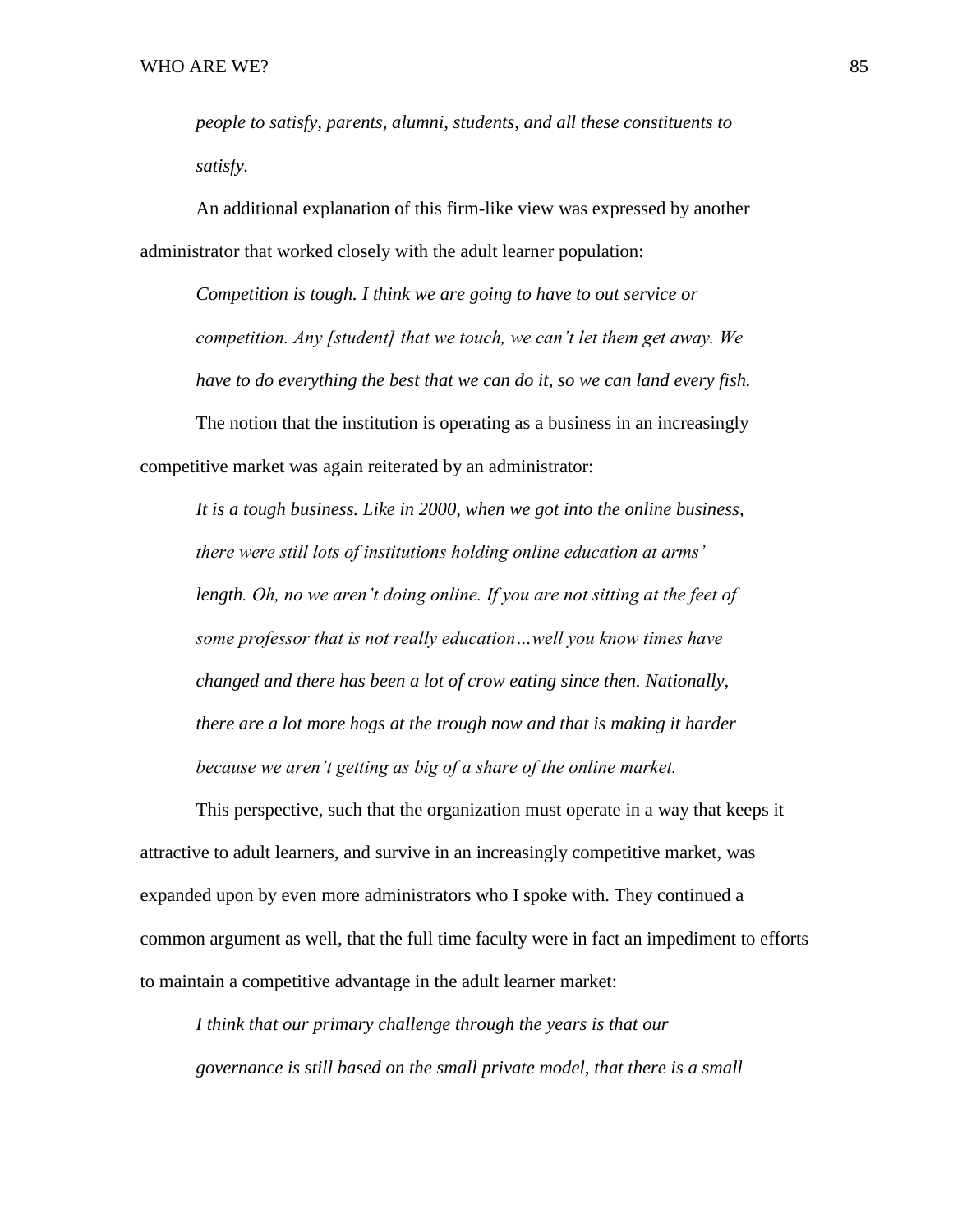*core of full time faculty members, who have primary responsibility for institutional governance and leadership and at the same time these faculty don't necessarily understand or appreciate what is going on in the adult realm. They tend to think about things through the lens of a small private college. There is no question that the decision making at the faculty governance level tends to lag behind where the actual institution is operating.* 

Another administrator expresses this view of the faculty's ill-conceived notion of the college's identity here:

*That is the elephant in the room. They [the full time faculty] think that the world revolves around traditional academia, but that is not the reality of running our business. We are a non-traditional school, but the faculty think that we are a traditional school, but we are not.* 

Another administrator provides a more detailed understanding of how this view of the faculty can negatively affect the institution's ability to recruit and retain adult learners:

*You might have a curriculum that is maybe fine for an 18 year old, traditional student, but that course requirement might not be appropriate for a working mother, or someone in the military, or someone that has been out in the workforce for years and years. So, there might be a [student], you have that goes "Ok, I'm not going to [Institution B] if they are going to require that, I am going to go to this other school other here,*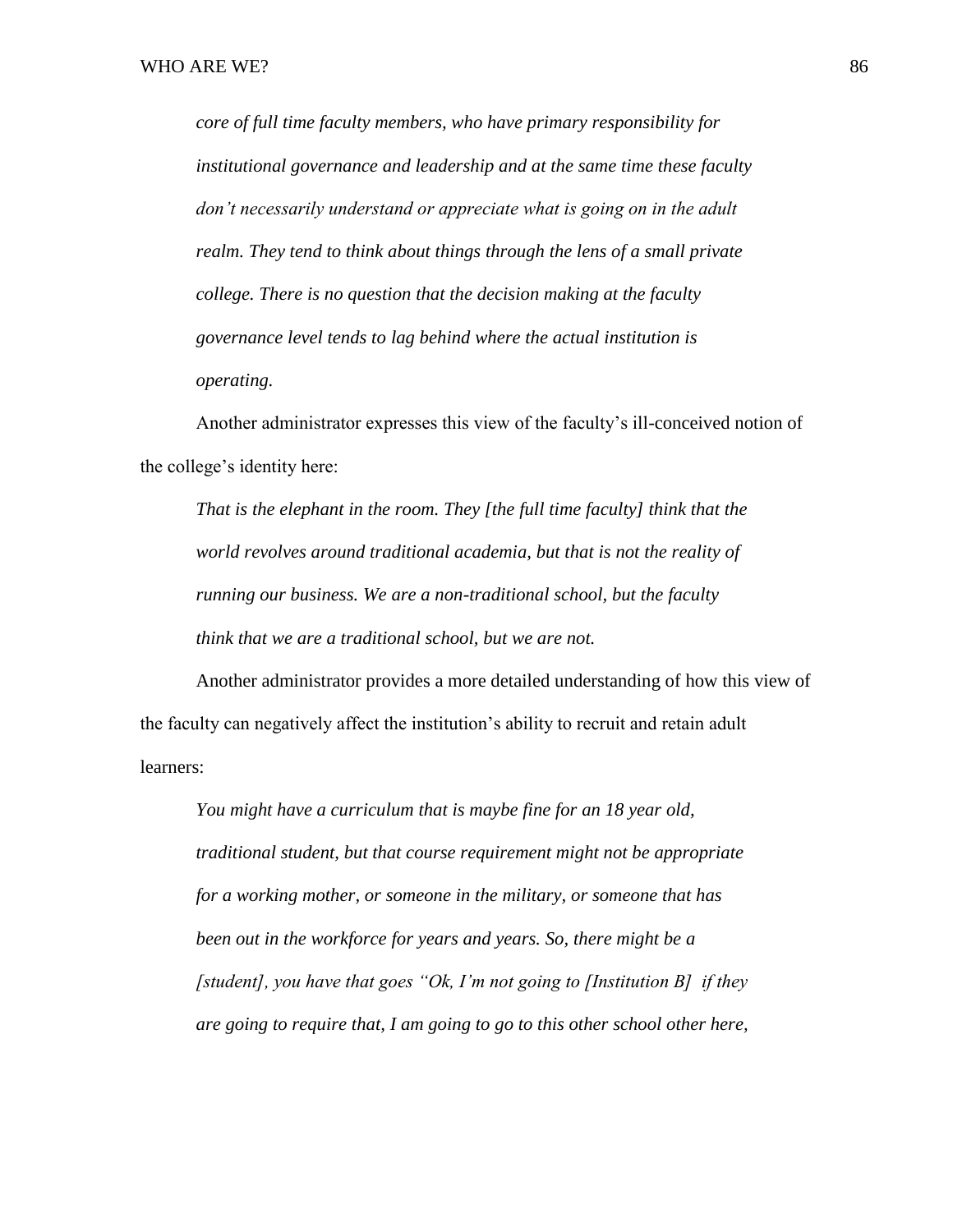*where they don't have that kind of requirement. That is the obstacle that the faculty has presented.*

This comment by another administrator provides more evidence of this view that faculty present obstacles to the recruitment and retention of adult learners:

*If we aren't offering what they [adult students] need in a time frame that they need it, then that is going to hurt our organization. If you can't offer it because you are getting opposition from the faculty saying well we don't want to do that. You want adult friendly programs, and ultimately that has hurt us in some ways.* 

Again, another concern is presented here that the faculty mindset is impeding the progress and success of the institution:

*A lot of this school has evolved, as we are now this big non-traditional school, centralized and organized. Yet, in my opinion the faculty side has not evolved. That is one aspect of the school that has not moved along.* 

The frustration with the traditional faculty mindset, and the obstacles that it caused, was at times presented as outright contempt, rather than just mild frustration. Not surprisingly, these respondents were all from administrators, including the one below:

*To be candid, the full time faculty could often times not care less about enrollment. They don't know the business of the college. Some of them have a sense that the adult learner programs subsidize what goes on in [their world], but most of them try not to think about that. I am painting a broad brush, some of them get it, but a number would not dirty their hands with that kind of work [recruiting students]. They have tenure and they*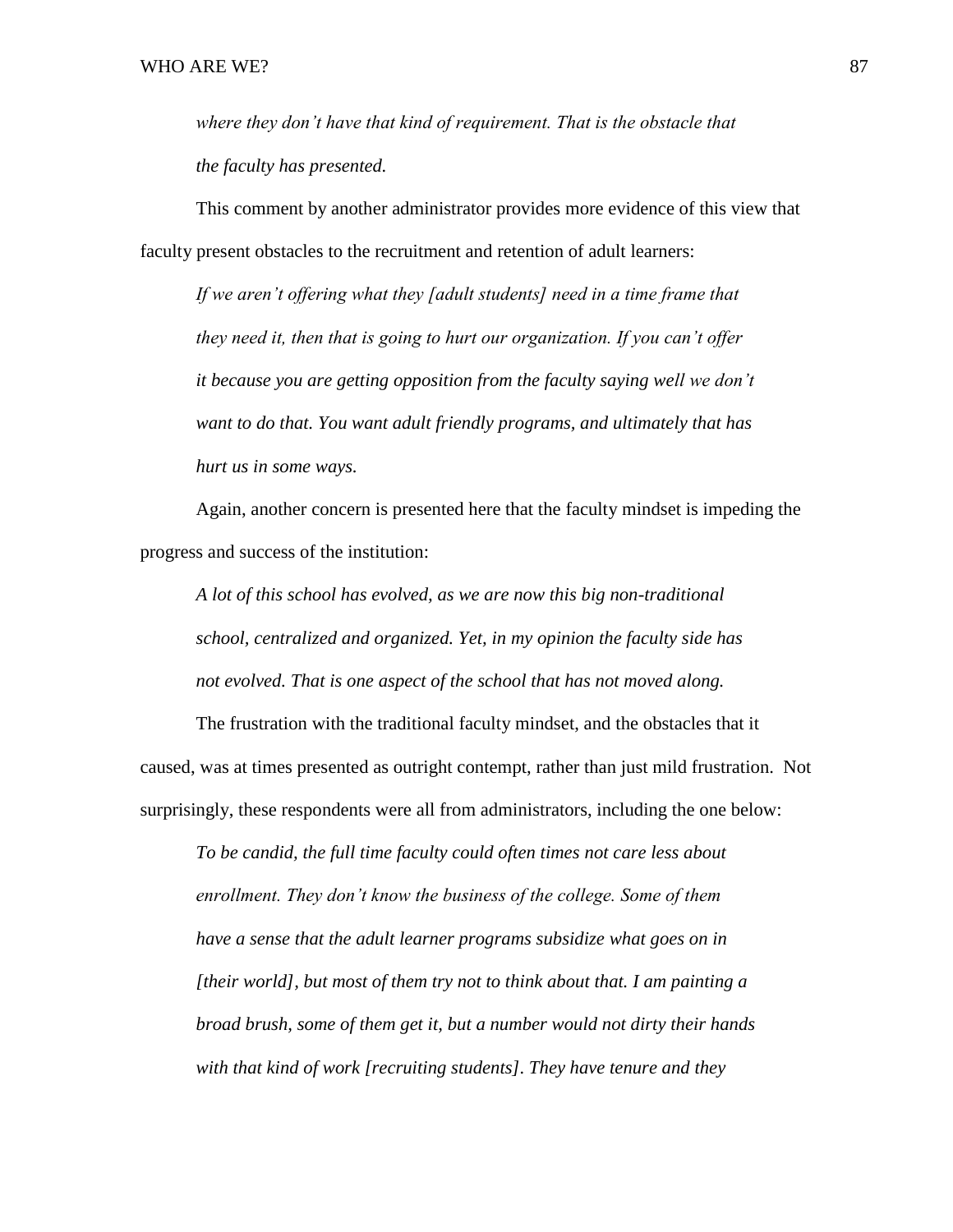*waltz in three times a week for 50 minutes or so, do whatever it is they do, and then march out. Getting faculty to participate in anything innovative is not our strong suit.* 

Resentment for the faculty's role at the institution, especially in relation to the academic advisement of students, is exhibited here:

*I advocate for professional advising of students [to provide better customer service], but that is faculty business and they shouldn't be let off the hook for that. I hate to let them off the hook for more than they are already let off the hook for, but I hate to see students poorly advised. They just don't get very good advisement from the full time faculty.*

Again, these administrators expressed the view that the institution is a business, and one that operates in a highly competitive market. Many argued that their ability to compete in this market is impeded not just by faculty views, but also the faculty's unwillingness to put the effort into curriculum innovation:

*We need to innovate our curriculum to stay competitive. I think post 911 we were in a position where we should have been able to do Homeland Security degrees and things like that, but our full time faculty, that just looked like work to them, so they panned on that. So we did nothing and that bubble passed. Same thing with Health Care Management. The faculty didn't have any expertise and there was no energy to hire new faculty or take on any of those chores to get any of that done.*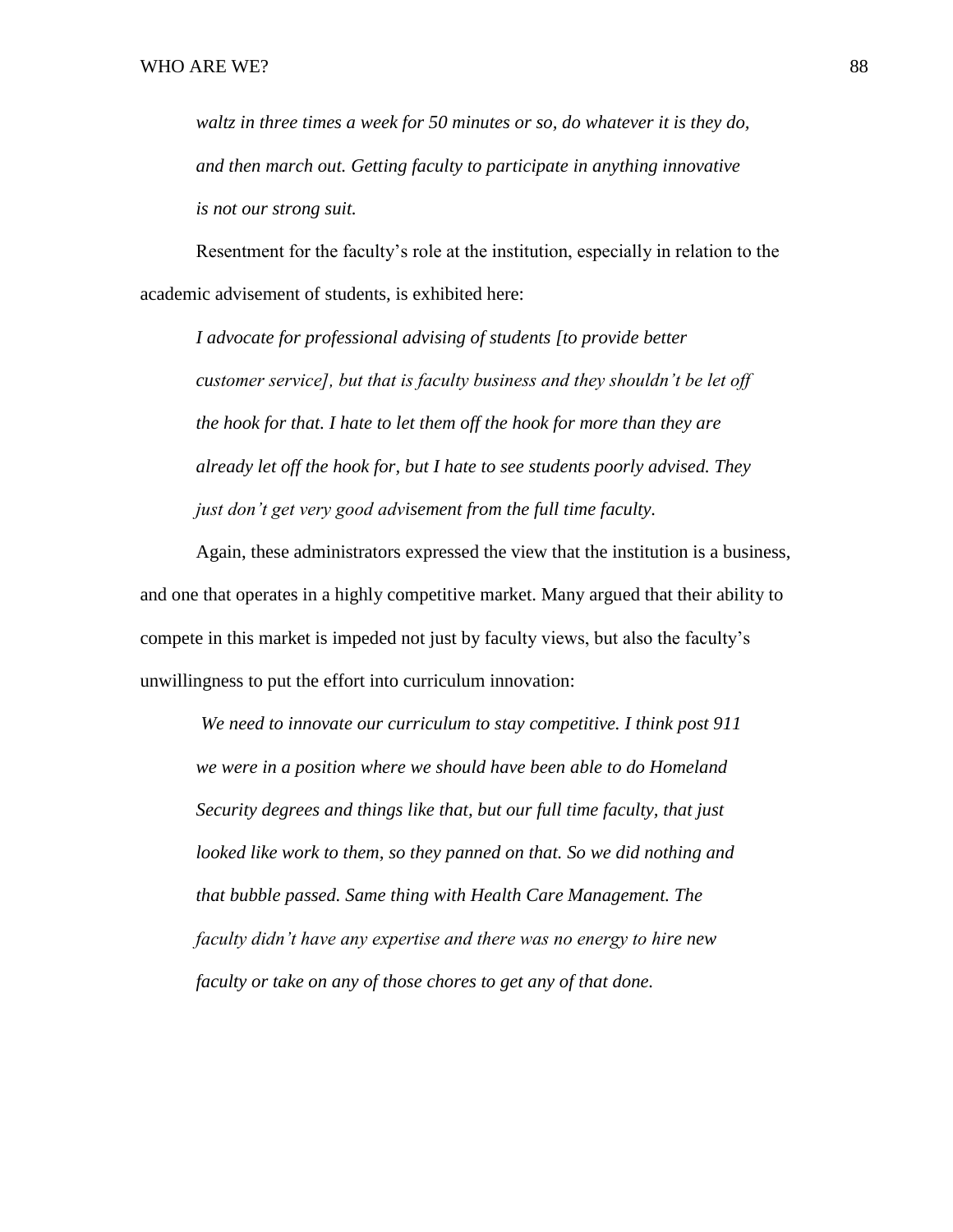Another administrator expresses this same frustrated view of the faculty's lack of participation in the work required to ensure a successful operation the adult learner segment of the college:

*They want a lot of control but they refuse to come in during the summer to review anything. Wow, the air must be getting really thin up there [laughs]. It is one of those things that we struggle with.* 

Additionally, frustration with this perceived unwillingness by the faculty to participate in the success of the competitive adult learner market was evident here:

*I think that they [the full time faculty] believe that the way they teach it [the curriculum], in sort of an ivory tower kind of thing, face to face, 16 weeks, 3 times a week, is the only way. There are some that believe it is the one and only way to do it. While you will still hear some of them say negative things about teaching online, while still accepting the paycheck. So, it is a frustrating situation. They are a hard nut to crack, they aren't having a love affair with the adult students necessarily.* 

Finally, the contempt for full time faculty by administrators is further expressed in the context of adjunct faculty qualifications:

*I always find it interesting, the traditional faculty go get a degree, they come in and they teach. Our folks [adjunct faculty teaching in the adult learner programs] have to have a Master's degree and then come in as practitioners, the vast majority work in the field. So it has always been interesting that our faculty that have never done anything but go to school are somehow given credence for knowing the most, or being the expert in*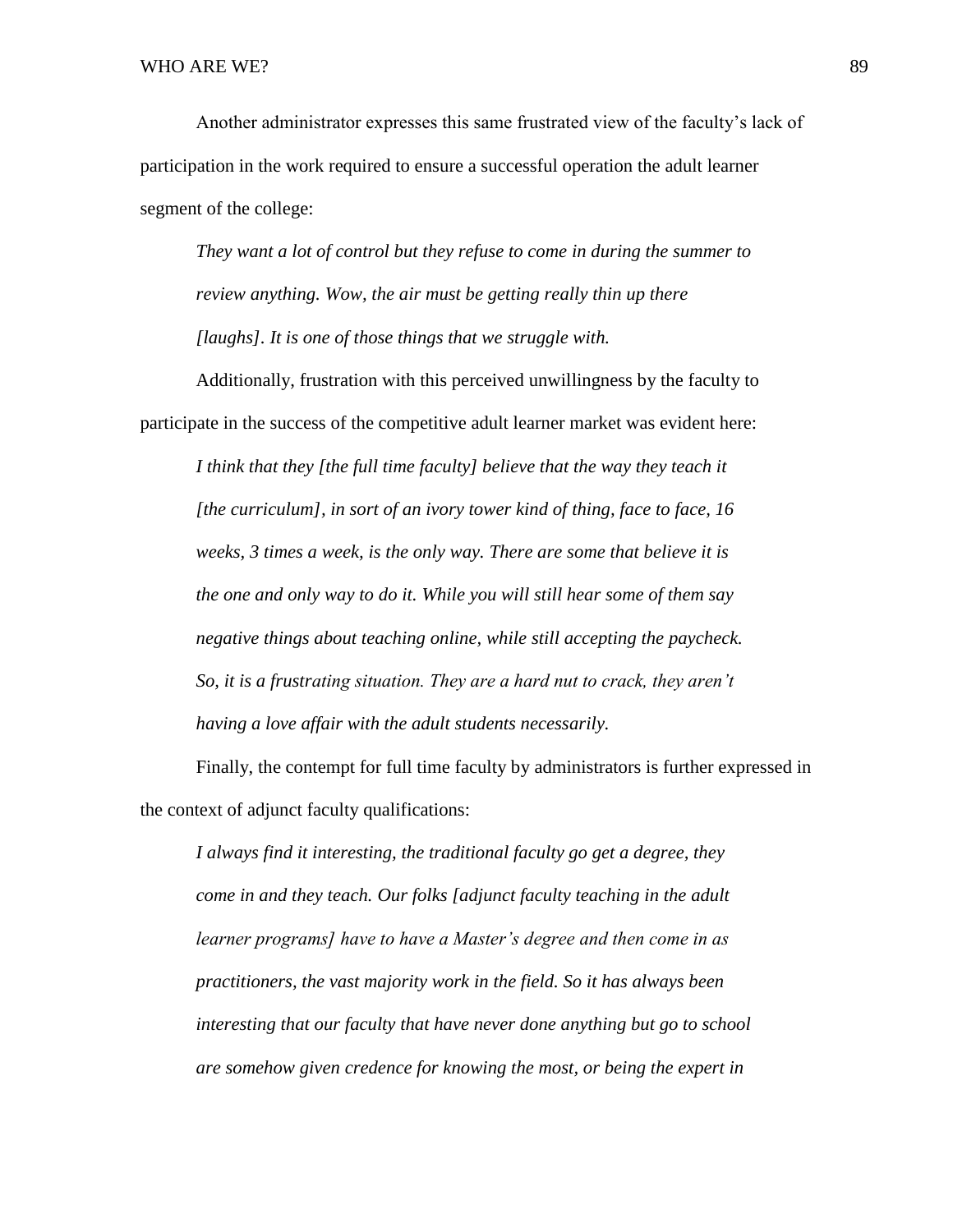*a field, and it's like 'why do they get the automatic anointment of being the experts in the field when our faculty [adjunct faculty teaching in the adult learner programs] have the same credentials plus all this pragmatic experience?*

## **Issues of identity at Institution B**

#### *The faculty perspective*

*As a matter of fact right now, a lot of people will say we are at a sort of crossroads right now trying to figure out who and what we are and what we want to be. Faculty here view [our College] as what we should be, as a traditional liberal arts college.*

This faculty member's comment above illustrates the agreement that there are identity struggles at the institution, yet the perspective of how those identity struggles are viewed is quite different from the administrator perspective I observed.

While the administrators often spoke to the business of the organization, the faculty viewed those business-like characteristics with indifference at best, and open disdain at worst. The function of the College, and the strategic decision making that optimized these functions were viewed quite differently. Administrators and staff talked of business, competitive markets, customers, marketing, and bottom lines. The faculty spoke of legitimacy in curriculum, and the harm that these firm-like characteristics had on the academic reputation of the College. Here two separate faculty members used language that sheds light on this perspective:

*There are always pushes from various directions to be more vocational oriented, but I think we [the faculty] resist that pretty well and the*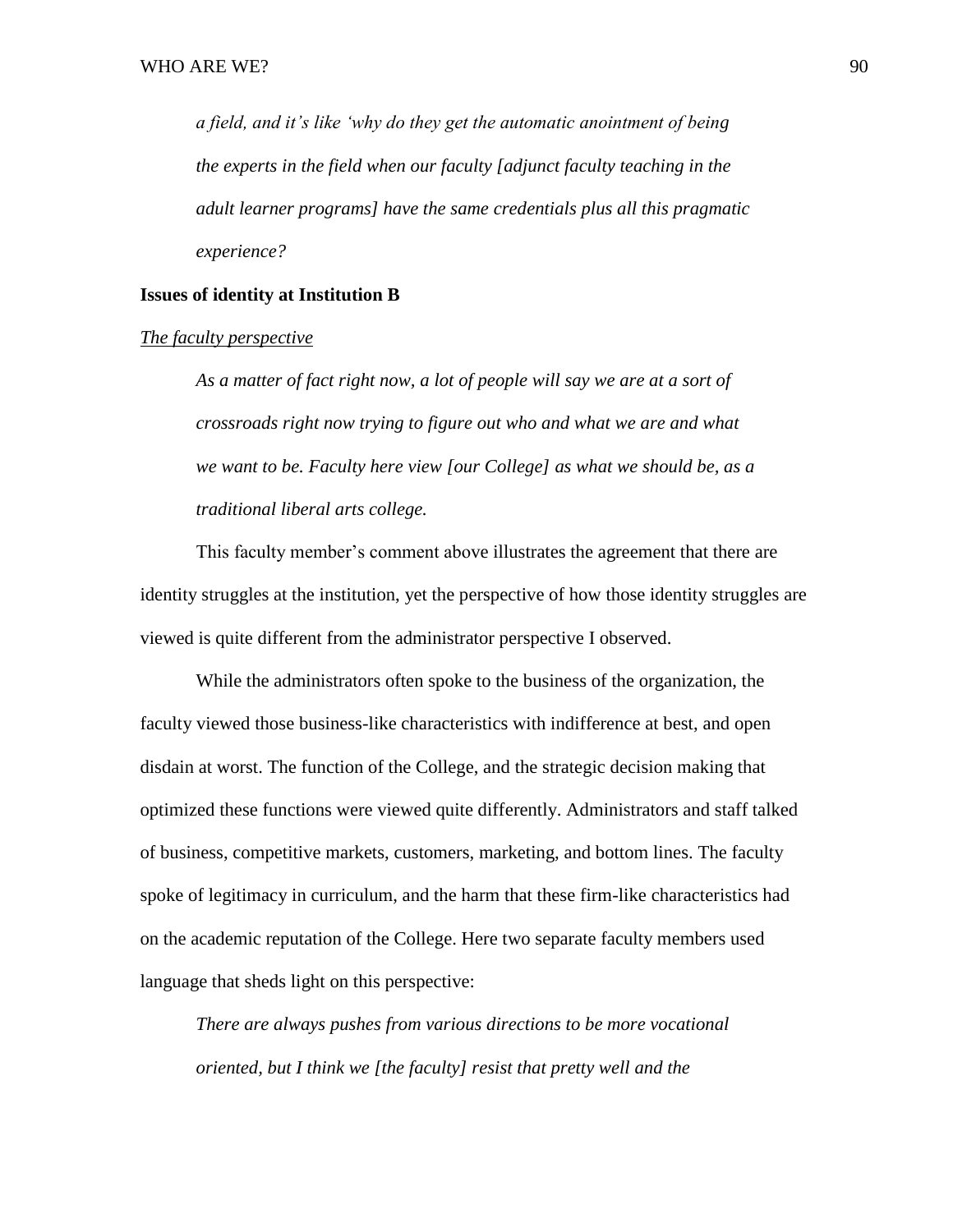*traditional liberal arts perspective is ingrained enough in the institution so we are able to resist that. The adult students have very different agendas from kids coming right out of high school and there is a necessity to cater to that, it makes me cringe to say it, but to complete in that market.*

*We are a very traditional faculty from very traditional fields that want to be involved in traditional higher education. We all think that it hurts our students when they go out into the world, after a traditional, rigorous education, and then they go out in a world where [Institution B] is an adult, online, kind of place and not viewed as all that different from the for-profit type places.* 

Two other faculty member spoke of the tension faculty felt toward the adult learner programs, especially when told that they would not survive without the funding provided by these adult student enrollments:

*It is kind of a tense relationship. The full time faculty hate to be told, well you know you are really being funded by the adult program.* 

*It is like if you have a company that builds cars and the sales people sell all the cars and they say 'look, we are bringing in all the money. Well ok, but you are the last step in bringing in all the money. You wouldn't even have the cars to sell if it weren't for the people designing the cars, and building the cars, and running the whole organization.*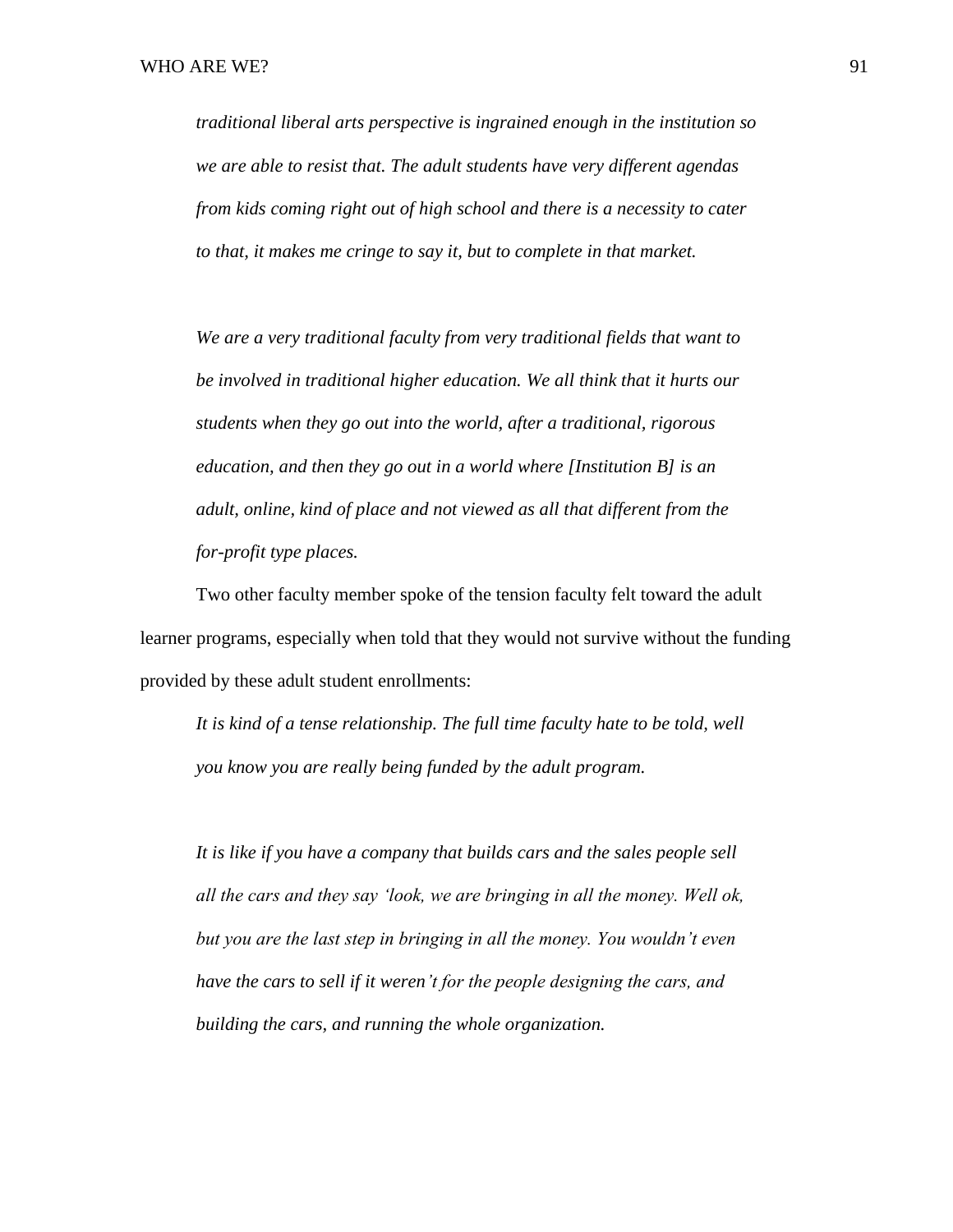Another faculty member spoke to the discomfort she had with the credentials of the organization members that were administering the adult learning programs:

*One of the main problems that I think that the full time faculty have with the adult programs, is that most of the administrators are not what we would think of as academics. They are mostly coming from ex-military, many of them have come with an MBA from who knows where, not a very strong credentialed school, and that causes a lot of the tension.* 

She continued with concern for the qualifications of the administrators to make critical academic decision:

*You start to feel like we are talking different languages because most of the full time faculty went to a traditional college in seat and we were in a traditional graduate program, probably full time, or we were graduate assistants, and we were on campus and went through that process. The feeling is that so many academic decision are being made by people that have no idea what it is about, you know?*

Other faculty became even more candid in their feelings toward the credentials of the adjunct faculty teaching in the adult learning programs, as expressed here:

*It makes sense that if you have a program that is being taught by super highly qualified full time faculty versus one that is being taught entirely by adjuncts then the quality is probably not going to be the same, no matter how much certain people would like to believe that it is.*  To reiterate, this view was shared by another faculty member: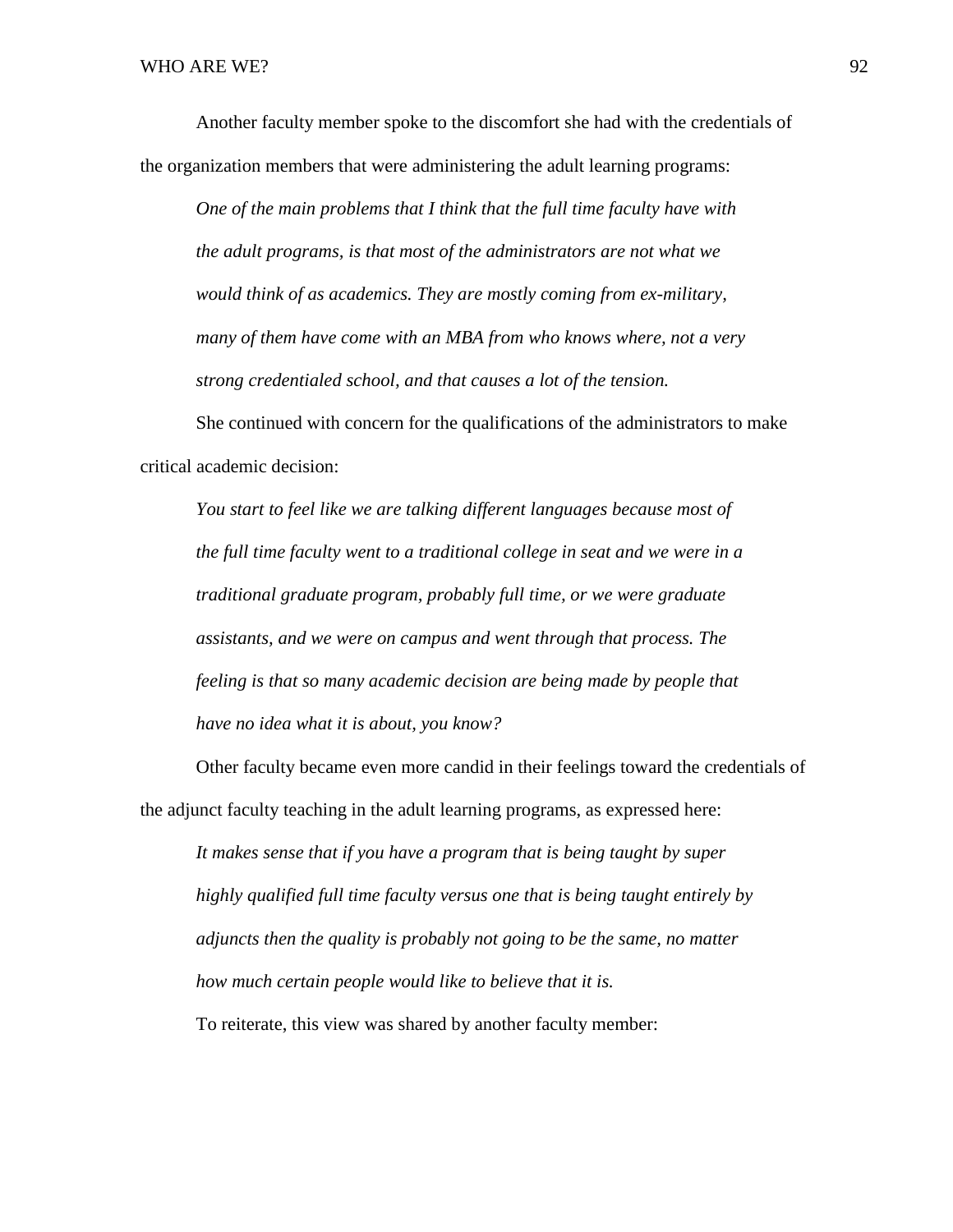*Most of our income comes from adult learning, but without the full time programs to create a foundation for what they do, they are just a bunch of adjuncts with no direction, with no basis for anything that they do.* 

The faculty perception that the adjunct faculty, as well as the adult education and online programs administrators, are unqualified to make decision that affect the curricular integrity of the institution was common. Yet, these same faculty expressed disdain for the volume of responsibilities they held to deliver the curriculum to the adult learner population. The work load was not what they felt they had 'signed up for' as a professor at a small, liberal arts college. This was illustrated clearly by one faculty member that had been at the institution before the online delivery of curriculum was established:

*The full time faculty have to do things that we don't want to do, but have to, to support the adult programs. All of the online programs are completely controlled by the faculty here and there is a lot of administrative work that we do to make sure that everything is working. So most of us are people that came here, because we were people that wanted to teach at a small college and inspire them, and help them achieve their goals, and we feel like a lot of our time to do that is taken over by running this massive business of the online courses.* 

**Research Question 3: If issues of identity were presented during the strategic planning process, how did the institution resolve these issues of identity?** 

This lack of conflict, or organizational struggles of any kind, created by the formal strategic planning process was quite different from what I observed at Institution A where the process was more convoluted, less linear or systematic. Where they had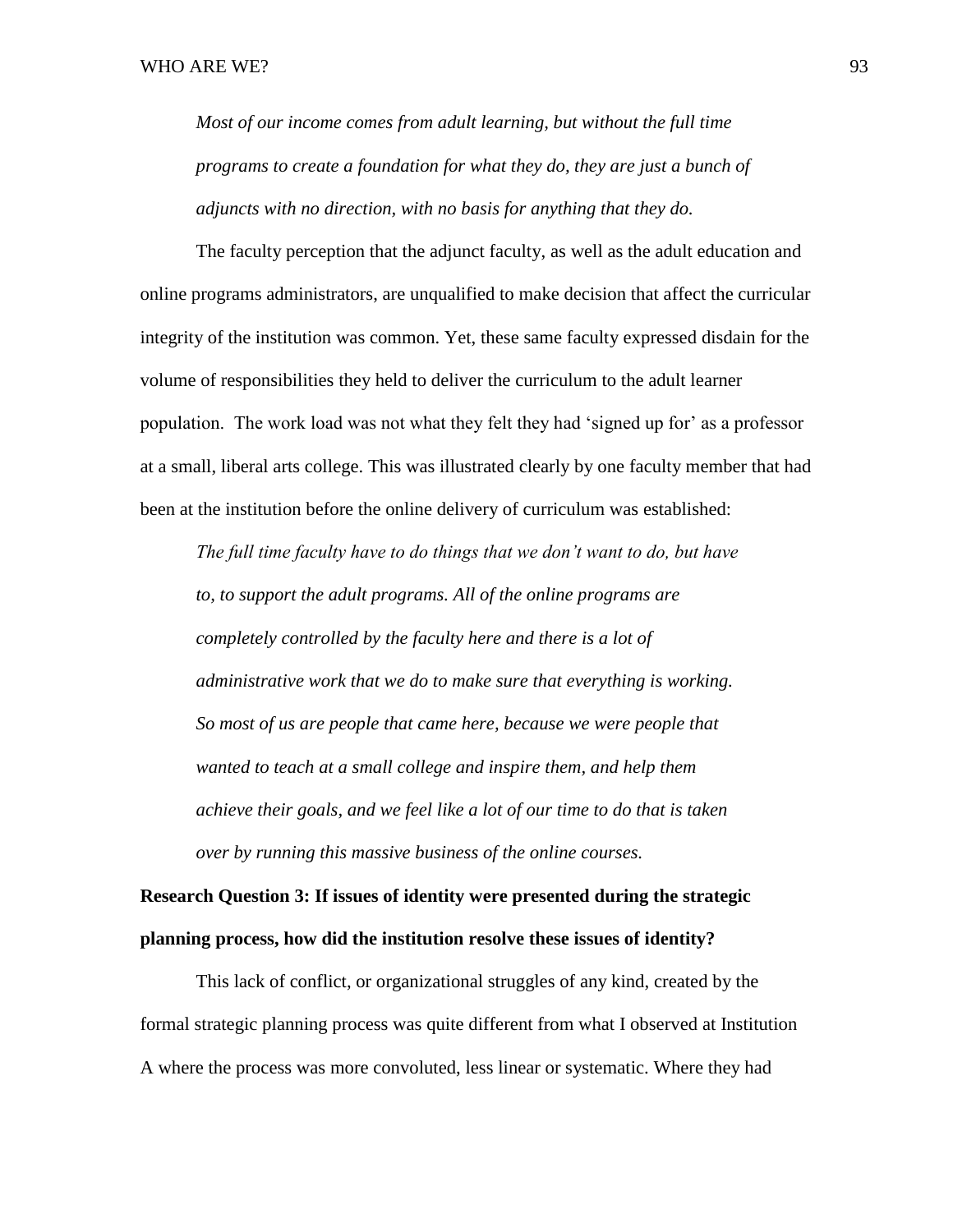discontent and strife throughout the experience, the members I spoke to at this college were so unconcerned about the formulaic process of the formal strategic planning that it became unnecessary for me to ask these questions during my subsequent interviews. After four interviews, with responses similar to the one above, I quickly learned that the process was never a place that identity struggles or a crisis surfaced. This lack of conflict, or even true discussion, of organizational identity during the strategic planning process led to the finding that there was also, in fact, no resolution of identity issues during the process as well.

## **Additional Findings**

Similar to Institution A, there were several finding themes for this case that were unexpected, and came as a result of the inductive nature of the study. These findings are being termed 'additional findings' in the section below, not because they are secondary or less important to the understanding of the case, but because they were unexpected based upon the assumptions made from the literature, and outside the boundaries of the original research questions.

## **Identity struggles addressed by leadership**

While it was clear that no identity resolution process had taken place during the most recent strategic planning process, or at any time since the completion of that plan in 2012, discussion of identity was just beginning to surface at the institution right in the midst of my time interviewing the participants in the summer of 2014. My interviews with faculty and administrators at Institution B extended over a two month period in the summer and early fall of 2014. During this time a new president took over the college and was starting a fresh organization-wide conversation with regard to institution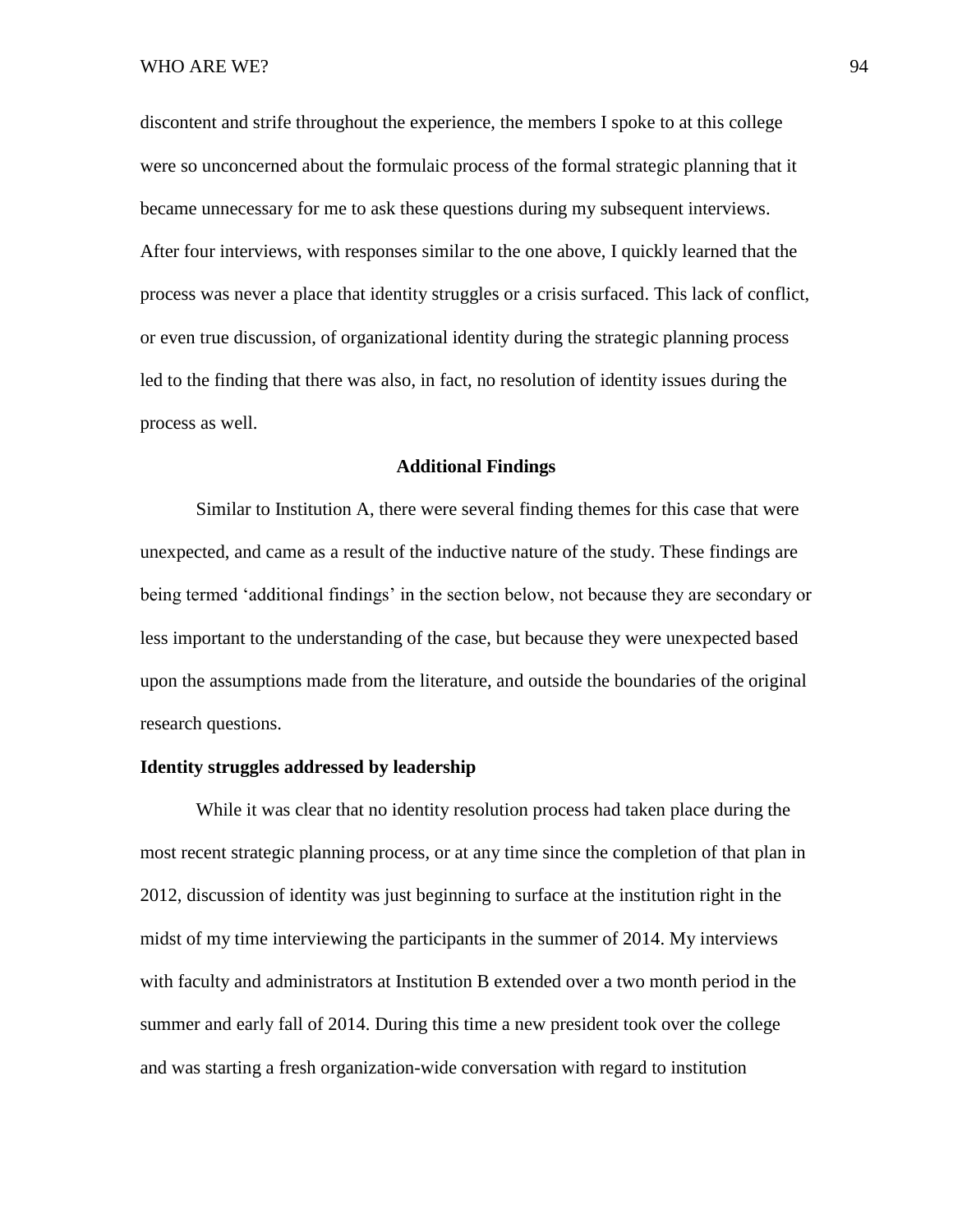identity. While my interviews ended at the same time that their task force on identity resolution was beginning, it is an additional finding of this study that the new leadership was influencing the College's road to identity resolution.

Evidence of this was presented to me through both faculty and administrator interviews. Beginning with a faculty view:

*The new president that has just come in, and he talked to a lot of people to get the lay of the land, as he should, and quickly realized that there is a big elephant in the room, which is the relationship between the [ main campus] and the other venues. So he was the first person to even enunciate that this was even a problem; because it was one of those things that everyone knew, but it was so politically incorrect to even say it [that there was an identity issue].*

Additional support of the finding that the new president's entrance into the college opened up an identity discussion was presented by another faculty member:

*We had a big faculty meeting right before the start of the new fall semester, and the new President spoke and one of the things he spoke about was this identity crisis between the traditional program and the adult programs.* 

This newly open discussion of identity issues at the college was viewed positively by several members of the faculty in particular:

*A new person can come in and say that we are having an identity crisis, and it is ok, and he [the new president] did, and at least everyone on the*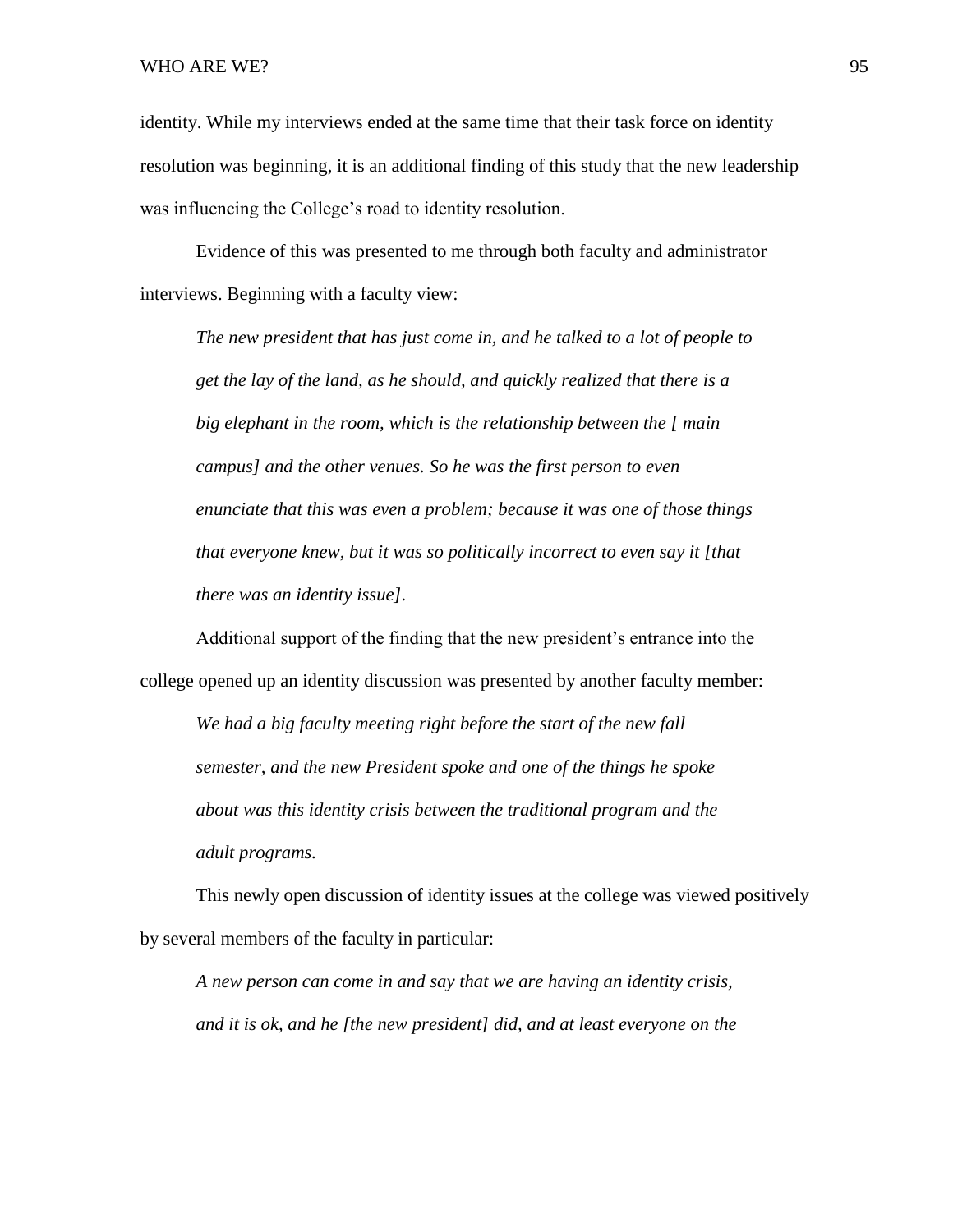*faculty was thrilled that this was something that could actually be talked about and dealt with.* 

Another faculty member expressed a sense of relief with the approach of the new president with regards to addressing issues of identity:

*So the new President, in my personal opinion, brought in some new energy to that conversation because he didn't seem particularly entrenched in either position. I think he brought the issue to the table and said we need to just fix this and move on with our lives. We can't have every academic decision falling back on these problems. We need to move on for the health of the institution. I feel very optimistic that something will get done. He seems more willing to address the issues rather than pretend that they don't exist.* 

Not all feelings were purely positive, but even with a slight sense of unsettlement, there seemed to be a fairly optimistic view of the new leadership:

*I think our new president is very bright, and has good ideas. He has some ideas for restructuring that is scary for some of us, but I think he has good ideas and good energy so I think it is exciting times.* 

Finally, the effect of this new president's approach was put into historical context by one tenured faculty member:

*It is a schism that has existed for a while and now we have a leader that is going to try and tackle it. I have never seen it quite like it is now, where we have everyone like, 'hey we probably need to have some discussion on who we are and what we want to be and how we want to be structured'*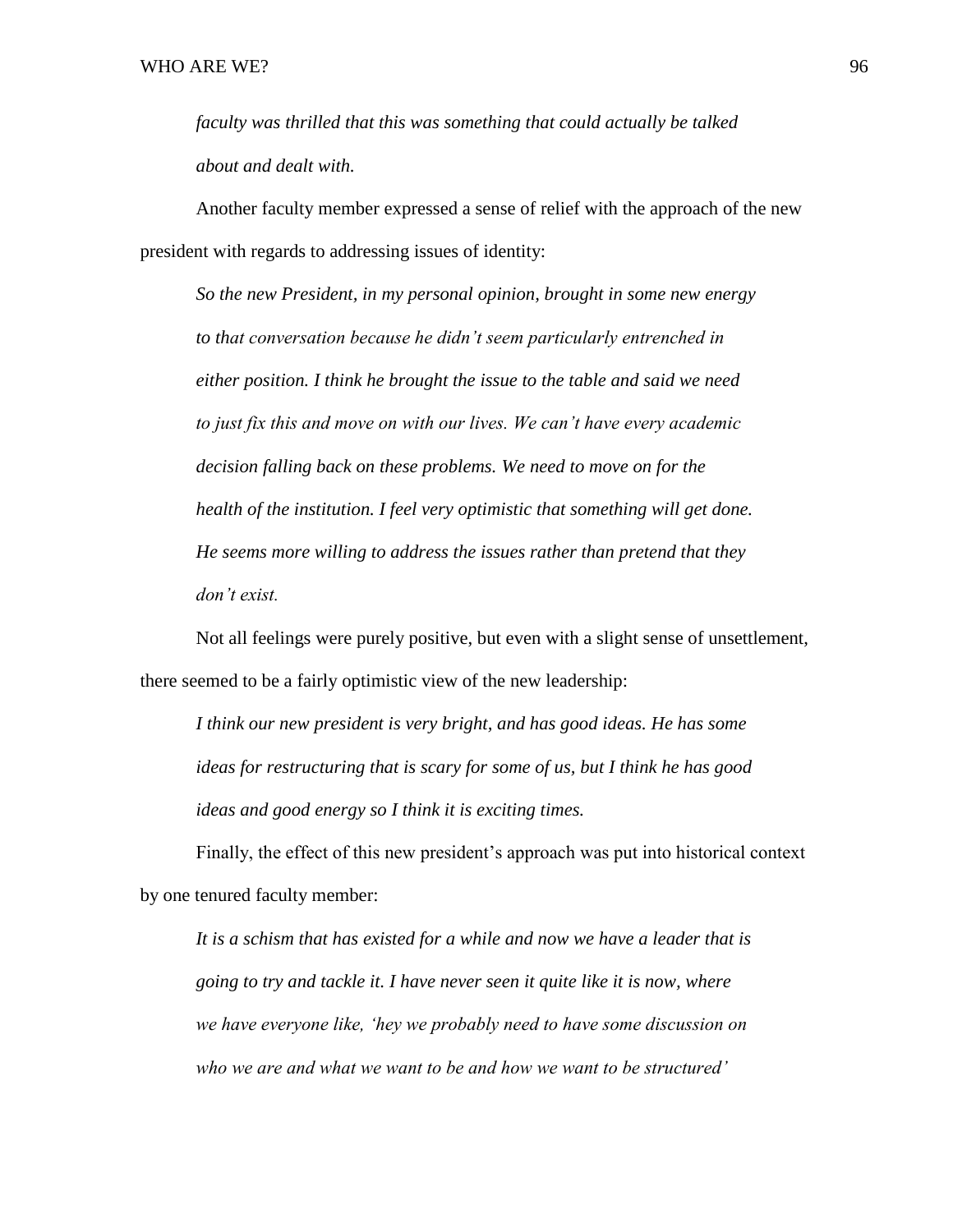My interviews ended right before the first meeting was to take place of the new task force appointed by the president. He had charged this group with answering the very question I was asking in my interviews, "who is [Institution B]? He was asking them to not only answer that question, but to also devise a plan for resolving the organizational identity crisis that the college members were just beginning to openly face as a community. It is my finding that this influence of leadership was the reason why the beginning phases of organizational identity resolution were commencing, not because of the strategic planning process as I had anticipated with this case study.

## **Conclusion**

The results of this case study found that there were a variety of definitions of identity by its organization members. It also found that while identity was not an issue that presented itself during the most recent strategic planning process, it was still a major issue underlying the organization's decision making processes. The issues of identity were found to be attributed to two main perspectives; (1) that of the administration, which is that the institution must operate more like a firm in its effort to remain competitive in its highly saturated market and full time, traditional faculty are an impediment to this effort; and (2) that of the faculty, which is that the adult learner aspect of the organization is not a desirable part of their work or institutional identity and serve as a threat to the liberal arts identity of the organization. In addition, it was an unanticipated result of this case study that the reason the identity issues were just beginning to be addressed was because of the role of the new president in openly addressing these issues for the first time.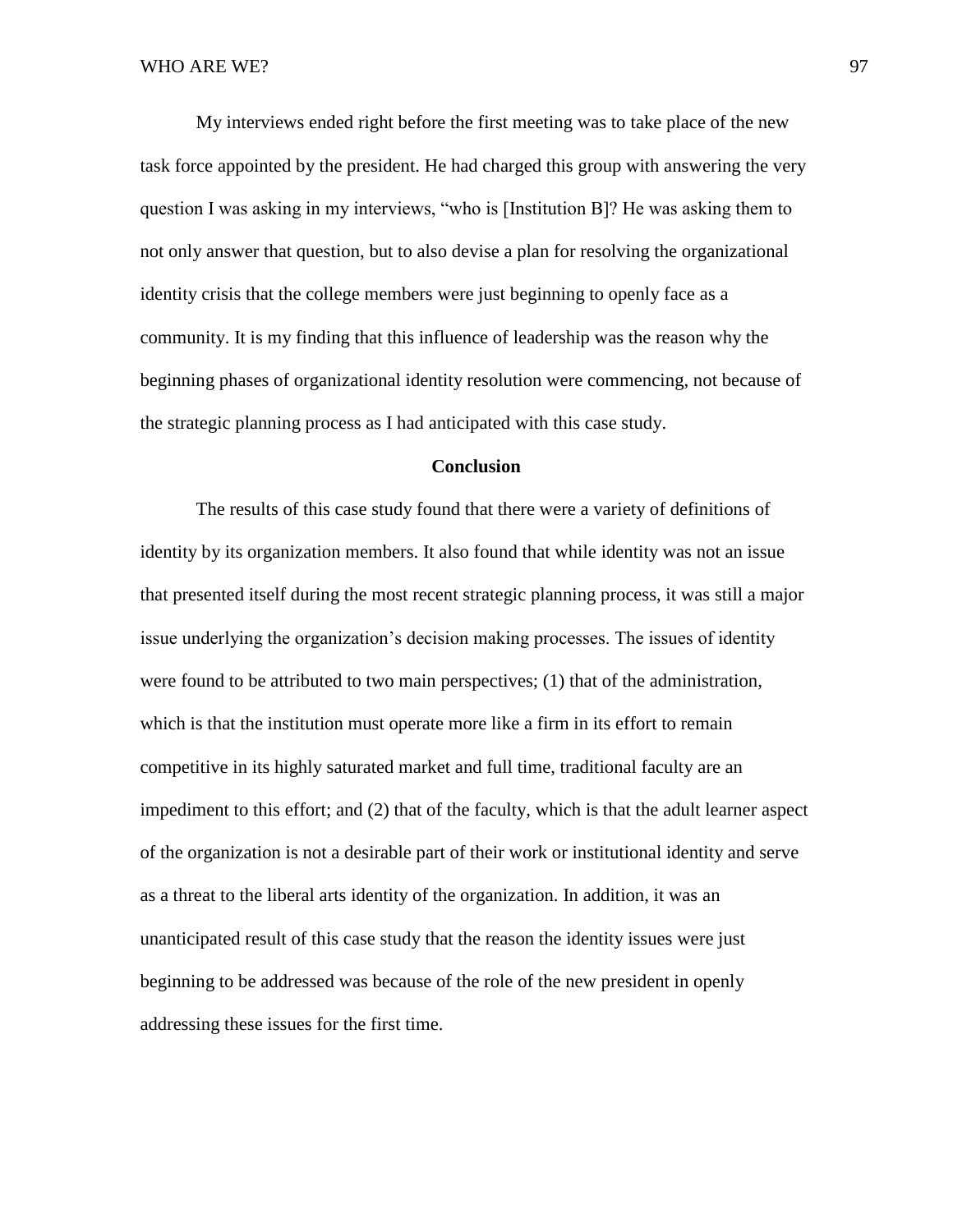#### **Chapter Six**

## **Findings-Case Institution C**

The results of my study of case institution C also is presented by first providing an introduction to the college. I provide a brief account of major institutional decisions and transitions in the college's history, and then a description of the strategic planning process. Again, this is not a study of the process itself, but understanding the process as a context for exploring identity issues at this case is necessary. Next, I present the results of this case study organized by my three research questions. Finally, a section on additional findings for Case institution C will be presented.

## **Introduction to Case Institution C**

This small, private college is also located in the same geographic region of the country and shares several characteristics with the first two case institutions. It is tuition dependent, serving a residential and traditionally-aged student population, with roughly similar academic preparedness. Yet, the similarities mostly end there. Unlike the other two, Institution C made the conscious decision at the turn of the  $21<sup>st</sup>$  century to not enter the adult learner market and instead carve out a faith-based niche. This strategy was devised to separate themselves from other similar, and struggling, small private colleges in the Midwest (Institution C, Participant 1, personal communication, March 12, 2014).

As mentioned, this case college is small, private, and located in a rural small town in the mid-west. It has a strong faith affiliation and currently enrolls approximately 1,800 traditional full-time students, 85% of whom live in one of the ten residence halls on the attractive and historic campus (Institution C, Website, 2015). The college has shown an ability to reach outside of the area to attract students, boasting 75% student enrollment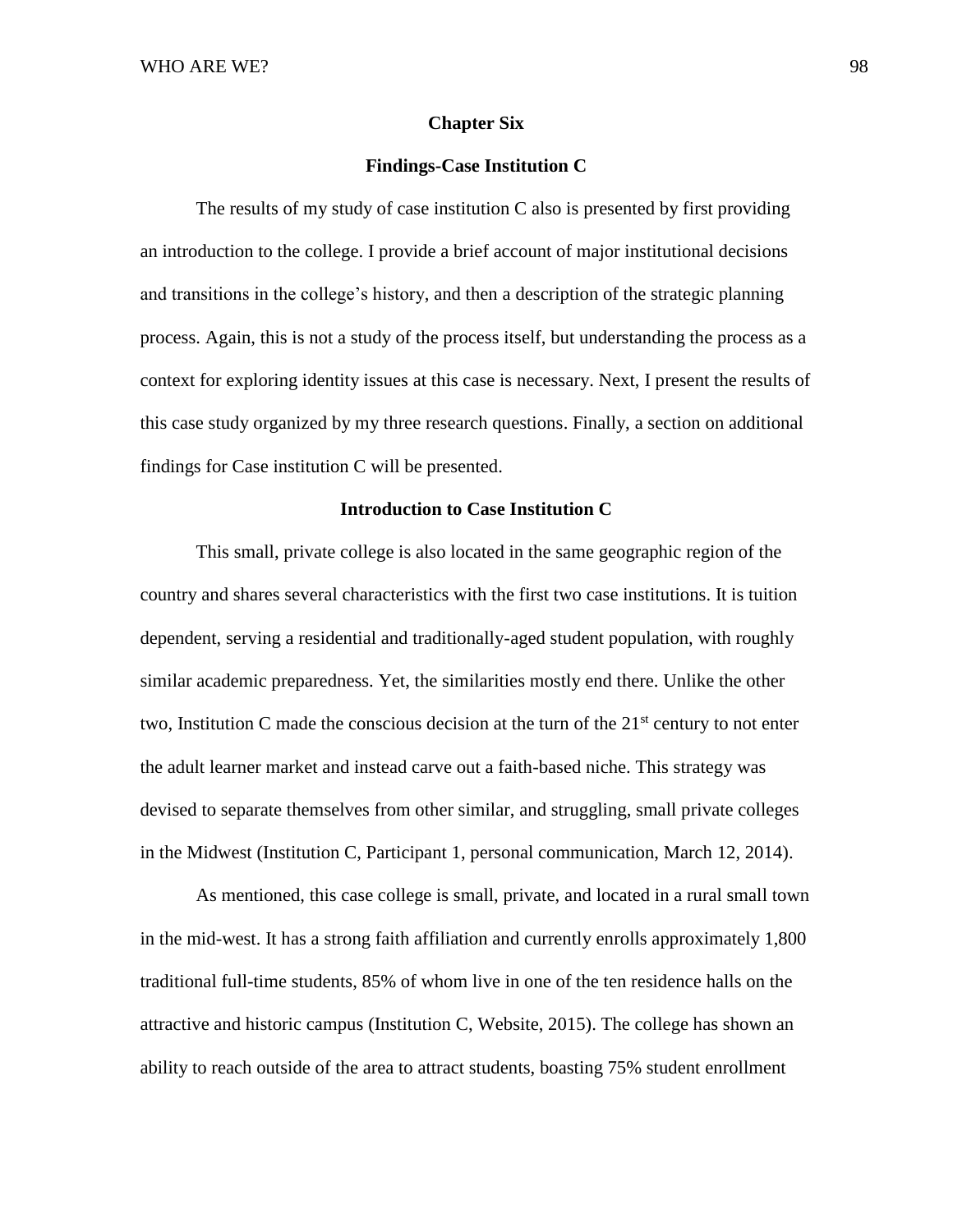WHO ARE WE? 99

from out of state residents (Institution C, Website, 2015). While there are four graduate programs, it is primarily a baccalaureate granting college with 49 undergraduate academic programs (Institution C, Website, 2015). Despite its strong liberal arts tradition, the most prevalent programs at the institution include more professional programs such as education, business, and the recently added, but quite popular nursing and engineering degree programs (Institution C, Participant 1, personal communication, March 12, 2014).

# **Institutional History and Transitions**

Founded in the mid-19<sup>th</sup> century, this college began with six male students who were to be prepared for a life of religious work. After several decades of this specialized instruction, the college began expanding the curriculum in 1915, and by 1927 became an accredited liberal arts college (Institution C, Website, 2015). Concurrently, in the mid-19<sup>th</sup> century, women of the same faith began an academy for women in the same small town. That academy eventually evolved into a junior college by 1924 and then quickly became a senior college and began graduating bachelor degrees in 1932 (Institution C, Website, 2015). There was continued cooperation with the sharing of faculty and facility resources between the two institutions over the majority of the twentieth century, yet they remained separate institutions until 1971. At this time financial strain required that the two become one co-educational institution (Institution C, Participant 5, personal communication, March 26, 2014).

While officially one organization, they still remained on separate campuses for another decade, while students and faculty were bused back and forth between campuses. During this time, the organization was strained with student enrollment and financial resources that continued to remain quite low (Institution C, Participant 5, personal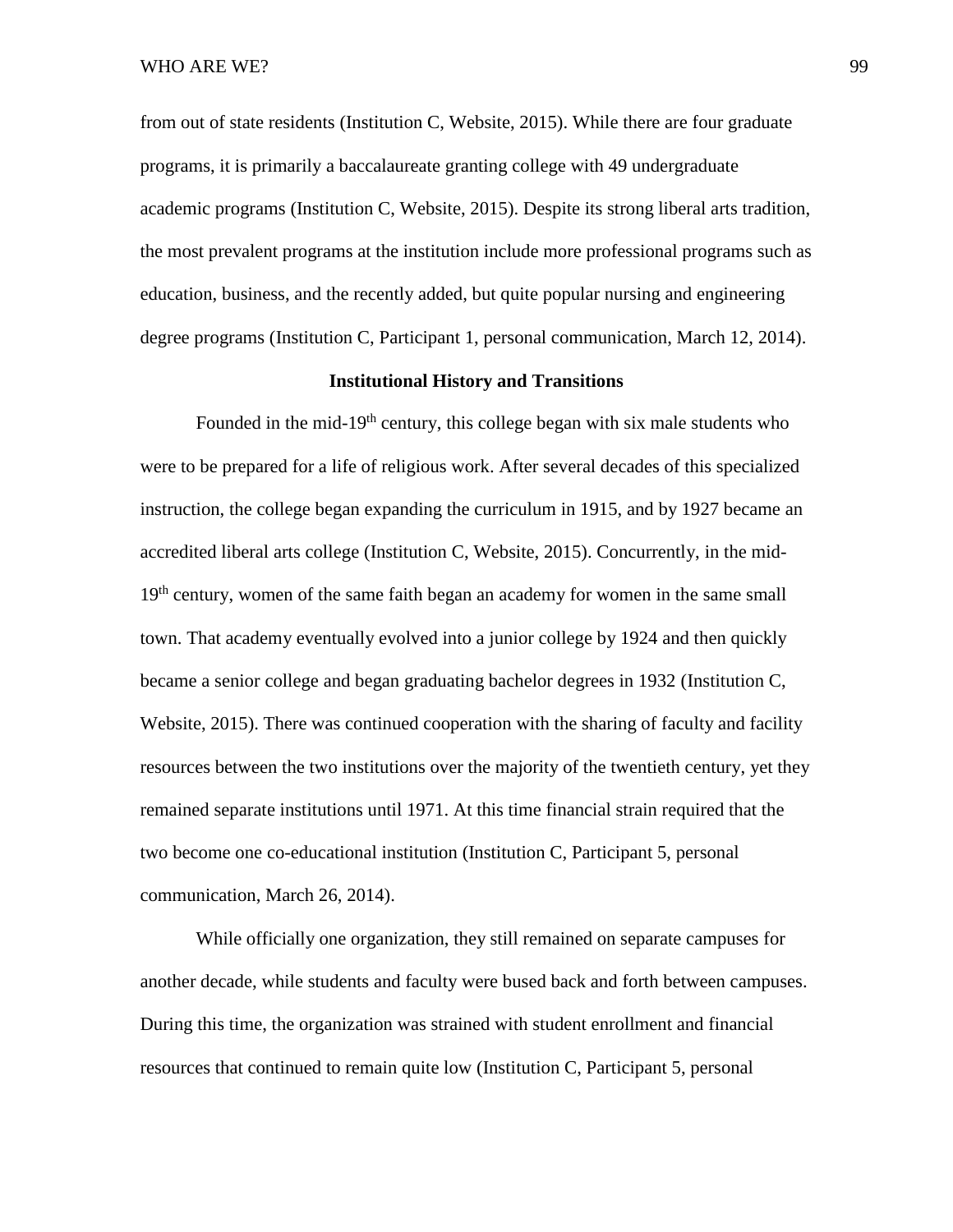communication, March 26, 2014). It was then in the early 1980s that the college could not continue to sustain this arrangement, and despite the ramifications that it meant for tradition and alumni support, the leadership made the difficult decision to close one campus and combine all resources and operations to the other. This continued to be a difficult time in the college's history, however, and enrollment remained stagnant at around 700 students each year (Institution C, Participant 3, personal communication, March 27, 2014).

By the late 1990's the president and cabinet leadership were having extensive discussions regarding the survival of the institution (Institution C, Participant 1, personal communication, March 12, 2014). It was during the same time period that other small, private, tuition dependent, liberal arts colleges around the country were struggling with survival and closing their doors (Carey, 2015). Institution C was aware of the decisions made by peer institutions to expand course offerings to adult learners and online, but this college's decision was to instead focus on the small, residential, and faith-based mission (Institution C, Participant 1, personal communication, March 12, 2014). While the financial struggles did not subside overnight, the college has had 15 straight years of enrollment growth and currently enjoys a surplus in operating budget that alludes many of its peer institutions (Institution C, Participant 3, personal communication, March 27, 2014).

## **The Strategic Planning Process**

The formulation of the most recent strategic planning process for Institution C began in the summer of 2011 when the president's cabinet, consisting of senior administrators, held a retreat to begin a white board process of strategic planning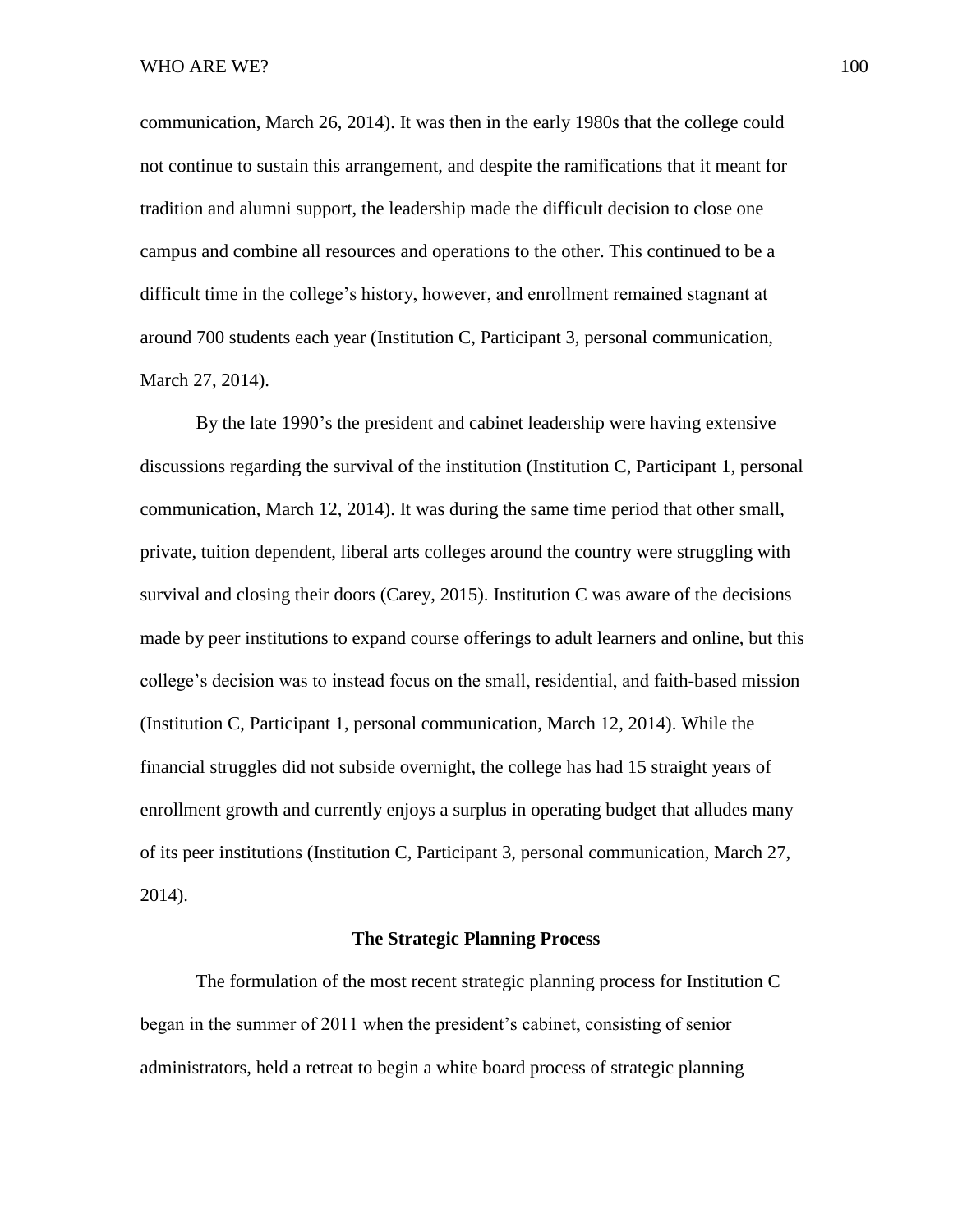(Institution C, Participant 1, personal communication, March 12, 2014). The early stage of their process aligned with Dolence and Norris' (1994) strategic planning model, including the establishment of key performance indicators and the brainstorming of goals (Institution C, Participant 1, personal communication, March 12, 2014). The current president had assumed his position in the fall of 2004, launched a capital campaign in 2005, and enjoyed several years of enrollment and campus growth over the next five years of the campaign. In the summer of 2011, the president and cabinet members were ready to begin planning for the next phase of the college (Institution C, Participant 1, personal communication, March 12, 2014).

During this retreat, they performed a standard SWOT analysis to uncover current challenges, external threats, and visions for a successful future of the college, all again reflective of the Dolence and Norris (1994) strategic planning model. Through the findings of publications such as Arum and Roska's (2011) *Academically Adrift* and Van Der Wef's (2009) *The College of 2020,* the cabinet members felt acutely aware of the college's vulnerability (Institution C, Participant 1, personal communication, March 12, 2014). They felt that the small enrollment, traditional liberal arts curriculum, and geographic location of the institution, along with limited graduate programs, put the college in a weak position and thus it was time to begin "shoring" up these areas of weakness (Institution C, Participant 1, personal communication, March 12, 2014).

After the retreat, each department devised a white paper of their own, determining how they see themselves in ten to fifteen years. Then, after reading each paper, the cabinet clarified the issues and completed another SWOT analysis, posting it to the entire campus community for input (Institution C, Participant 5, personal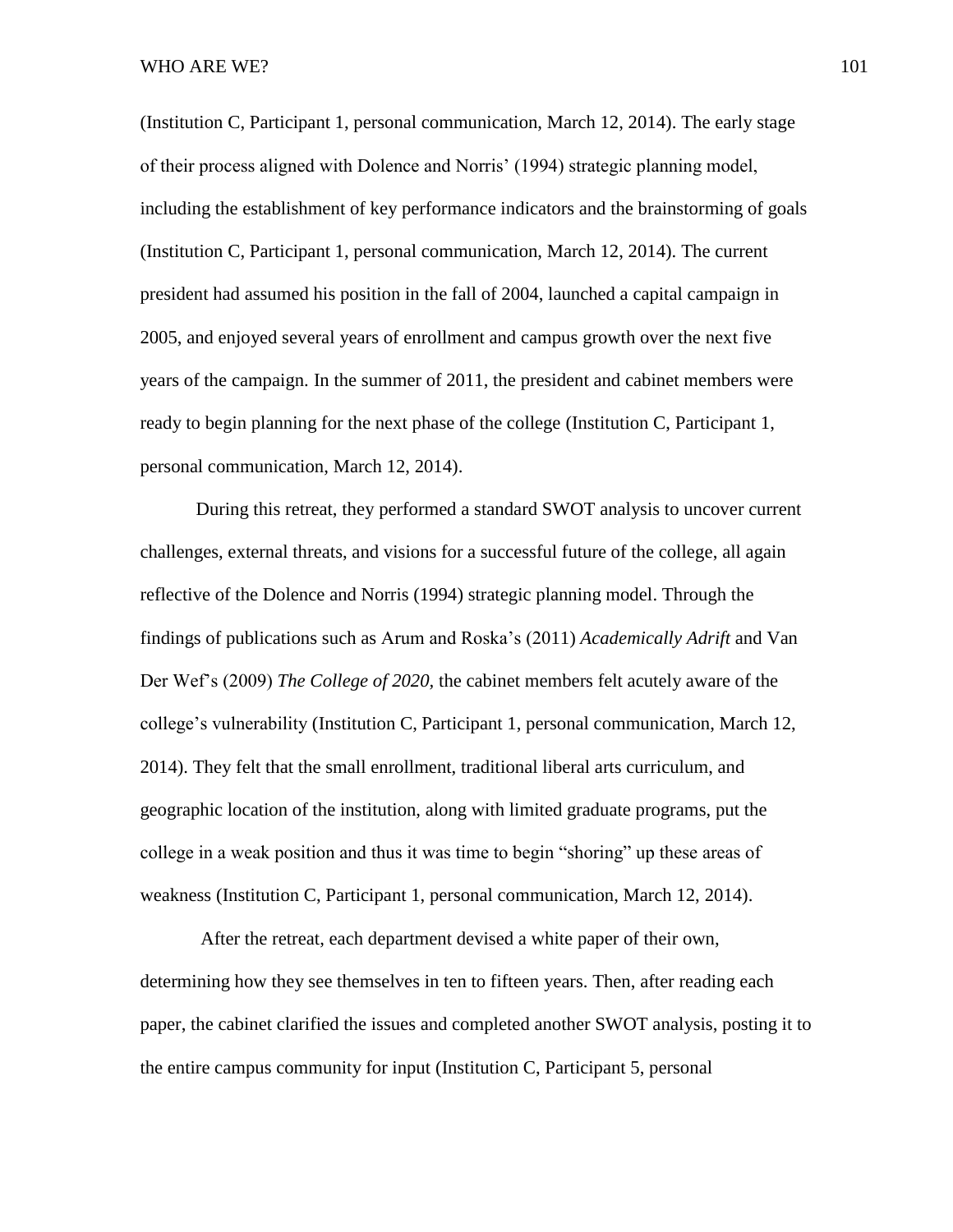communication, March 26, 2014). Each department or small group of the college participated in the planning process by writing recommendations that were based on the organizational identity questions, "who are we," "who do we serve," and "what do we value?" Several months of small group sessions, feedback postings on the portal, and cabinet and faculty meetings led to a final decision in the spring of 2012 to move forward with a finalized plan (Institution C, Participant 8, personal communication, April 10, 2014). The chief financial officer and the academic dean co-chaired the entire process and ultimately devised the final plan, taking into account the feedback collected over the previous year. The Board of Trustees reviewed and approved the eight-year strategic plan the same year (Institution C, Participant 8, personal communication, April 10, 2014).

#### **Results**

## **Research Question 1: How do members of the college define its identity?**

Unlike the first two cases presented in this study, this college only serves traditionally-aged students on a residential campus governed by a traditionally trained full time faculty, and does so with a mission driven approach. When asked, 'what is the identity of your institution', the participant responses I received were consistent across all respondents. There were fewer participants at this case than at the other two, and the reason for this was that redundancy of information was reached much more quickly. The identity was defined as a faith based, residential, liberal arts college. My question, 'what is the identity of your college' was met with succinct, consistent, and clear responses. As one academic administrator succinctly explained:

*We are a small [faith based] liberal arts college, that is the general identity.*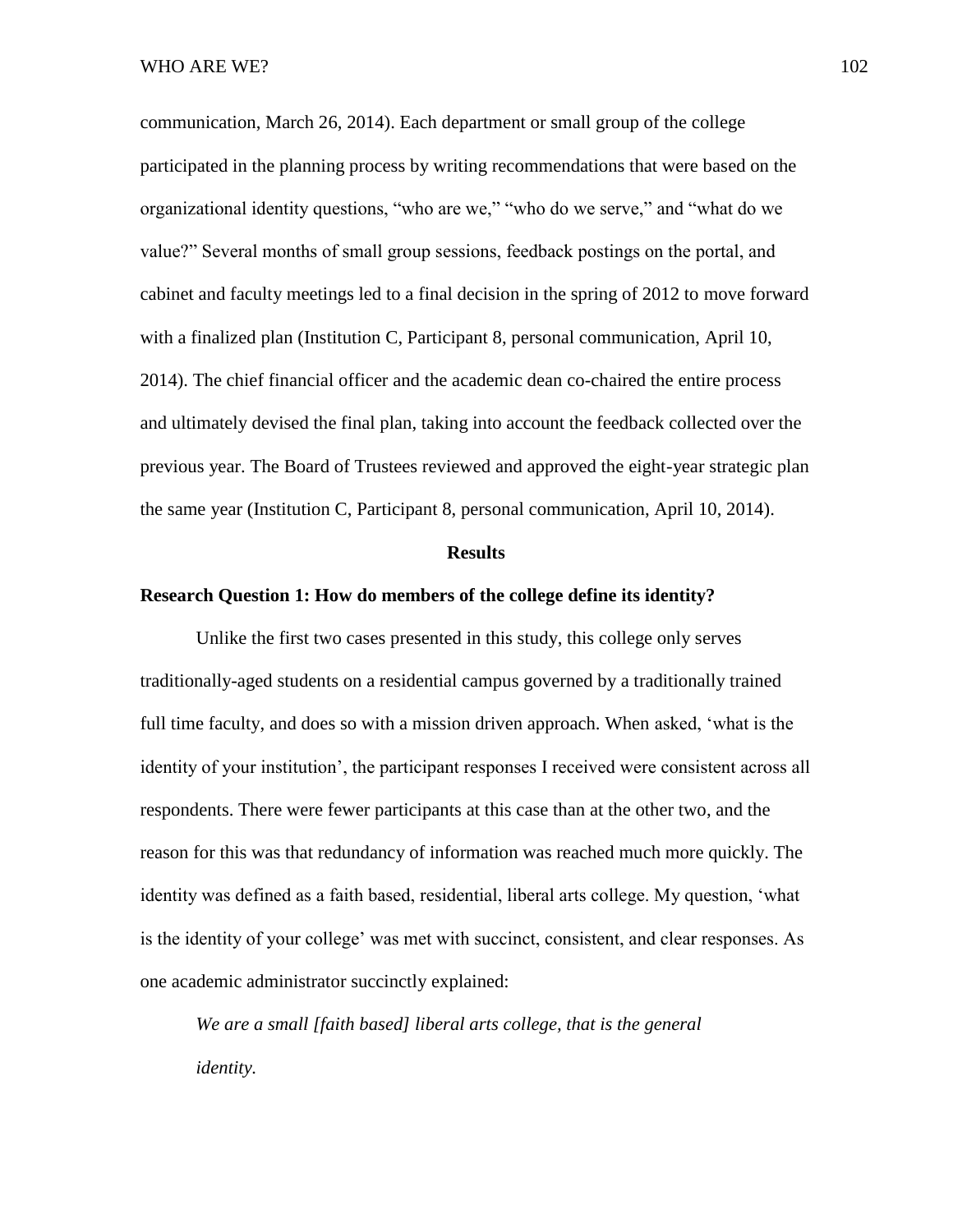This response was quite concise, but another faculty member was able to respond to that question with one word:

*Faith. That is the strongest message of identity here.* 

While all respondents agreed with these statements of identity, others were willing to expand upon his or her understanding of the organization identity:

*We are a community that focuses on faith and scholarship. That is on the lips of every employee, so we know our identity. You will talk to various people in this organization and they will say the same thing….community, faith, and scholarship are the main tenants of our identity and mission.* 

Another member of the college reiterated the connection between mission and identity:

*[Our identity] is connected to our mission, which is to educate men and women in a community of faith and scholarship.*

In addition, members of the college spoke to the unique and identifying qualities that help form the organizational identity as an academic administrator does here:

*What makes us distinctive in the world of small liberal arts colleges is our faith component.*

Another administrator reiterates what makes the institution different and unique with regard to organization identity:

*In all these ways we think that we do community as good as anyone else in the country. We honestly believe that. Our faith component has I think really been a major piece of how we have managed to succeed as well. Some schools have moved away from their faith foundation, sometimes*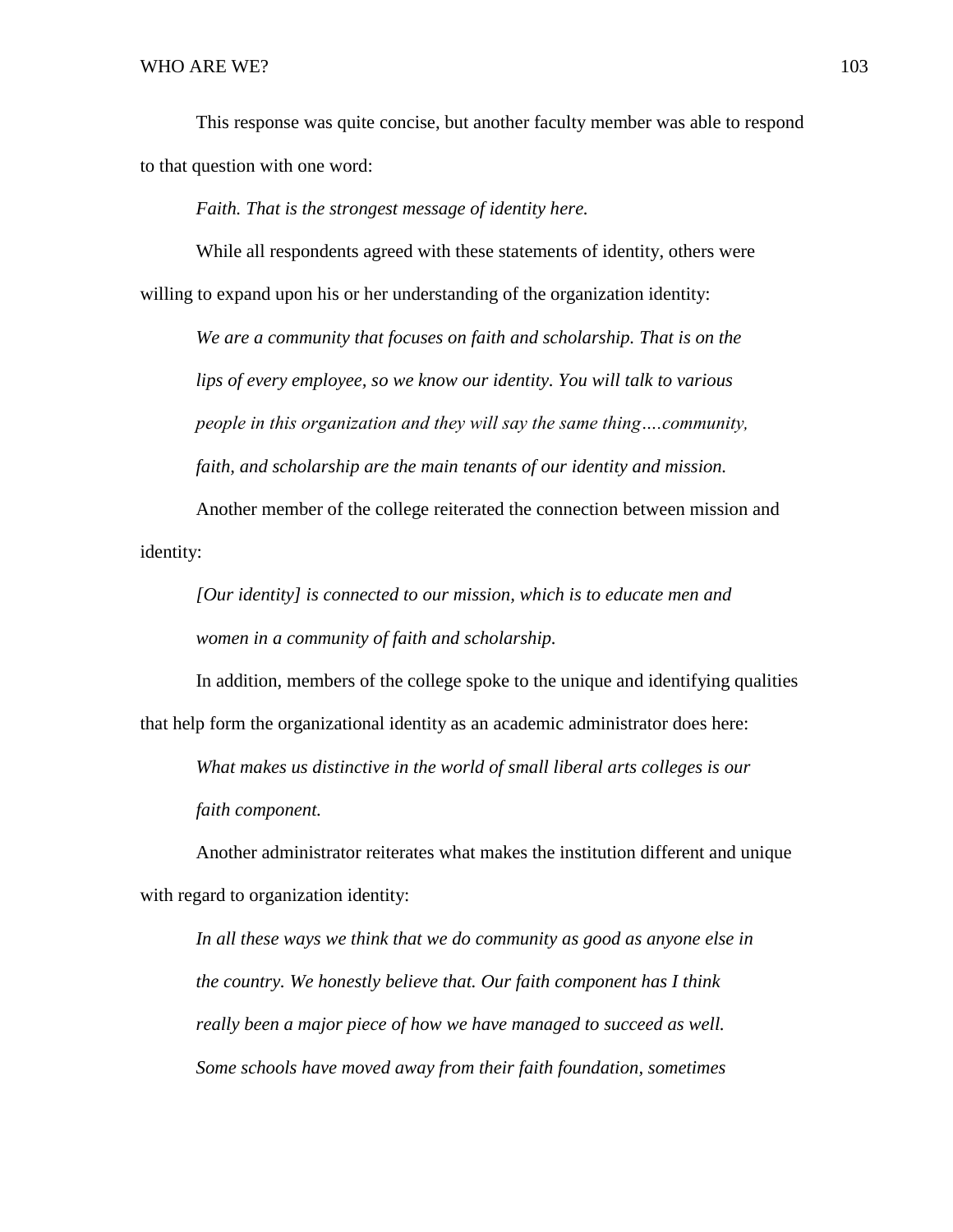*that may help them and sometimes it doesn't. We are a small private [faith-based] college, this is who we are, this is our niche.* 

Finally, the identity at the institution was not only presented uniformly and clearly, but the very fact that it has a clear identity served as a source of pride for its members:

*I think the college has always had a good solid healthy self-perception about who we are. I have worked at other schools that to some extent had an identity crisis, they weren't sure who they were or what they did, but this school has always rallied around the community of faith and scholarship focus.*

**Research Question 2: Were issues of identity considered during the strategic planning process? If so, what were they? Specifically, what were the conflicts, themes, or focus of discussion?**

# *Issues of identity were considered during the strategic planning process*

While the findings suggest that this institution had no issues of identity conflict, or struggle in the same sense that Institution A and Institution B had, identity was still heavily considered in the most recent strategic planning process. The participants all agreed that the identity of the institution informed all aspects of the strategic plan. When I asked the participants if, and how, identity was considered during the most recent strategic planning process, the responses were again quite similar to the following:

*It just goes back to that [our identity], community, faith, and scholarship. We just know our niche is that and the integration of the three.*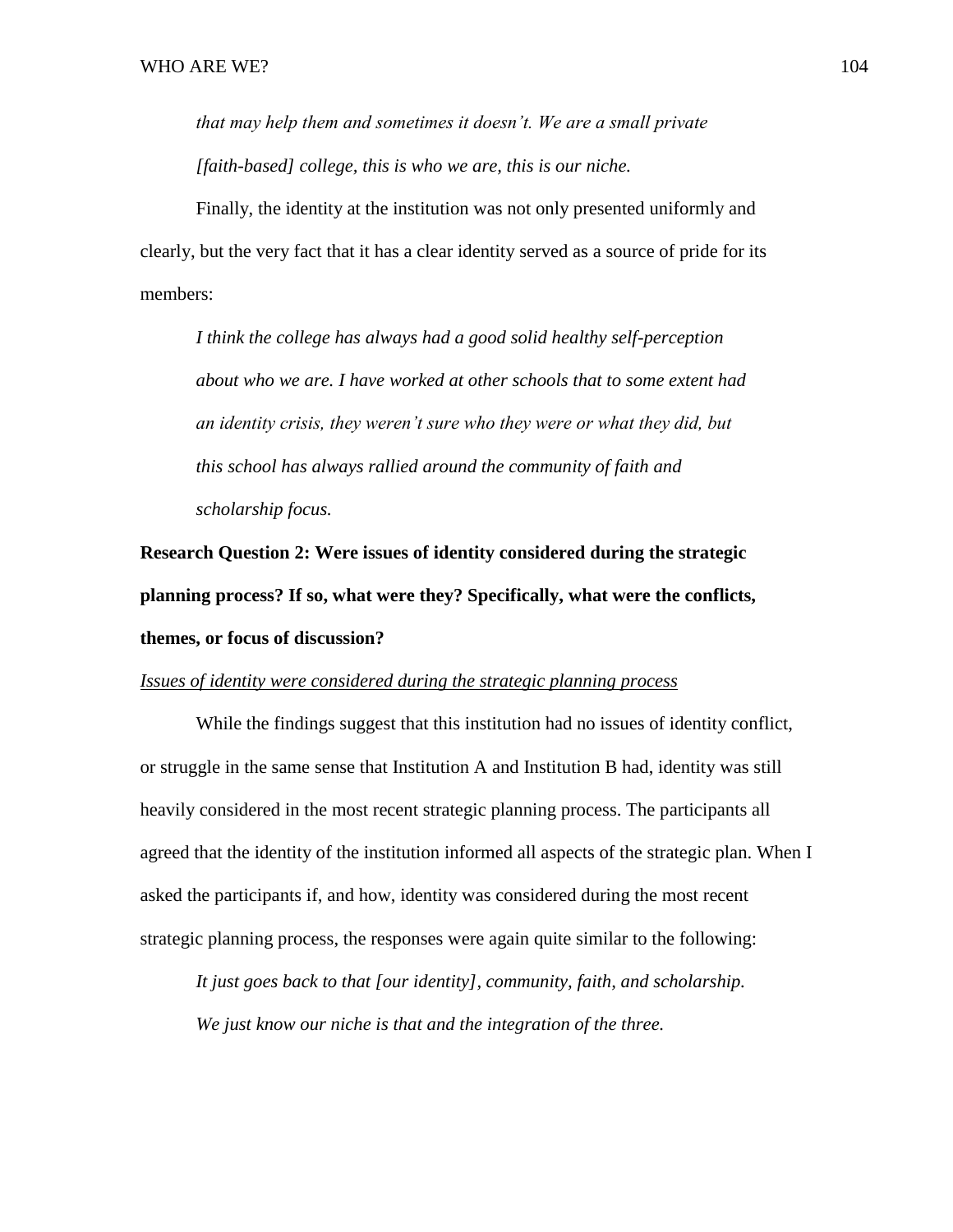One administrator explained that, not only was the issue of identity addressed during the strategic planning process, but that identity serves as the context for all organization decision processes:

*The question of identity is pretty top of our minds in everything we do. We talk about it a lot. How does this support our mission, how does this reflect our values? Those kinds of questions. It is just woven into all of our conversations*.

This universal focus on identity was again reiterated by another administrator:

*We were very focused on our identity, we are not going to change that. We are going to even brand that even further. We aren't hedging our bets, we are going all in. We are going to live or die by that.* 

When another academic administrator was asked how the identity influenced the strategic planning process, the colorful response helped me further understand how much the identity of the college underlie all organizational decisions:

*That is a hard question to answer specifically, because our identity is the water that the fish swim in.* 

#### *What was the focus of the identity conversations during the process?*

While the identity universally was described as a paramount influence in the strategic planning process, the members also supplied a specific understanding of what the focus of discussion was during the planning. The three tenants of the college identity are community, faith, and scholarship. During the early stages of the planning process, they convened to discuss how they were really living out those tenants as an organization. Early on, it became clear that all agreed that while the community and faith life at the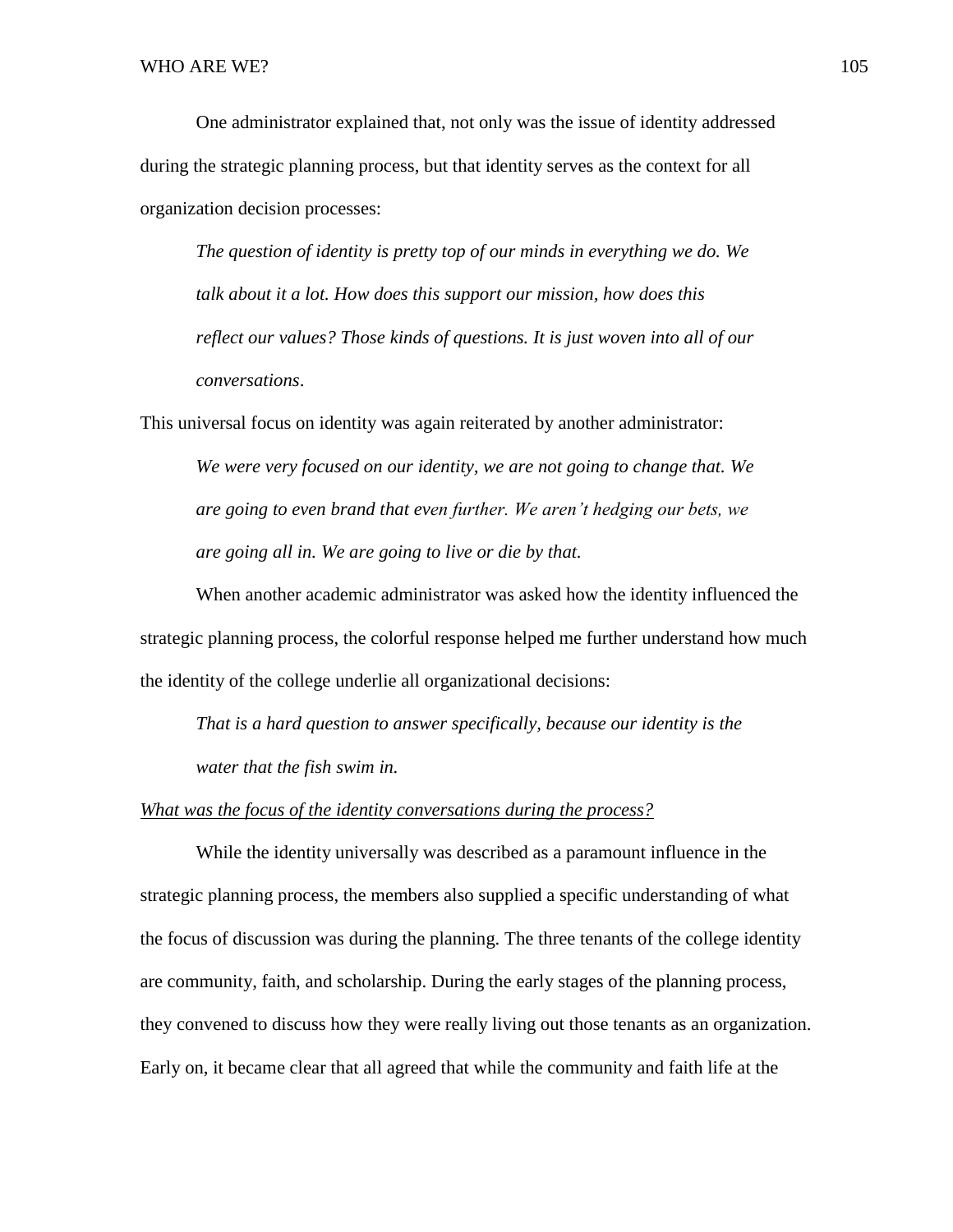institution was strong, they had work still to do in the area of scholarship. An organizational identity will include those things that 'uniquely' identify an organization from others (Whetten, 2006). Many members detailed that the 'niche' of the institution was community and faith, yet the scholarship piece was not meeting that same standard. So, it was this observation that became the focus of the strategic plan. As one faculty member explains:

*We have to offer something that is different that makes us not generic. It was our faith commitment, but the other thing that we recognized is that all the faith commitment in the world is not going to help you unless the academic excellence of the institution is both real and perceived.* 

This was not a view of the faculty alone, an administrator expressed the same perspective of the theme of the most recent strategic planning process as it pertained to the organization's identity:

*From a faith standpoint, we think that we do that well. So then, we look at scholarship and say what can we do better here? [This strategic plan] has a lot of focus on how we get to a higher academic reputation. Without changing what we are doing with the community and faith, we need to focus on our scholarship aspect.*

Another administrator reflected on this strategic approach to strengthening the academic quality of the institution:

*We were finding that our peer institutions were ranking us low on academic performance. So we thought we needed to shore that up. Our mission is community, faith, and scholarship and we were thinking on*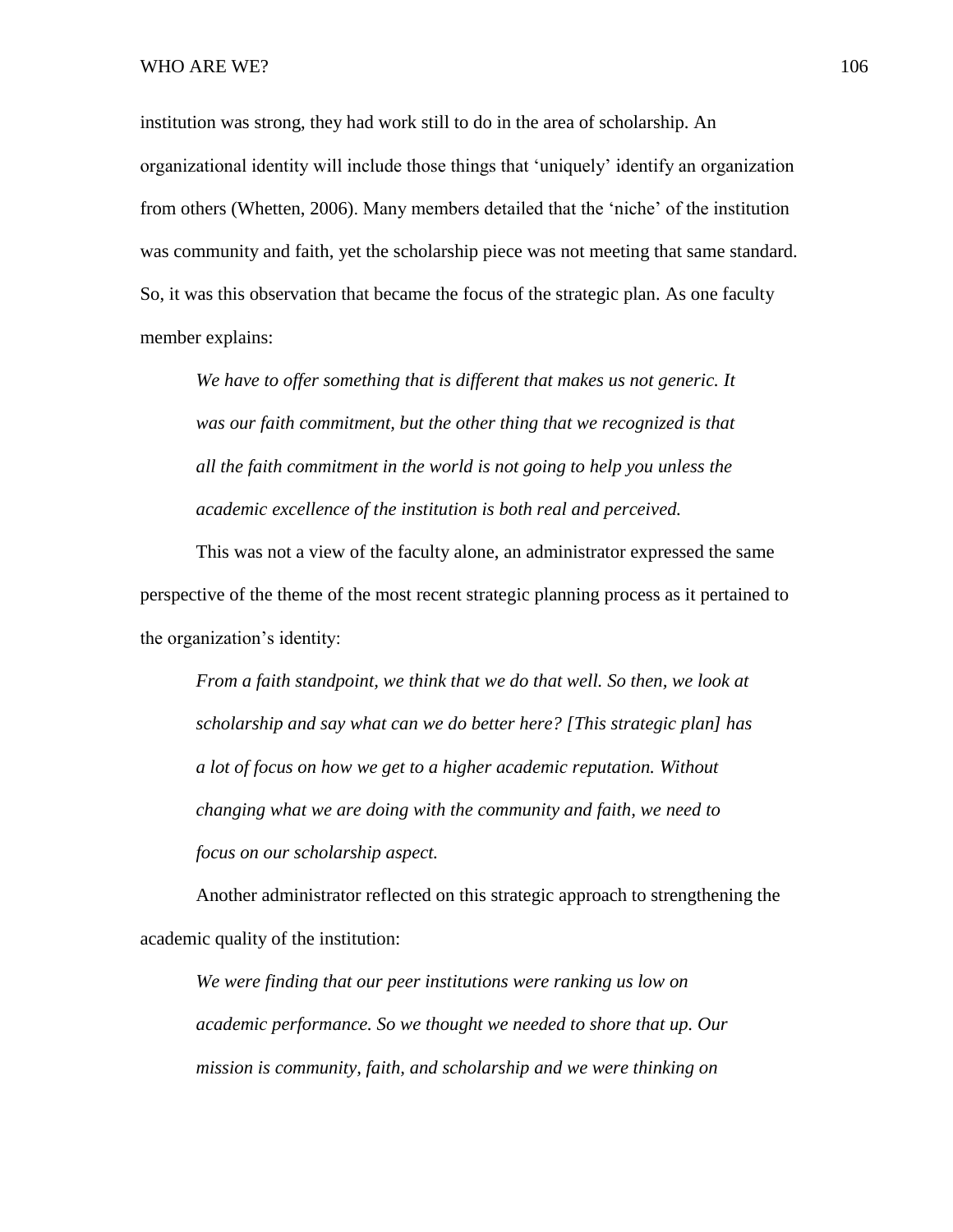*community we were doing pretty well, on faith we were seen as one of the leading institutions in that area. What we weren't was the scholarship piece. So how do we do well in all areas? We know the emphasis had to be more on the academic piece*.

Finally, another administrator remained consistent with the others by explaining the thought process involved in approaching the most recent strategic planning process as it related to issues of identity:

*So we said first, what are we doing well? Well our community is very, very good. Faith life, is probably the reason students come to us the most. We are authentically [faithful] Then we turn to the academics and we say we aren't really there. We are good at academics, but not excellent, so for this strategic plan we all had to come together to make sure we are more prestigious academically.* 

# **Research Question 3: If issues of identity were presented during the strategic planning process, how did the institution resolve these issues of identity?**

Again, there were no identity issues to be resolved at Institution C, at least in the same way that they were present at Institution A and B. There was no struggle or conflict of identity, and therefore the strategic planning process here did not include a resolution of identity. As was clear from the evidence presented in response to the second research question, there were pieces of the mission of the institution that were not being truly reflected in the identity of the college. The mission stated that it was a community of faith and scholarship, yet only the community and faith aspects of that mission had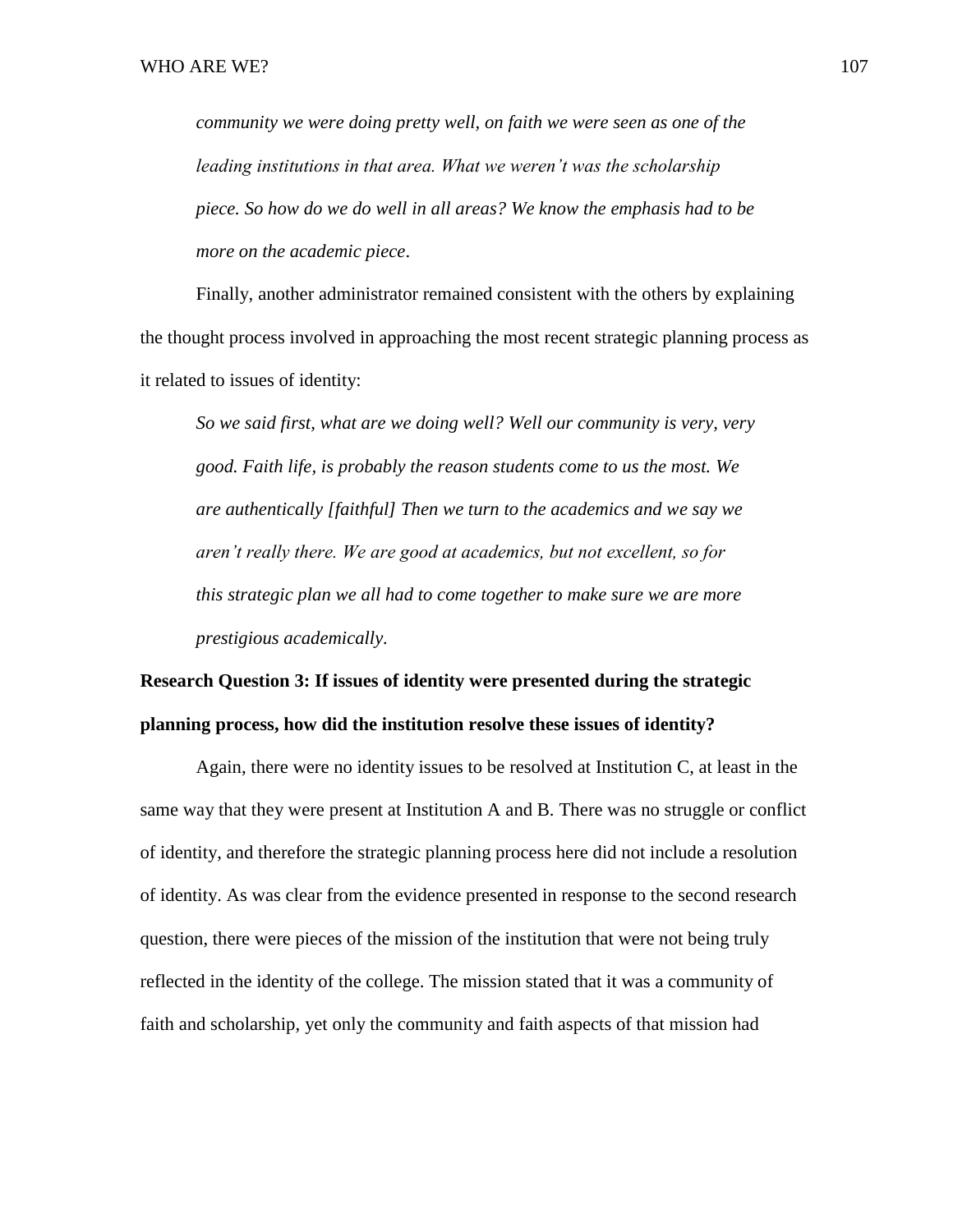institutionalized in the organization's identity. This realization became clear early in the strategic planning process, and was the central focus of the plan.

## **Additional Findings**

Just as was the case with Institution A and B, there were two additional findings that emerged from Institution C. The first unexpected finding is an understanding of why the identity of the college is so strong. What is that attributed to? This was not an original research question, yet a question that begged to be asked nonetheless. The second finding connects to the strength of the identity, and what negative ramifications that can have on an organization; especially from the perspective of the faculty. Both finding themes are discussed below.

## **Why is the identity strong?**

While there was no evidence of identity struggles during the strategic planning process, there were meaningful explanations provided of why the members thought the college identity was as strong as it was. These responses fit into two categories; the first was an attribution of leadership, and the second was because of an organization's commitment to traditional liberal arts foundation and a rejection of an entrance into the adult learner market, even when financial struggles might have called for it.

#### *Leadership*

To begin, leadership decision making was acknowledged as a significant factor for strength of identity by several organization members. When one administrator was asked why the identity of the institution was so strong, the response below was given:

*It was because of leadership. When [the current president] came in, he had a lot of energy, and he just started moving. He started us towards,*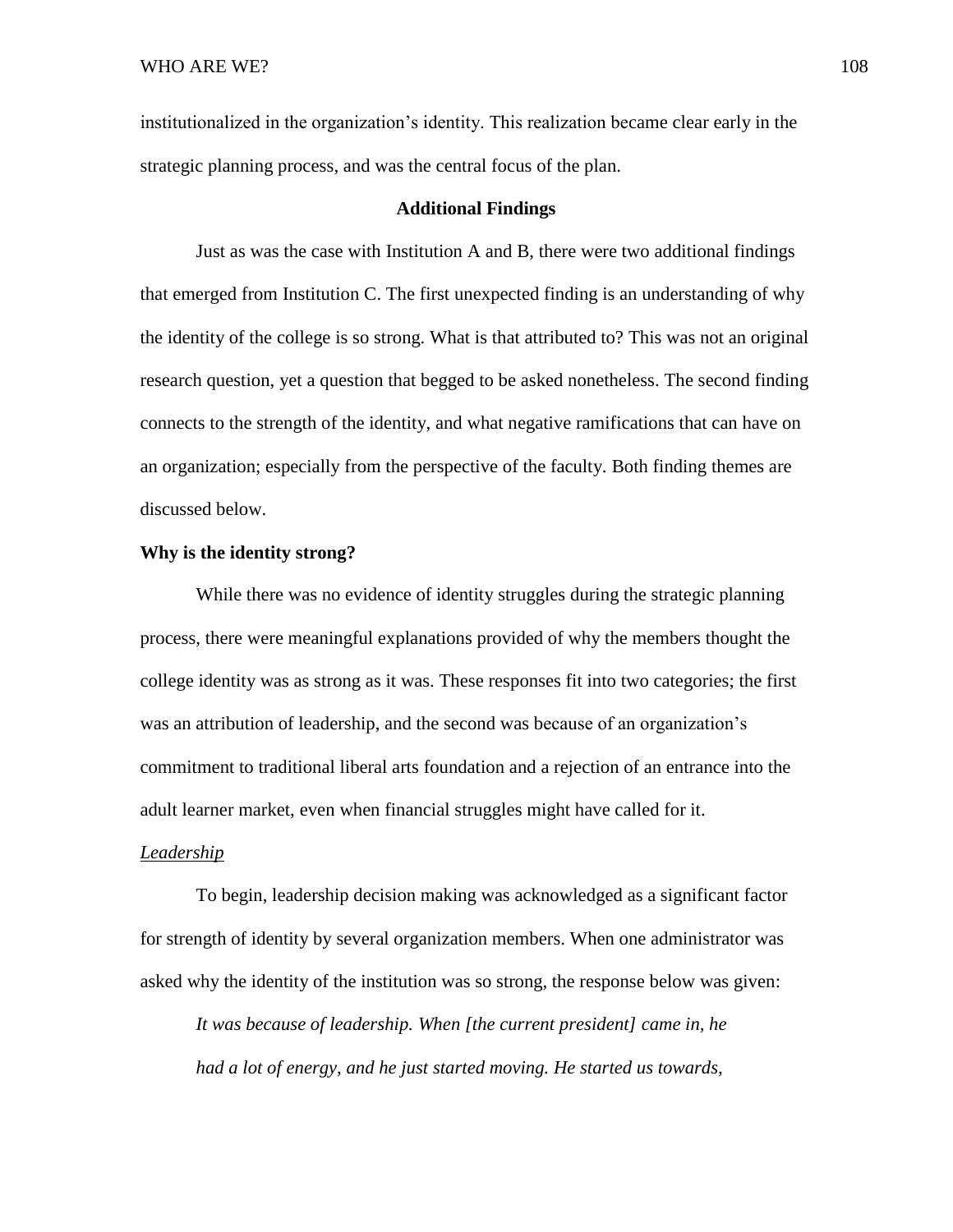*'what do we do best?' [He argued] that we need to be true to our mission, let's not go in all these different directions. So we embraced that and we started growing.* 

Additional support for this view of the strength of leadership was expressed below by another administrator:

*Everyone was on the same page, and just the synergy that developed under this president was wonderful.*

More credit was given to the current president's leadership approach as exhibited below: *More than anything, [the new leadership] gave everyone at the school a clear vision, so if you were going to make a policy, or anything, it had to fit with that mission.*

While the above statements were all expressed by administrators, one faculty member joined the common view of the current president's positive influence on the college's strength of identity:

*The president came in [in 2004] and said look we really need to focus on mission so we went through this long process to do that. No one thought we need to change who we are or what our mission stated, we just needed to refocus on our values.* 

## *Rejection of entrance into adult learner market*

Related to this decision of the president to refocus on the mission, in an effort to strengthen the college's organizational identity, was the conscious decision to not enter the adult learner and online market. Financial troubles were intense in the first few years of the  $21<sup>st</sup>$  century, and many peer institutions were beginning that process of expanding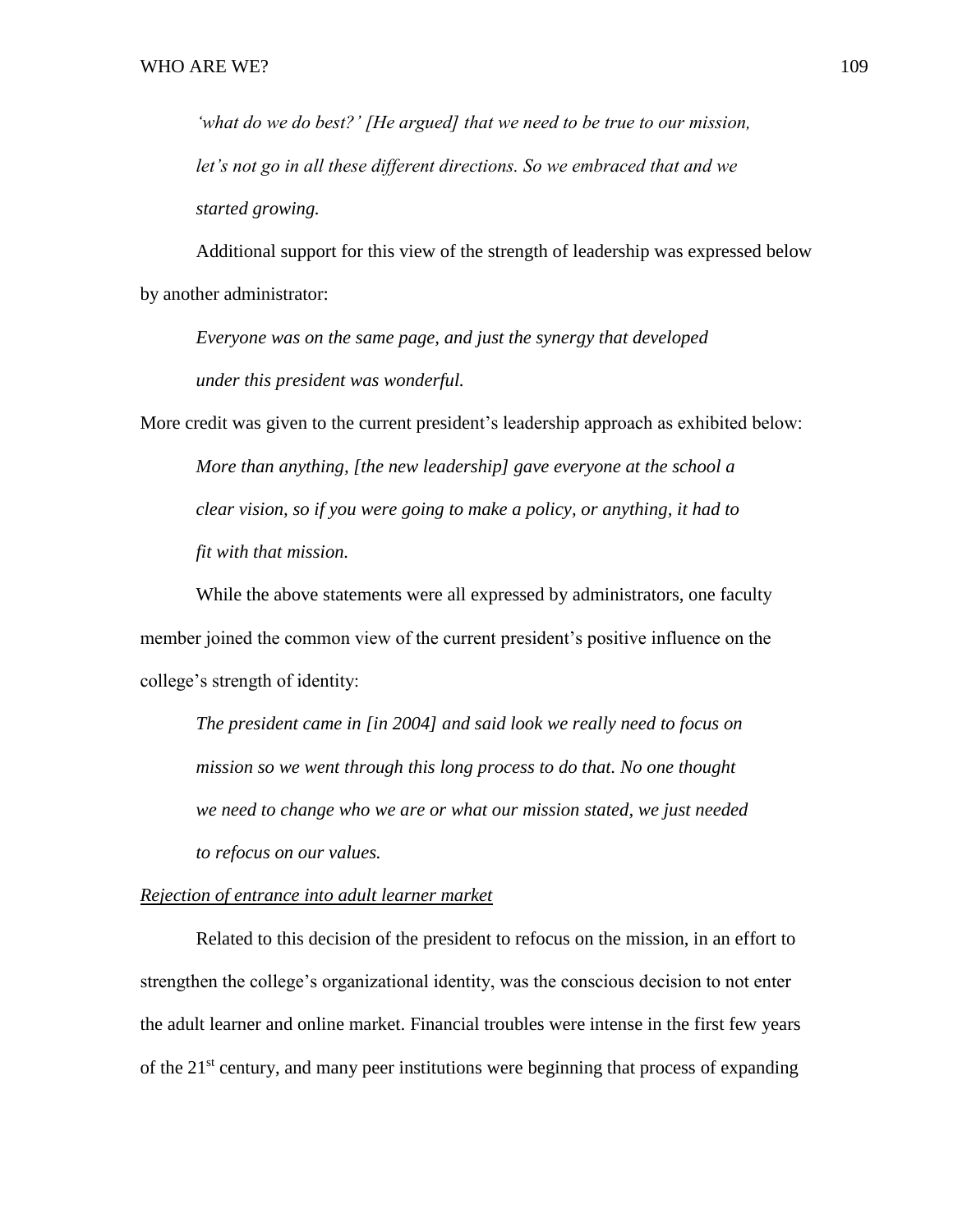#### WHO ARE WE?  $110$

revenue by providing online curriculum. This institution, however, decided to refocus on the mission and identity of a residential, liberal arts, faith-based private college. Insight into why they rejected an entrance into the profitable adult learner market was provided by faculty and administrators alike, but the perspective for each was slightly different. One administrator spoke to the history of the college's decision making on the issue:

*In the early 2000s we talked extensively about moving into the adult degree completion market, including online programming, but we ultimately decided that it was not consistent with our mission. While we recognized that money was very attractive. It was just inconsistent with our mission.*

The inconsistency with mission and identity that an entrance into the online market would create was reiterated by another administrator:

*The challenge for us [to do adult learner and online programs] is our residential component. How do we do that and stay true to our commitment of community?*

Again, the threat to the college's identity that the highly profitable adult learner market would create was an obstacle that the organization members were unwilling to address, as recalled by one participant:

*We believe in our [residential mission]. Once you start doing online programs it becomes difficult to justify that residential [piece]. You are not developing that community in the same way. I know that you are talking to tuition dependent schools, and that is a critical piece for us. We want to bring in as much tuition as possible, but we are not going to look*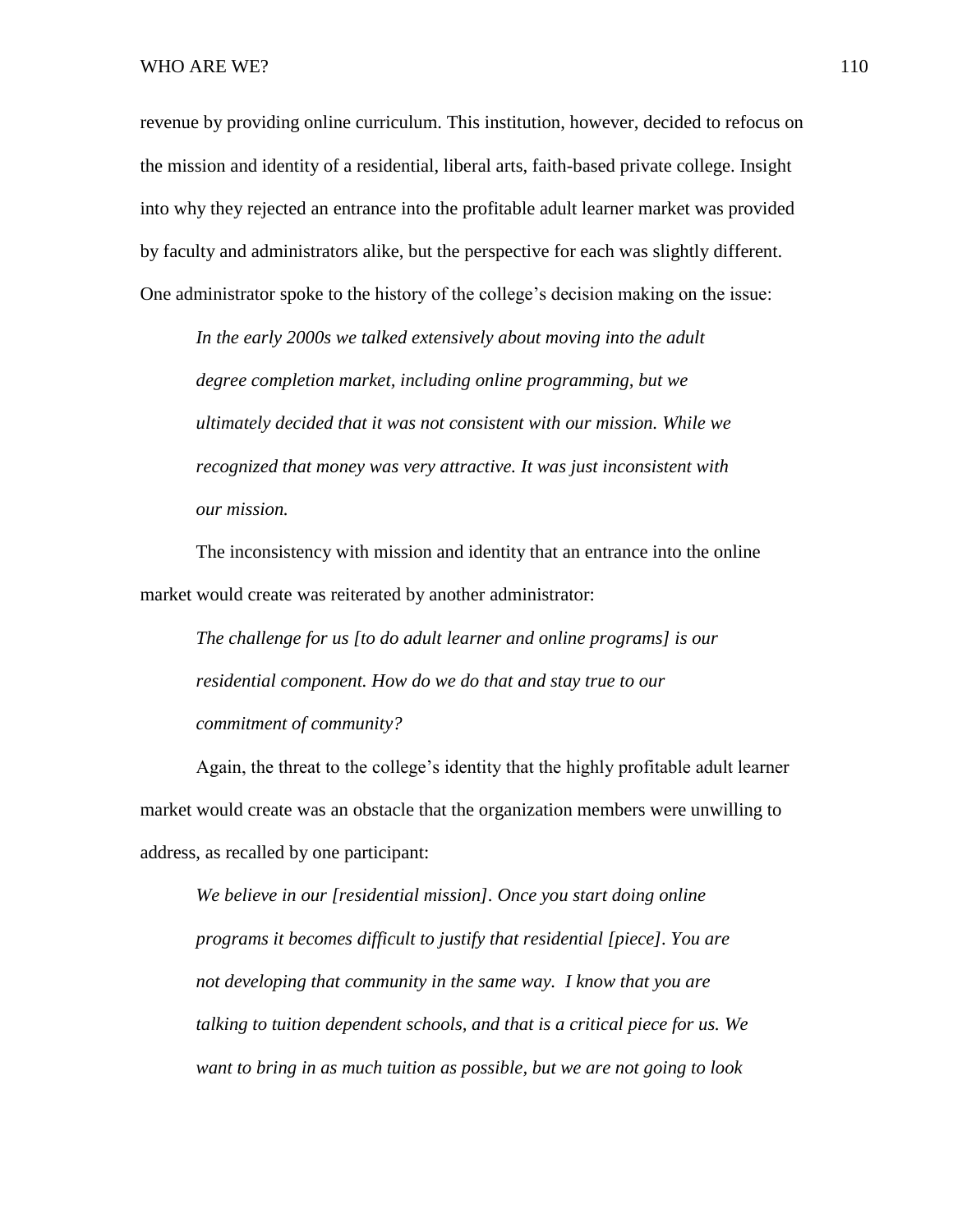*at some of those revenue sources that we just couldn't justify, if we are a residential campus then how do we justify that?*

The above comments were solely expressed by administrators, and focused on the threat that an entrance into the adult learner market would have to the college's identity. Faculty members, on the other hand, felt as though move into the adult learner and online market would be primarily a threat to the college's academic integrity, as expressed by the two separate comments by faculty members below:

*Honestly, based on my feelings about colleges which have extensive degree completion programs, I think it would have made us less academically attractive. Fewer higher achieving students. They were afraid of losing that [small, college identity], and to some extent we are one of those colleges that have a strong liberal arts component and a lot of the initiatives that were being done at that time were more vocational; nursing, engineering, that type of thing; and there*  was the thought that is not what we want to be. I think there was fear that *we would become something that we didn't want to become.* 

#### **Can we focus too much on our faith identity?**

The second additional finding that was unanticipated, but important nonetheless, was the notion that the college was too focused on its faith identity. While the administrators attributed the last fifteen years of straight enrollment growth to a strong faith identity, the faculty members viewed the issue slightly differently. They agreed that the reason the college had had recent success was because of the decision to invest in that identity of the community and faith, but they argued that this has possibly been at the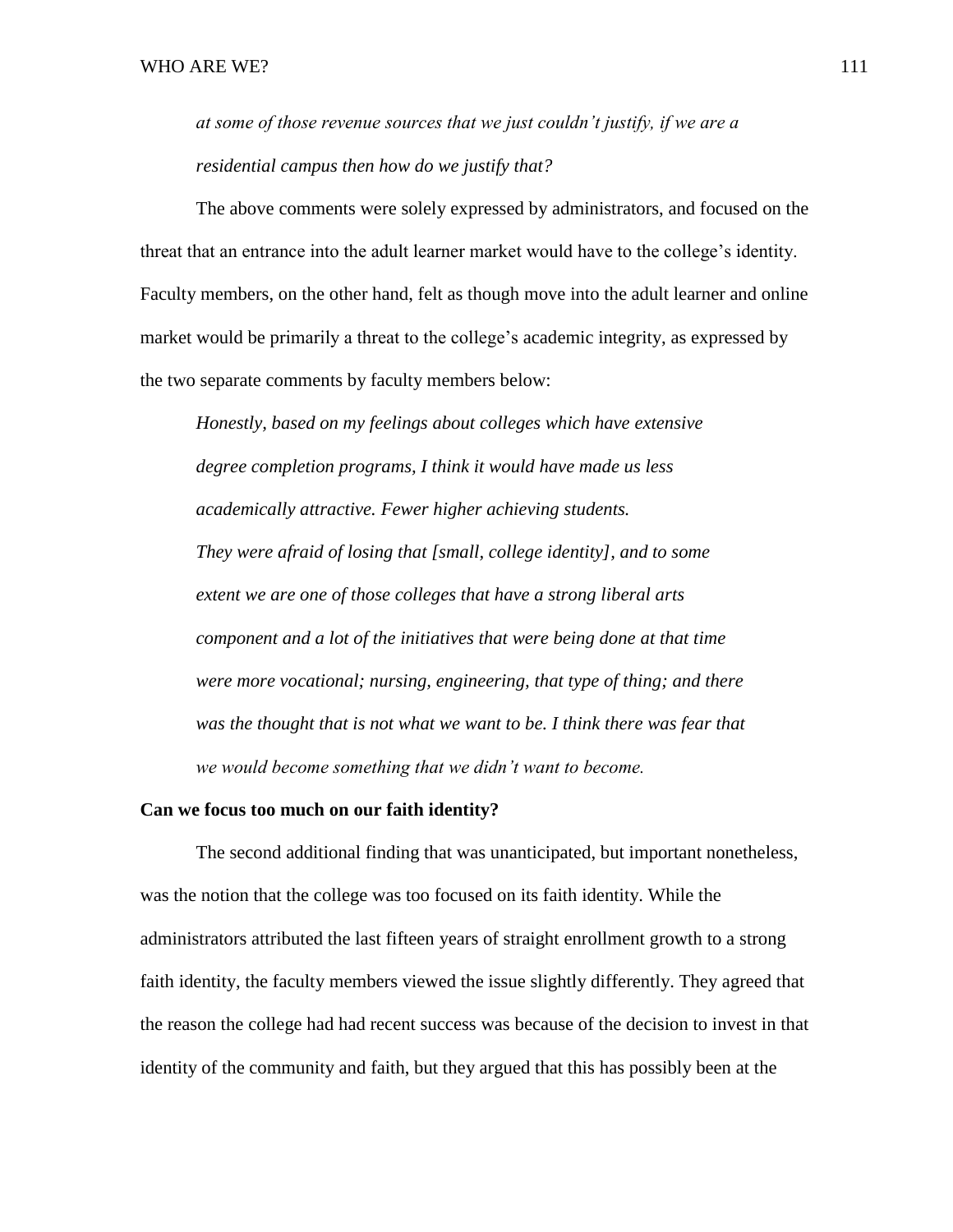expense of academics. All four faculty members I spoke with expressed this opinion. To begin, one faculty member expressed this view:

*The administration has decided to go for a certain niche, to go with the idea of building enrollment by maximizing that market [faith-based] niche. I think that is a little risky by being able to deliver that identity every day in the classroom.* 

Another faculty member expanded on this perspective that the college administration too focused on the faith identity:

*I think the [administration] has relied too much on faith. I admit, I am not big on the service and community stuff. I think faith is fine, I support the educational mission, but the church provides so many opportunities to fulfill a life of faith, why would you pay four years of private tuition to get that when you can have it for free through the church?*

Or as one member succinctly stated:

*The teaching has taken a back seat to the [faith-based] identity.*

Another participant argued that the strong faith identity was used as focus to obtain financial security through increased enrollment,

*The College was successful at coming through a tough period where a lot of private schools [in the area] failed and went under. I think it is a little like someone that lived through the depression, we will never be hungry again. They had a single minded focus of building enrollment. That is why we have all these buildings, all these dormitories, but is it all about that?*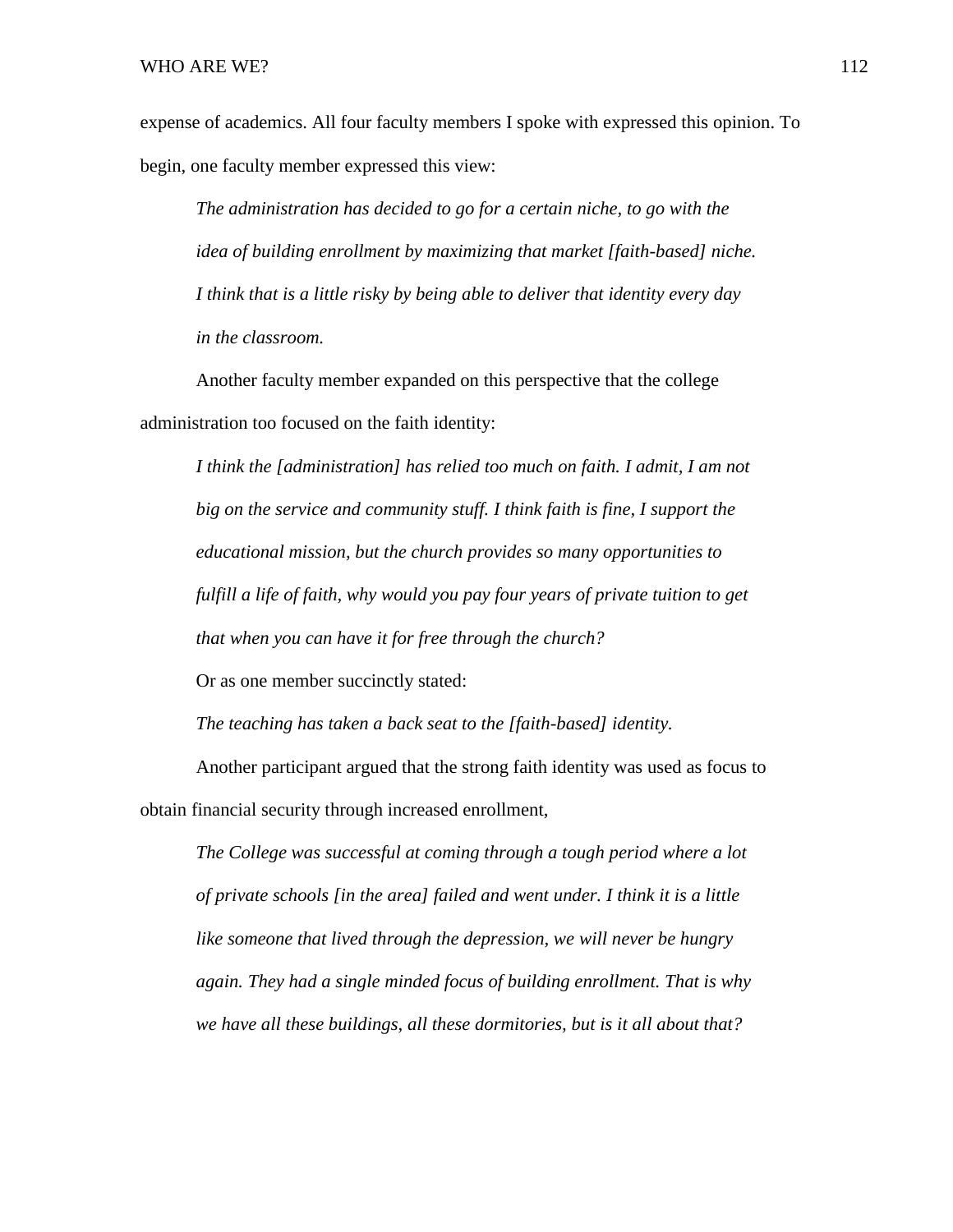When the faculty member above was asked what 'it was all about' so to speak, the academic quality of the admitted student was addressed:

*I think it is better if we have [fewer] students. Not have remedial programs, let those students go to community college and then come here. Why do you want to buy a sick goldfish? Especially, why do you want to buy a sick gold fish if you have no plan for getting that goldfish well again?*

Despite this expressed frustration, these same faculty overall felt pleased with the focus on the scholarship piece of the College's mission. First, one faculty member expressed this view below:

*Yes, [I agree with the sentiment of the plan] because it is focusing on academics overall. I think it is a wonderful strategy by our administration to get our [standards] up and we need to improve our academic reputation.*

Another member expressed a feeling that academics should be the priority over community:

*I think to get undergraduates so caught up in the community based events just sets them up for mediocrity, so, I think we are now trying to get better students that are focused on academics.* 

Finally, another faculty member observed an improvement in the academic quality in students and attributed that to the college's new strategic focus on scholarship

*I know the administration, the marketing, admissions, whoever does that kind of thing, is working hard to get better quality students in. We are*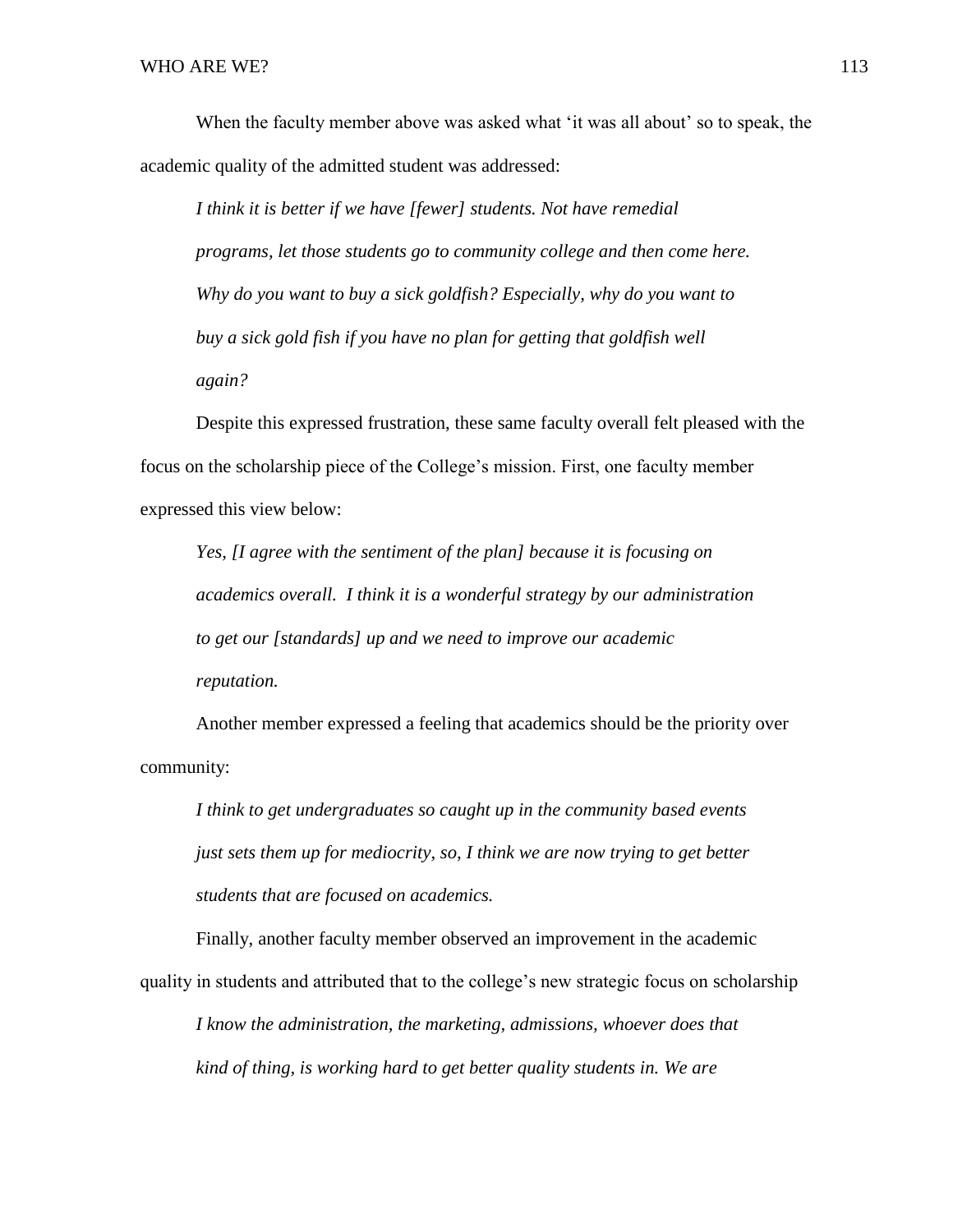*getting better students that are willing to work and we can see that in the classroom.* 

## **Conclusion**

This study found that the identity, as defined by the organization members, was clear and consistent across the institution. It also found that while there were no struggles or conflict during the strategic planning process with regard to identity, it did inform the plan. Specifically, the members acknowledged that the community and faith aspect of the institution's identity was strong, but the scholarship piece had not yet become an institutionalized aspect of the organizational identity and this would be the focus on strategy moving forward. This case study also found that there was no resolution of identity during the strategic planning process because there was no struggle or crisis to resolve. Finally, two additional findings were present at this case institution. First, was an understanding of why the identity had become such a strength of the college, even when financial instability was a concern. This was attributed to presidential vision coupled with an unwillingness to enter an adult learner market for fear of a threat to organizational identity and institutional mission drift. The second additional finding, was that there were concerns that the institution had become too faith based, too concerned with this niche as an effort to increase enrollment, all at the expense of academic quality.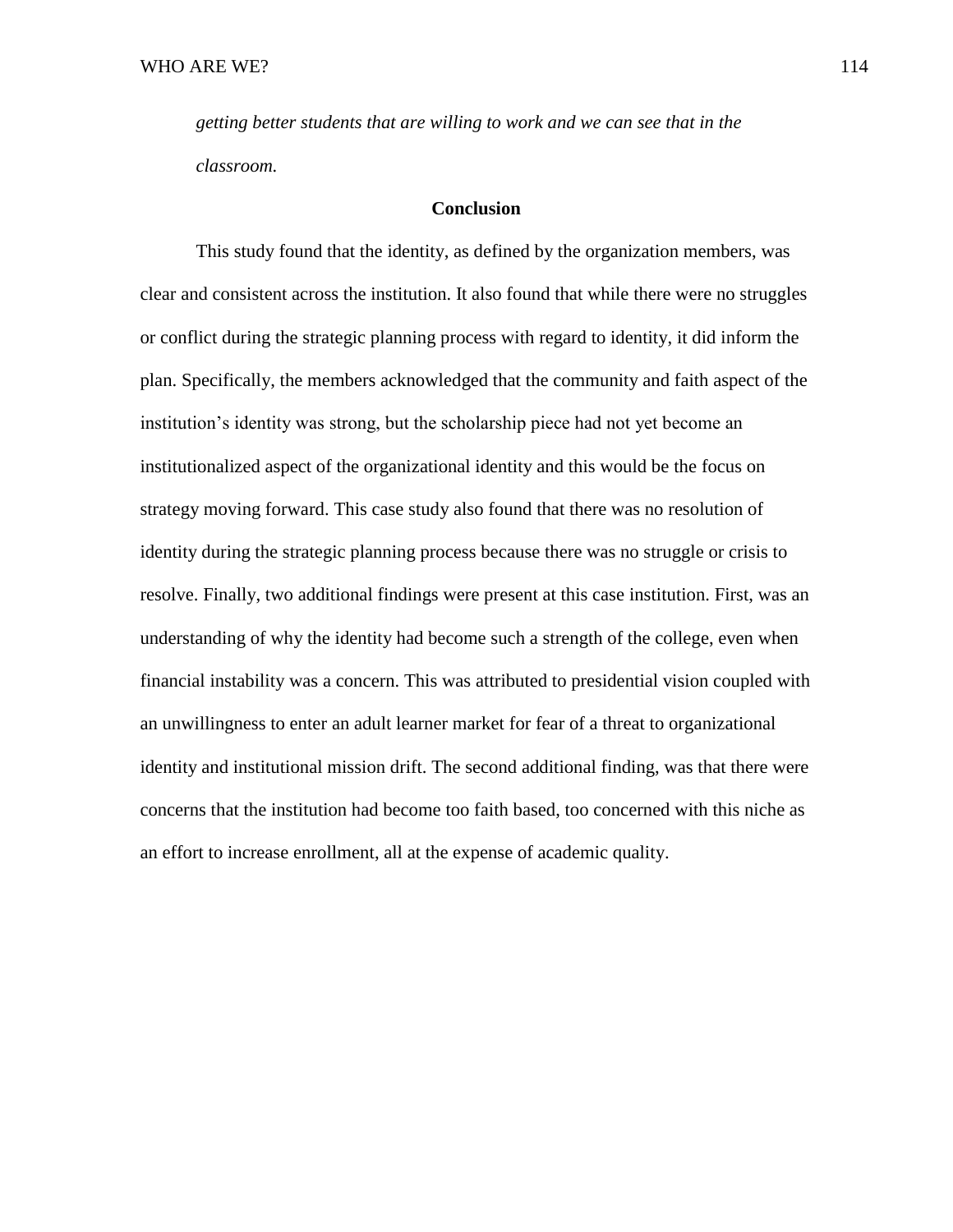#### **Chapter Seven**

#### **Cross-Case Results and Analysis**

In this chapter I will present cross-case results and analysis that emerged from all three case study sites. These three cross-case results were reflective of the source of the identity issues, the nature of the identity issues, and the remedy to the identity issues.

## **Cross-Case Results and Analysis**

There were three cross-case findings that emerged as the source, nature, and remedy for organizational identity issues at the case institutions. The source of identity struggles was defined by a difference in perspective between faculty and administrators, specifically whether or not the organization is a business and should operate as a business. This conflicting perspective was found to be the basis for any identity issues present at the case institutions. Who we are, what do we value, and who do we serve were questions that were answered quite differently among these two groups of individuals and shed light on the state of organizational identity at each institution. The second cross-case finding, tension between faculty and administrators, serves as the nature of the identity struggles at the institutions. This tension took different forms at each institution, but emerged as a finding theme at each case. The third and final cross-case finding, the influence of leadership, has been identified as the remedy to issues of identity at the case institutions. These findings are presented in the Table 8:1 below.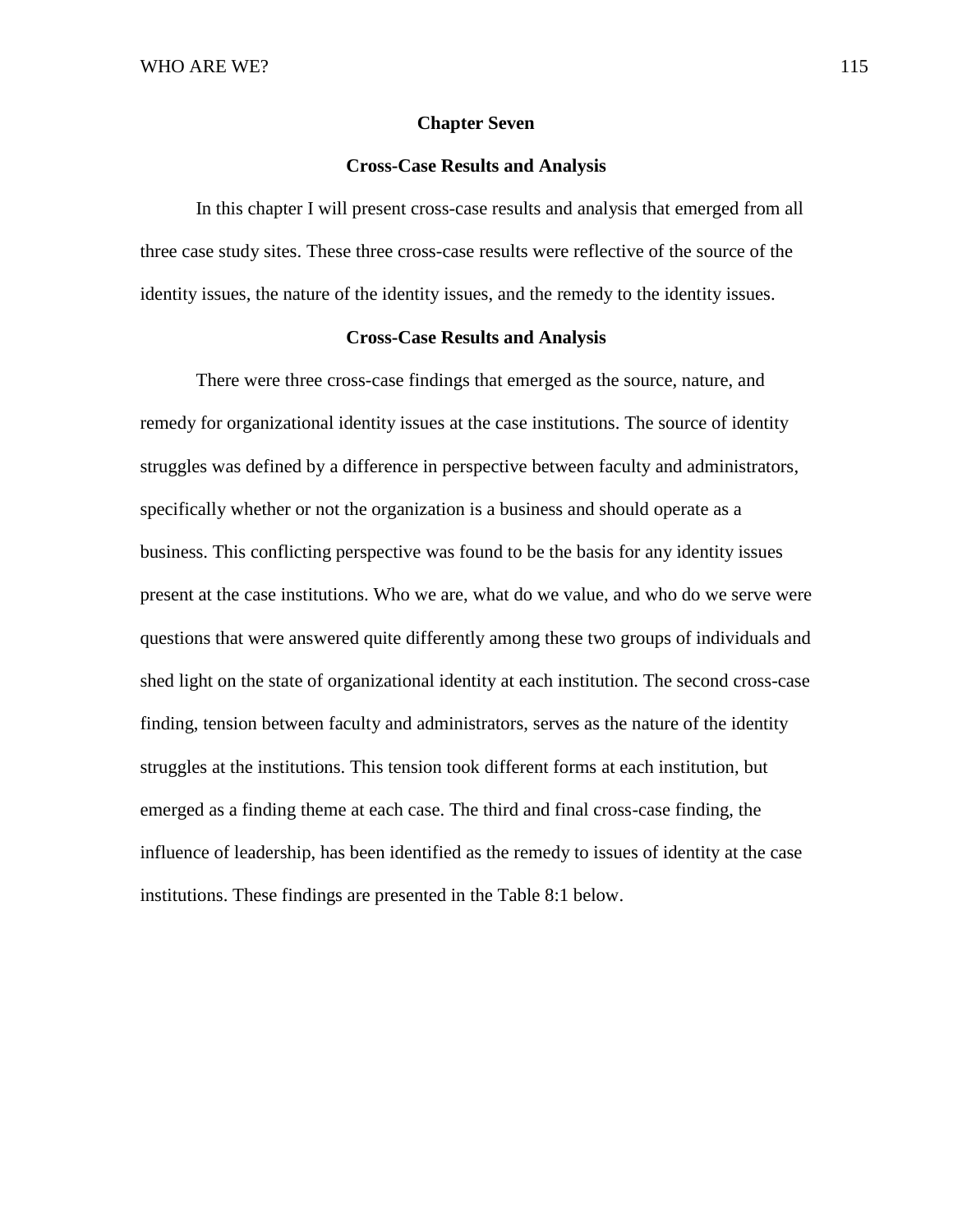|                              | <b>Institution A</b>   | <b>Institution B</b>     | <b>Institution C</b> |
|------------------------------|------------------------|--------------------------|----------------------|
|                              |                        |                          |                      |
| <b>Academic integrity vs</b> | 'We are a business'    | 'We are a business       | No identity issues.  |
| business strategy            | versus 'we are not a   | versus we are not a      | Source not present.  |
| (Source)                     | business' perspectives | business' perspectives   |                      |
|                              | serve as source of     | serve as source of       |                      |
|                              | identity issues.       | identity issues.         |                      |
| <b>Faculty/Administrator</b> | Presented as shared    | (1) Faculty viewed as an | Presented as         |
| <b>Tension (Nature)</b>      | governance issue.      | obstacle to success of   | shared governance    |
|                              |                        | the 'business'.          | issue.               |
|                              |                        | (2) Symbiotic, yet       |                      |
|                              |                        | contentious relationship |                      |
|                              |                        | between faculty and      |                      |
|                              |                        | adult learner programs.  |                      |
| <b>Leadership (Remedy)</b>   | Negative impact on     | Positive impact on       | Positive impact on   |
|                              | identity. Viewed as    | identity. Viewed as      | identity. Viewed     |
|                              | obstacle rather than   | remedy to identity       | as reason for lack   |
|                              | remedy to identity     | struggles.               | of identity          |
|                              | struggles.             |                          | struggles.           |

# **Organizational identity: cross case results**

# **Academic legitimacy and institutional survival for the tuition driven institution**

This first cross-case finding serves as the source of identity issues and most closely reflects the theoretical assumptions of this study. Institutional theory, serving as the framework for this study, states that highly institutionalized organizations, like colleges and universities, will exhibit behaviors and make decisions that mirror those of more highly regarded peer institutions (Meyer & Rowan, 1997; Rowan, 2006). In an ultimate goal of survival, the institution will work to maintain legitimacy through traditionally accepted and comparable practices as other organizations that it aspires to resemble (Powell, 1991). Conversely, these three institutions exist within a competitive market, and have exhibited behaviors that more closely mirror those of a business. The central assumption of strategic management is that organizations must focus on what makes them uniquely different from their competition, not the same (Barney, 1991;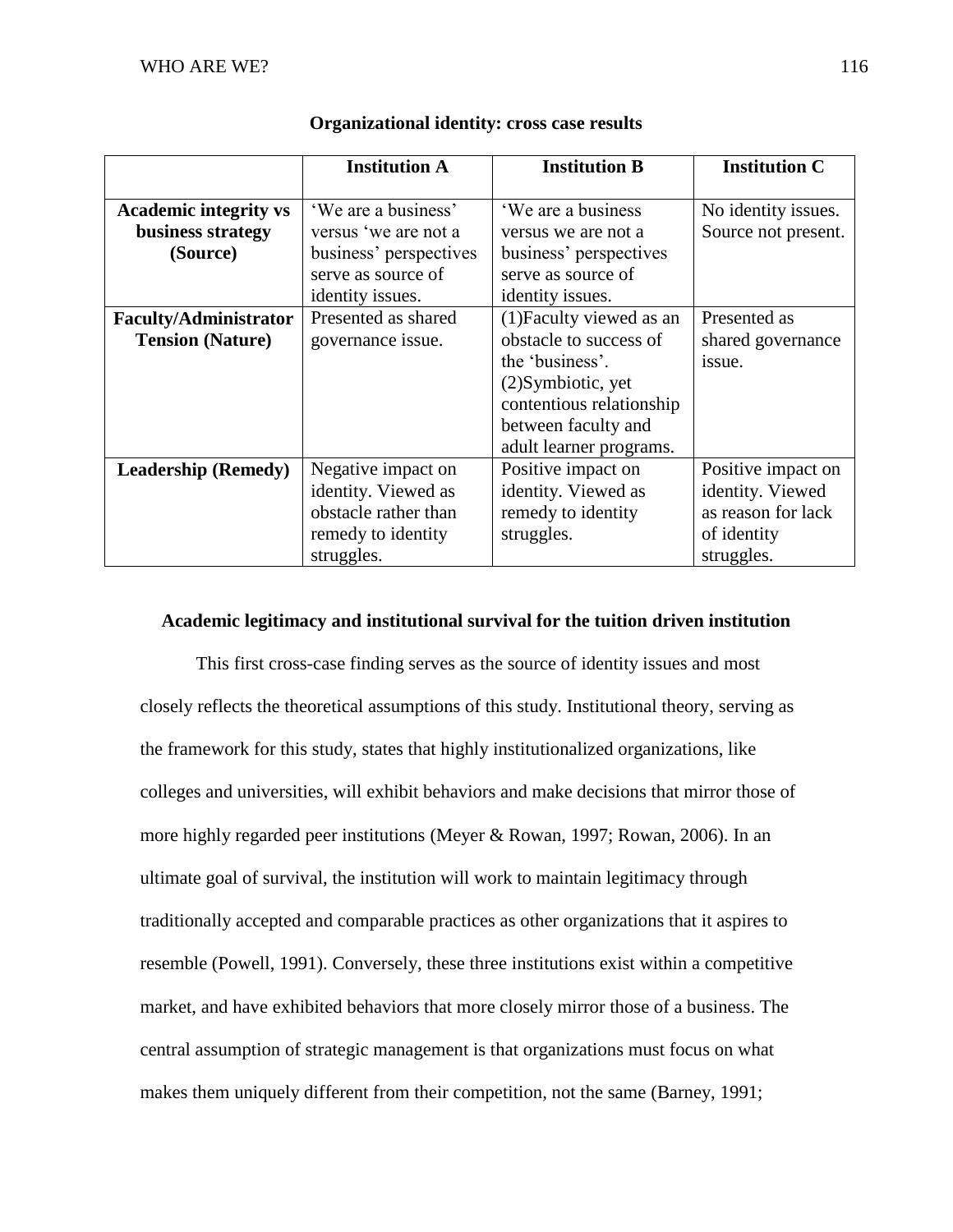Kennie, 2002; Porter, 1985). The theoretical forces of institutional theory are arguably in conflict with the foundational argument of strategic management and thus provide an environment open for organizational identity struggles (Childers, 2012).

This cross-case finding details the source of this conflict in perspective, specifically one of emphasis on academic legitimacy in relation to the need for strategic management of external threats in an effort to survive. This conflict was divided between faculty and administrators perspectives and emerged as the source of issues of organizational identity across all cases.

### *Faculty perspective-we are not a business*

To begin, the faculty at Institution A and B were concerned with the 'businesslike' behavior of the university, and for Institution A the concern centered specifically in the context of the strategic plan, as detailed by one faculty member here:

*There were concerns with some of the terms [in the strategic plan] used because they were inappropriate for higher education. The vocabulary was such as 'customers' and while they may have made sense on an administration level, it did not sit well with faculty who have a different focus with students.* 

Another faculty member at Institution A reiterated this concern that the strategic plan too closely resembled a message of a business, rather than a reputable institution of higher education:

*Our financial position technology, branding, customer service [was the focus of the strategic plan]. It didn't mention learning or faculty at all. It looks like a business plan.*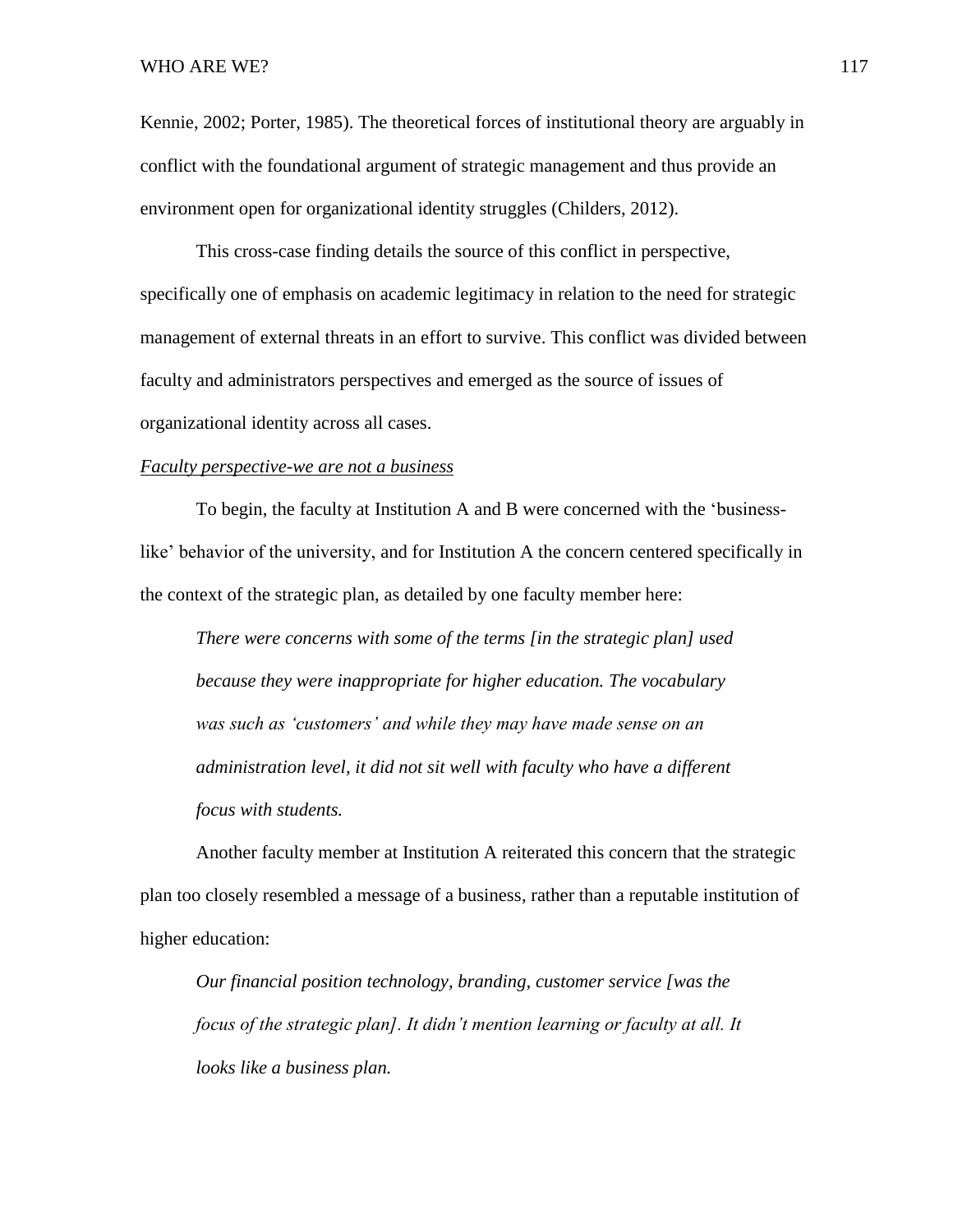Although the strategic planning process did not provide a context for uncovering issues of identity for Institution B, the source of identity issues was also the difference of perspective between faculty and administrators. One faculty member expressed frustration with the focus on the business of the institution, at the expense of academics:

*We are told that we have this big dependence on sources of income that is nowhere close to our daily lives as faculty members here, so we are told where we are all day is not actually important.*

This concern over presenting the organization as a something that more resembled a business, rather than an organization with academic integrity, was apparent in the messaging of the institutions as well. Here a faculty member from Institution A explains:

*Words matter in academics, so we spent a lot of time talking about what words meant. We had an earlier word, "entrepreneurial", in previous documents, and we pushed back from that because that sort of puts us in with the for-profits, making money, and we wanted to make sure we separated ourselves form that identity, and there was some angst over that.*

The faculty exhibited disgust with administrative actions that conflicted with their view of the organization's identity as a small, academically rigorous, liberal arts institution. Here a tenured faculty member at Institution B explains this perspective:

*They want to be able to offer things like certificates, things to help working adults get ahead in their jobs, and for us [full time faculty] that is too vocational. That is not something we will ever allow to happen. That*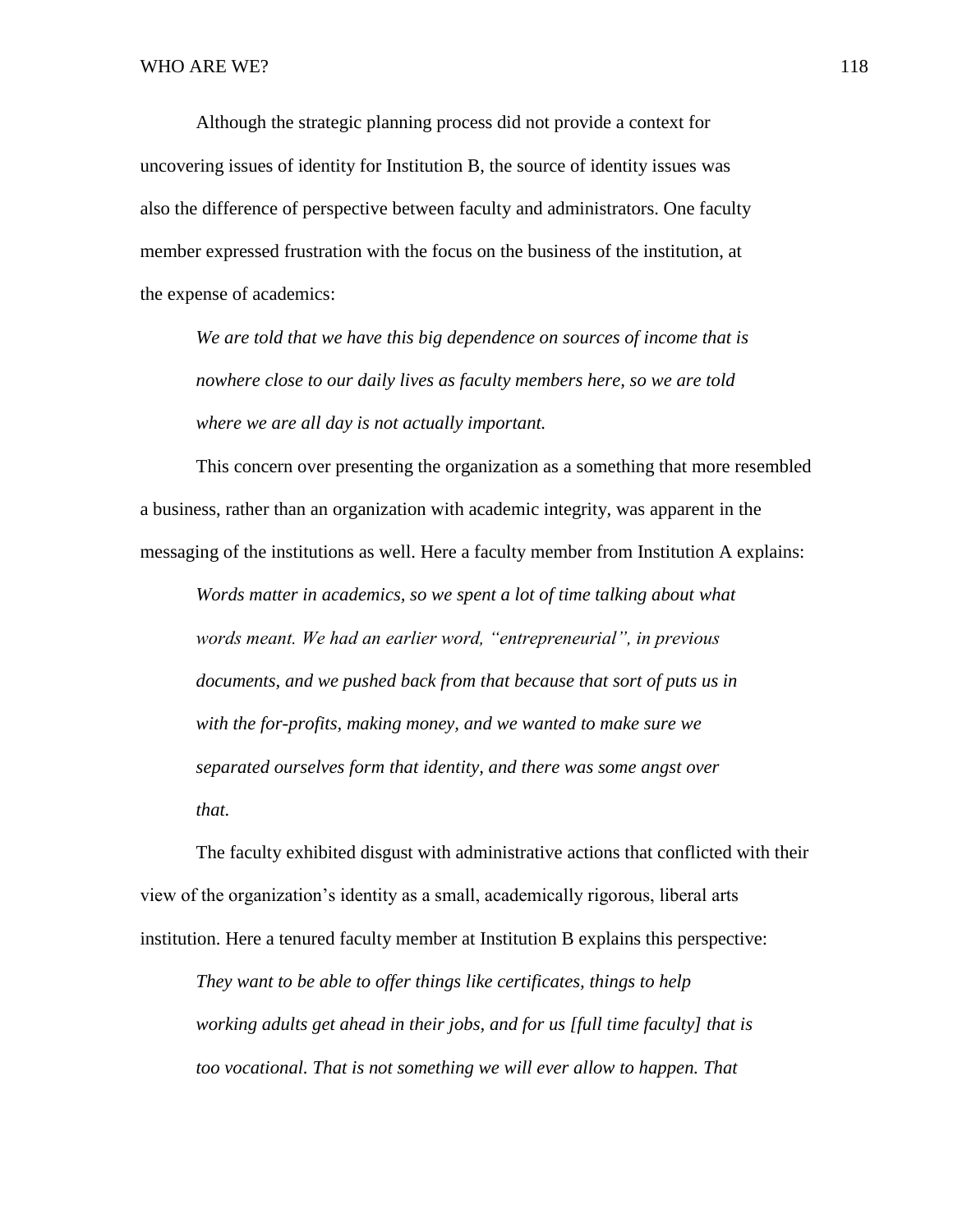*hurts the adult side of the operation because that keeps them from offering something that their students want.*

An unwillingness to acknowledge the adult learner side of the organization, one that is viewed as a drain on time, and less favorable to the full time traditional faculty was also expressed:

*I think the full time faculty would love to be our own entity and frankly a lot of them would like to split and never have to deal, never the twain shall meet.*

A disdain for the perceived negative reputation that the adult leaner and online operations causes for the college was also provided by one faculty member:

*I guess it is an identity thing. Most of our time and contact is with the traditional students. We are very traditional faculty from very traditional fields that want to be involved in traditional higher education.* 

## *Administrative perspective-we are a business*

While the faculty expressed concern for the business-like actions and strategies of the institutions, conversely, the administration continued to maintain the perspective that the organizations were businesses and must operate strategically in order to survive as a college or university:

*When you are a faculty member, your perspective is one of a teacher, as a developer of curriculum and learning. When you are an administrator you really look at it as a business operation.*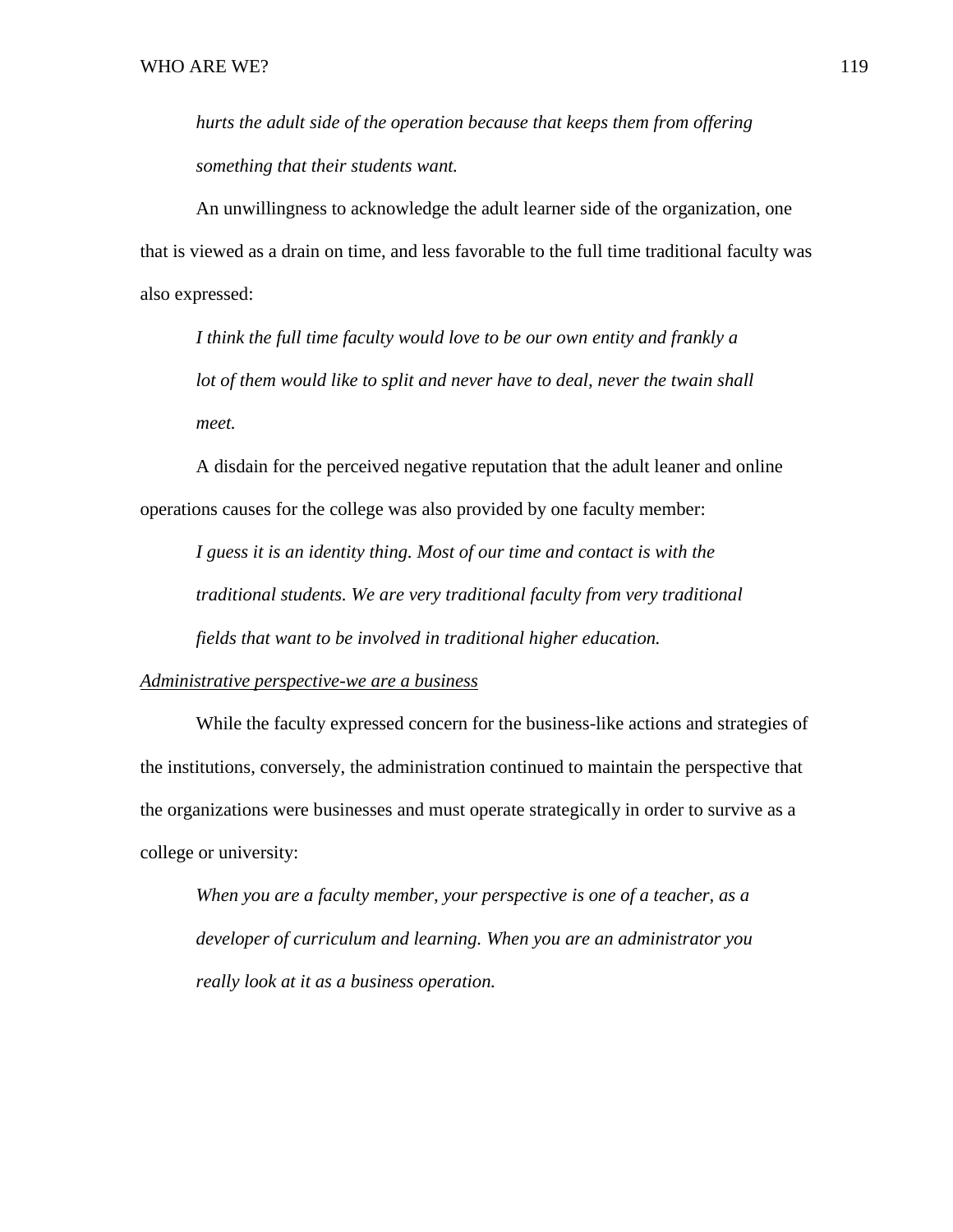To further support this finding, an administrator at Institution B illustrates the difference in perspectives of the institution's identity between faculty and administrators:

*We are a school primarily of non-traditional learners, but from an appearance standpoint here [at the main campus] we look like a traditional liberal arts school with a residential campus and that is the mentality of our faculty, which is not the viewpoint of our administration.*

Another administrator at Institution A, who works closely with the adult student population, reiterated this perspective:

*If we want to continue to be in this market, we need to work quicker, we need to be more adaptable, some of our products need to look better. But if you are sitting here in the full time market, you don't see that.* 

Again, the administrators at Institution B, expressed the perspective that the faculty's traditional views were not rooted in the reality of the organization's purpose and operations:

*That is the elephant in the room, they think the world revolves around traditional academia, but in reality that is not the reality of running our business.* 

An administrator at Institution B provides further evidence of this conflict in perspective and the opinion that faculty provide an obstacle to success as a business organization:

*The faculty that are full time on the main campus determine the programs that we can offer online, which is good because that tells you have full*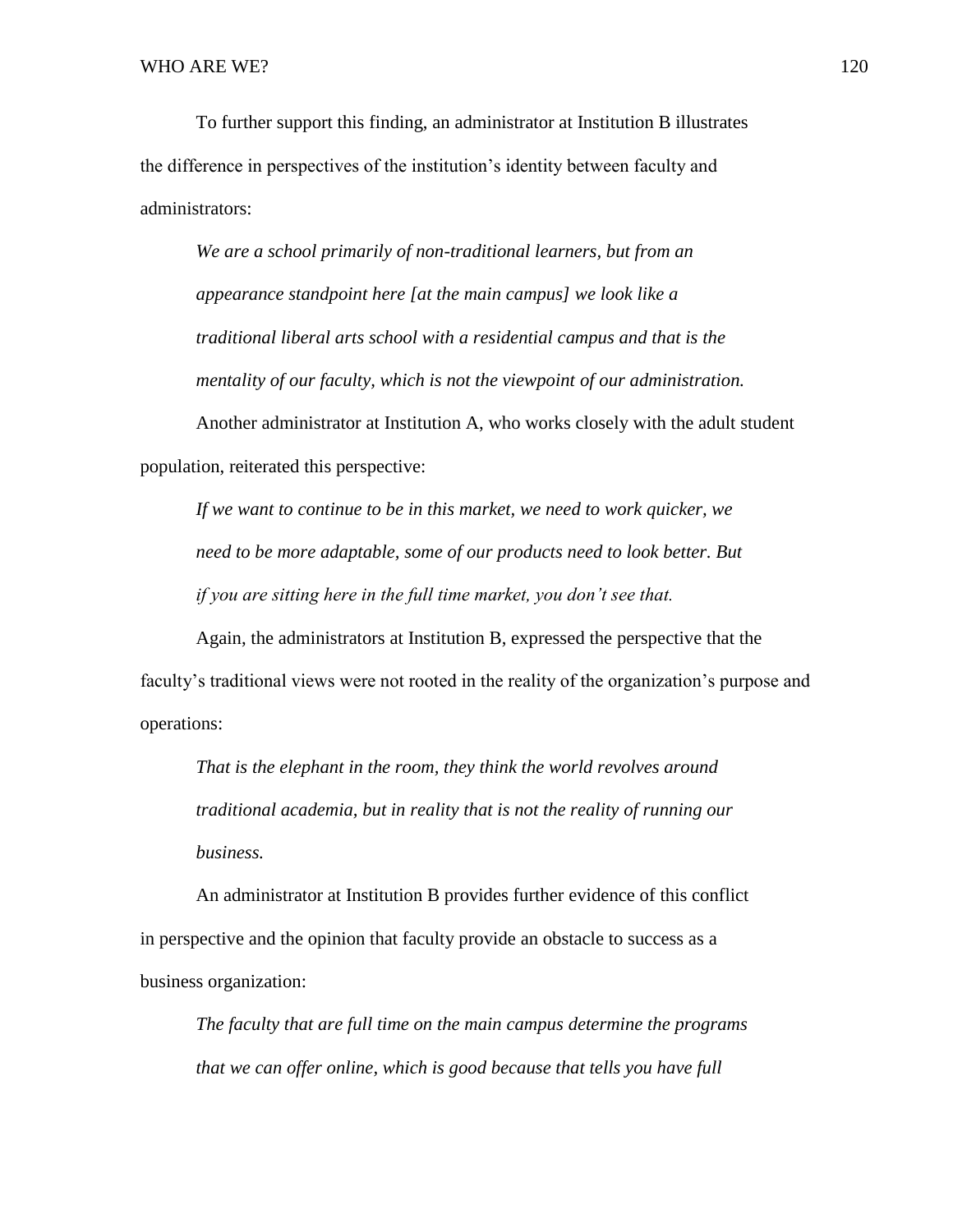*time faculty that are reviewing the programs, but hard too because you have faculty that are maybe stuck in the traditional mindset and to be competitive we need to be thinking more outside the box.*

An administrator at Institution A exhibited a similar frustration with the university's past behavior, behavior driven by the traditionally trained full time faculty, that was perceived to not be rooted in the reality of the 'business' that the institution is in. This comment speaks directly to the conflict that exists due to the competing forces of institutionalism and strategic management:

*The problem is the university remains focused on their traditional, liberal arts students. What has happened over the last decade, is that higher education has become, a business. An in your face business and people, in particular people in the adult learner market, have moved in with the goal of making money. These institutions have a clear focus of who their customer is and what they have to do to tailor their product for their customer to complete a degree quickly, at a relatively good price, and without hassle. We have not been able to do that. We have just been wedded to our traditions and have ignored the marketplace.* 

It was found that the source of identity issues at Institution A and B, academic legitimacy contrasted with business-like behavior that threatens those notions of legitimacy were not present at Institution C. They chose not to enter the adult learner and online market, for two main reasons. One, it would conflict with the residential, small, liberal arts identity of the institution and two, because those types of program deliveries were viewed as distasteful and as a threat to the academic integrity of the institution. It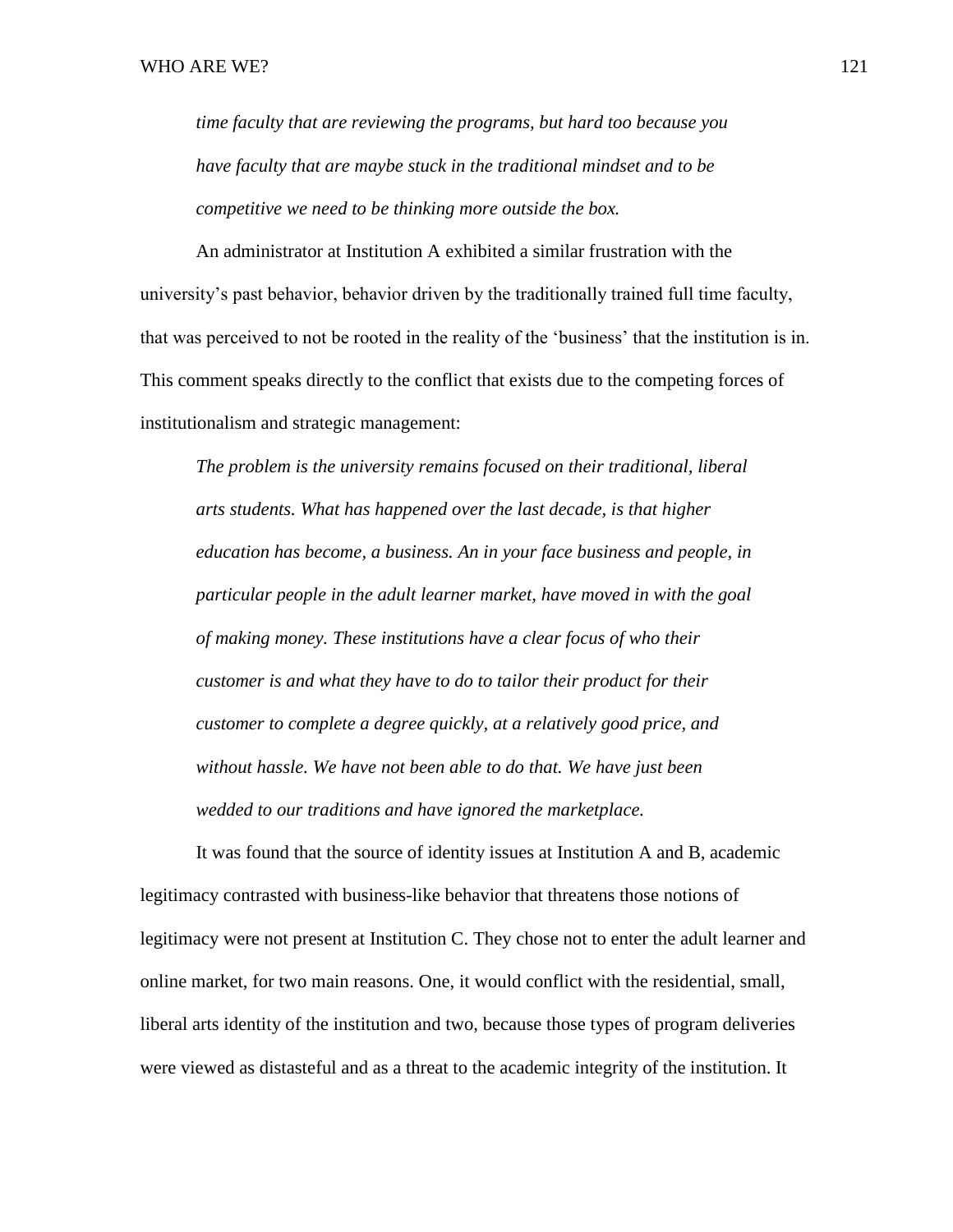appeared that the very reasons that Institution C rejected an entrance into the adult learner market was the same reasons there was an identity conflict at Institution A and B. While one of the findings for the case study of Institution C was the notion that the college had become too focused on its faith identity, specifically at the expense of academic quality, the existence of a source of identity struggles, defined as the conflict between the priorities of academic legitimacy versus a firm-like strategic management of the institution, was not present.

### **Faculty versus administrator tension**

The second cross-case result surfaced as the nature of identity issues at all three case institutions and was identified as the tension that existed between faculty and administrators. Evidence suggested that an 'us versus them' mentality was impacting the organization's ability to define a clear identity, or resolve issues of identity that were present. These tensions took different forms at each institution.

At Institution A, the tension that existed between faculty and staff centered mainly on the issue of shared governance. This is illustrated by one faculty member:

*This is an extraordinarily complex institution in terms of competing goals and interests. So, we are competing about who runs the institution. Is it finance, accounting, and other areas like that or is it academic affairs?*

There had been significant conflict under the previous president with regard to faculty's feelings of involvement in institutional decision making. This issue had since been corrected with a change in leadership, and concerted effort to empower the faculty:

*When I first came here [under previous presidency] I thought it was a very paternalistic organization. I thought the faculty were held at a distance,*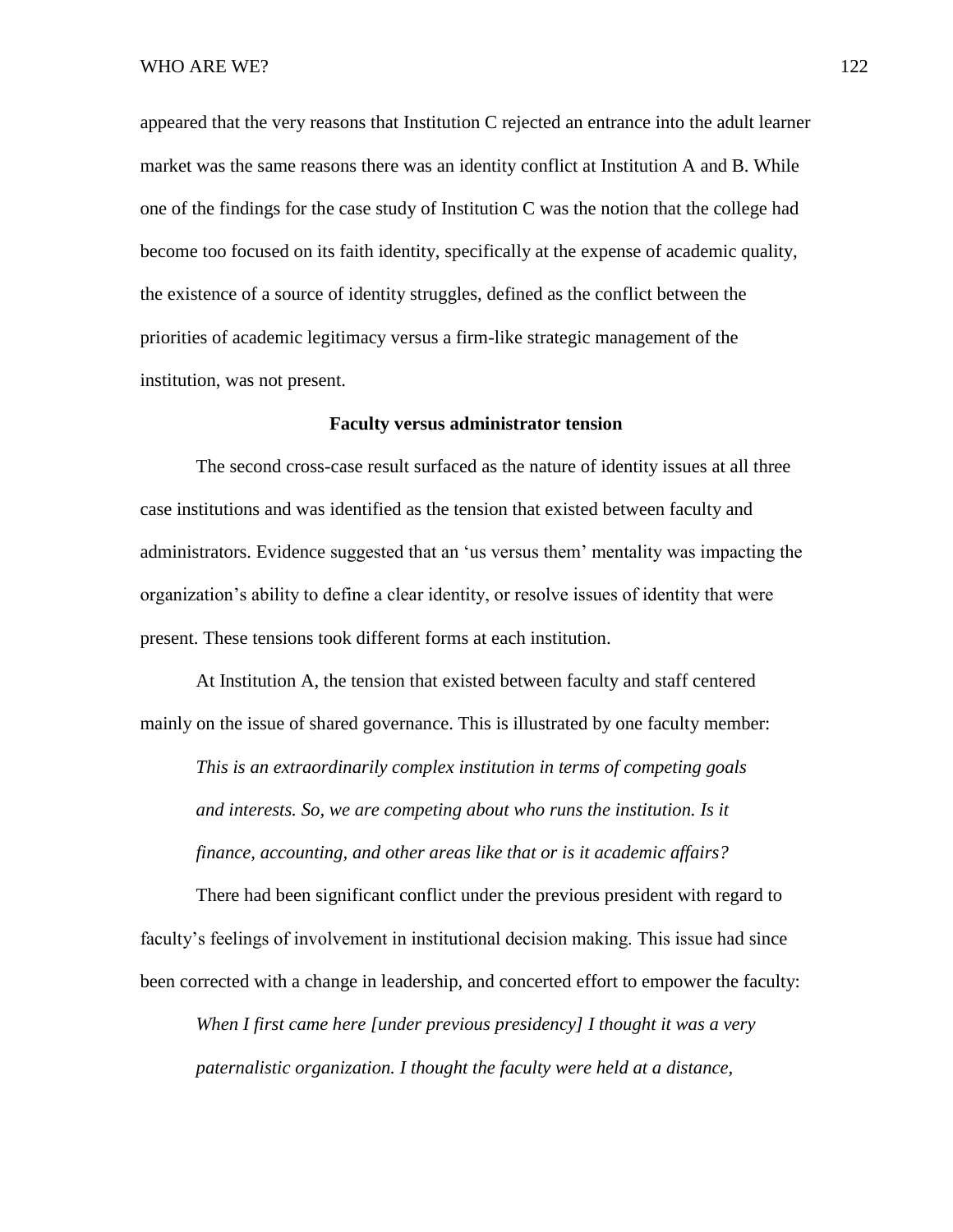*we will let you know what you need to know when you need to know it mentality. What has changed is that level of communication has shifted 180 degrees. There is more opportunity to engage faculty more collaboratively.* 

This change in direction with regard to shared governance was seen as an overcorrection, however, to some administrators at the institution:

*Everyone is happy we got past the shared governance issue but now at this point we won't make a decision without asking faculty senate first. I am in meetings and we are trying to make a decision and someone says, did we check with faculty? Here are five Deans in the room and the Provost and you say I need to personally get a yes from faculty? It was overcorrected.* 

While shared governance was the main source of tension between faculty and administrators at case Institution A, there were two main sources of tension at Institution B. The first, was the feeling by the administrators that the faculty's efforts, or at times lack of effort, were an impediment to the success of the institution. Evidence of this feeling was provided mainly by administrators in the adult learning division of the college, as made evident with this administrator's comment:

*Getting faculty to participate in anything innovative is not our strong suit.* This sentiment of frustration with faculty effort was reiterated here:

*They know their discipline, their subject matter, they may or may not be good teachers, but they have tenure and they waltz in three times a week for fifty minutes, do whatever it is they do and then march out.* The frustration by the administrators toward the faculty's willingness to innovate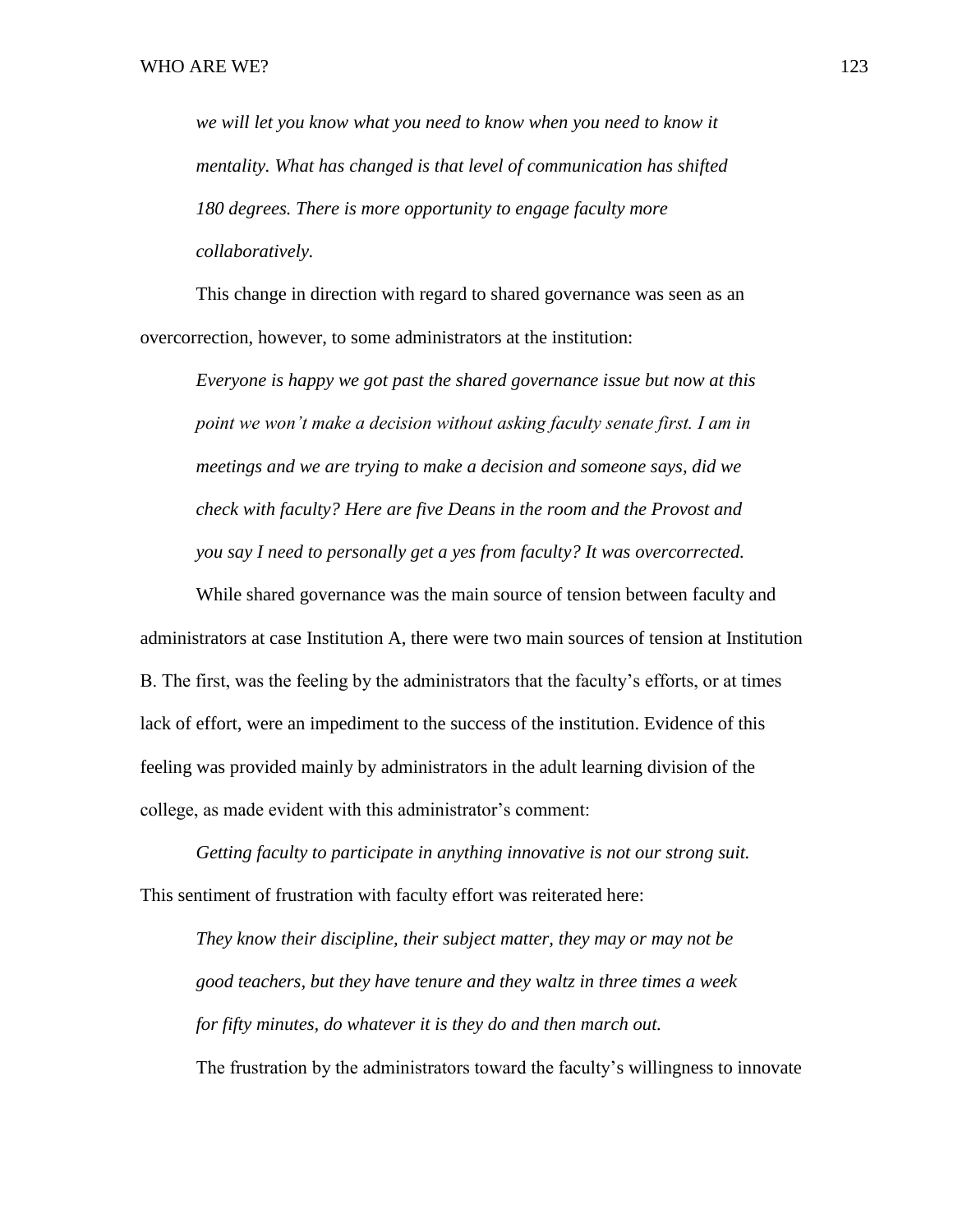curriculum was a continued source of tension at Institution B:

*We were in a position where we should have been able to [add a new degrees], but our full time faculty, that just looked like work to them, so they panned on that. So we did nothing.* 

The other source of strain between faculty and administrators at Institution B was the idea that the adult learner and online programs needed the faculty to legitimize their curriculum, while the faculty needed the adult learner and online programs to fund their employment. Neither side of the college was particularly fond of these notions, despite their reluctant acknowledgement of the truth that might reside in them. Beginning with one faculty member's views:

*A lot of time goes into doing things that we don't want to do, but have to, to support the adult programs for the most part we are ok with it because we understand that the reason that we are not dirt poor is because of them, or the biggest reason.*

The comment above touches on the resentment the faculty often exhibited with regard to the effort that had to be put forth to maintain the large, profitable, yet distasteful work of operating the adult learner programs. The faculty member below, also acknowledged this phenomenon and reiterated the tense relationship that it created between the faculty and administrators:

*It is kind of a tense relationship. The full time faculty hate to be told well you know you are really being funded by the adult programs and the adult programs get their back up if the full time faculty question what they are doing and if they are being run properly. So it is not a totally happy*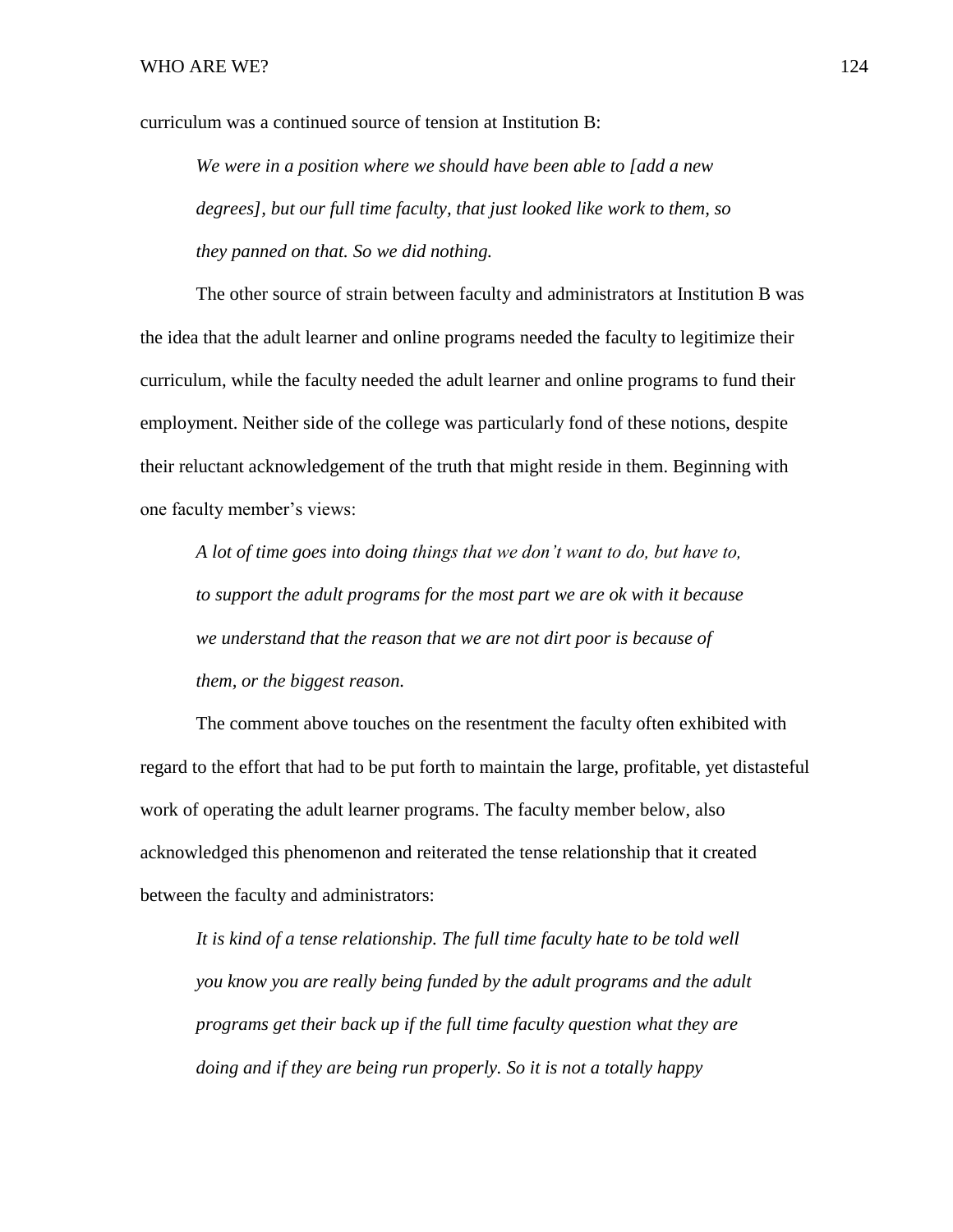## *relationship.*

One faculty member below touches not just on the tense relationship, but also the symbiotic nature of the two sides of the institution:

*To have accreditation you have to have faculty in charge of the curriculum. So at this point one could not do without the other.* 

The faculty view that the administrators of the adult leaner programs are reliant on the work of full time faculty to maintain legitimacy is also an important point made below:

*The entire curriculum is controlled by the [full time faculty], our courses are their [adult learner programs] courses, the master syllabi are the same, and all academic decisions are made by us, so it has a certain legitimacy that [they wouldn't have otherwise]. I think they are kind of afraid of that, and I think there has been some us versus them tension that has come about from that.*

Despite the acknowledgement of a symbiotic relationship, one administrator expressed the belief that the faculty have disdain for this fact:

*Some of them [full time faculty] have a sense that the adult learner programs subsidize what goes on in the traditional campus, but most of them try not to think about that. That is a fact. In rough terms, for every dollar that a full time student brings in, it cost us \$1.75. They are unbelievably subsidized, and that is fine, we need them, we need a traditional faculty and faculty governance to deliver the curriculum.* The tension between administrators and faculty at Institution C was expressed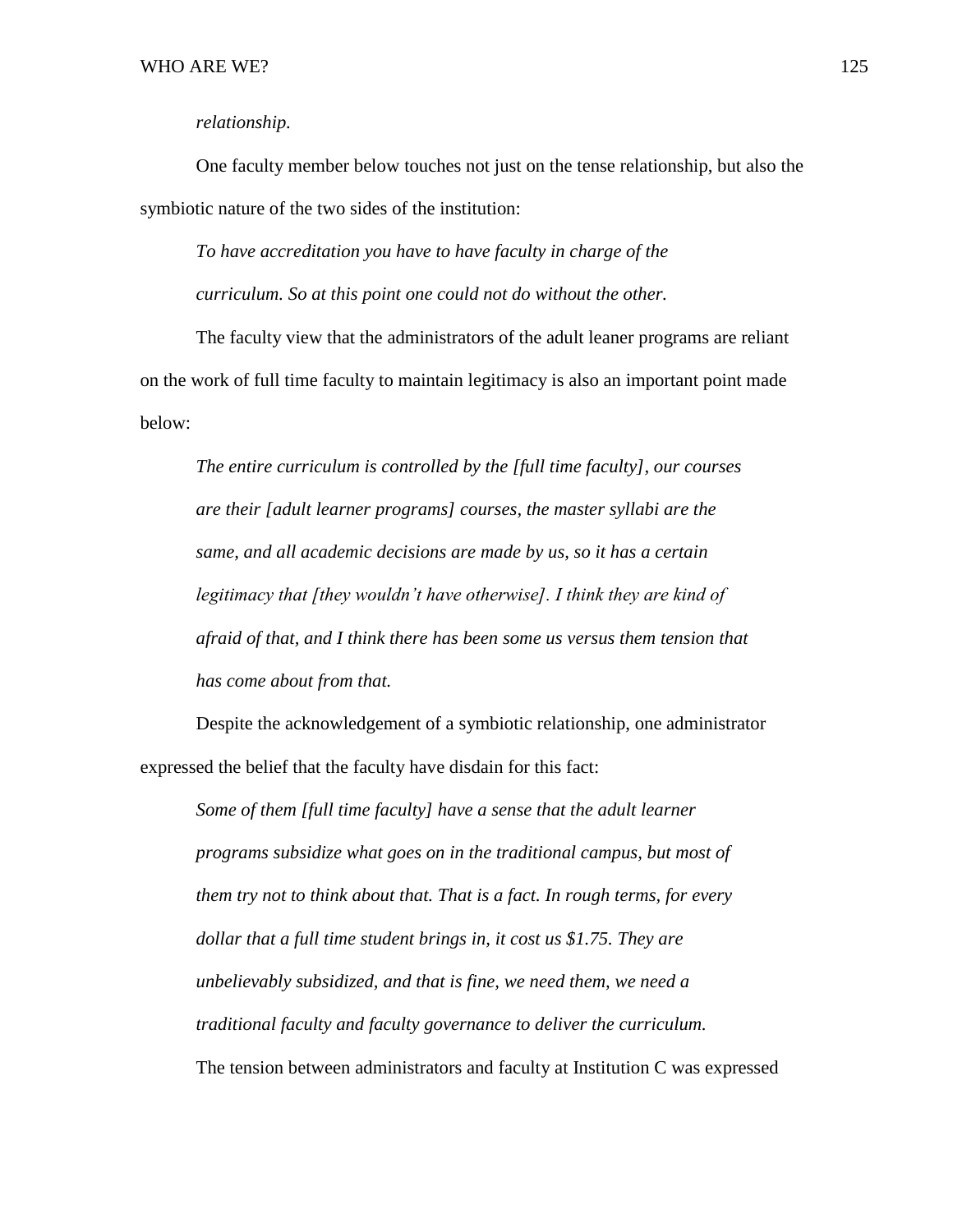somewhat differently than it was at the first two case schools. Here the tension seemed to be expressed from faculty only, with little to no reference to it by the administrative staff. The source of the tension resided in the perception that faculty did not have the power to inform strategic decision making, especially as it related to the impact of identity on academic quality, as they felt they should. Again, evidence of this view was expressed by faculty only, as exhibited here:

*That is one of the rules of bureaucracies or administrations. They give you input, but then they do what they want. They make you feel better.* 

Again, one faculty member speaks to the control of administration with regard to organizational decision making:

*The administration [is the most influential in strategic policy], I think that largely we [the faculty] meet to rubber stamp the objectives of the administration. Not that I disagree, but that is what administrations do, they give people the feeling that they have a say, but they don't really.* 

This sense, that the administration was in control of the decision making at Institution C, was coupled with a frustration with the perceived lack of understanding the administration had for the importance of faculty.

*Who is really going to make decisions? To whom does the college belong? I said two years ago, God forbid a tornado comes through this area and takes no lives but takes all the buildings, we will still be there, all the faculty, there under tents and we will still be teaching and learning. The essence of the College is not the gym, it is not the cafeteria, it is the faculty.*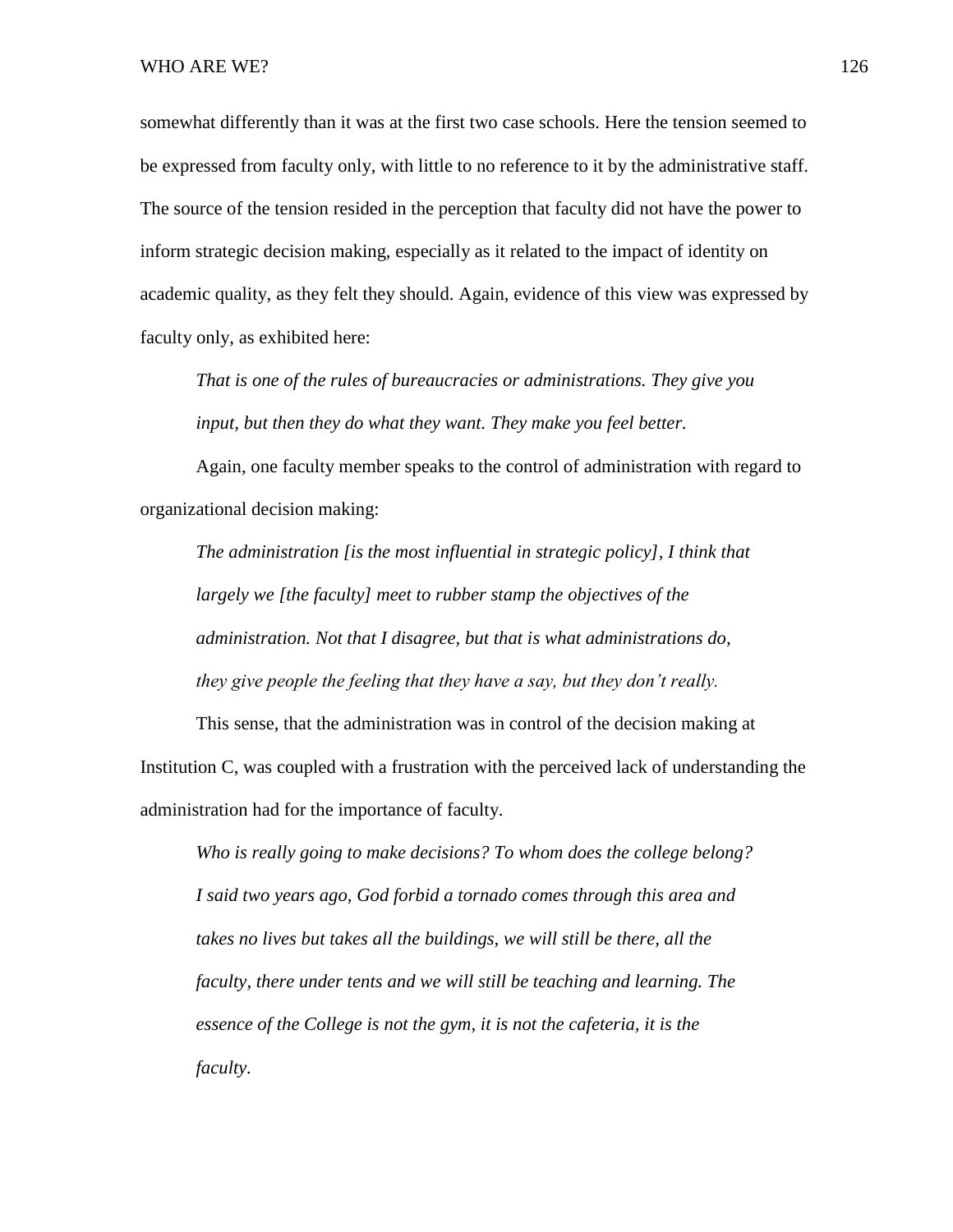While the presence of tension faculty and administration was acknowledged by faculty, there was also an argument that faculty were mostly to blame for this strain:

*There was a strong animosity, there still remains some, between [my department] and the administration. Not saying, both have some culpability, but from my observation it was the faculty that [caused it]. The administration did not deserve the reputation they were getting.* 

## **Influence of leadership on organizational identity**

The influence of leadership, particularly the leadership of the college or university president, was a cross-case finding that resonated in all three cases. The influence of leadership served as the remedy for issues of identity at the institutions. Leadership was seen as an influence in how the members defined the organization's identity, whether issues of identity were addressed, and also how they were resolved.

All three institutions spoke of past presidents, and how the decisions of those individuals influenced the state of the current institution's identity and perceived success, both positively and negatively. Below are statements regarding these influences at each institution:

## *Case Institution A*

*There was an attitude [during the strategic planning process] among the community that we weren't going in the right direction based upon the perception of what the previous president had done. Not coincidentally we had also started to overhaul the university's master plan as well, which and a large stamp on it from the previous president. It was very ambitious and focused on things that she held in high regard. The priorities had*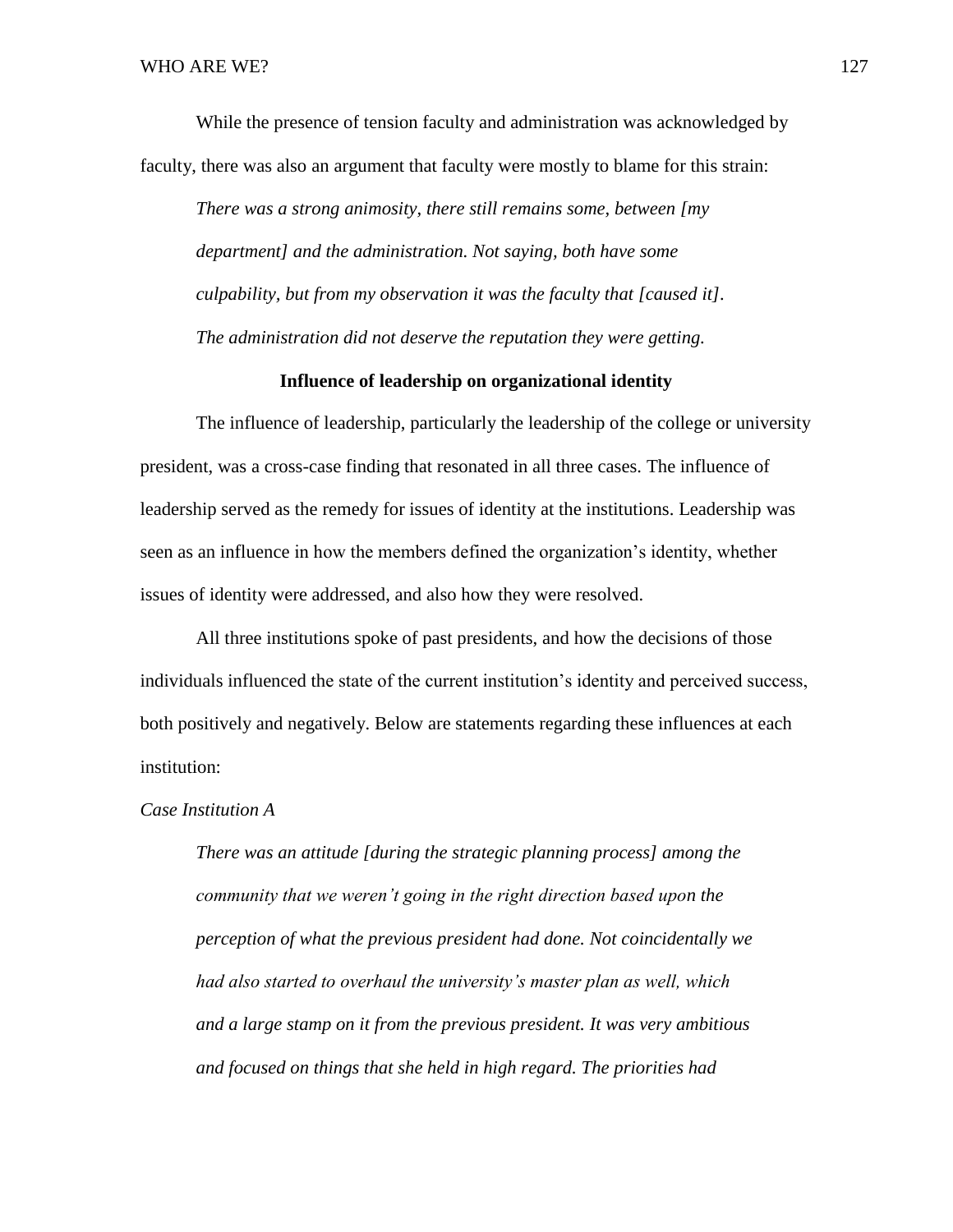*changed, there was concern about the ambitious spending that had been underway under the previous master plan.* 

### *Case Institution B*

*There was never an effort to bring the faculty on board and change the mentality that we are a non-traditional school. Now, I think that is a result of [the former President]. If you want to change something, it has to start at the top. If you want to change a brand or identity, you have to start and the top and the president say, 'ok this what we are going to do', and it never happened. It was left on its own. It is a silo that was left alone to get bigger.* 

*Case Institution C*

*In the late 80s and early 90s we almost closed our doors. The [former] president came in and said look we really need to focus on mission, so we went through a long process to do that. The current president was on the Board at that time when we went through that process and he believed in that work, so no mission has not been an issue [for some time].*

Here it is clear that the impact of previous president's actions, or inactions, are perceived to have a continued impact on the strength of the identity at each case institution.

The cross-case finding that leadership's influence on organizational identity resolution then extended to a reflection on the current presidency at each institution. Here, however, the impact seemed to be influencing case institution A and B differently than it had influenced C. For institution A, the president and Board of Trustees' decision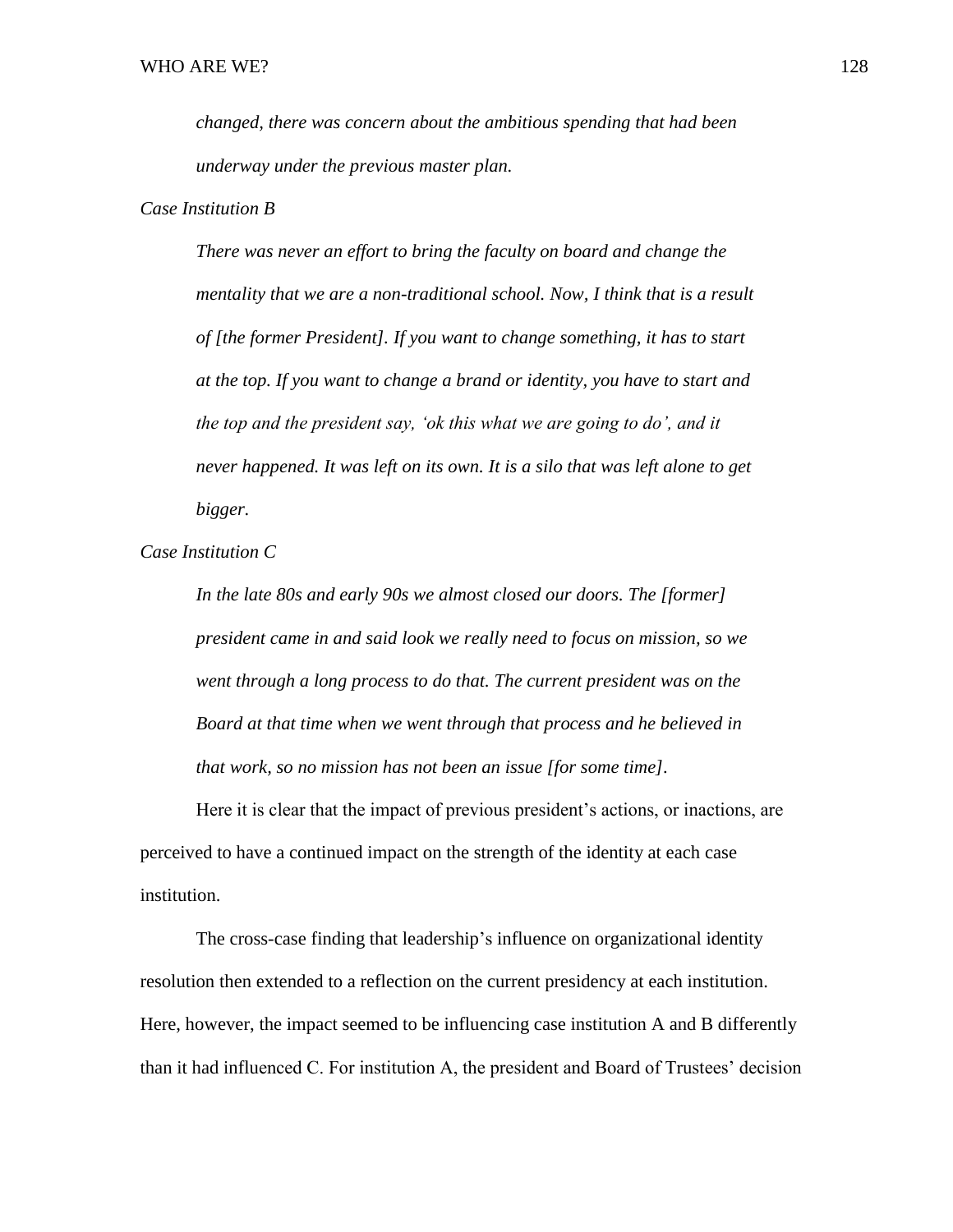to 'rush' the strategic planning process and take the oversight away from the organization members and put it in the hands of outside consultants was viewed as the primary reason identity issues were not resolved in the strategic planning process. This organizational experience was explained here by one administrator:

*When the consultants came in there was a particular process that drove the conversations. That is where the process started to degrade and the Board was holding the President to a certain timeline, which was mistake number one. There were steps skipped along the way.*

This perspective was shared by faculty as well: *I think the way things were presented to the faculty in making that strategic plan work was not the best thought out. The people that were leading the strategic planning were not the best choice in many faculty opinion because they had only done this for business previously. The unfortunate effect of trying to push through the planning faster than I think it should have been, was that it created a sense of urgency that tarnished the trust factor.* 

Institution B, like A, also referenced the actions of the current president as influential in the process of identity resolution. Yet, unlike for institution A, these actions did not occur during the strategic planning process, which was overseen by the previous president, but within just a few months of the new president's appointment. Also, unlike the case for Institution A, the impact of the president's actions were seen as a positive force in resolving identity.

*We had a big faculty meeting right before the start of the fall semester,*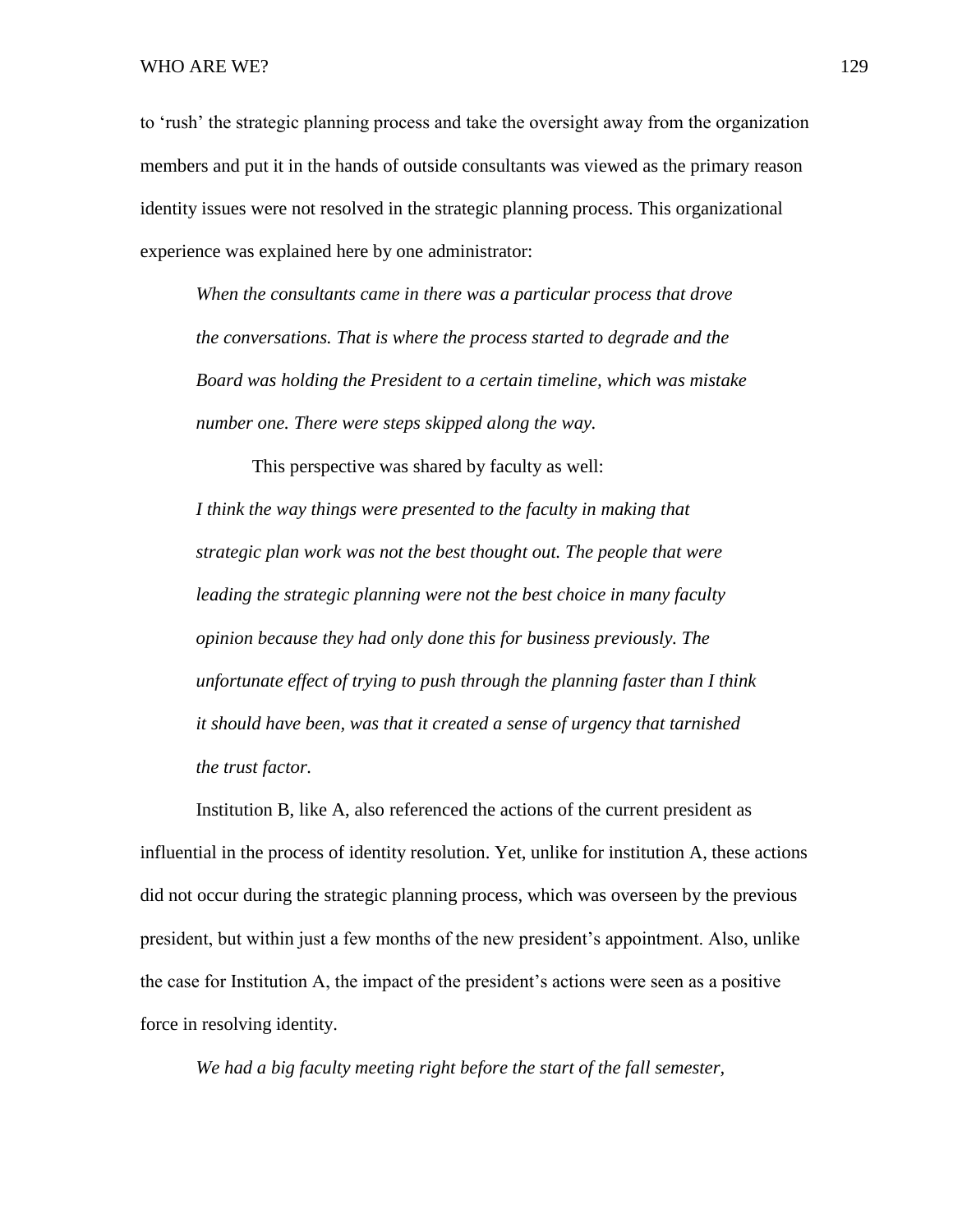*and the new president spoke about this identity crisis between the traditional program and the adult program. I think with the past leadership there was this idea that we were one college and one institution that nobody was really buying, but that was what he wanted it to be. So the new president, in my personal opinion brought some new energy to that conversation. I think he brought this issue to the table… that it needs to be solved… like we need to just fix this and move on with our lives. I felt very optimistic that something would get done. He seems more willing to address what the issues are rather than pretend that they don't exist.* 

Finally, for institution C, where there was no initial identity struggle to resolve, the members still referenced the impact that the current president's leadership had on the strength of organization identity:

*[The current president] has a great passion for [our College]. He is an*  excellent leader. Very faithful, personable, young, lots of energy. He is not *afraid to take risks, but when we took over 10 years ago he was very intentional about being true to our mission. So we embraced that and we started growing. More than anything it gave everyone at the school a clear vision, everyone was on the same page, and the synergy that developed under this president was wonderful.*

There were other mentions of leadership in the interviews I conducted. This went beyond the specific accounts of how current and past president's decisions affected the current state of identity, or process of identity resolution, at the institutions. Members also spoke to the importance of leadership moving forward in the competitive market that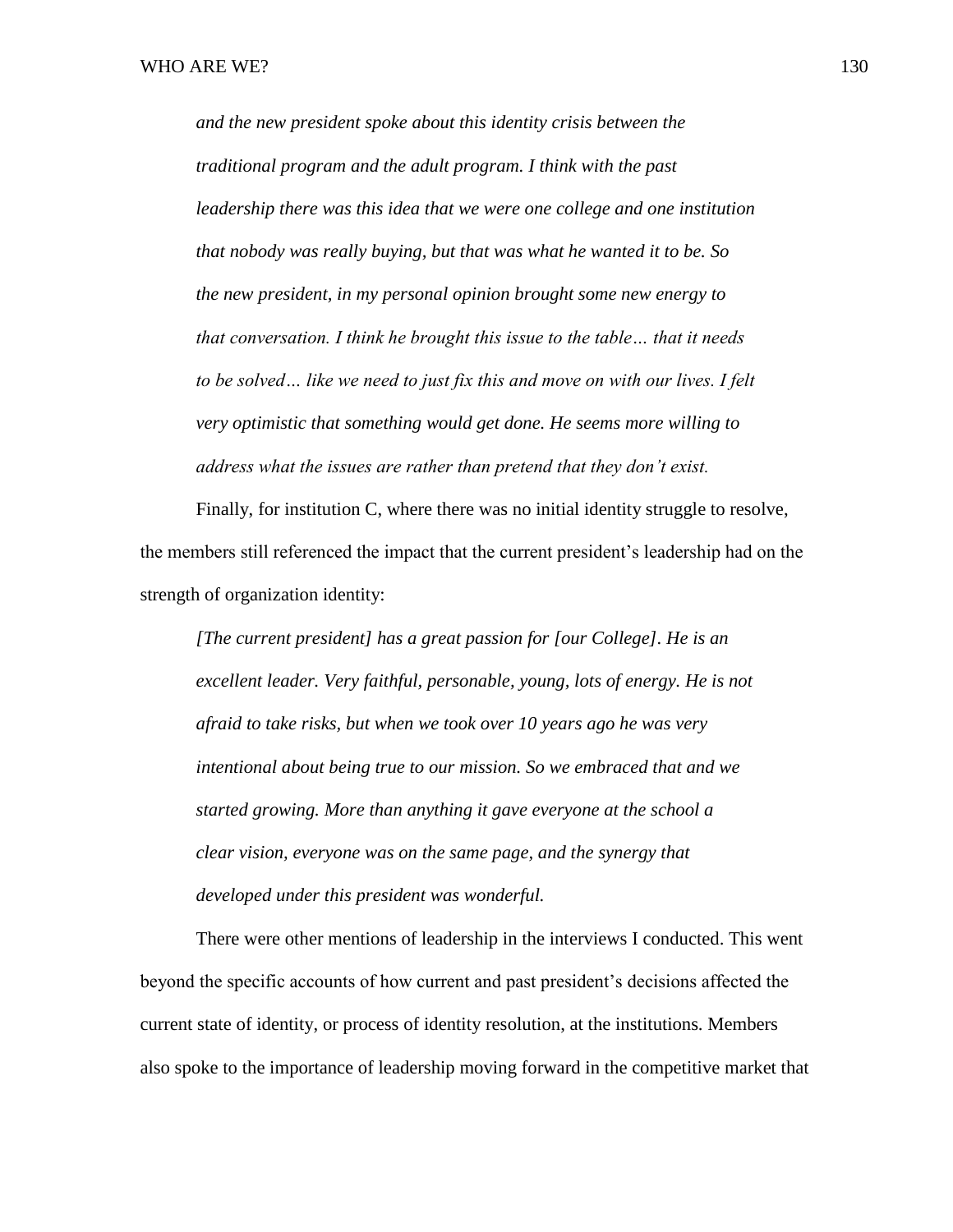these institutions find themselves. One administrator at Institution A details this view: *I think in order to have a clear focus you need to have strong leadership. Sometimes it is good when the president speaks up and says this is what we are doing, and you either better get on board or get off, I am fine with that, and we haven't had enough of that in my opinion.*

This is again expressed by an administrator at Institution B:

*The primary importance is good leadership. Leadership that provides opportunity for success all levels. That is the key really.*

Finally, this view was also expressed by an administrative member of Institution C: *The key is leadership, and leadership means faculty and administration all working together.* 

#### **Conclusion**

Three cross-case results emerged as members of these three institutions told their organizational identity stories. The first served as a source of organizational identity issues and most closely represented the theoretical conflict between notions of legitimacy and academic integrity versus strategic management for the goal of institutional survival. The two sides of this conflict was also split between the traditionally trained full time faculty and the administrators of institution A and institution B only. Not surprisingly, this conflict did not exist at Institution C where they had previously decided not to expand their mission to the adult learner and online delivery of curriculum.

The second cross-case result, tension between faculty and administrators, served as the nature of issues of identity at the institutions. The tension at Institution A and C was related to issues of shared governance. For Institution B, there were two causes of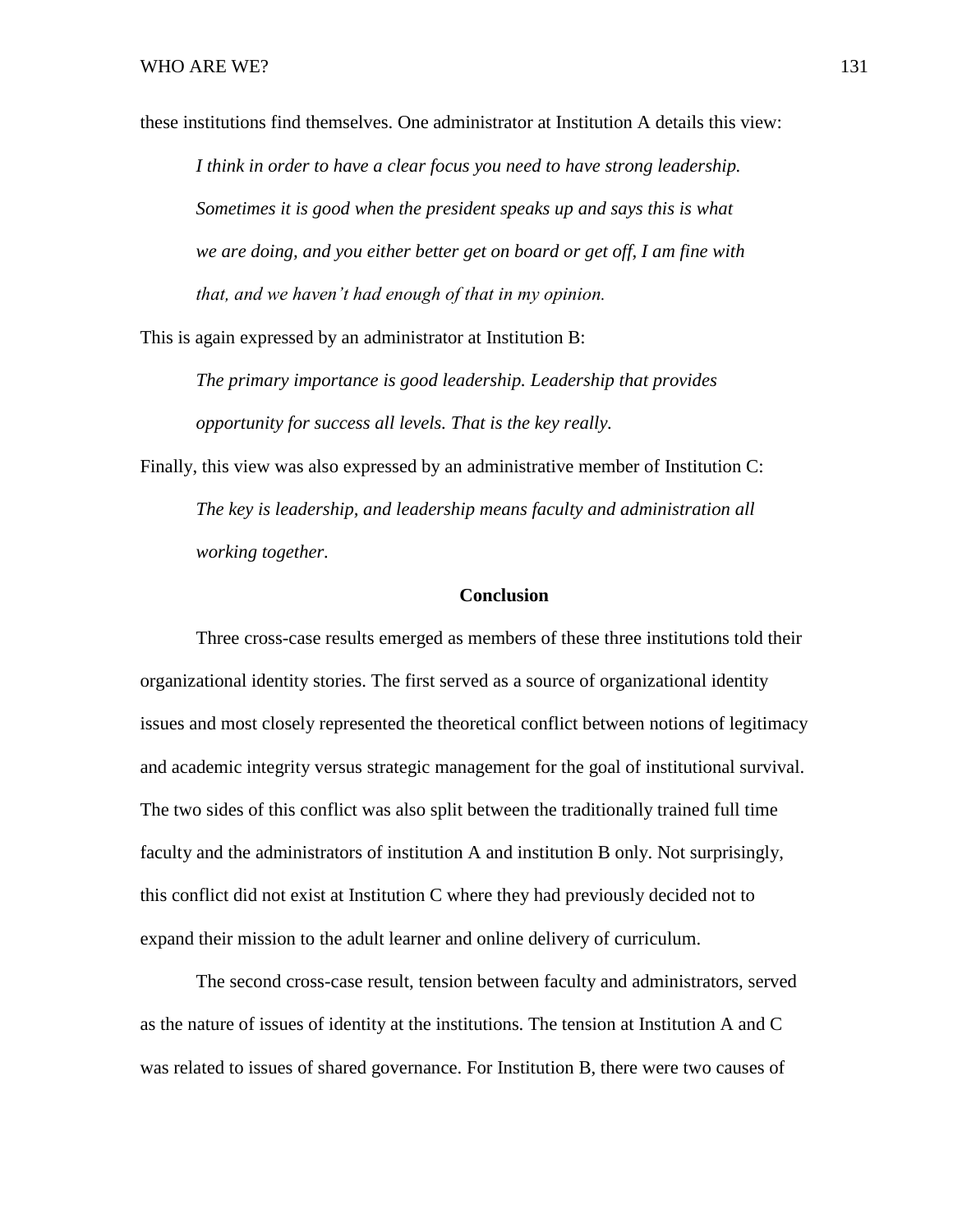tension, one regarding the perception of administrators that the faculty served as an impediment to success for the institution in the adult learner market, and the other that there was a reluctant, symbiotic relationship between the revenue producing adult learner division and the faculty who provided academic integrity to the online and accelerated curriculum.

The third and final cross-case finding, identified as the remedy to identity issues, was the influence of leadership on both the organization's strength of identity and the process of identity resolution. The influence, both positively and negatively, of past leadership was found to be relevant to each organization's identity. The decision making of current presidential leadership was also found to negatively affect Institution A's ability to resolve identity issues during the most recent strategic planning process. At Institution B, a change in presidential leadership was found to have a positive influence on the identity resolution process, even after having found that no such process occurred during most recent strategic planning process under the former president.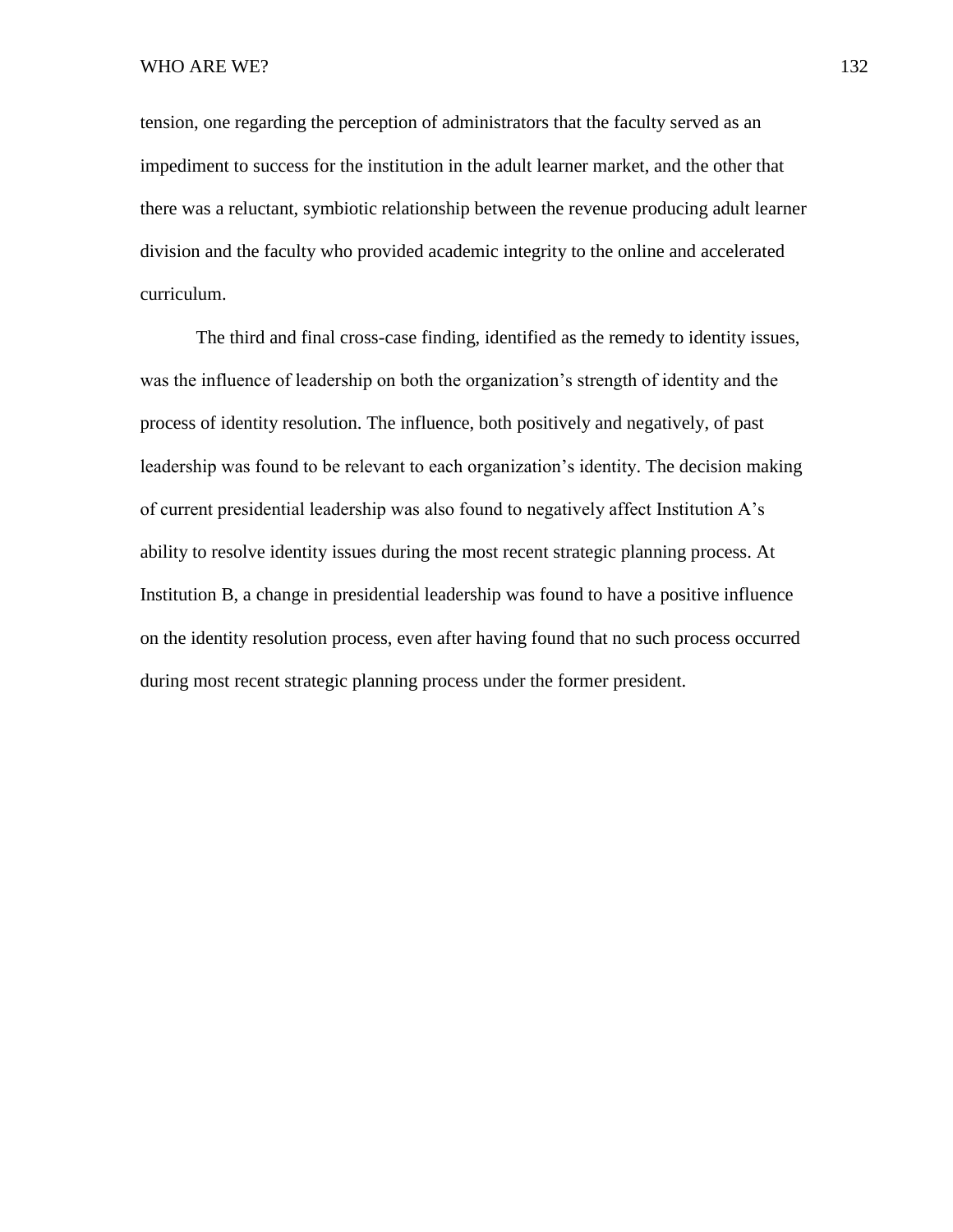#### **Chapter 8**

## **Implications and Conclusions**

In this chapter, I provide a summary of this study, implications for future policy and practice, implications for future study, and then final conclusion of my research. To begin, a summary of the research questions, methods, and findings are detailed. I then discuss the major conclusions reached across all three case institutions sites. Then, implications for both policy and future research are provided. Finally, an overall conclusion to this study is made.

#### **Summary of Study**

The overall purpose of this study was to understand better the organizational identity issues that three private, tuition driven, liberal arts institutions face during times of strategic planning. We know that the strategic planning process is a context rich with questions of identity (Ellis, 2010; Lujan & Dolence, 1997; Mitzberg, 1994). Organizations will ask themselves questions such as who are we, who do we serve, and what do we value must more openly during a process of strategy making (Albert  $\&$ Whetten, 1985; MacDonald, 2013). It was with this assumption in mind that I selected colleges and universities that have recently undergone a strategic planning process to serve as case institutions. To reiterate, the strategic planning process serves here as a context for studying questions of organizational identity; it is not a study of the strategic planning process itself.

Three research questions were asked in this study. First, how do members of these institutions define their organizational identity? Second, were issues of identity considered during the strategic planning process? If so, how were they addressed? Third,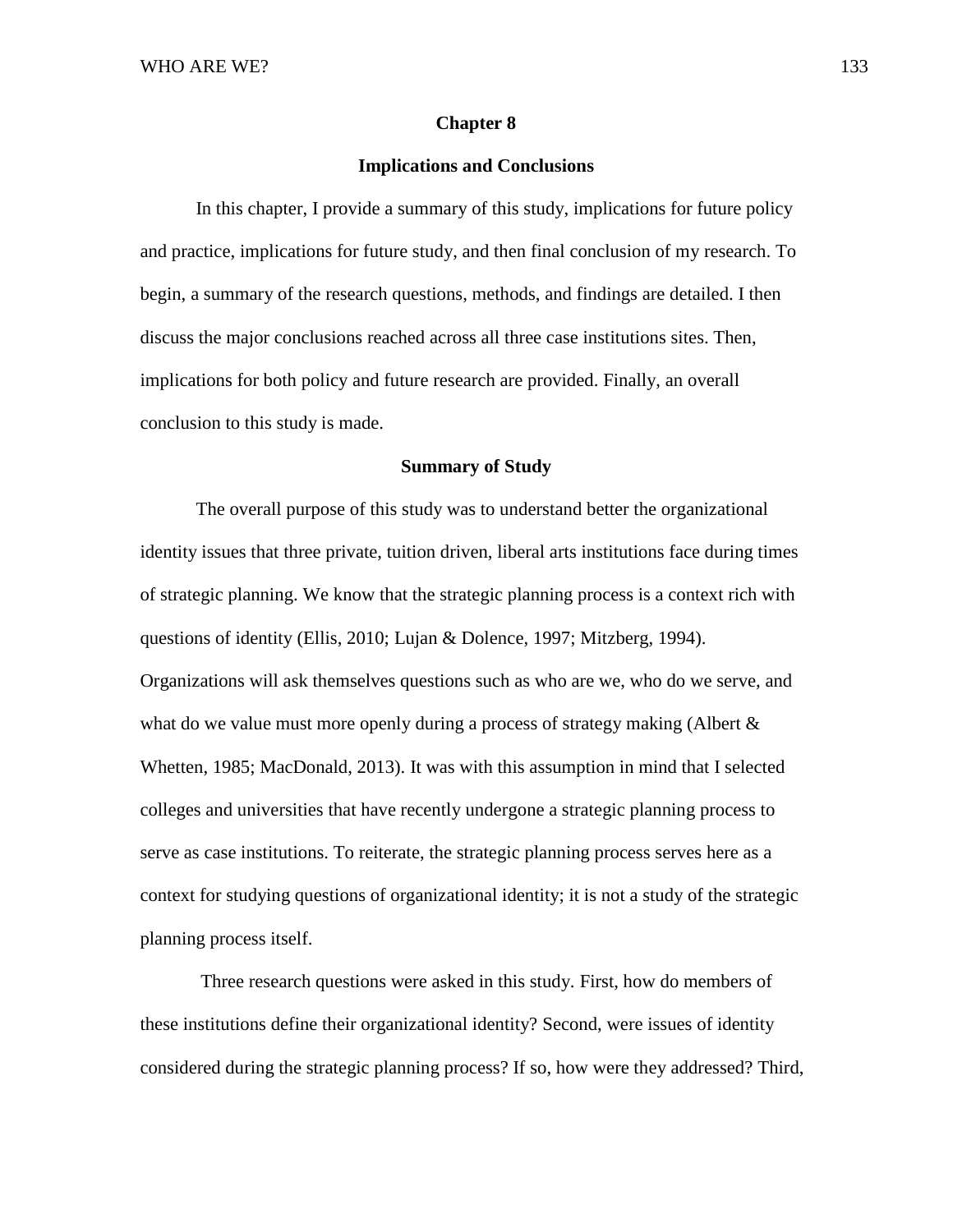if issues of identity were presented during the strategic planning process, how did the institution resolve these issues of identity?

## *Case Institution A*

The results of this case study found an inconsistent understanding of identity across organizational members. Members either defined the university's identity as something contingent on which type of student one was serving, as an accessible institution that serves the underserved, or was unable to define it at all, and instead reflected on the difficulty in defining the institution's identity. It is the conclusion of this study that Institution A is struggling with identity, and does not have a shared understanding of its beliefs and values.

The strategic planning process at this institution included lengthy conversations that focused on questions of identity. The process revealed these two perspectives: (1) that the institution must operate more like a firm in its effort to remain competitive in its highly saturated market; and (2) that messages, policy, and strategy that reflect a firmlike mentality are seen as a threat to the traditional, liberal arts identity of the organization, particularly for the faculty. These two perspectives were found to compete with one another in the eyes of the organization members. This is believed to be a significant factor in the institution's struggles with finding a set of shared beliefs and values that define the organization's identity.

This study found that while Institution A did undergo an evaluation of organizational identity issues during the strategic planning process, there was no evidence that a resolution of issues took place. In addition, it was an unanticipated result of this case study that the reason the identity issues were not resolved during the strategic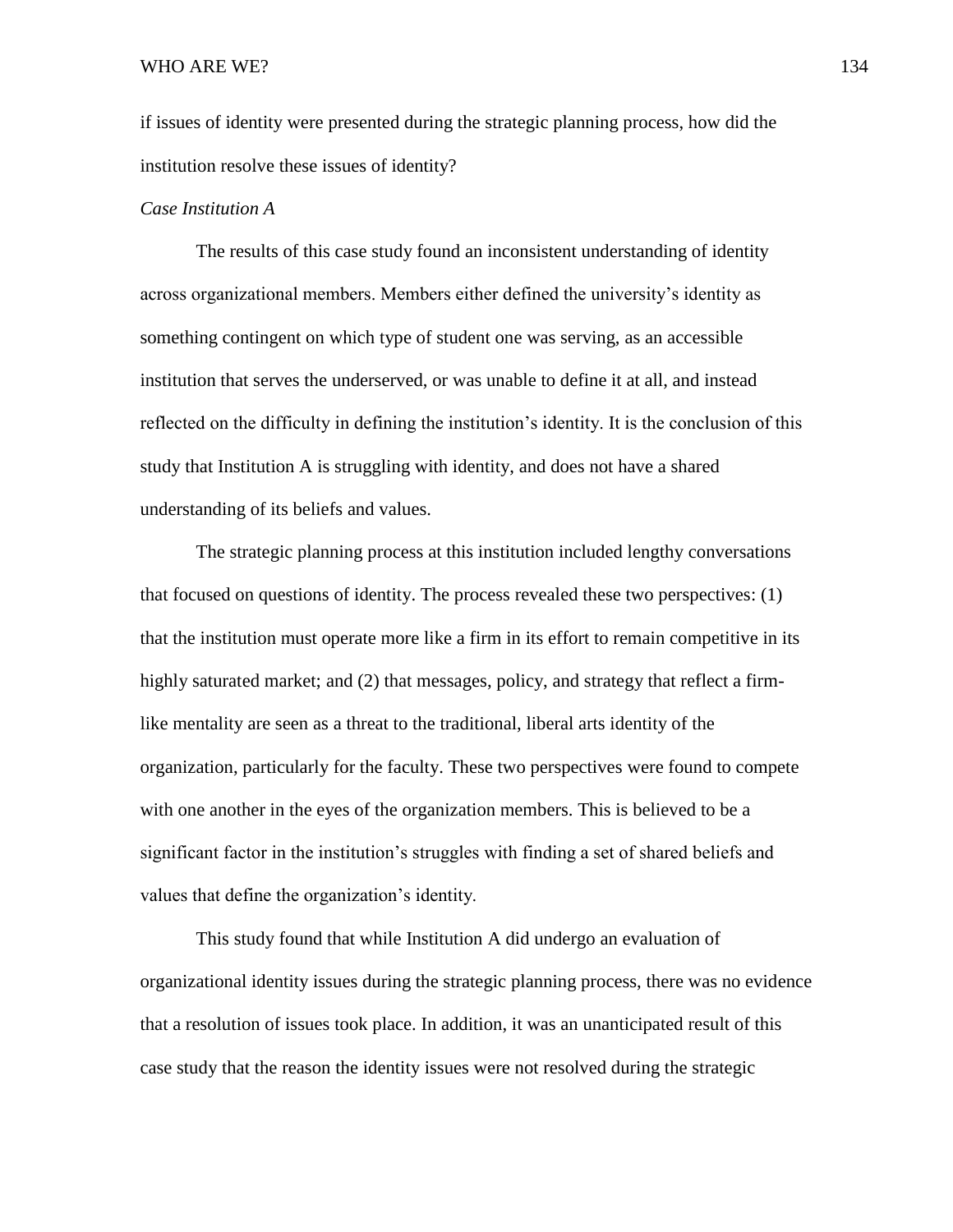planning process, and still remain, is because of the decision to halt internal process of dealing with those issues. This finding lends support to the argument for an internally driven process of identity resolution, and that the management of this process is found to be most successful when driven internally rather than from an external constituent group (Rowley, Lujan, & Dolence, 1998; Jackson & Ward, 2004; Clayton & Ash, 2005). *Case Institution B*

This college did not exhibit a consistent organizational identity. Definitions of identity were categorized as the following: (1) the college is a non-traditional college first and foremost, with a small residential aspect serving as a secondary identity; (2) the college identifies itself as a full-time traditional liberal arts school first, with an adult learner aspect serving as a secondary identity; (3) the college has a 'split' identity and is equally a traditional, full time residential, and a non-traditional school; and (4) the college's identity cannot currently be defined.

While institution B exhibited a crisis of identity, these issues did not surface during the strategic planning process. It is concluded that the highly structured and formulaic strategic planning process of this college prohibited the members from addressing the issues of identity that should naturally surface.

Despite these consequences of a rigid strategic planning process, the members of the college with whom I spoke clearly articulated the following two competing perspectives underlying the organization's identity struggles: (1) the institution must operate more like a firm in its effort to remain competitive in its highly saturated market and full time, and traditional faculty are an impediment to this effort; and (2) the adult learner aspect of the organization is not a desirable part of the faculty's work or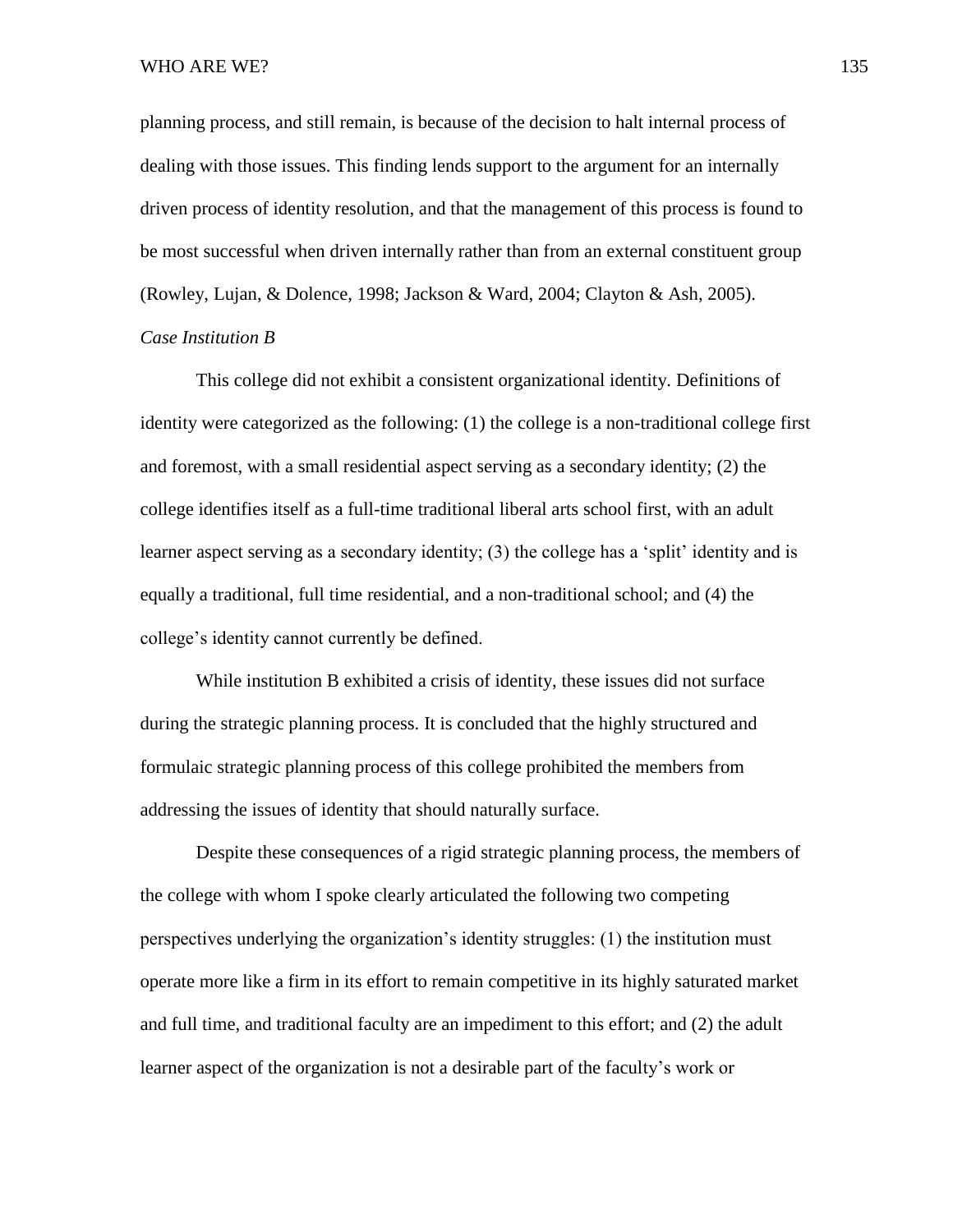#### WHO ARE WE? 136

institutional identity and serves as a threat to the liberal arts identity of the organization. These perspectives were held exclusively by both administrators and faculty. In addition, the reason the identity issues were only beginning to be addressed was due to the role of the new president in openly addressing these issues for the first time; this was an unanticipated result of this case study.

#### *Case Institution C*

This college's faith identity was clear and consistent across the institution. In addition, there were no struggles or conflict during the strategic planning process with regard to identity, and it did inform the plan. Members acknowledged that the community and faith aspect of the institution's identity was strong, but an institutionalized commitment to scholarship was needed. This college had a strong identity entering the strategic planning process, but they were also highly cognizant of that identity, and therefore hyper aware of any uncoupling between ideology and action, as was the case with academic strength.

This case study also found that there was no resolution of identity during the strategic planning process because there was no struggle or crisis to resolve. However, two additional findings were present at this case institution. The first was the understanding of why the identity had become such a strength of the college. This clear and consistent identity formation was attributed to presidential vision coupled with an unwillingness to enter an adult learner market for fear of a threat to organizational identity and institutional mission drift. The second additional finding was that there were concerns that the institution had become too faith based, too concerned with this niche as an effort to increase enrollment, and this all at the expense of academic quality.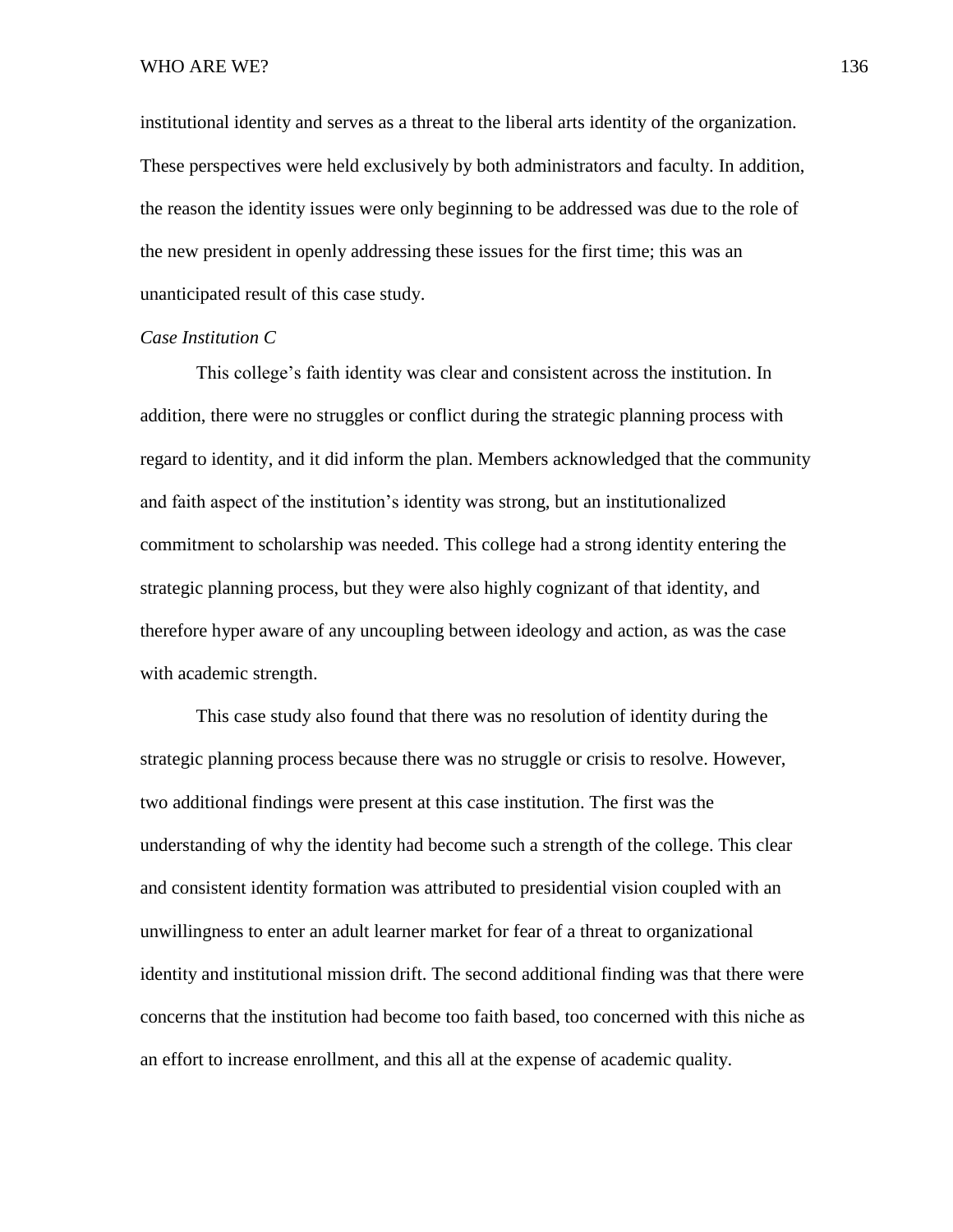## *Cross-case Results*

Three cross-case results emerged in this study. The first, the source of identity issues at the institutions, was the difference in perspective between the faculty and the administration on whether or not the institution should reflect a business-like strategy and environment. These differences in perspective reflected the differences between notions of legitimacy and academic integrity versus strategic management for the goal of institutional survival. This conflict existed at Institution A and B, but did not exist at Institution C.

The second cross-case result, the nature of the identity issues at the institutions, was tension between faculty and administrators. Issues with shared governance was viewed as the cause of tension at Institution A and C. For Institution B, there were two causes of tension, one was the view by administrators in the adult learner programs that the faculty were an obstacle to business success for the institution, and the other was the presence of a symbiotic, yet contentious, relationship between the revenue producing adult learner division and the faculty who provided academic integrity to the online and accelerated curriculum.

The third and final cross-case finding, identified as the remedy to identity issues, was the influence of leadership on organizational identity. The influence of past leadership was found to be impactful to each organization's identity. Institution A's current president and Board of Trustees were blamed for the organization's inability to resolve identity issues during the most recent strategic planning process. For Institution B, a newly appointed president's actions was viewed as the remedy to identity struggles at the college.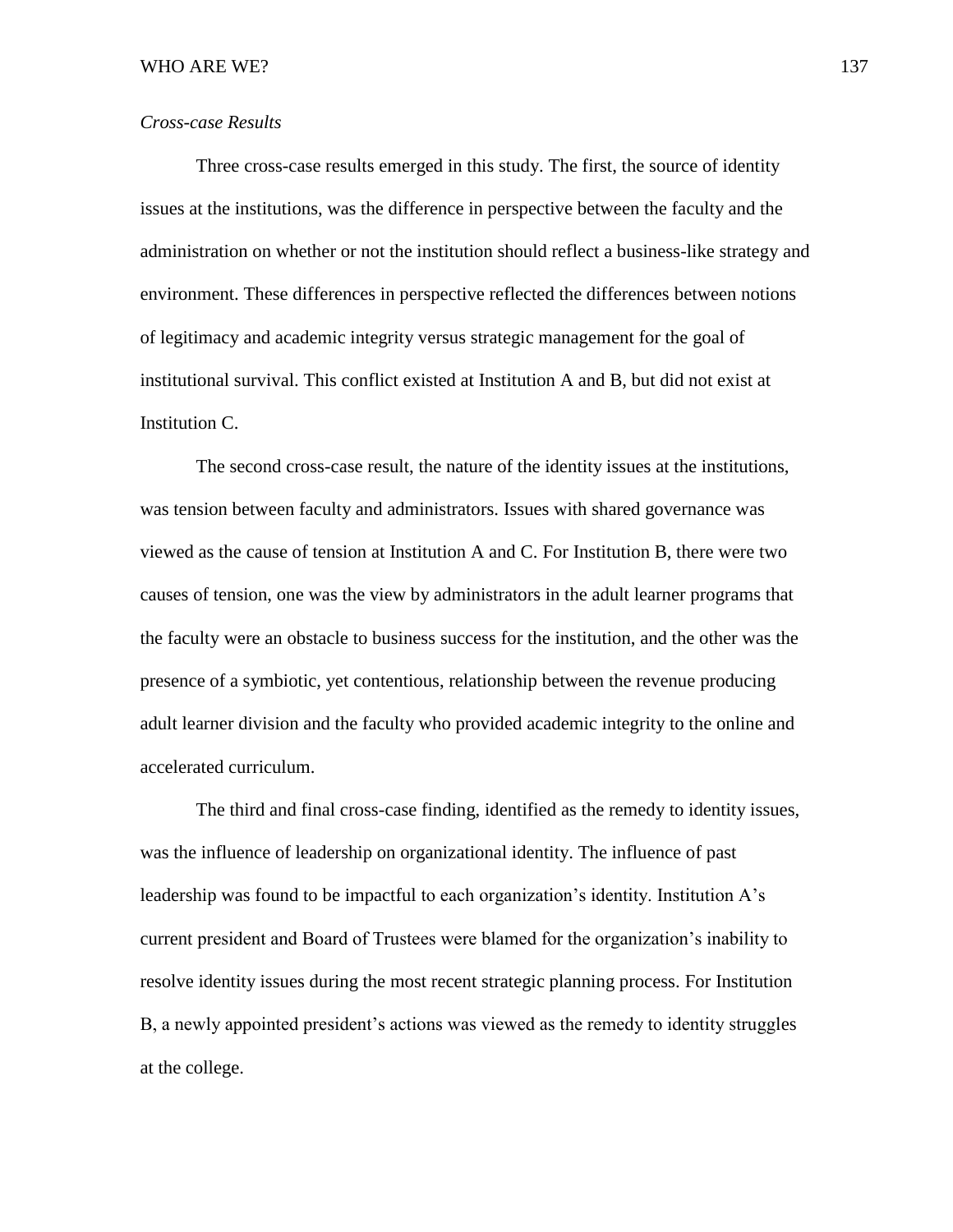### **Implications for Future Policy and Practice**

There is much to be learned from this study with regard to future policy and practice for all institutions that find themselves in a highly competitive market. The findings of this study suggest that there is indeed a theoretical conflict that exists between the forces of institutional theory and strategic management. However, this conflict transcends from a theoretical discussion to practical implications in these three cases. While the practical implications were not a source of conflict at Institution C, due to the decisions that limited these completing forces to exist at the college, they were certainly so at Institutions A and B. The conflict between concerns for academic tradition and legitimacy and the business-like behaviors of the institution that found itself in a highly competitive were evident at both institutions. These competing perspectives laid a foundation for issues of identity at both schools.

Administrators, Board of Trustee members, and presidents of colleges and universities, like those studied here, do not only need to be mindful of how differences in perspective between faculty and administrators might affect organizational identity, but also need to implement strategies to mitigate such conflicts. While accrediting agencies do require the involvement of full time faculty in the curriculum development and oversight of accelerated adult and online programs, college and universities might consider hiring tenure track faculty who are solely responsible for these functions. While the standard expectation is to have fulltime, tenured faculty as a source of legitimizing the non-traditional delivery of curriculum, why must it be the same full-time faculty that also shares governance duties and carry full teaching loads in the traditional face-to-face setting? The conflict that has been shown to occur by the findings of Case Institution A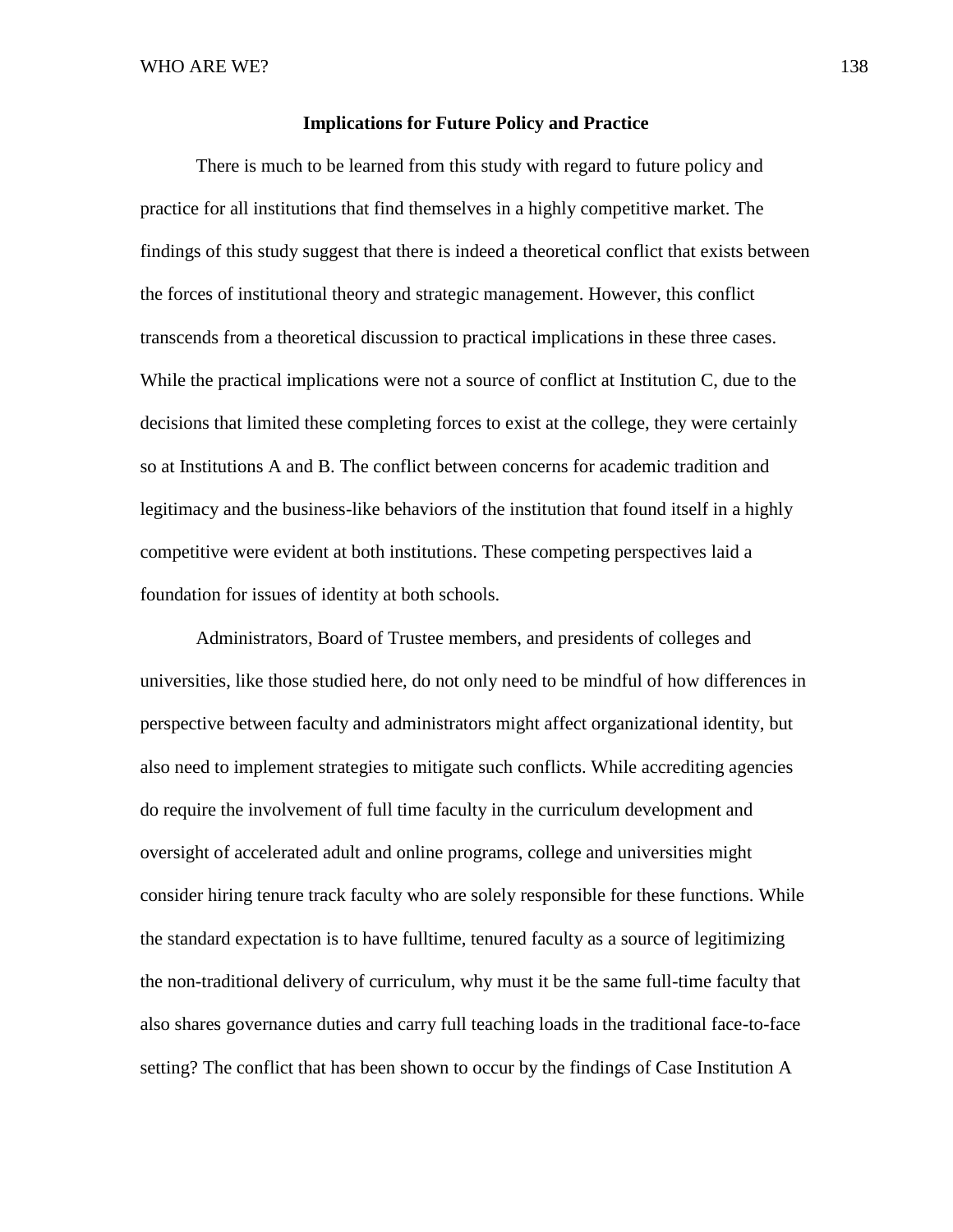and B could be alleviated when the traditional fulltime faculty in the liberal arts college setting are left to focus on their areas of expertise in the face-to-face environment, while other fulltime faculty can specialize in adult learner curriculum development and delivery.

Another key policy consideration for private, tuition driven, small liberal arts institutions that are financially reliant on the adult learner and online market, but find themselves with identity issues because of it, would be to separate further the two operations of the organization beyond the work and responsibilities of faculty. This implication was already being considered by Institution B as I ended my interviews with the organization members. They referenced large research universities, such as the University of Maryland, which have forged ahead with such a strategy and were considering this as a solution to their self-described identity crisis. Adult learner and online program administrators resented the institutionalized approach of faculty to delivering curriculum and faculty resented the business-like methods of the adult learner and online program administrators. This resentment and conflict was leading to an organizational identity crisis that had become prohibitive to progress; thus, why not separate the two? The financial and governance implications of this strategy are complex, but the approach begs consideration when institutional identity issues significantly impede the efficiency and effectiveness of the organization.

Finally, it is imperative to understand the impact that leadership has shown to have on the strength of identity at the college or university. Both the negative and positive perceived influence at all three of these case institutions was significant, particularly the influence of the president. When board members are filling leadership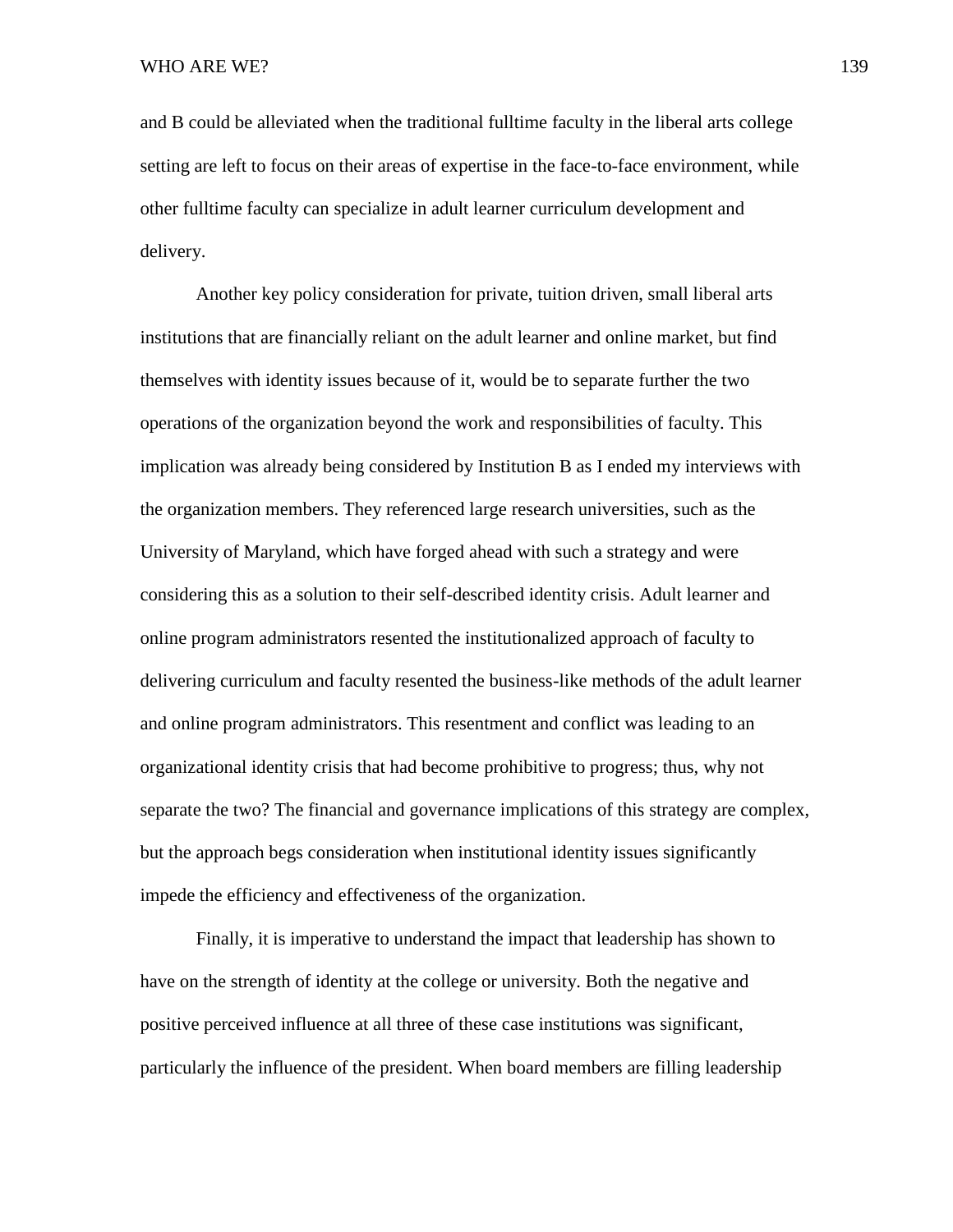roles, especially at private, tuition driven, liberal arts institutions that have financial dependence on the adult learner and online programs, it would be imperative to explore the priorities and views of the incoming candidates to determine perspectives on these issues. Board of Trustee members are being held to a higher standard of responsibility as vulnerable institutions threaten to close their doors.

### **Implications for Future Research**

When a relatively unexplored area of research is first addressed, a qualitative case study can be an important initial step in determining what the key issues might be. This study explores the long studied concept of organizational identity, but for the first time applies it to the private, tuition driven liberal arts college or university. While there are limitations to a qualitative case study that focuses just on three institutions, it can serve as an entry into further study and greater understanding of how increased competition for this type of institution, and the strategic decisions made to face that pressure to survive, influences organizational identity.

Again, this study is limited to just the understanding of three institutions, and while they are similar to so many like them with regard to environmental pressures, they do have unique qualities that limit the applicability of the findings specific to each. For this reason, there needs to be more case study work to determine if the impact between institutionalized notions of academia and the firm-like strategic management tendencies of administration affect organizational identity at other institutions. Furthermore, the effect of tension between faculty and administration, as well as the impact of leadership, on organizational identity are areas quite suitable for future study. The decisions and approach of leadership at these three institutions had an impact on the strength of identity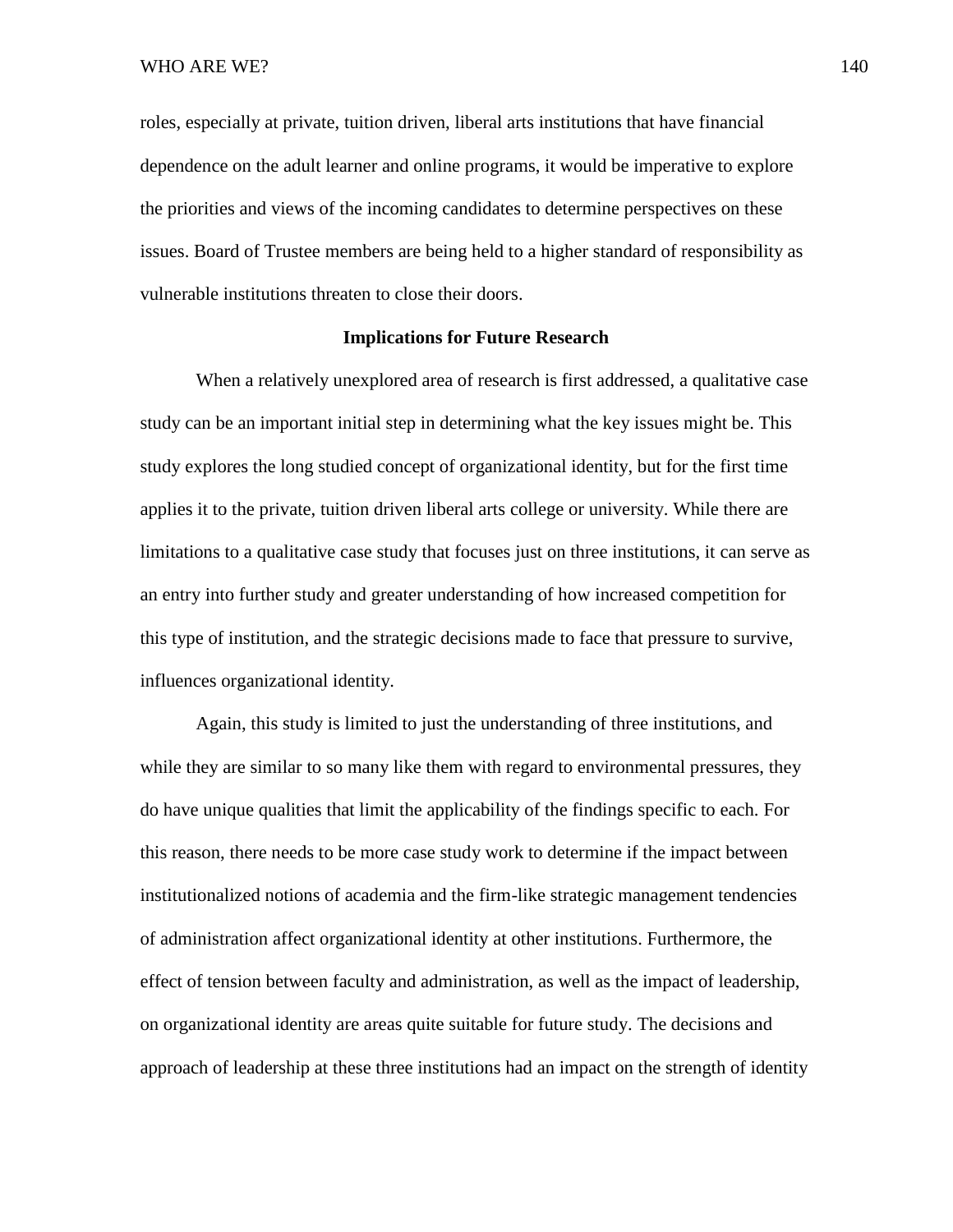and the potential resolution of identity, yet there were limits to fully understanding these influences. Further study of just the relationship between presidential leadership and organizational identity would be useful and needed to gain greater insight into these aspects of this study's findings. Finally, one must ask what significance the faith-based component have on their strength of identity and subsequent success. This research was limited to just one case institution that has experienced success after making the strategic decision to resist entering the adult learner market and focus on a strong faith-based and residential community. Would this result also occur for those that do not have a faith component to drive its mission? These are all potential areas for further study.

In addition, there are still questions to be answered with regard to the struggles shared at other institutions around the country that may have made similar strategic decisions as Institutions A and B. Has the identity struggle occurred at large state schools, or research institutions that have entered the adult learner realm as well? If so, to what degree and if not, why not? Again, seeking answers to these questions will address the limits that this study had with regard to applicability of findings to other colleges and universities.

As with many qualitative studies, the implications for future research also lie in potential for quantitative approaches. A large number of private colleges and universities with liberal arts missions exist in this country, many of which have decided either to enter the adult degree completion market strategically and many more that have consciously decided not to do so. Faculty and administrative surveys as well as enrollment data analysis are methods to provide potentially useful understandings of organizational identity struggles and possible resolutions.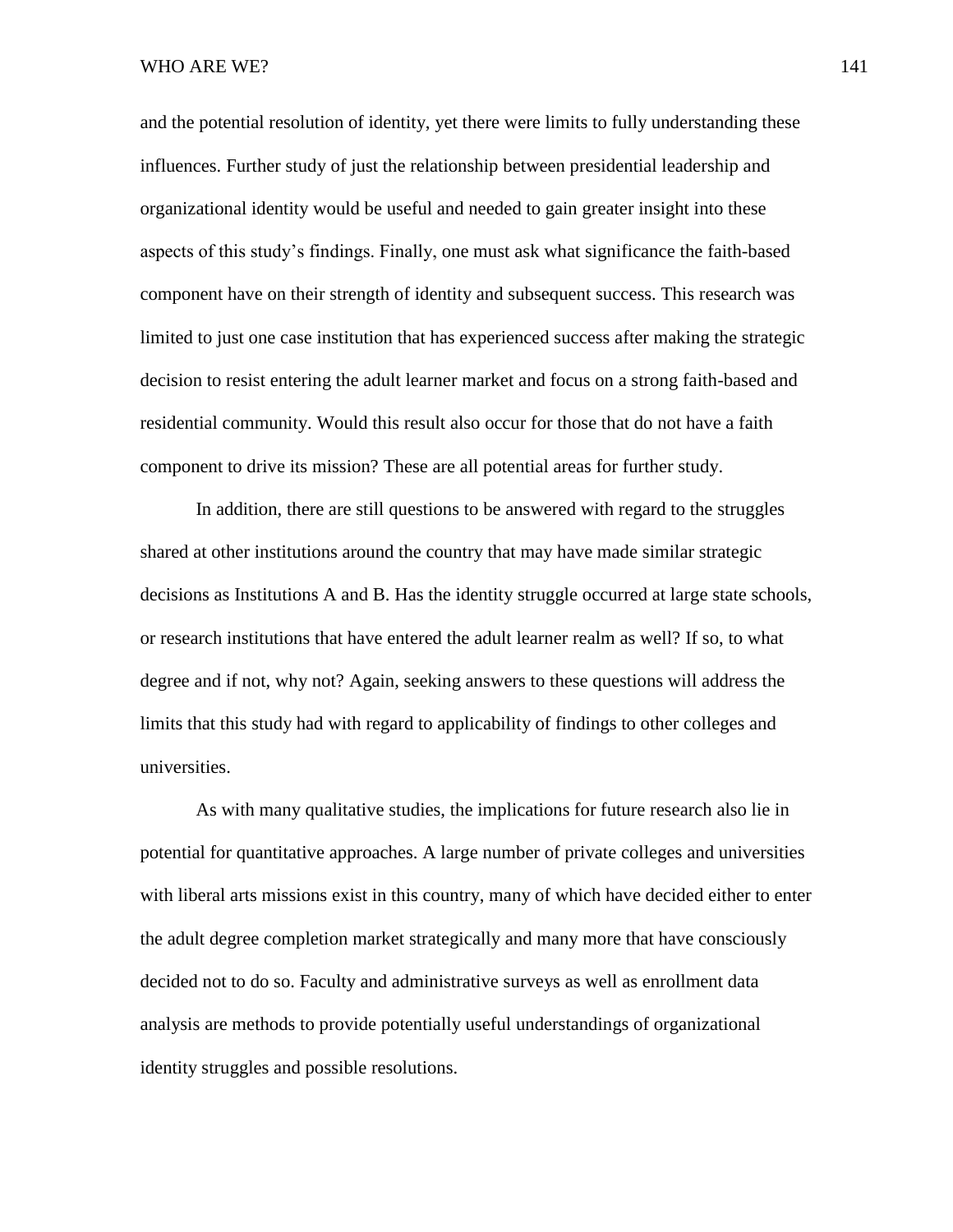Finally, the interviews were conducted at each school over the course of the spring and summer of 2014. A practical requirement of my data collection made it necessary that I end the interviews by the start of the fall 2014 term. However, it was also during this time that exciting organizational changes were beginning to occur at case institutions A and B. The current president at case A was replaced by an interim president in late summer of 2014. This interim president, who incidentally came to the university with a business and not an academic background, began to clarify some institutional values and goals that had potential ramifications for organizational identity. The impact that this leader's perspective and decisions has had on the institution would be interesting and helpful to understand for that case.

At case B, when my interviews were ending, the president had just assigned a task force to face and resolve a dual identity crisis he had openly identified in his first three months in office. While there were some predictions and insights into future organizational decision-making in the final interviews I conducted, it was still a shame that time did not allow me to follow that decision-making process for the course of the 2014-2015 academic year. This might be an exceptional area for a future case study on the actual process of identity resolution that a college or university in crisis might experience, which was an original intention of this study.

#### **Conclusion**

Some might argue that higher education is at a crossroads. A college education, which was once affordable and widely accepted as a desirable first step onto the social economic ladder, has now become more commonly criticized for its student success outcomes (Arum & Roksa, 2010; Carey, 2015). Student enrollments have become more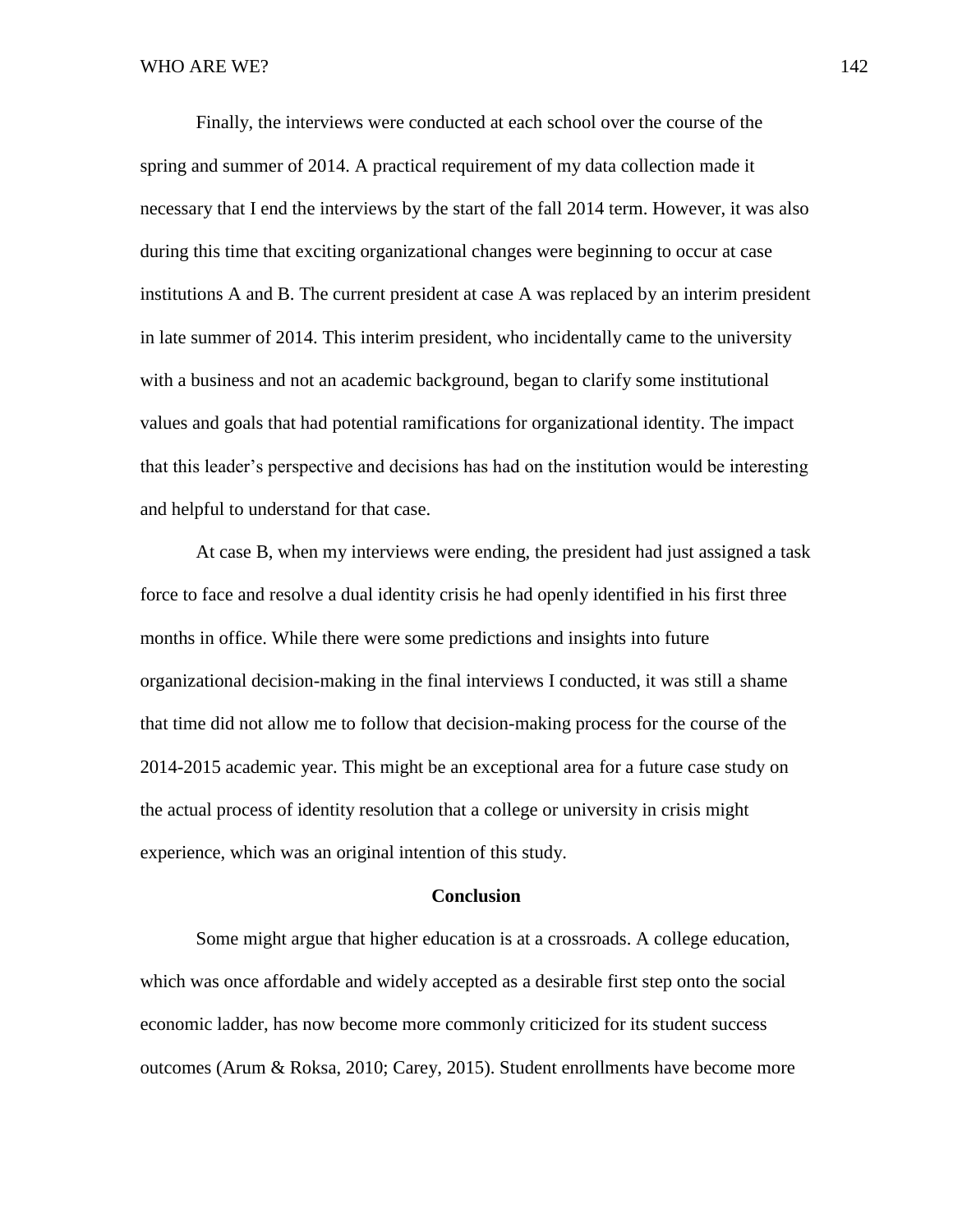unstable, operating funds more threatened, and competition more intense (Carey, 2015; Childers, 2015; Rowley, Lujan, & Dolence, 1997). Declining public belief in the positive outcomes of a college education coupled with fiscal challenges and a variety of other societal changes have led to an increased pressure on colleges and universities to make strategic decisions that often call the very purpose, goals, and identity of the university into question (Davis, Ruhe, Lee, & Rajadhyaksha, 2006). In managing these decisions, universities have now had to ask themselves the question "who are we" to a degree and depth unlike any other time in history (Childers, 2012).

Cohen and March (1972) argued that universities are rigid systems of academic tradition; however, this understanding has slowly evolved due to empirical findings, but also due to an observable change in the public's expectations for higher education. In general, many universities, such as those found in this study, have found themselves in a real competitive market that has forced a businesslike, strategic mentality that has created feelings of dissonance and discomfort with regard to organizational identity. The strained relationship between maintaining a sense of academic legitimacy and setting oneself apart as a competitive force in the market provides a compelling framework for studying how a university or college might experience issues of identity. The findings of this study lend support to the notion that identity issues will arise when traditionally established, private, tuition driven, liberal arts institutions operate in more business-like ways, particularly as they enter the adult learner and online curriculum market. Full time, traditional trained, faculty exhibit concerns with business-like organizational behaviors that threaten academic legitimacy. This issue is compounded as administrators responsible for the financial livelihood of these institutions view these faculty concerns as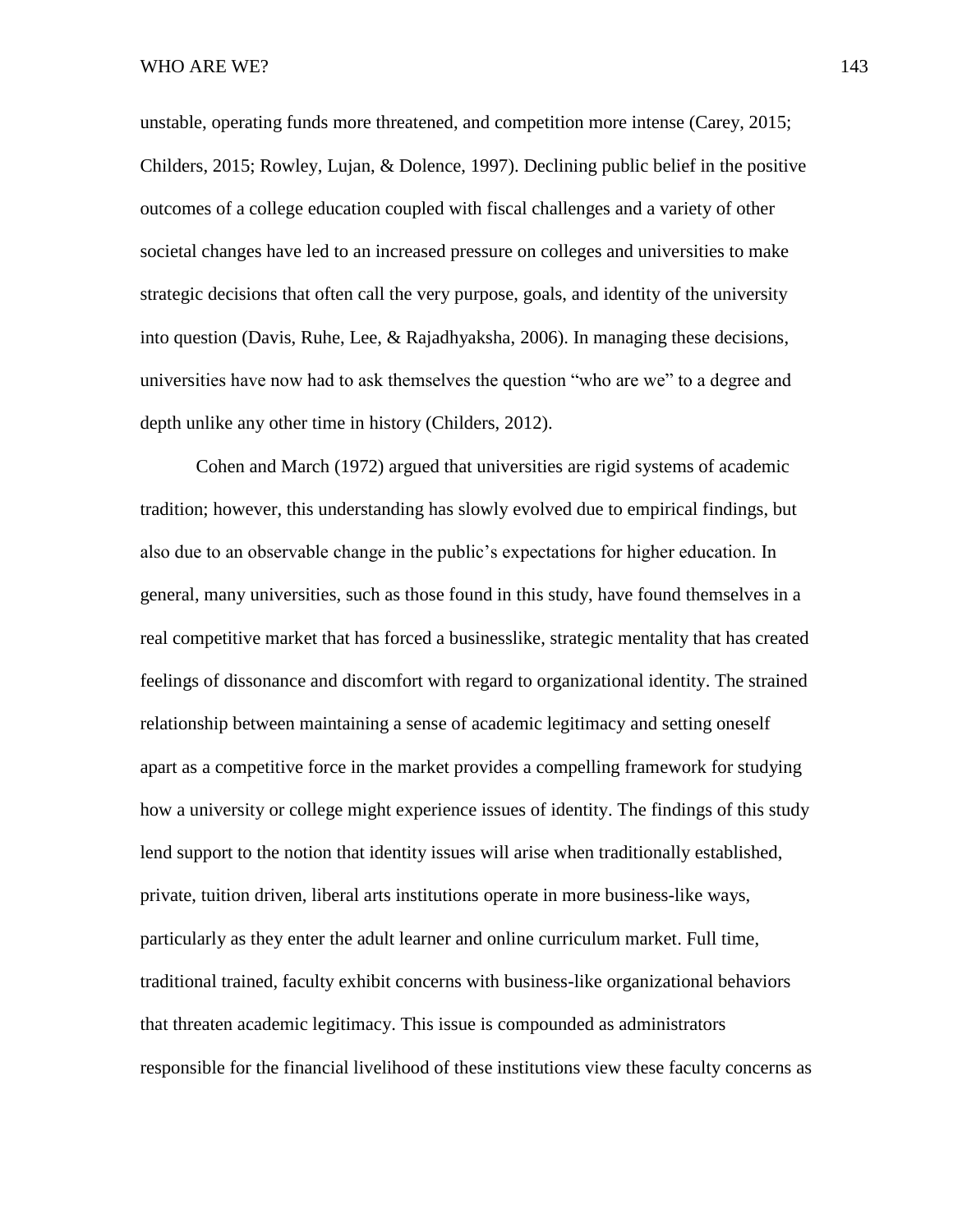impediments to organizational success. While the source of these identity issues is found to be the difference in perspective between faculty and administrators, the nature of these issues are manifest in tension and general discontent amongst the members of the university and college. The remedy to these issues of identity is found to be the influence of leadership, specifically the willingness of leadership to either make decisions that support a clear and consistent identity, or to face such present issues head on with open communication and a resolution strategy.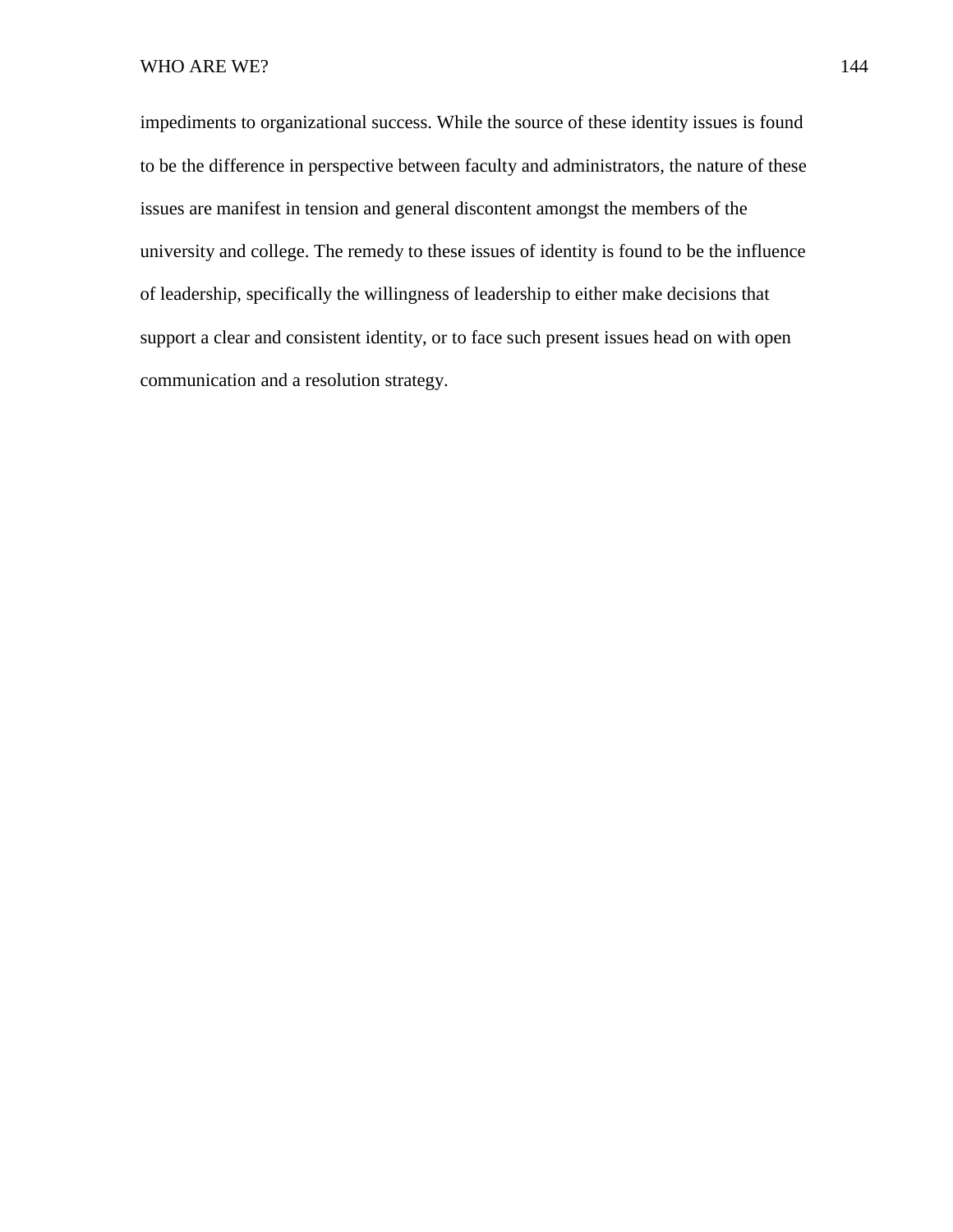## **References**

- Abelman, R. (2012). The verbiage of vision: mission and identity in theologically conservative Catholic colleges and universities. *Catholic Social Science Review,* 17, 83-108.
- Ackoff, R.L. (1997). Mission statements. *Planning Review*, 30-31.
- Albert, S., & Whetten, D.A. (1985). Organizational identity. *Research in Organizational Behavior, 7*, 263-295.
- Arum, R. & Roksa, J. (2011). Academically adrift: Limited learning on college campuses. Chicago: The University of Chicago Press.
- Ashford, B.E. & Mael, F. (1989). Social identity theory and the organization. *Academy of Management Review, 14,* 20-39.
- Ashford, B.E. & Gibbs, B.W. (1990). The double-edge of organization legitimation. *Organization Science, 1*(2), 177-194.
- Barnestson, B. (2001). Performance indicators and chaos theory. In M. Cutright (Ed.), *Chaos theory and higher education: leadership, planning, and policy* (p. 145- 158). Baltimore: Peter Lang.
- Barney, J.B. (1991). Firm resources and sustained competitive advantage. *Journal of Management, 17,* 99-120.
- Bart, C., Bontis, N., & Taggars. (2001). A model of the impact of mission statements on firm performance. *Management Decisions, 39*, 19-35.
- Bartkus, B., Glassman, M., & McAfee, R.B. (2000). Mission statements: are they smoke and mirrors? *Business Horizons,* 23-28.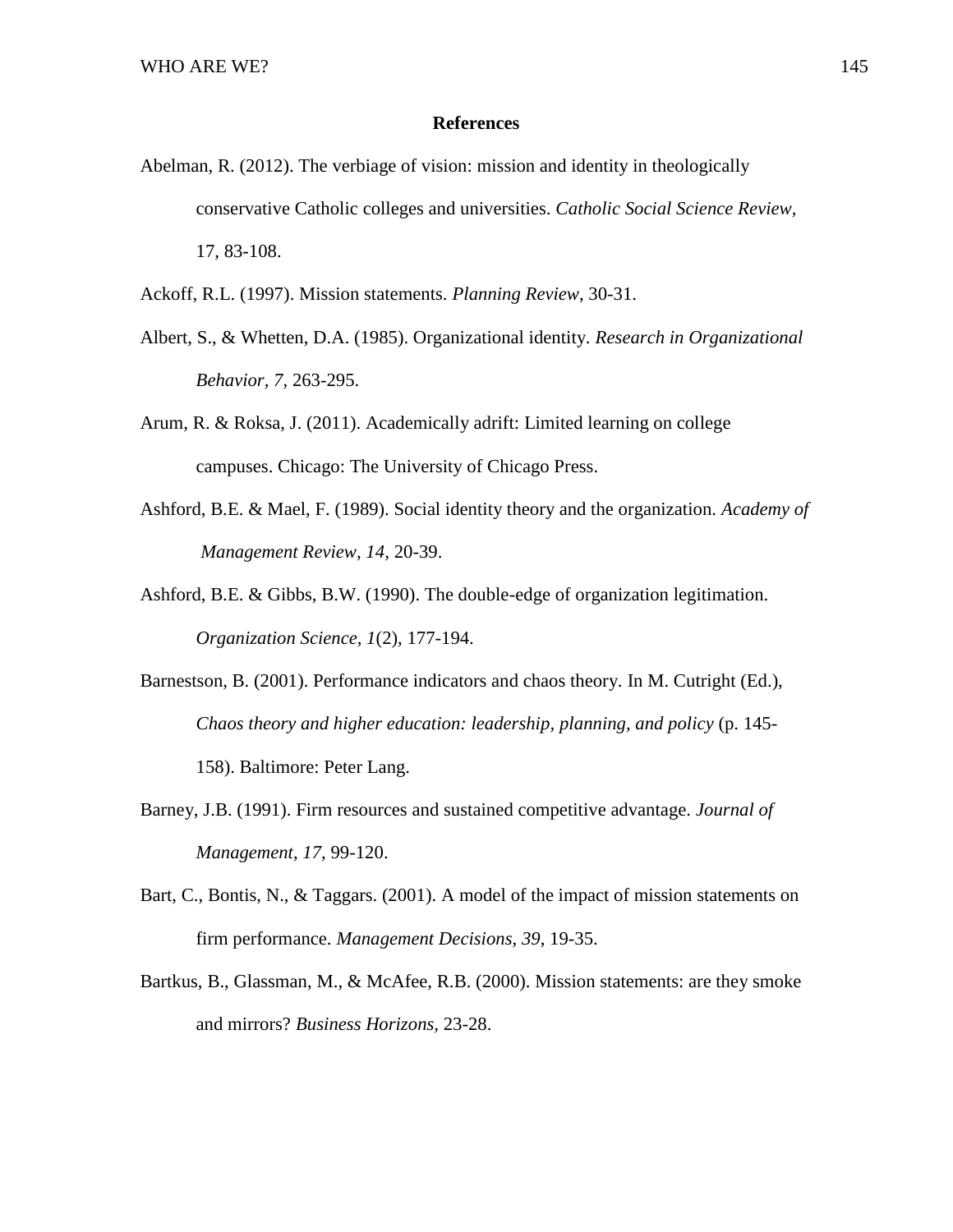Bartunek, J.M. (1984). Changing interpretive schemes and organizational restructuring: The example of a religious order. *Administrative Science Quarterly, 29*, 355-372.

Bauman, Z. (1990). *Thinking sociologically*. Oxford, UK: Blackwell.

- Baumeister, R.F. (1998). The self. In D.T. Gilbert, S.T. Fise, & G. Lindzey (Eds.), *The handbook of self and identity* pp. 680-740. Boston: McGraw-Hill.
- Berger, P.L. & Luckman, T. (1967). The social construction of reality: a treatise in the sociology of knowledge. *The British Journal of Social Work, 38*(4), 823-824.
- Bess, J.L. & Dee, J.R. (2008). *Understanding college and university organization: theories for effective policy and practice.* Sterling, VA: Stylus.

Biemiller, L. (May 4, 2015). Sweet Briar's demise puts new pressure on college trustees. *The Chronicle of Higher Education*. Retrieved from <http://chronicle.com/article/Sweet-Briar-s-Demise-Puts/229877/>

- Brunning, O. (2005). Organizational self-understanding and the strategy process-strategy dynamics. In Scania & Handelsbanken (JIBS Dissertation Series N. 027). Jonkoping, Sweden: Jonkoping International Business School.
- Budros, A. (2002). Do university president's make a difference? A strategic leadership theory of university retrenchment. *Canadian Journal of Higher Education, 32*(1), 91-124.
- Burke, P.J. (1980). The self: measurement implications from a symbolic interactionist perspective. *Social Psychology Quarterly, 62*, 18-29.
- Carey, K. (2015). *The end of college: creating the future of learning and the university of everywhere.* New York: Riverhead.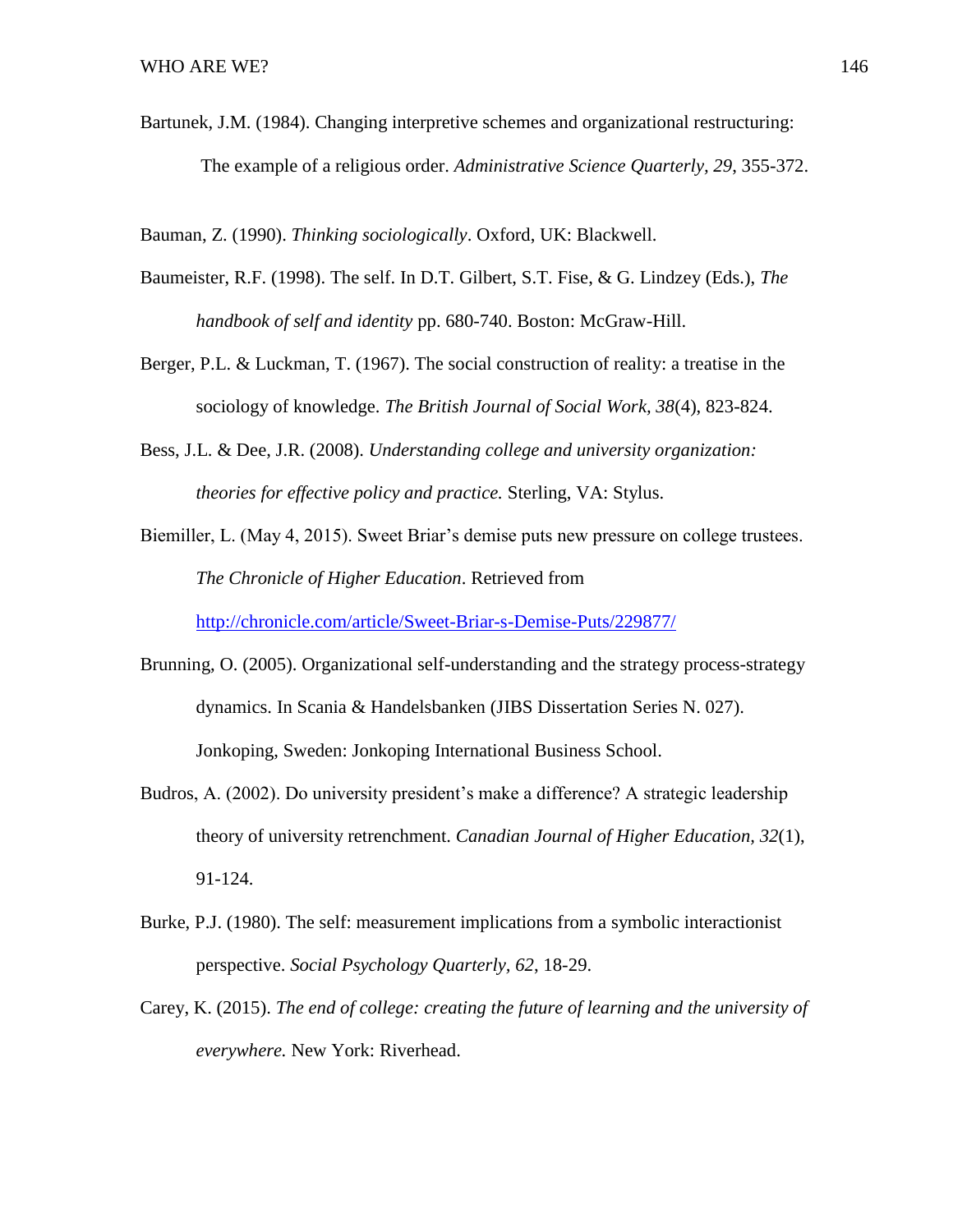- Chance, S.C. & Williams, B.T. (2009). Assessing university strategic plans: a tool for consideration. *Educational Planning, 18(*1), 38-54.
- Childers, E. (2012). College identity sagas: investigating organizational identity preservation and diminishment at Lutheran Colleges and Universities. Eugene, OR: Pickwick Publications.
- Clark, B.R. (1972). The organizational saga in higher education. *Administrative Science Quarterly, 17,* 178-184.
- Clayton, P., & Ash, S. (2005). Reflection as a key component in faculty development. *On the Horizon, 13*(3), 161-169.
- Cohen, M. & March, J. (1986). Leadership and ambiguity: The American college president (2nd edition). Boston: Harvard Business School Press.
- Collins, J. & Porras, J. (1994). Built to last: successful habits of visionary campuses. New York: Harper Business.
- Cronbach, L. J. (1975). Beyond the two disciplines of scientific psychology. *American Psychologist, 30,* 116-127.
- Coulson-Thomas, C. (1992). Strategic vision or strategic con? Rhetoric or reality? *Long Range Planning, 25*(1).
- Czarniawska, B. (1997). *Narrating the organization: Dramas of institutional identity.* Chicago: University of Chicago Press.
- Davies, S.W. & Glaister, K.W. (1997). Buisiness school mission statements-the bland leading the bland? *Long Range Planning, 30*, 594-604.
- Davis, J.H., Ruhe, J.A., Lee, M, Rajadhyaksha, U. (2007). Mission possible: do school mission statements work?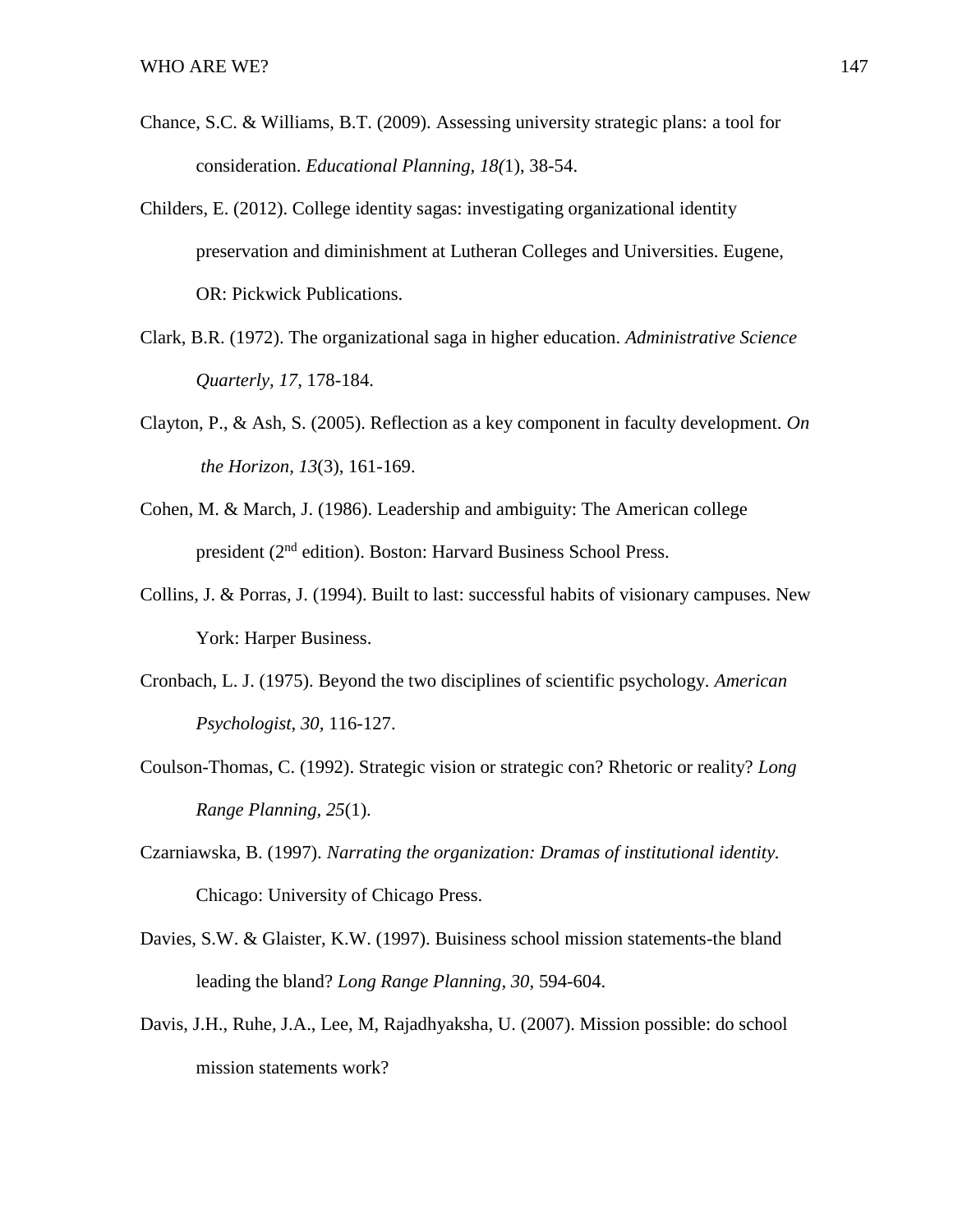- Dill, D. (2001). The regulation of public research universities: Changes in academic competition and implications for university autonomy and accountability. *Higher Education Policy, 14*(1), 21-35.
- DiMaggio, P.J. & Powell, W.W. (1983). The iron cage revisited: Institutional isomorphism and collective rationality in organizational fields. *American Sociological Review, 48,* 147-160.
- Dolence, M.G. & Norris, D.M. (1994). Using key performance indicators to drive strategic decision making. *In V.Boden and T.Banta (Eds), Performance Indicators: Guides for Strategic Decision Making. New Directions for Institutional Research.* San Francisco: Jossey-Bass.
- Dutton, J.E., Dukerich, J.M., & Harquail, C.V. (1994). Organizational images and member identification. *Administrative Science Quarterly, 39*(2), 239-263.
- DuPont-Morales, M.A. & Harris, J.E. (1994). Strengthening accountability, incorporating strategic planning and performance measurement into budgeting. *Public Productivity and Management Review, 17*(3), 231-239.
- Ehrenberg, R. G. (2002). Tuition rising: why college costs so much. ( $2<sup>nd</sup>$  ed.). Cambridge, MA: Harvard University Press.
- Ellis, S. E. (2010). Introduction to strategic planning in student affairs: a model for process and elements of a plan. *New Direction for Student Services, 132*, 5-16.
- Elsbach, K.D., & Kramer, R.M. (1996). Members' responses to organizational identity threats: encouraging and countering the Business Week ratings. *Administrative Science Quarterly, 41,* 442-476.

Erikson, E.H. (1959). Identity and the life cycle. New York, New York: Norton.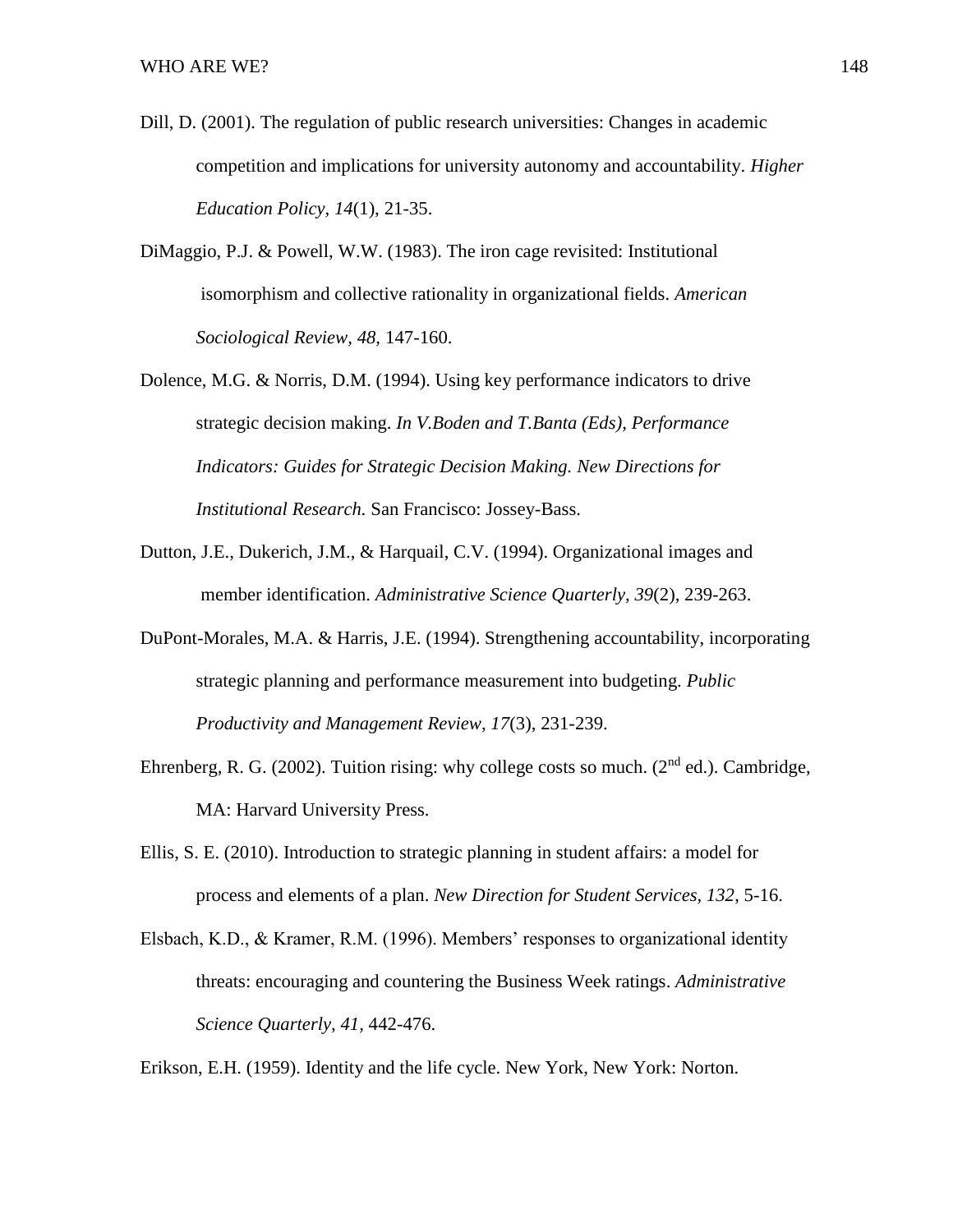- Falk, C.F. & Blaylock, B.K. (2010). Strategically planning campuses for the "newer students" in higher education. *Academy of Educational Leadership Journal*, 14(3), p. 15-38.
- Fisher, J. & Koch, J. (1996). Presidential leadership: making a difference. Phoenix: Oryx Press.
- Gergen, K.J. (2001). Psychological science in a postmodern context. *American Psychologist, 56*(10), 803-813.
- Ginsberg, A. (1988). Measuring and modeling change in strategy: theoretical foundations and empirical directions*. Strategic Management Journal, 9*, 559-575.
- Gioia, D.A. & Chittipeddi, K. (1991). Sensemaking and sensegiving in strategic change initiation. *Strategic Management Journal, 12,* 433-448.
- Gioia, D.A., Schultz, M., & Corley, K.G. (2000). Organizational identity, image and adaptive instability. *Academy of Management Review, 15*, 370-403.
- Gioia, D.A. & Thomas, J.B. (1996). Image, identity and issue interpretation: sensemaking during strategic change in academia, *Academy of Management Review, 15*, 370 -403.
- Gioia, D.A., Thomas, J.B., Clark, S.M., & Chittipeddi, K. (1994). Symbolism and strategic change in academia: The dynamics of sense making and influence. *Organization Science, 5*(3), 363-383.
- Hambrick, D.C. (2004). The disintegration f strategic management: it is time to consolidate our gains. *Strategic Organization, 2*(1), 91-98.
- Hannan, M. & Freeman, J. (1997). The population ecology of organizations. American *Journal of Sociology, 82*, 929-964.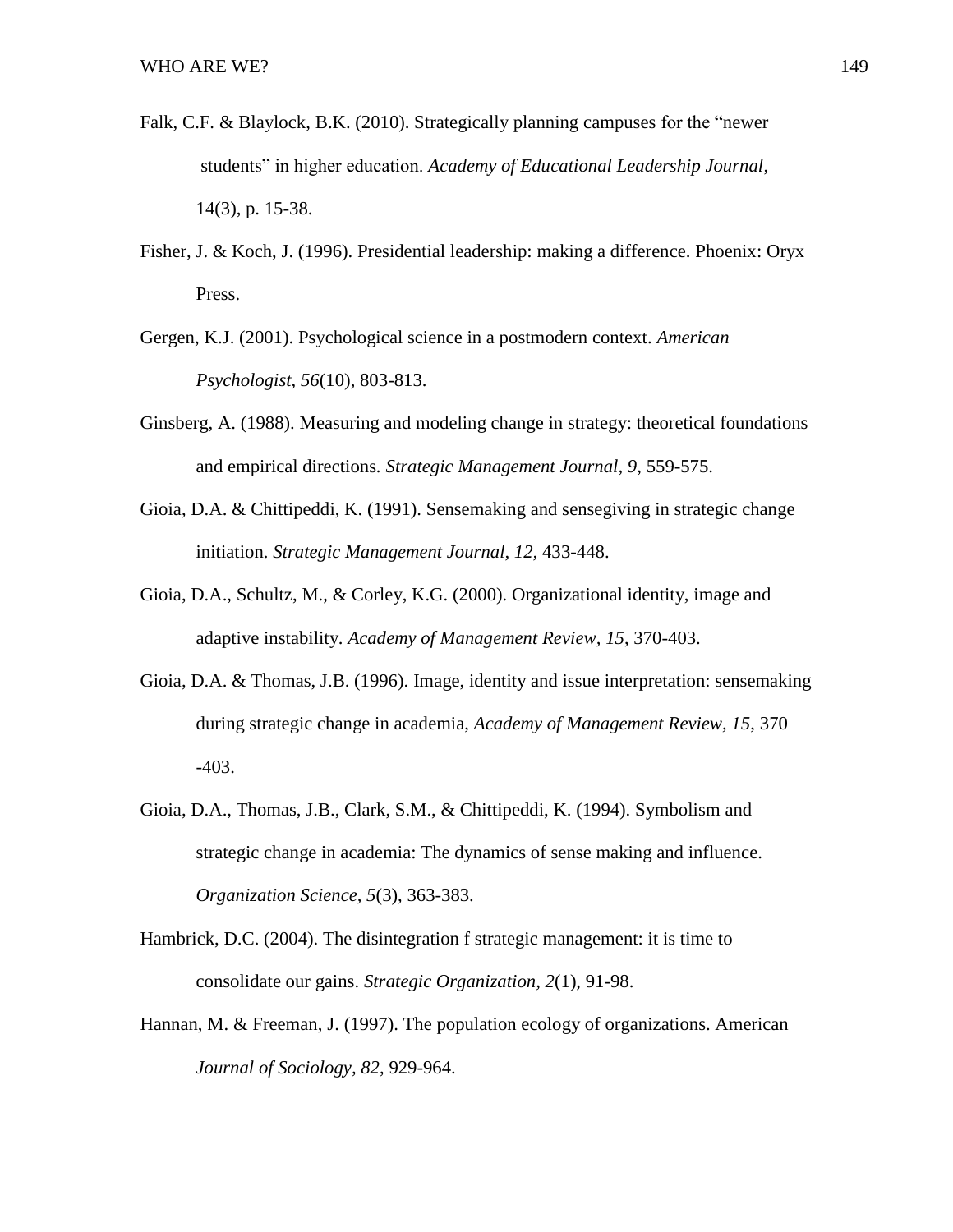- Hartley, M. (2002). A call to purpose: mission-centered change at three liberal arts colleges. New York: Routledge Falmer.
- Hatch, M. & Cunliffe, A. (2006). Organizational theory: modern, symbolic, and postmodern perspectives. Oxford: Oxford University Press.
- Hawley, A. (1968). Human ecology. In Sillis, D. (Eds.). *International encyclopedia of the social sciences*. New York: Macmillan.
- Ireland, R. & Hill, M. (1992). Mission statements; importance, challenge, and recommendations for development. *Business Horizons, 35*(3), 35-48.
- Jackson, N., & Ward, R. (2004). A fresh perspective on progress files: a way of representing complex learning and achievement in higher education. *Assessment and Evaluation in Higher Education, 29*(4), 423-449.
- Jepperson, R.L., & Meyer, J.W. (1991). The public order and the construction of formal organizations. In W.W. Powell & P.J. DiMaggio (Eds.). *The new institutionalism in organizational analysis* (pp. 204-231). Chicago, IL: University of Chicago Press.
- Keller, G. (1983). Academic strategy: The management revolution in American higher education. Baltimore: Johns Hopkins University Press.
- Kennie, T. (2002). Strategic and operational planning. In S. Ketteridge, S. Marshall, & H. Fry, (Eds.), *The effective academic: a handbook for enhanced academic practice* (pp. 72-89). Sterling, VA: Stylus Publishing.
- Kirp, D.L. (2003). Shakespeare, Einstein, and the Bottom Line: The marketing of higher education. Cambridge, MA: Harvard University Press.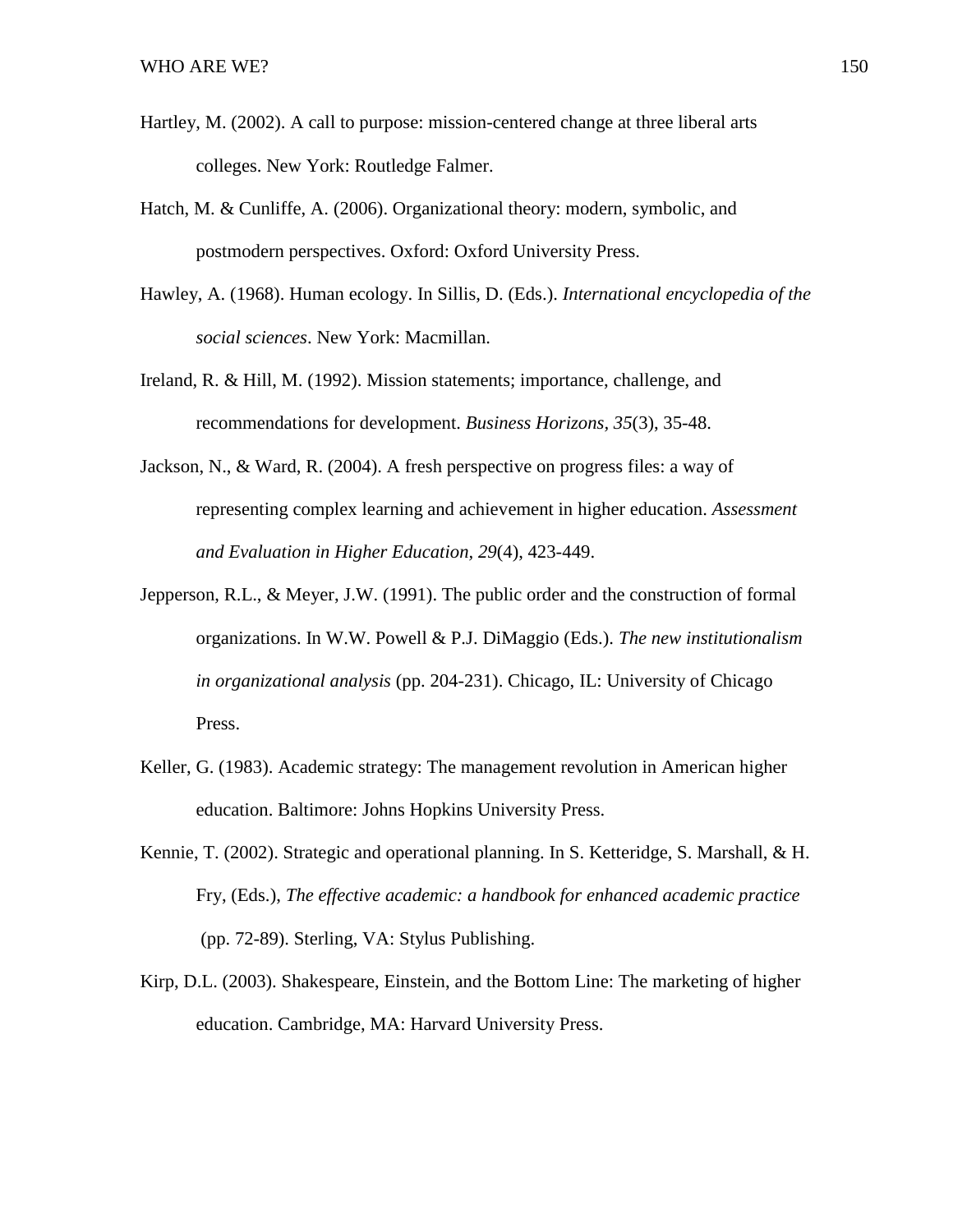- Kotler, P. & Murphy, P.E. (1981). Strategic planning for higher education. *Journal of Higher Education, 52*(5), 470-489.
- Kouzes, J.M. & Posner, B.Z. (1995). The leadership challenge. San Francisco: Jossey-Bass.
- Kunstler, B. (2005). The hothouse effect: a model for change in higher education. *On the Horizon, 13*(3), 173-181.
- Leary, M.R. & Tangney, J.P. (2003). The self as an organizing construct in the behavioral and social sciences. In M. R. Leary & J.P. Tangne (Eds.), *Handbook of self and identity* (pp. 3-14). New York: Guildford.
- Levy, D.C. (2006). How private higher education's growth challenges the new institutionalism. In H. D> Meyer, & B. Rowan (Eds.), *The new institutionalism in education* (pp. 143-161). Albany, NY: State University of New York Press.
- Lincoln, Y.S. (1995). Emerging criteria for quality in qualitative and interpretive research. *Qualitative Inquiry, 1*(1), 275-289.
- Lorenz, C. (1989). The pros and cons of mission statements. The Financial Times.
- Luxton, A. (2005). Strategic planning in higher education. Higher Education Management Series. Silver Springs: MD.
- MacDonald, G.P. (2013). Theorizing university identity development: multiple perspectives and common goals. *Higher Education, 65,* 153-166.
- Merriam, S.B. (2009). Qualitative research: a guide to design and implementation. San Francisco: Jossey-Bass.
- Meyer, J. & Rowan, B. (1997). Institutionalized organizations: Formal structures as myth and ceremony. *American Journal of Sociology, 83*(2), 340-363.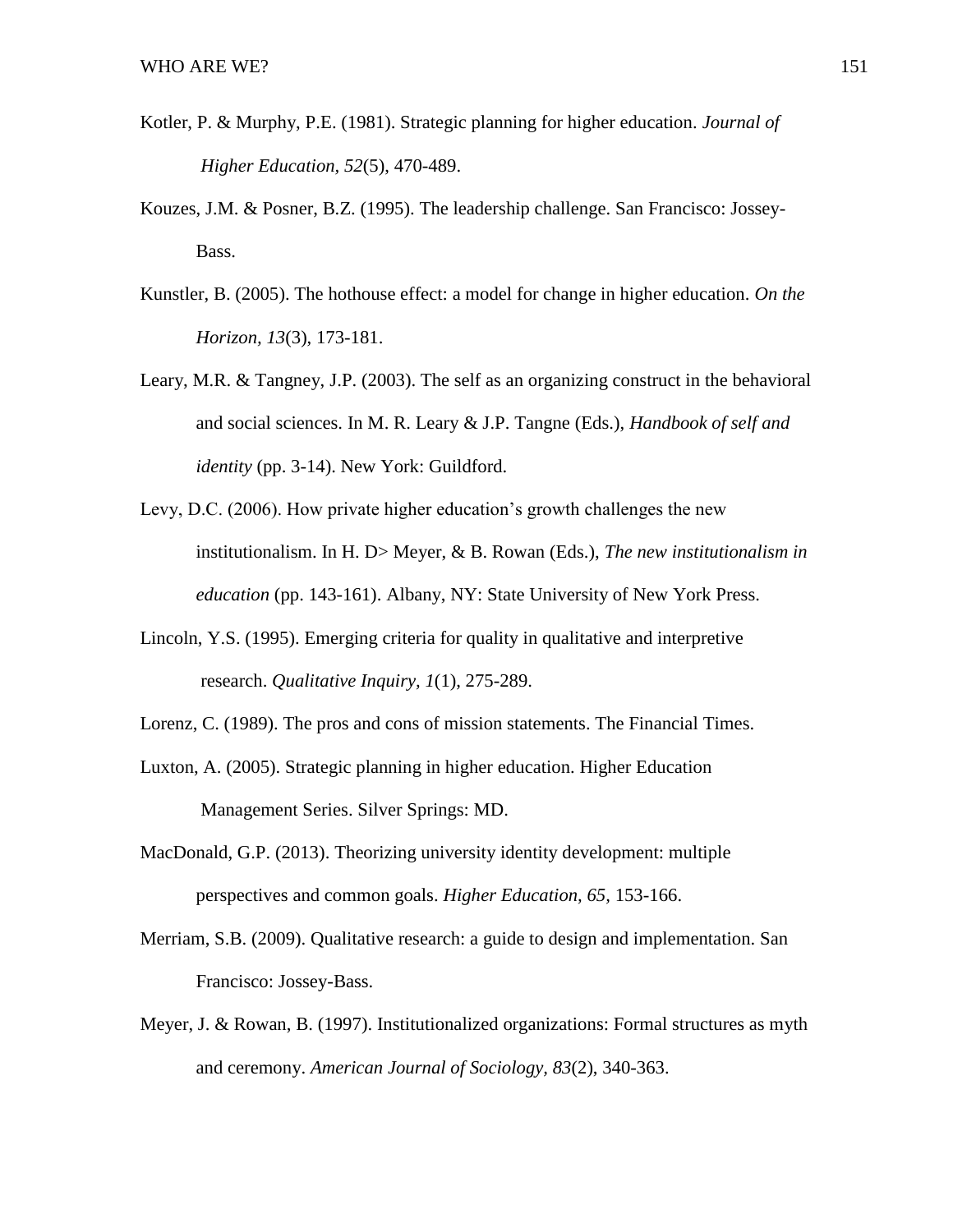Meyer, J. & Rowan, B. (Eds). (2006). *The new institutionalism in education*. Albany, NY: State University of New York Press.

Mintzberg, H. (1994). The rise and fall of strategic planning. New York: Free Press.

- Mintzberg, H. & Waters, J.A. (1985). Of strategies deliberate and emergent. *Strategic Management Journal, 6,* 257-272.
- Morphew, C. (2002). A rose by any other name: Which colleges became universities. *The Review of Higher Education, 25*(2), 207-223.
- Morphew, C. & Hartley, M. (2006). Mission statements: a thematic analysis of rhetoric across institutional type. *The Journal of Higher Education, 77*(3), 456-471.
- Mortimer, K. & Tierney, M.L. (1979). *The three 'R's' of the eighties: reduction, reallocation, and retrenchment.* Washington, DC: American Association of Higher Education.
- Nauffal, D.I. & Nasser, R.N. (2012). Strategic planning at two levels. *Planning for Higher Education,* p. 32-39.
- Nag, R., Hambrick, D.C., Chen, M.J. (2007). What is strategic management, really? Inductive derivation of a consensus definition of the field. *Strategic Management Journal, 28*(9), 935-955.
- Nanus, B. (1992). Visionary leadership. San Francisco: Jossey-Bass Publishers.
- Nichols, J. (1994). The strategic leadership star: A guiding light in delivering value to the customer. Management Decision, 32(8), 21-26.
- O'Hara-Devereaux, M. (2004). Navigating the badlands. San Francisco: Jossey-Bass.
- Patton, M.Q. (2002). Qualitative research and evaluation methods. 3<sup>rd</sup> Edition. Thousand Oaks, CA: Sage Publications.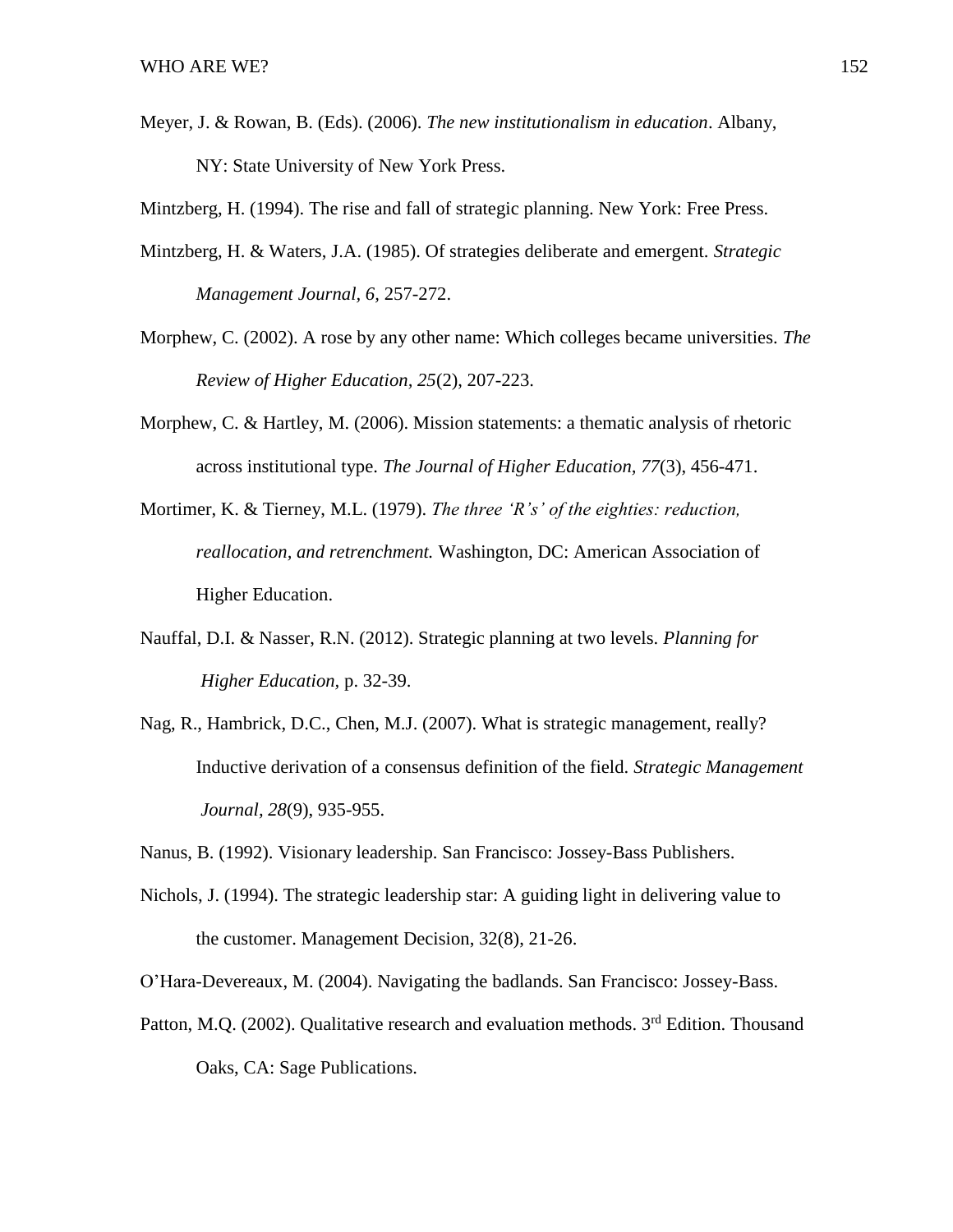- Pearce, J.A., Robinson, R.B. (1991). Formulation, implementation and control of competitive strategy. Boston: Richard D. Irwin.
- Pelham, B.W. & Swann, W.B. (1989). From self-conception to self-worth: On the sources and structure of global self-esteem. *Journal of Personality and Social Psychology, 57,* 672-680.
- Pfeffer, J. & Salancik, G.R. (1978). The external control of organizations: a resource dependence perspective. Stanford, California: Stanford University Press.

Porter, M. (1985). Competitive advantage. New York: Free Press.

- Powell, W.W. (1991). Expanding the scope of institutional analysis. In Powell, W.W., & DiMaggio, P.J. (Eds.) *The new institutionalism in organizational analysis*. Chicago: The University of Chicago Press.
- Presley, J.B. & Leslie, D.W. (1999). Understanding strategy: an assessment of theory and practice. In Smart, J.C., & Tierney, W.G. (Eds.) *Higher education: handbook of theory and research* (14), 201-239. Bronx, NY: Agathon Press.
- Quigley, J.V.(1993). Vision: how leaders develop it, share it, and sustain it. New York: McGraw-Hill.
- Ramirez, F.O. (2006). Growing commonalities and persistent difference in higher education: Universities between global models and national legacies. In H.D. Meyer, & B. Rowan (Eds), *The new institutionalism in education* (pp. 123-141). Albany, NY: State University of New York Press.
- Rowan, B. (2006). The new institutionalism and the study of educational organizations: changing ideas for changing times. In Powell, W.W., & DiMaggio, P.J. (Eds.) *The*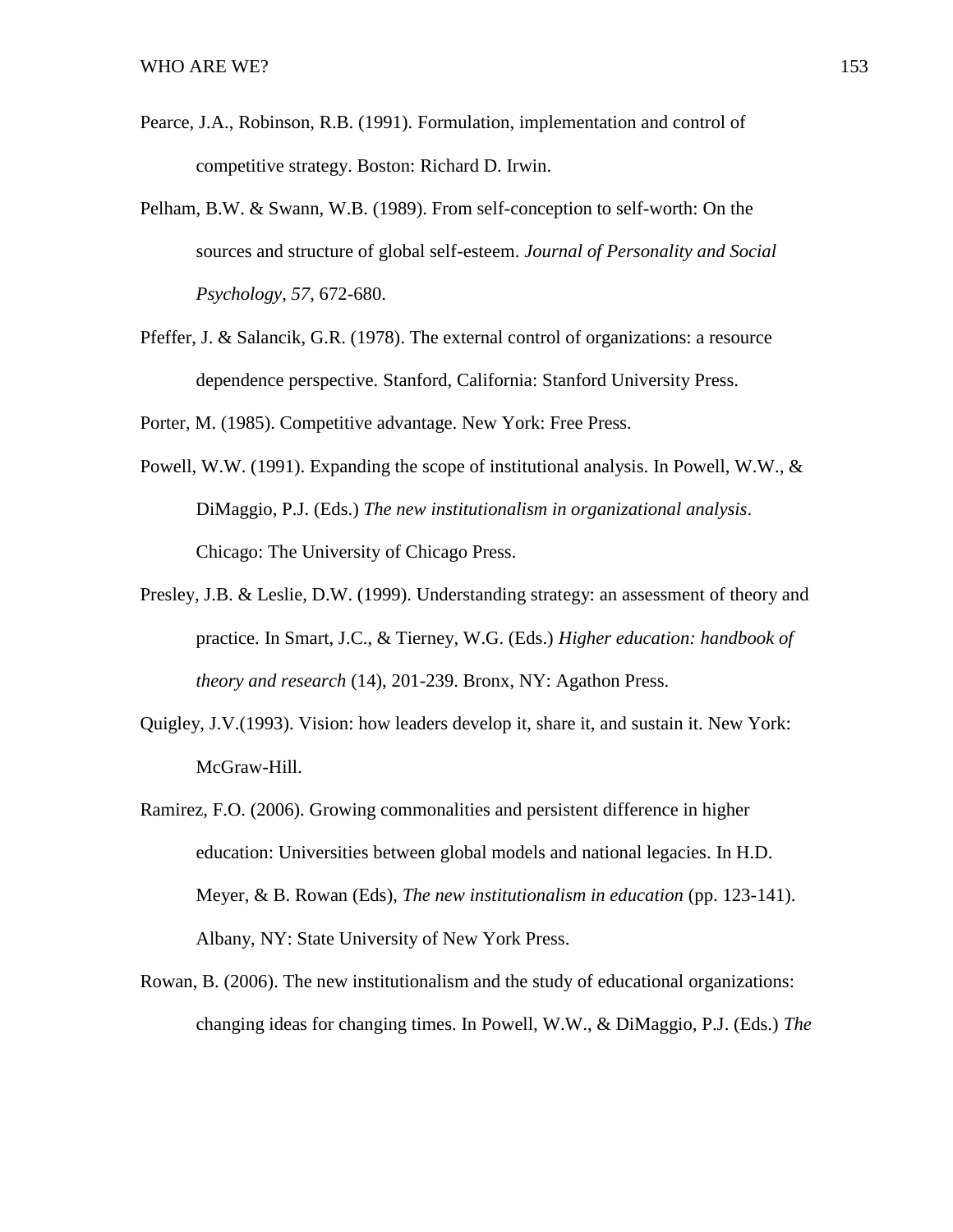*new institutionalism in organizational analysis*. Chicago: The University of Chicago Press.

- Rowley, D.J., Lujan, H.D., & Dolence, M.G. (1997). Strategic change in colleges and universities. San Francisco: Jossey-Bass.
- Rusch, E.A., & Wilber, C. (2007). Shaping institutional environments: the process of becoming legitimate. *The Review of Higher Education, 30*(3), 301-318.
- Sattari, S., Pitt, L.F., & Caruana, A. (2011). How readable are mission statements? An exploratory study. Corporate Communications: An International Journal, 16(4), 282-292.
- Schein, E. H. (2004). Organizational culture and leadership ( $3<sup>rd</sup>$  ed.). San Francisco, CA: Jossey Bass.
- Scott, W.R. (2003). *Organizations: Rational, natural, and open systems*. Upper Saddle River, NJ: Prentice Hall.

Selznick, P. (1957). Leadership in administration. New York: Harper & Row.

- Shattock, (2002). The transformation of the civic universities. *History of Education*, *31*(6), 623-634.
- Sidhu, J. (2003). Mission statements: is it time to shelve them? *European Management Journal, 21*(4), 439-446.
- Smircich, L. (1983). Concepts of culture and organizational analysis. *Administrative Science Quarterly, 28*(3), 339-358.
- Stimpert, J.L., Gustafson, L.T., & Sarason, Y. (1998). Organizational identity within the strategic management conversations. In, D. Whetten & P. Godfrey (Eds.) Identity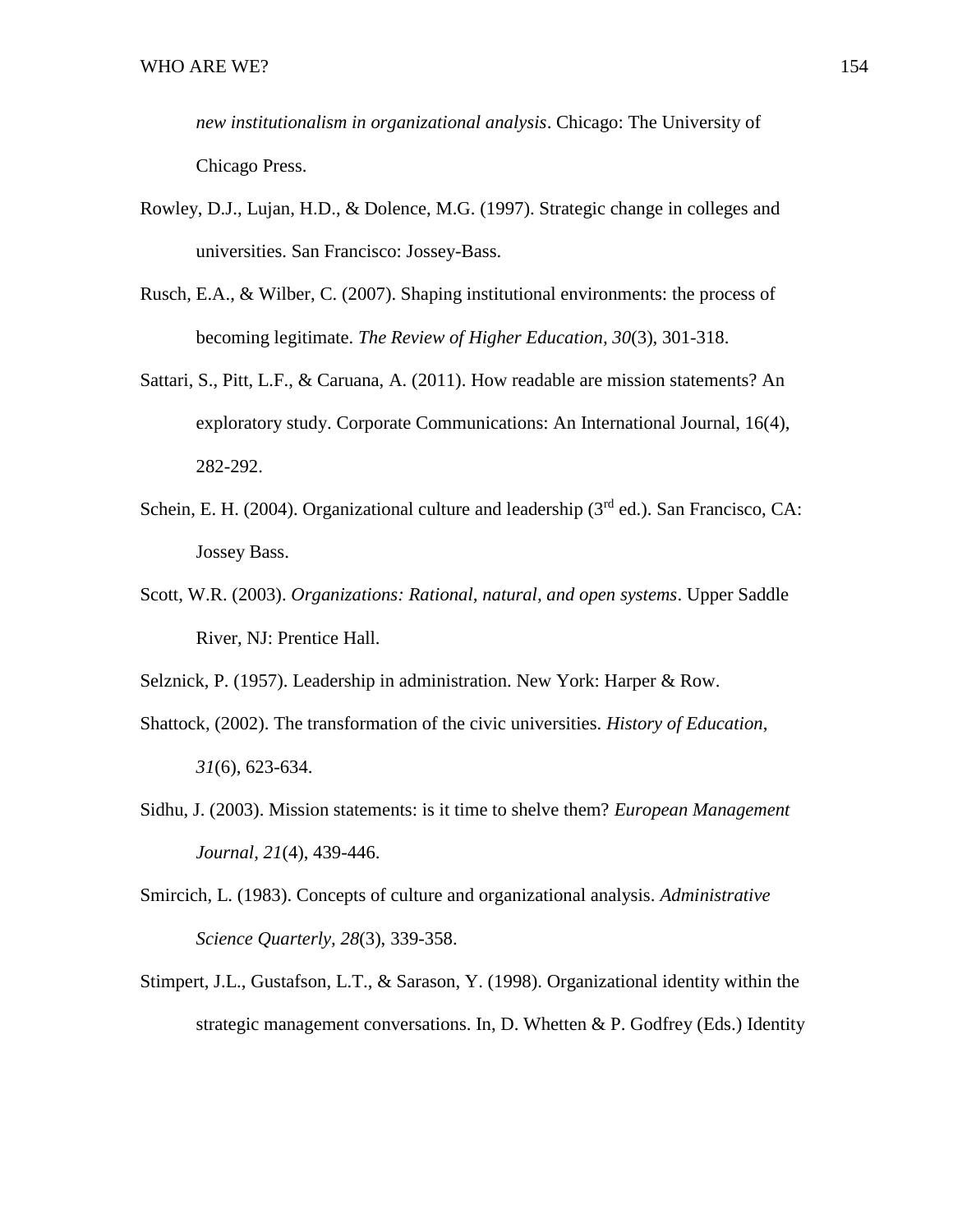in organizations: building theory through conversations. Thousand Oaks, CA: Sage Publications.

- Stone, R.A. (1996). Mission statements revisited. *Advanced Management Journal, 61*(1), 31-41.
- Swidler, A. (1986). Culture in action: symbols and strategies. *American Sociological Review 51*, 273-286.
- Taifel, H. & Turner, J.C. (1985). The social identity theory of intergroup behavior. In S. Worchel & W. G. Austin (Eds.), Psychology of intergroup relations ( $2<sup>nd</sup>$  ed., pp. 7-24). Chicago: Nelson-Hall.
- Thomas, J.B., Clark, S.M, & Gioia, D.A. (1993). Strategic sensemaking and organization performance: linkages among scanning, interpretation, action and outcomes. *Academy of Management Journal, 36,* 239-270.
- Thompson, A.A. & Strickland, A.J. (1994). Strategic management: planning and implementing successful corporate strategies. Melbourne: Longman Publishing.
- Tierney, W.G. (2001). The autonomy of knowledge and he decline of the subject: Postmodernism and the reformulation of the university. *Higher Education, 41*, 353-372.
- Tromp, S., & Ruben, B.D. (2004). Strategic planning in higher education: a guide for leaders. Washington, DC: National Association of College and University Business Officers.
- Tushman, M.L. & Romanelli, E. (1985). Organizational evolution: a metamorphosis model of convergence and reorientation. *Research in Organizational Behavior*, 171-222.